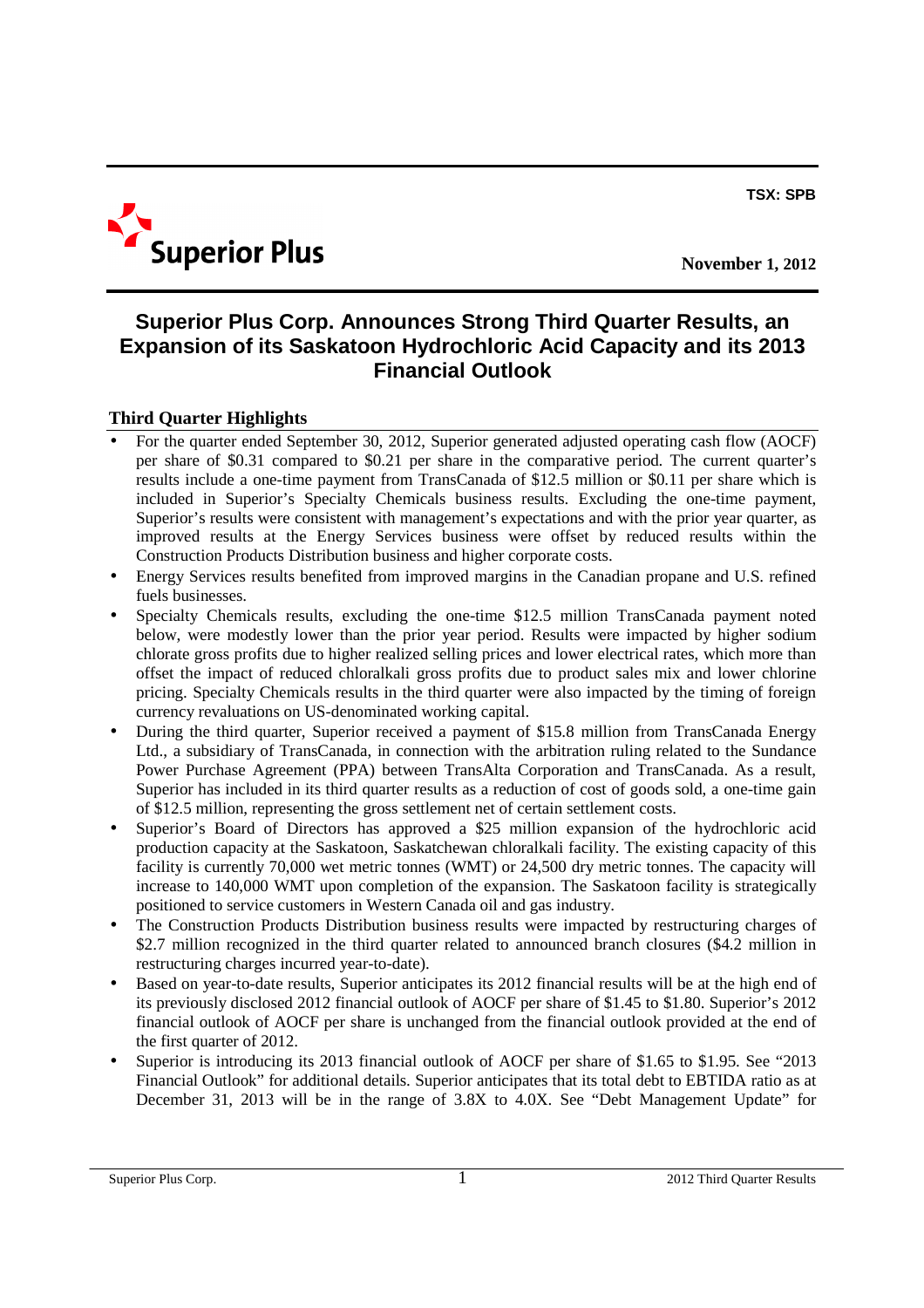additional details on the forecasted December 31, 2013 debt to EBITDA ratio. Superior's targeted total debt to EBITDA remains unchanged at 3.5X to 4.0X.

- Superior anticipates that one-time costs of approximately \$0.08 to \$0.10 per share will be incurred in fiscal 2012 (\$0.05 per share incurred year-to-date), the impact of which is included in Superior's 2012 financial outlook.
- As disclosed by Superior on September 20, 2012, Superior has received indications from the Canada Revenue Agency ("CRA") that the CRA will be reassessing Superior's corporate conversion transaction. See "CRA Income Tax Update" for additional details.
- Superior's total debt to EBITDA ratio improved to 4.1X as at September 30, 2012, compared to 5.2X at September 30, 2011 and 5.1X at December 31, 2011. Superior continues to make excellent progress on its debt reduction. As a result, Superior has reduced its anticipated total debt to EBITDA ratio from its previous range of 4.4X to 4.6X, to 4.2X to 4.4X as at December 31, 2012. The seasonality of Superior's business impacts Superior's debt to EBITDA ratios due to changes in working capital requirements which are typically at a seasonal low at the end of the second quarter, rising throughout the heating season.

# **Third Quarter Financial Summary**

| Three months ended<br>September 30,                                                         |        |        | Nine months ended<br>September 30, |         |  |
|---------------------------------------------------------------------------------------------|--------|--------|------------------------------------|---------|--|
| (millions of dollars except per share amounts)                                              | 2012   | 2011   | 2012                               | 2011    |  |
| Revenue                                                                                     | 790.1  | 845.0  | 2,690.3                            | 2,882.2 |  |
| Gross profit                                                                                | 195.9  | 178.5  | 618.1                              | 592.9   |  |
| EBITDA from operations <sup>(1)</sup>                                                       | 58.4   | 45.4   | 199.5                              | 185.1   |  |
| Interest                                                                                    | (18.3) | (20.5) | (55.1)                             | (59.8)  |  |
| Cash income tax recovery (expense)                                                          | (0.3)  | 0.1    | (0.8)                              | (0.1)   |  |
| Corporate costs                                                                             | (5.3)  | (1.5)  | (12.7)                             | (8.6)   |  |
| Adjusted operating cash flow (1)                                                            | 34.5   | 23.5   | 130.9                              | 116.6   |  |
|                                                                                             |        |        |                                    |         |  |
| Adjusted operating cash flow per share, basic and $\overline{\text{diluted}}^{\,(1)(2)(3)}$ | \$0.31 | \$0.21 | \$1.17                             | \$1.07  |  |
| Dividends paid per share                                                                    | \$0.15 | \$0.30 | \$0.45                             | \$0.97  |  |

 (1) EBITDA from operations and adjusted operating cash flow are key performance measures used by management to evaluate the performance of Superior. These measures are defined under "Non-IFRS Financial Measures" in Superior's 2012 Third Quarter Management's Discussion and Analysis.

(2) The weighted average number of shares outstanding for the three months ended September 30, 2012 is 112.2 million (2011)  $-109.5$  million) and for the nine months ended September 30, 2012 is 111.6 million (2011 – 108.8 million).

(3) For the three and nine months ended September 30, 2012 and 2011, there were no dilutive instruments.

#### **Segmented Information**

|                                           | Three months ended<br>September 30, |      | Nine months ended<br>September 30, |       |
|-------------------------------------------|-------------------------------------|------|------------------------------------|-------|
| (millions of dollars)                     | 2012                                | 2011 | 2012                               | 2011  |
| <b>EBITDA</b> from operations:            |                                     |      |                                    |       |
| <b>Energy Services</b>                    | 13.3                                | 8.1  | 88.1                               | 87.1  |
| <b>Specialty Chemicals</b>                | 41.5                                | 30.2 | 98.4                               | 80.7  |
| <b>Construction Products Distribution</b> | 3.6                                 | 7.1  | 13.0                               | 17.3  |
|                                           | 58.4                                | 45.4 | 199.5                              | 185.1 |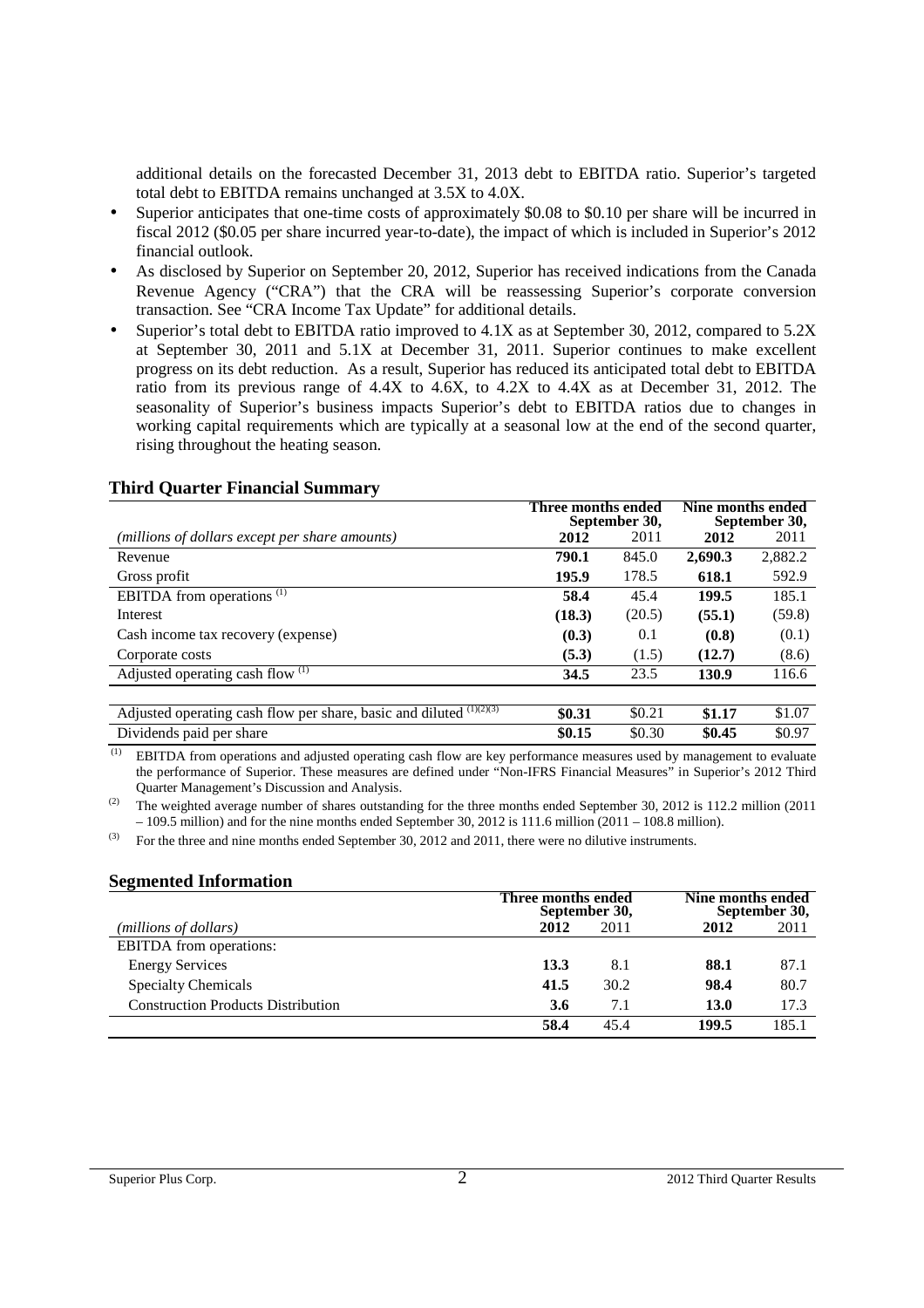# **Energy Services**

- Energy Services EBITDA from operations for the third quarter was \$13.3 million compared to \$8.1 million in the prior year quarter. The increase is due to improved results from all businesses except for the fixed-price energy services business.
- The Canadian propane business generated gross profit of \$47.3 million in the third quarter compared to \$45.4 million in the prior year quarter due to improved average sales margins.
- Canadian propane average sales margins were 19.7 cents per litre in the third quarter compared to 19.0 cents per litre in the prior year quarter. The increase in the average sales margin was due to improved pricing on industrial and commercial contracts, benefits associated with a reduction in the wholesale cost of propane, and improvements to overall pricing management. These improvements were partially offset by a higher proportion of lower margin industrial volumes.
- Canadian propane distribution sales volumes were 1 million litres higher than the prior year quarter due to improved industrial volumes. Non-heating based industrial volumes continued to benefit from strong demand from the oil and gas sector.
- Although weather does not typically have a material impact on third quarter total sales volumes, heating related volumes, in particular, residential and commercial volumes within the Canadian propane business, were negatively impacted by warmer than average weather throughout most of Canada in the third quarter. Average weather across Canada, as measured by degree days, for the third quarter was 6% warmer than the prior year and 12% warmer than the 5-year average.
- The U.S. refined fuels business generated gross profits of \$16.5 million in the third quarter compared to \$15.7 million in the prior year quarter. Gross profits were modestly higher than the prior year period as a 7% improvement in gross margins more than offset a 3% reduction in sales volumes.
- U.S. refined fuels average sales margins were 4.9 cents per litre in the quarter, compared to 4.6 cents per litre in the prior year quarter. Sales margins benefited from a reduction in the wholesale cost of propane and heating oil.
- Sales volumes within the U.S. refined fuels business were 3% lower than the prior year. Sales volumes of residential heating oil and propane relative to the prior year quarter were impacted by higher in-tank customer volumes due to the unseasonably warm weather experienced in the first and second quarters of 2012 which has impacted the timing of residential customers first tank fill of the upcoming heating season. Weather within the quarter does not typically have a material impact on sales volumes due to the seasonality of heating related volumes.
- The fixed-price energy services business generated gross profits of \$8.0 million compared to \$9.5 million in the prior year quarter as reduced natural gas profits more than offset improved electricity gross profits. Lower natural gas gross profits were due to a reduction in sales volumes as a result of a reduced contribution from the residential segment due to a change in strategy in prior years to focus on small commercial and industrial accounts. Additionally, gross profits relative to the prior year were impacted by the timing of risk reserve adjustments which positively impacted the prior quarter's results. Improved electricity gross profits were due to the aggregation of new customers compared to the prior year quarter.
- The supply portfolio management business generated gross profits of \$3.9 million in the third quarter compared to \$1.9 million in the comparative period. The increase in gross profit is due to improved market trading opportunities throughout the quarter relative to the prior year quarter.
- Superior's supply portfolio management business is currently exploring opportunities to enhance its physical storage and transportation capabilities in the Saskatoon region in order to maximize its supply flexibility while minimizing its procurement costs. The capital cost of potential project is estimated at \$4 million, the impact of which is included in Superior's updated debt management summary.
- Operating expenses were \$72.1 million in the third quarter compared to \$74.2 million in the prior year quarter. The decrease in operating expenses is due to the impact of cost reduction initiatives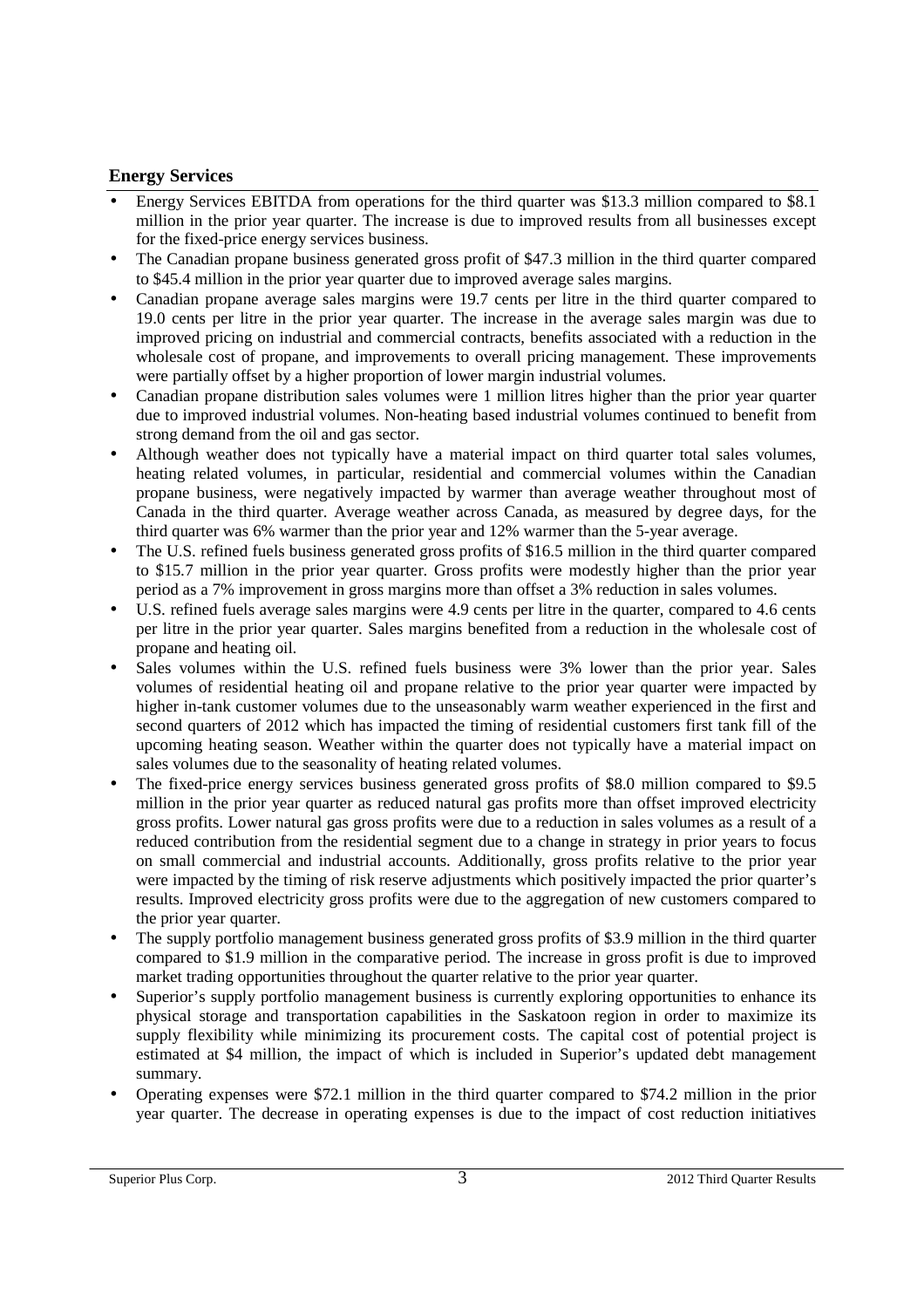implemented earlier in the year, particularly within the Canadian propane and U.S. refined fuels businesses.

- On November 1, 2012, Superior finalized a management reorganization of its Energy Services business. Greg McCamus who had previously been named acting President of the Canadian propane operations has assumed the role of President, Energy Services. Mr. McCamus's responsibilities as President, Energy Services include overall responsibility of Superior's Energy Services distribution businesses, including day-to-day management of the Canadian propane business. Keith Wrisley, who had been acting President of the U.S. refined fuels business, will continue in this capacity as full-time President. Dave Tims who was Senior Vice-President of Superior's wholesale supply business will assume additional responsibilities for Superior's oil field customers and will assume the role of President, Energy Supply and Oilfield. These new roles will help ensure the success of Superior's Energy Services business by improving Superior's focus on its oil field accounts and its comprehensive energy services offerings.
- Initiatives to improve results in the Energy Services business continued during the third quarter in conjunction with Superior's goal for each of its businesses to become best in class. Business improvement projects for 2012/2013 will be focused on: a) improving customer service levels, b) improving overall logistics and procurement functions, c) enhancing the management of margins through intelligent pricing, d) working capital management, and e) improving existing and implementing new technologies to facilitate improvements to the business.
- Superior expects business conditions in 2013 and for the last quarter of 2012 for its Energy Services business will be similar to year-to-date 2012. EBITDA from operations is anticipated to be higher in 2013 than in 2012 due in part to the assumption that weather will be consistent with the 5-year average in 2013. Superior's 2012 results were negatively impacted by warm weather, as average weather in the first quarter of 2012, as measured by degree days, across Canada and the Northeastern U.S. was at record or near record levels. Additionally, Superior expects to realize ongoing improvements in its financial results as a result of the business initiative activities noted above.

# **Specialty Chemicals**

- EBITDA from operations for the third quarter was \$41.5 million, or \$29.0 million excluding the \$12.5 million payment from TransCanada, compared to \$30.2 million in the prior year quarter, as higher average realized selling prices more than offset a reduction in chemical sales volumes.
- Sodium chlorate gross profits were higher than the prior year quarter due to higher average realized selling prices and lower average electricity costs which more than offset a modest reduction in sales volumes.
- Sodium chlorate sales volumes were 4% lower than the prior year quarter as a result of reduced demand from international customers due in part to pulp mill maintenance and a softer global market for pulp. Sales volumes to North American customers were consistent with the prior year.
- Chloralkali gross profits were modestly lower than the prior year as weaker average prices, particularly for chlorine, more than offset an increase in sales volumes.
- Operating expenses were \$0.7 million higher than the prior year due to higher employee costs and general inflationary increases.
- Superior's Board of Directors has approved a \$25 million expansion of the hydrochloric acid production capacity at the Saskatoon, Saskatchewan chloralkali facility. The existing capacity of 70,000 wet metric tonnes (WMT), or 24,500 dry metric tonnes, will increase to approximately 140,000 WMT upon completion of the expansion. The project will be completed through 2013 and 2014 with commercial production expected in the fourth quarter of 2014.
- As previously announced in the first quarter of 2012, Superior has also approved an \$18 million expansion of the hydrochloric acid production capacity at the Port Edwards, Wisconsin chloralkali facility. The existing capacity of 110,000 wet metric tonnes (WMT), or 36,000 dry metric tonnes, will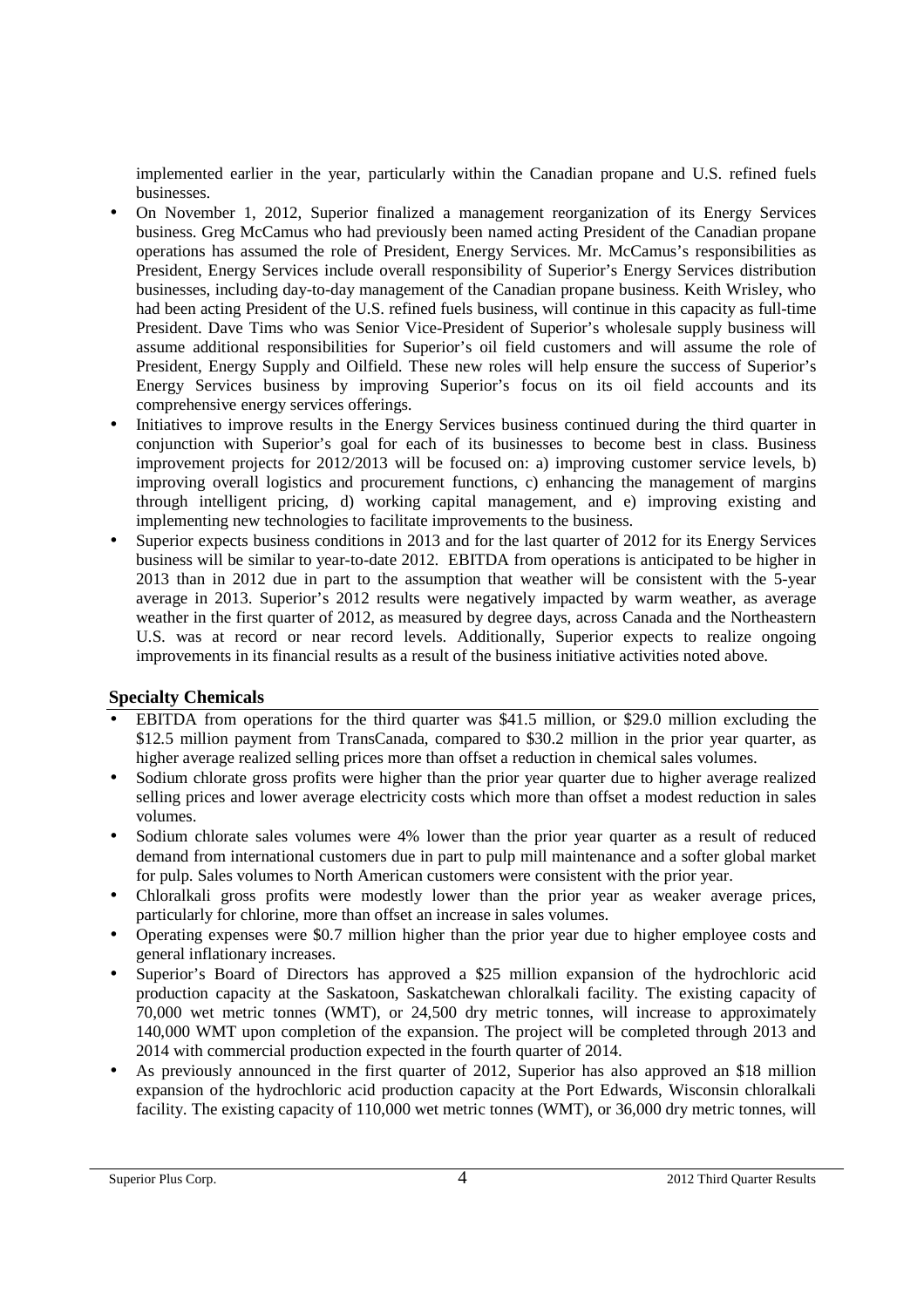increase to approximately 220,000 WMT upon completion of the expansion. The project will be completed through 2012 and 2013 with commercial production expected in the second quarter of 2014. Upon completion of both projects, Superior will have total hydrochloric acid production capacity of 360,000 WMT. The expansion of the production capacity will allow Superior to optimize overall returns at both facilities by converting a larger portion of its chlorine into higher value hydrochloric acid.

Superior expects business conditions in 2013 and for the last quarter of 2012 for its Specialty Chemicals business will be similar to year-to-date 2012. EBITDA from operations, excluding the impact of the \$12.5 million one-time payment from TransCanada, is anticipated to be modestly higher in 2013 due to improved performance of the chloralkali product segment due to higher gross profits from hydrochloric acid and modestly higher selling prices for caustic soda, which will more than offset reduced pricing for chlorine. Superior continues to see a stable market for sodium chlorate as a result of the current market for pulp. Superior also expects a stable market for chloralkali sales volumes and pricing as North American supply demand fundamentals continue to be balanced. The market for chloralkali continues to be supported by low natural gas prices.

# **Construction Products Distribution**

- EBITDA from operations for the third quarter was \$3.6 million, including one-time restructuring charges of \$2.7 million, compared to \$7.1 million in the prior year quarter. Excluding the impact of the restructuring costs noted above, results in the third quarter were lower than the prior year quarter due to higher operating costs partially offset by improved gross profits.
- Gross profit was \$2.0 million higher than the prior year quarter as a result of improved sales volumes. Gross profit and sales volumes within the commercial and industrial insulation segment benefitted from improved demand due in part to increased sales and marketing efforts, offset by delays in Gulf Coast and international project activity. In addition, gypsum sales volumes increased over the prior year due to improved U.S. demand and the introduction of the full interiors product line into select U.S. markets that were previously acoustical ceiling focused. Gross margins as a percentage of sales were modestly lower than the prior year due to ongoing competitive pressures and manufacturer price increases.
- Operating expenses, including \$2.7 million in one-time restructuring costs (\$4.2 million year-to-date) were \$5.5 million higher than the prior year. The increase in operating expenses excluding the impact of restructuring costs is due to higher sales volumes and inflationary increases on wages and other operating costs. Operating expenses as a percentage of sales, excluding restructuring costs, were consistent with the prior year quarter.
- The Construction Products Distribution business continues to review all aspects of operations to optimize its cost structure and improve gross margins. Superior anticipates that an additional \$2.5 to \$3.0 million in restructuring costs will be incurred in 2012 due principally to the ongoing reorganization or closure of additional branches. A total of 15 branches will have been closed or restructured during 2012 at an anticipated cost of \$6.5 to \$7.0 million. Restructuring activities are being actively managed to minimize costs and the impact on customers.
- Initiatives to improve results in the Construction Products Distribution business continued during the third quarter. Business improvement projects for 2012/2013 will be focused on: a) assessment of overall logistics and existing branch network, b) review of supply chain management including procurement and transportation, c) review of product pricing, and d) working capital management.
- Superior expects business conditions in 2013 and for the remainder of 2012 for its Construction Products Distribution business to be similar to year-to-date 2012 with slightly improving conditions in the U.S. EBITDA from operations is anticipated to be higher in 2013 than 2012 due in part to the absence of restructuring costs incurred in 2012. In addition, results will benefit from the business initiative activities noted above. Superior continues to see difficult market conditions in both the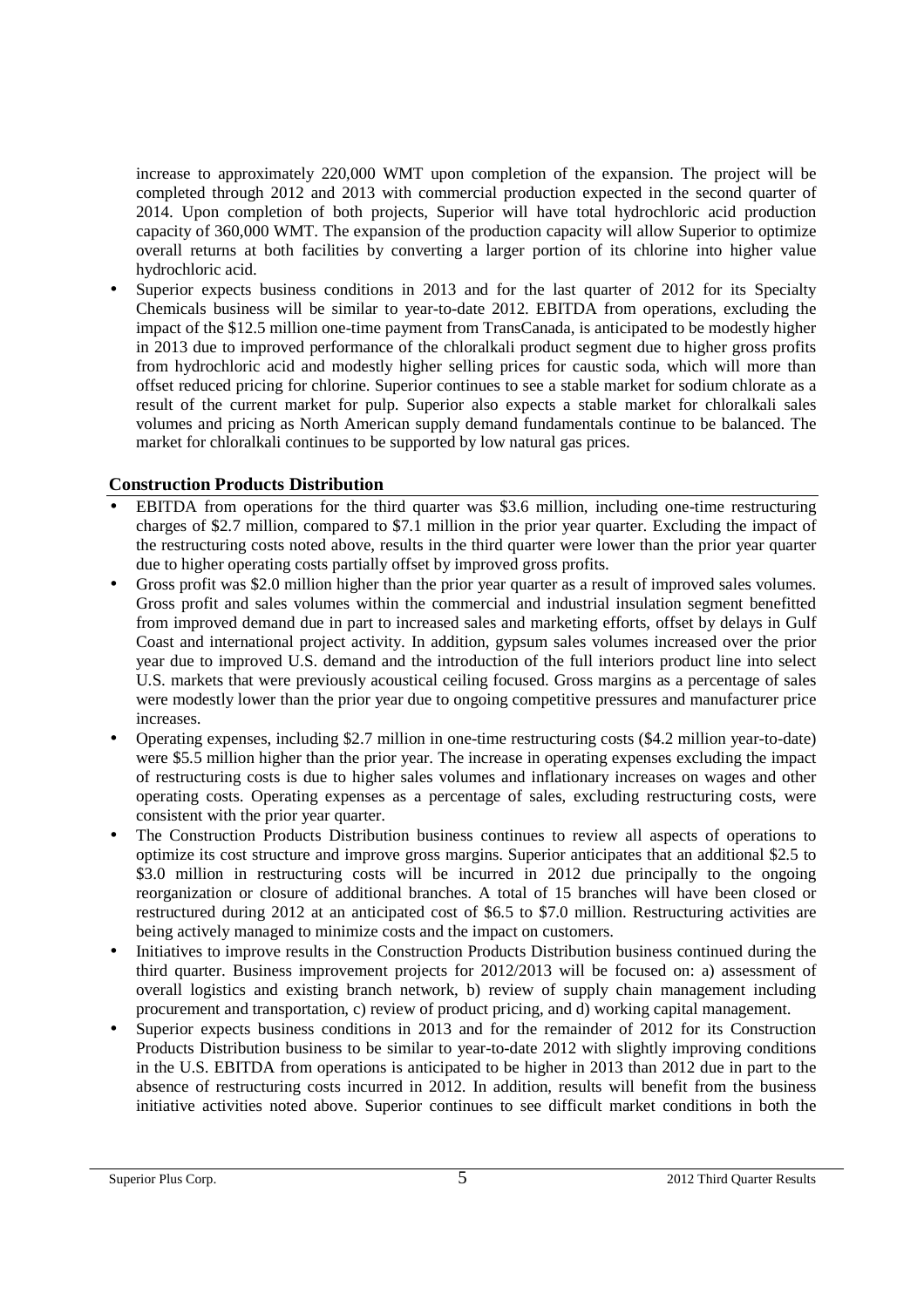residential and commercial segments in both Canada and the U.S. Superior does not anticipate significant improvements in the end-use markets in the near term.

# **Corporate Related**

- Total interest expense for the third quarter was \$18.3 million compared to \$20.5 million in the prior year quarter. Interest expense was lower than the prior year quarter as a result of lower average debt levels due to Superior's ongoing focus to reduce its total debt levels.
- Corporate costs were \$5.3 million in the current quarter, a \$3.8 million increase over the prior year quarter due to higher costs associated with Superior's long-term incentive plans as a result of the appreciation in Superior's share price during the third quarter of 2012.
- Superior's dividend re-investment program (DRIP) generated proceeds of \$3.6 million during the third quarter (\$10.6 million year-to-date). Proceeds from the DRIP will be used to reduce existing debt levels. The DRIP provides Superior's shareholders with the opportunity to reinvest their cash dividends in the future growth of the business at a 5% discount to the market price of Superior's common shares.
- Superior's total debt (including convertible debentures) to Compliance EBITDA improved to 4.1X as at September 30, 2012, compared to 5.2X as at September 30, 2011, and 5.1X as at December 31, 2011. Superior continues to make progress on reducing its total leverage by focusing on debt reduction, including reducing working capital requirements and improving business operations.
- On August 1, 2012, Superior redeemed its remaining \$49.94 million, 5.75% 2012 convertible debenture obligation.

# **CRA Income Tax Update**

As disclosed by Superior on September 20, 2012, Superior has received indications from the Canada Revenue Agency ("CRA") that the CRA will be reassessing Superior's corporate conversion transaction. As of November 1, 2012, Superior has not received a proposal letter from the CRA challenging the tax consequences of Superior's corporate conversion transaction which occurred on December 31, 2008.

Superior remains confident in the appropriateness of its tax filing position and the expected tax consequences of the Conversion and intends to vigorously defend such position if and when a proposal letter or notice of reassessment is received from the CRA. Superior strongly believes that the general antiavoidance rule does not apply to the Conversion and intends to file its future tax returns on a basis consistent with its view of the outcome of the Conversion. See press release "Superior Plus Corp. Provides Update on Review of Conversion Transaction and Settlement Related to Power Purchase Agreement with TransCanada" dated September 20, 2012, for additional details on this matter including the potential financial implications of a potential reassessment.

# **2012 Financial Outlook**

Based on year-to-date results, Superior anticipates its 2012 financial results will be at the high end of its previously disclosed 2012 financial outlook of AOCF per share of \$1.45 to \$1.80. Superior's 2012 financial outlook of AOCF per share is unchanged from the financial outlook provided at the end of the first quarter of 2012.

# **2013 Financial Outlook**

Superior expects 2013 AOCF per share of \$1.65 to \$1.95. The increase in the 2013 financial outlook relative to the 2012 financial outlook is due to ongoing improvements in the businesses as a result of Superior's business initiative projects, average weather, as measured by degree days being consistent with the five year average, the absence of one-time restructuring costs which are offset in part by the absence of the one-time TransCanada payment received in 2012.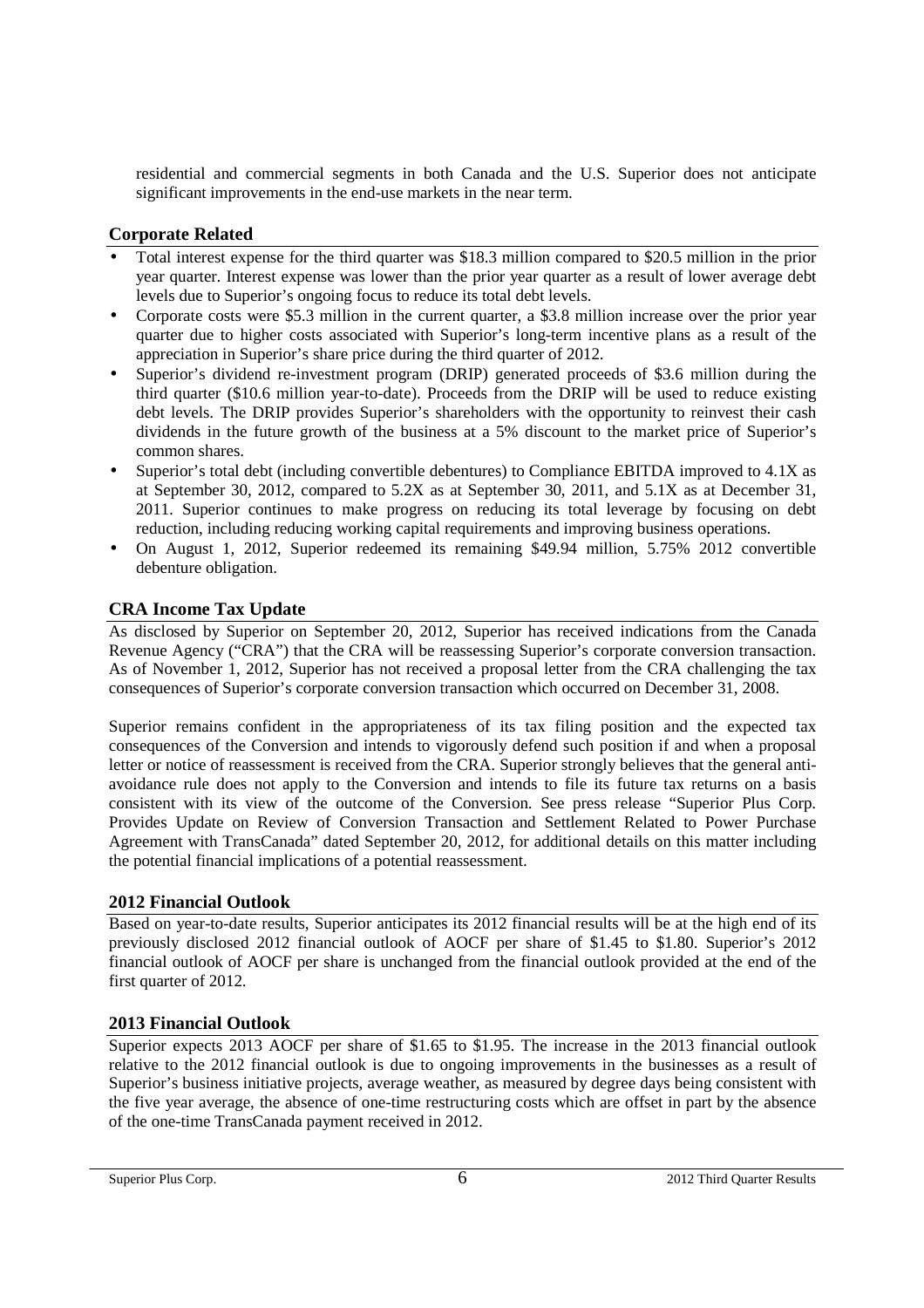Luc Desjardins, Superior's President and Chief Executive Officer stated "I am pleased with the results for the third quarter and we are encouraged that our businesses continue to perform strongly. During 2012 we launched a number of business initiatives and established the required talent necessary to execute on these initiatives. As we move towards 2013, our goal is simple, continue to improve the businesses by executing on our initiatives. Superior remains committed to transforming into a best in class organization, and while much work remains to achieve this goal, I want to ensure our customers, employees and shareholders that we remain committed and focused on meeting our goals.

I am pleased to confirm that Superior is on track to meet its 2012 financial outlook of \$1.45 to \$1.80 of AOCF per share, we are currently tracking towards the high end of this range based on year-to-date results, the current state of the North American economy and the assumption average temperatures for the last quarter of 2012 are consistent with historical levels. I am also pleased to introduce Superior's financial outlook for 2013 of \$1.65 to \$1.95 of AOCF per share. Based on the mid-point of Superior's 2013 financial outlook this represents an approximate increase of 10% compared to the mid-point of Superior's 2012 financial outlook, excluding the impact of the one-time \$12.5 million TransCanada payment. The improvement in our 2013 financial outlook over 2012 reflects the confidence we have in the execution of our business plans."

For additional details on the assumptions underlying the 2012 and 2013 financial outlooks, see Superior's 2012 Third Quarter Management's Discussion and Analysis.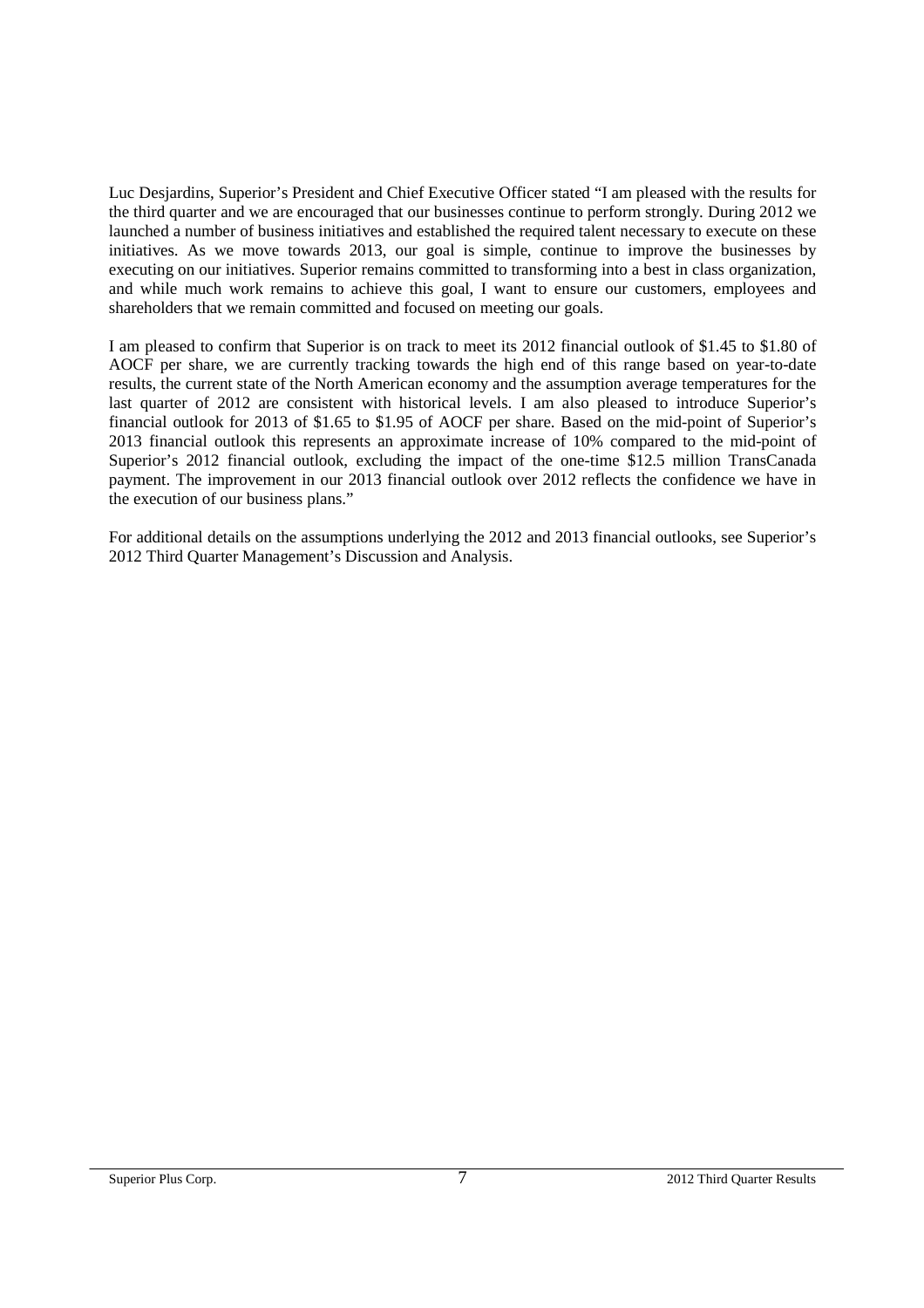# **Debt Management Update**

Superior remains committed to reducing its total debt and its total debt leverage ratios. Superior anticipates its total debt to EBITDA ratio as at December 31, 2012 will be in the range of 4.2X to 4.4X.

Superior's anticipated total debt and total debt to EBITDA leverage ratio as at December 31, 2013, based on Superior's 2012 and 2013 financial outlooks and Superior's 2012 year-to-date results, is detailed in the chart below.

|                                                             | (Dollar Per   | (Millions of  |
|-------------------------------------------------------------|---------------|---------------|
|                                                             | Share)        | Dollars)      |
| 2013 financial outlook AOCF per share – mid-point $(1)$     | 1.80          | 204.1         |
| Maintenance capital expenditures, net                       | (0.21)        | (24.0)        |
| Capital lease obligation repayments                         | (0.15)        | (16.6)        |
| Cash flow available for dividends and debt repayment before |               |               |
| growth capital                                              | 1.44          | 163.5         |
| Expansion of Port Edward's and Saskatoon facilities and     |               |               |
| one-time environmental costs                                | (0.30)        | (34.0)        |
| Other growth capital expenditures                           | (0.19)        | (21.0)        |
| Proceeds from dividend reinvestment program                 | 0.12          | 13.6          |
| Estimated 2013 free cash flow available for dividend and    |               |               |
| debt repayment                                              | 1.07          | 122.1         |
| Dividends (annualized)                                      | (0.60)        | (68.1)        |
| Total estimated debt repayment (including Q3 2012 Actuals)  | 0.47          | 54.0          |
| Estimated total debt to EBTIDA as at December 31, 2013      | $3.8X - 4.0X$ | $3.8X - 4.0X$ |
| Dividends (annualized)                                      | 0.60          | 68.1          |
| Calculated payout ratio after all capital expenditures      | 56%           | 56%           |

(1) See "Financial Outlooks" in Superior's 2012 Third Quarter Management's Discussion and Analysis for additional details including assumptions, definitions and risk factors.

# **2012 Detailed Third Quarter Results**

Superior's 2012 Third Quarter Management's Discussion and Analysis is attached and is also available on Superior's website at: www.superiorplus.com under the Investor Relations section.

# **Third Quarter Conference Call**

Superior will be conducting a conference call and webcast for investors, analysts, brokers and media representatives to discuss the 2012 Third Quarter Results at 8:30 a.m. MDT on Friday, November 2, 2012. To participate in the call, dial: 1-877-240-9772. An archived recording of the call will be available for replay until midnight, January 2, 2013. To access the recording, dial: 1-800-408-3053 and enter pass code 5330418 followed by the # key. Internet users can listen to the call live, or as an archived call, on Superior's website at: www.superiorplus.com.

# **Superior Plus 2012 Annual Investor Day**

Superior is pleased to announce its upcoming Annual Investor Day on Friday, November 30, 2012 at the King Edward Hotel in Toronto. A detailed update on Superior's current operations, short and long-term growth opportunities and financial position will be presented. The formal presentation will commence at 9:00AM EST, a light breakfast and lunch will be served. Members of the professional investment community are invited to attend. To confirm your participation, please rsvp by e-mailing your contact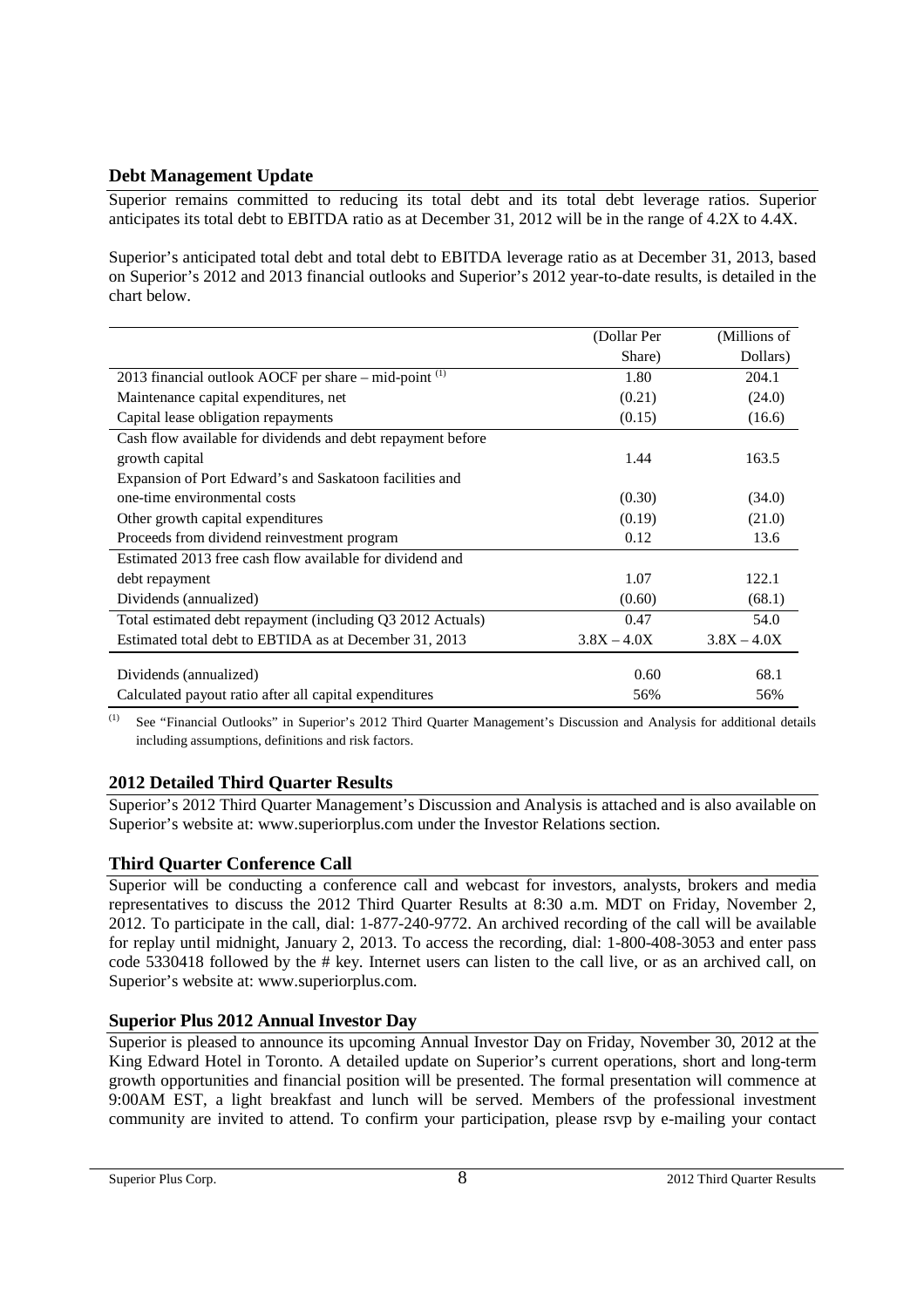information to rsvpinvestorday@superiorplus.com. Details of the event can also be found on Superior's website at www.superiorplus.com.

# **Forward Looking Information**

Certain information included herein is forward-looking, within the meaning of applicable Canadian securities laws. Forward-looking information includes, statements regarding business strategy, market conditions, expenditures, results, plans and objectives of or involving Superior and Superior Plus LP. Forward-looking information is often, but not always, identified by the use of words such as "anticipate", "believe", "could", "estimate", "expect", "plan", "intend", "forecast", "future", "guidance", "may", "predict", "project", "should", "strategy", "target", "will" or similar words suggesting future outcomes or language suggesting an outlook. Forward-looking information in this press release, including the attached 2012 Third Quarter Management's Discussion and Analysis, includes consolidated and business segment outlooks, product production, expected EBITDA from operations, expected AOCF, expected AOCF per share, expected leverage ratios and debt repayment, debt management summary, future capital expenditures, future economic conditions, future DRIP proceeds, dividend strategy and future payments, payout ratio, future cash flows, anticipated taxes, future tax horizon, expected tax consequences of the Conversion, the expected challenge by the CRA of the tax consequences of the Conversion (and the expected timing and financial impact of such process), exchange rates, commodity prices and costs, development plans and programs, business expansion and improvement projects, effects of operational and technological improvements, restructuring costs, demand for chemicals including sodium chlorate and chloralkali, business strategy and objectives, benefits and synergies resulting from acquisitions, expected life of facilities and statements regarding the future financial position of Superior and Superior Plus LP. Superior believes the expectations reflected in such forward-looking information are reasonable but no assurance can be given that these expectations will prove to be correct and such forward-looking statements should not be unduly relied upon.

Forward-looking information is based on various assumptions. Those assumptions are based on information currently available to Superior, including information obtained from third party industry analysts and other third party sources, the historic performance of Superior's businesses, and such assumptions include anticipated financial performance, current business and economic trends, the amount of future dividends paid by Superior, business prospects, availability and utilization of tax basis, regulatory developments, currency, exchange and interest rates, trading data, cost estimates, our ability to obtain financing on acceptable terms, and the other assumptions set forth under the "Outlook" sections contained in the attached 2012 Third Quarter Management's Discussion and Analysis. Readers are cautioned that the preceding list of assumptions is not exhaustive.

Forward-looking information is not a guarantee of future performance. By its very nature, forwardlooking information involves inherent risks and uncertainties, both general and specific, and risks that predictions, forecasts, projections and other forward-looking information will not be achieved, some of which are described herein and in the attached 2012 Third Quarter Management's Discussion and Analysis. Such risks and uncertainties may cause Superior's or Superior Plus LP's actual performance and financial results in future periods to differ materially from any projections of future performance or results expressed or implied by such forward-looking information. We caution readers not to place undue reliance on this information as a number of important factors could cause the actual results to differ materially from the beliefs, plans, objectives, expectations and anticipations, estimates and intentions expressed in such forward-looking information. These risks and uncertainties include but are not limited to the risks referred to under the section entitled "Risk Factors to Superior", in the attached 2012 Third Quarter Management's Discussion and Analysis, the risks associated with the availability and amount of the tax basis and the risks identified in Superior's 2011 Annual Information Form under the heading "Risk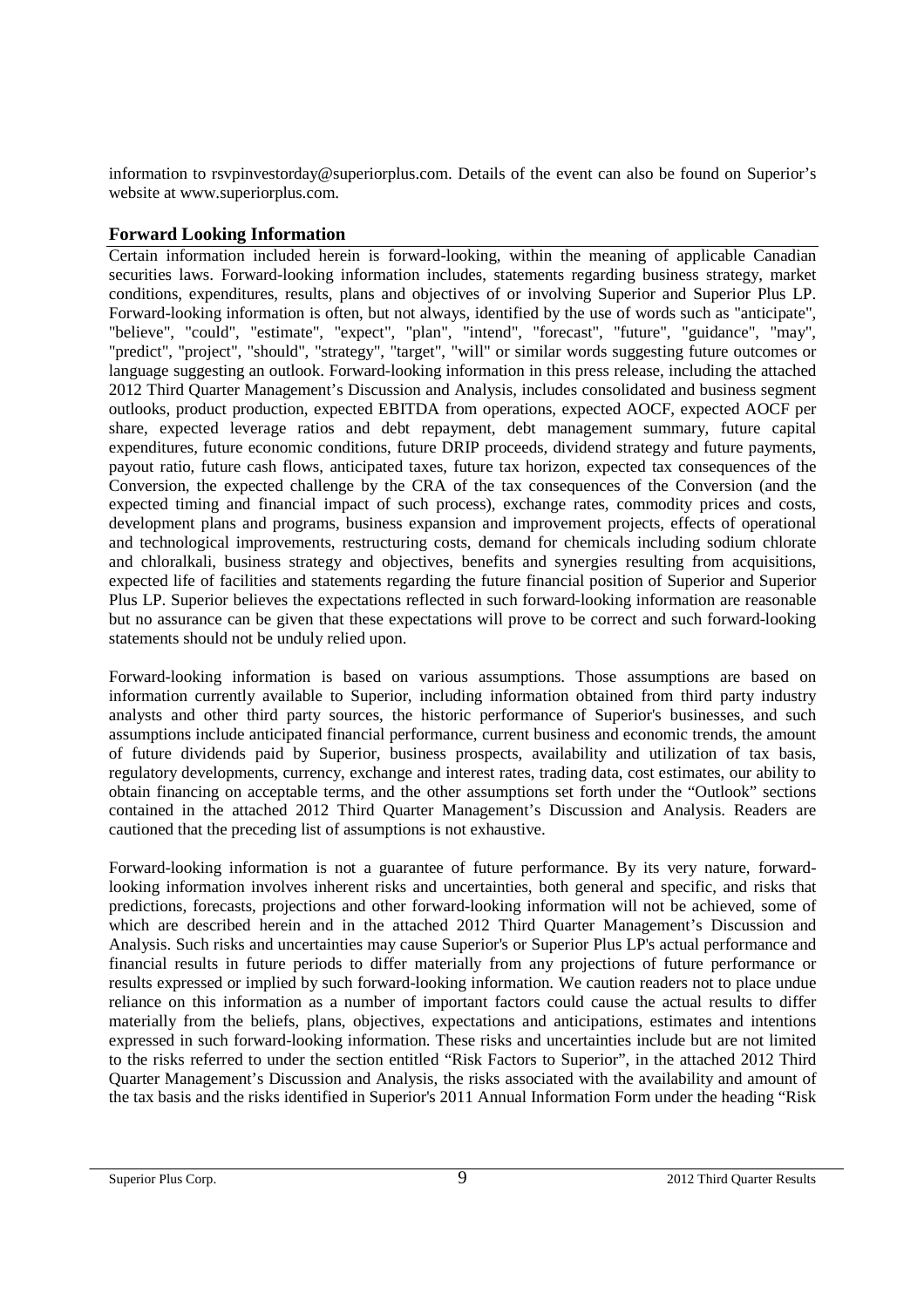Factors". Superior's 2011 Annual Information Form is available at www.sedar.com and from Superior's website at www.superiorplus.com.

Readers are cautioned that the foregoing list of factors that may affect future results is not exhaustive. Forward-looking information is provided for the purpose of providing information about management's expectations and plans about the future. When relying on our forward-looking information to make decisions with respect to Superior, investors and others should carefully consider the foregoing factors and other uncertainties and potential events. Any forward-looking information is made as of the date hereof and, except as required by law, Superior does not undertake any obligation to publicly update or revise such information to reflect new information, subsequent or otherwise. For more information about Superior, visit our website at www.superiorplus.com or contact:

| <b>Wayne Bingham</b> | Executive Vice-President and Chief Financial Officer |
|----------------------|------------------------------------------------------|
|                      | E-mail: wbingham@superiorplus.com                    |
|                      | Phone: (403) 218-2951 / Fax: (403) 218-2973          |
| <b>Jay Bachman</b>   | Vice-President, Investor Relations and Treasurer     |
|                      | E-mail: jbachman@superiorplus.com                    |
|                      | Phone: (403) 218-2957 / Fax: (403) 218-2973          |
|                      | Toll Free: 1-866-490-PLUS (7587)                     |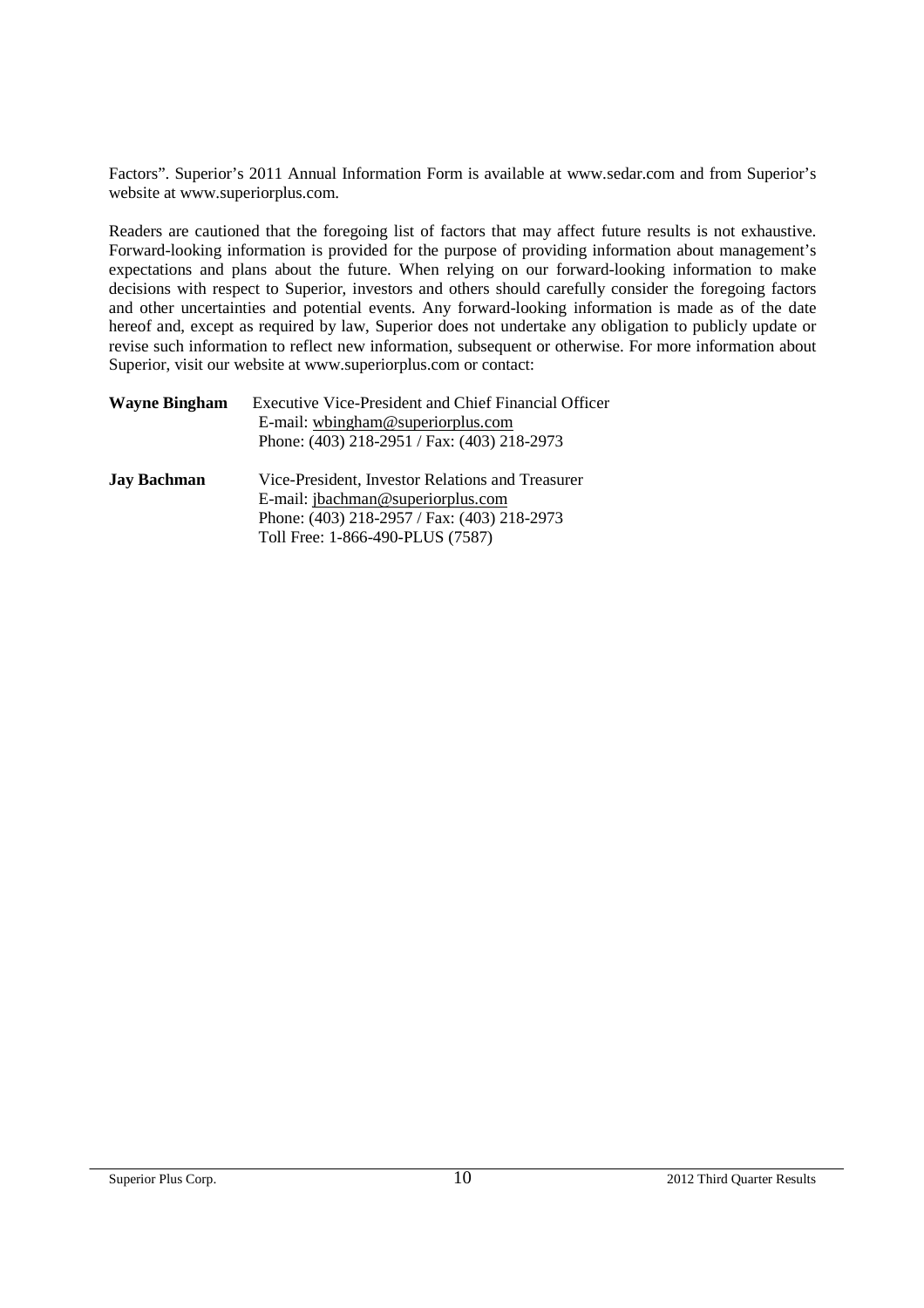# **Management's Discussion and Analysis of 2012 Third Quarter Results November 1, 2012**

The following Management's Discussion and Analysis (MD&A) is a review of the financial performance and position of Superior Plus Corp. (Superior) as at September 30, 2012 and for the three and nine months ended September 30, 2012 and 2011. The information in this MD&A is current to November 1, 2012. This MD&A should be read in conjunction with Superior's audited consolidated financial statements and notes to those statements as at and for the twelve months ended December 31, 2011 and its December 31, 2011 MD&A.

The accompanying unaudited condensed consolidated financial statements of Superior have been prepared by and are the responsibility of Superior's management. Superior's unaudited condensed consolidated financial statements have been prepared in accordance with *International Accounting Standard 34 Interim Financial Reporting* as issued by the International Accounting Standards Board (IASB). Dollar amounts in this MD&A are expressed in Canadian dollars and millions except where otherwise noted.

## **Overview of Superior**

Superior is a diversified business corporation. Superior holds 99.9% of Superior Plus LP (Superior LP), a limited partnership formed between Superior General Partner Inc. (Superior GP) as general partner and Superior as limited partner. Superior owns 100% of the shares of Superior GP and Superior GP hold 0.1% of Superior LP. The cash flow of Superior is solely dependent on the results of Superior LP and is derived from the allocation of Superior LP's income to Superior by means of partnership allocations. Superior, through its ownership of Superior LP and Superior GP, has three operating segments: the Energy Services segment which includes a Canadian propane distribution business, a U.S. refined fuels distribution business, a fixed-price energy services business and a supply portfolio management business; the Specialty Chemicals segment; and the Construction Products Distribution segment.

# **Third Quarter Results**

# **Summary of Adjusted Operating Cash Flow**

|                                                               | Three months ended<br>September 30, |        | Nine months ended<br>September 30, |        |
|---------------------------------------------------------------|-------------------------------------|--------|------------------------------------|--------|
| (millions of dollars except per share amounts)                | 2012                                | 2011   | 2012                               | 2011   |
| EBITDA from operations: $(1)$                                 |                                     |        |                                    |        |
| <b>Energy Services</b>                                        | 13.3                                | 8.1    | 88.1                               | 87.1   |
| <b>Specialty Chemicals</b>                                    | 41.5                                | 30.2   | 98.4                               | 80.7   |
| <b>Construction Products Distribution</b>                     | 3.6                                 | 7.1    | 13.0                               | 17.3   |
|                                                               | 58.4                                | 45.4   | 199.5                              | 185.1  |
| Interest                                                      | (18.3)                              | (20.5) | (55.1)                             | (59.8) |
| Cash income tax expense                                       | (0.3)                               | 0.1    | (0.8)                              | (0.1)  |
| Corporate costs                                               | (5.3)                               | (1.5)  | (12.7)                             | (8.6)  |
| Adjusted operating cash flow $^{(1)}$                         | 34.5                                | 23.5   | 130.9                              | 116.6  |
| Adjusted operating cash flow per share $(2)$ , basic $(2)(3)$ | \$0.31                              | \$0.21 | \$1.17                             | \$1.07 |

(1) Earnings before interest, taxes, depreciation and amortization (EBITDA) and adjusted operating cash flow are not IFRS measures. See "Non-IFRS Financial Measures".

<sup>(2)</sup> The weighted average number of shares outstanding for the three months ended September 30, 2012, is 112.2 million (2011) – 109.5 million) and for the nine months ended September 30, 2012, is 111.6 million (2011 – 108.8 million).

 $^{(3)}$  Superior did not provide its adjusted operating cash flow per share on a fully diluted basis as Superior's share price is below the current exercise price of Superior's Debentures, it is therefore unlikely that any material conversions will occur.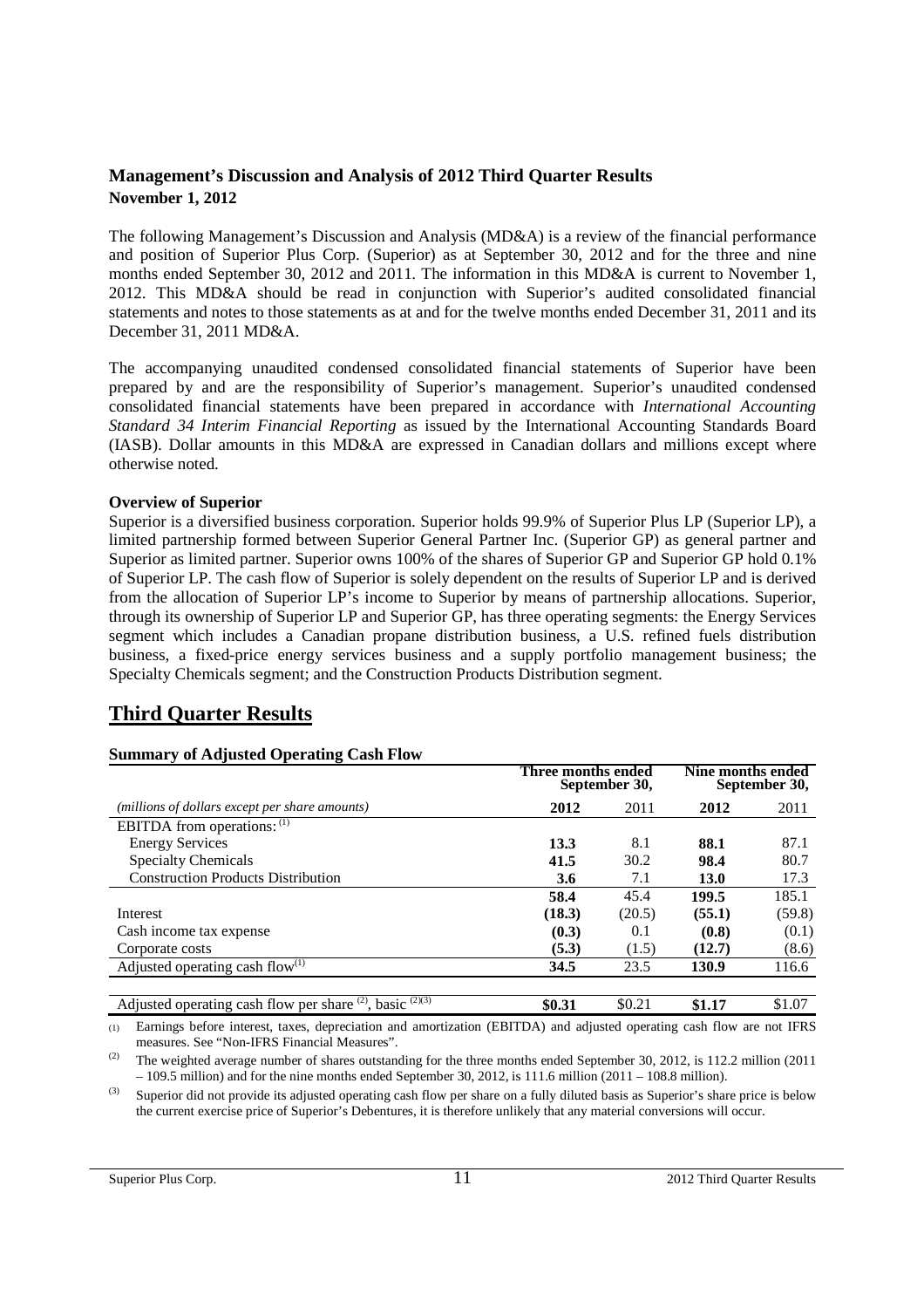|                       |                                            | Three months ended | September 30, | Nine months ended<br>September 30, |        |
|-----------------------|--------------------------------------------|--------------------|---------------|------------------------------------|--------|
| (millions of dollars) |                                            | 2012               | 2011          | 2012                               | 2011   |
|                       | Net cash flow from operating activities    | 64.4               | 113.2         | 326.3                              | 275.3  |
| Add:                  | Non cash interest expense                  | 1.0                | 1.7           | 4.3                                | 5.0    |
|                       | Less: Decrease in non-cash working capital | (11.3)             | (69.3)        | (139.5)                            | (98.8) |
|                       | Income tax (expense) recovery              | (0.3)              | 0.1           | (0.8)                              | (0.1)  |
|                       | Finance costs recognized in net earnings   | (19.3)             | (22.2)        | (59.4)                             | (64.8) |
|                       | <b>Adjusted operating cash flow</b>        | 34.5               | 23.5          | 130.9                              | 116.6  |

# **Adjusted Operating Cash Flow Reconciled to Net Cash Flow from Operating Activities** (1)

(1) See the Unaudited Condensed Consolidated Financial Statements for net cash flows from operating activities and changes in non-cash working capital.

Third quarter adjusted operating cash flow was \$34.5 million, an increase of \$11.0 million or 47% from the prior year quarter. The increase in adjusted operating cash flow was primarily due to higher operating results at Energy Services and Specialty Chemicals offset in part by lower Construction Products Distribution results and higher corporate costs. Adjusted operating cash flow of \$0.31 per share, increased by \$0.10 per share as compared to the prior year quarter due to a 47% increase in adjusted operating cash flow as noted above offset in part by a 2% increase in the weighted average number of shares outstanding. The average number of shares outstanding increased in 2012 as a result of shares issued from Superior's Dividend Reinvestment Program and Optional Share Purchase Plan (DRIP).

Adjusted operating cash flow for the nine months ended September 30, 2012 was \$130.9 million, an increase of \$14.3 million or 12% compared to the prior year period. The increase in adjusted operating cash flow was due to increased EBITDA from operations of Specialty Chemicals offset in part by lower Construction Products Distribution results. Adjusted operating cash flow per share was \$1.17 per share for the nine months ended September 30, 2012, an increase of \$0.10 per share or 9% due to the increase in adjusted operating cash flow as noted above offset in part by a 3% increase in the weighted average number of shares outstanding. The average number of shares outstanding increased in 2012 as a result of shares issued from the DRIP.

The net earnings for the third quarter were \$36.7 million, compared to a net loss of \$113.4 million in the prior year quarter. Net earnings were primarily impacted by higher gross profits, reduction in impairments as the prior year quarter included an impairment charge of \$78.0 million and unrealized gains on financial instruments in the current quarter as compared to unrealized financial instrument losses in the prior year quarter. The change in the unrealized gains on financial instruments was due principally to gains in the current quarter on Superior's natural gas financial derivatives compared to the prior year quarter as a result of an increase in the spot price of natural gas. Revenues of \$790.1 million were \$54.9 million lower than the prior year quarter due to lower Energy Services revenue as a result of lower propane prices offset in part by higher revenue at Specialty Chemicals due to increased pricing and higher revenue at Construction Products Distribution as a result of increased demand. Gross profit of \$195.9 million was \$17.4 million higher than the prior year quarter primarily due to increased Specialty Chemical gross profits due to lower electricity costs and the one-time net benefit from the TransCanada settlement of \$12.5 million (see "Settlement" below for further details) which has been included with cost of goods sold. Operating expenses of \$171.1 million in the third quarter were \$1.6 million lower than in the prior year quarter due to reduced amortization expense offset in part by restructuring costs and higher corporate costs. Total income tax expense for the third quarter was \$7.6 million compared to income tax recovery of \$19.7 million in the prior year quarter. The increased in income tax expense was due to higher net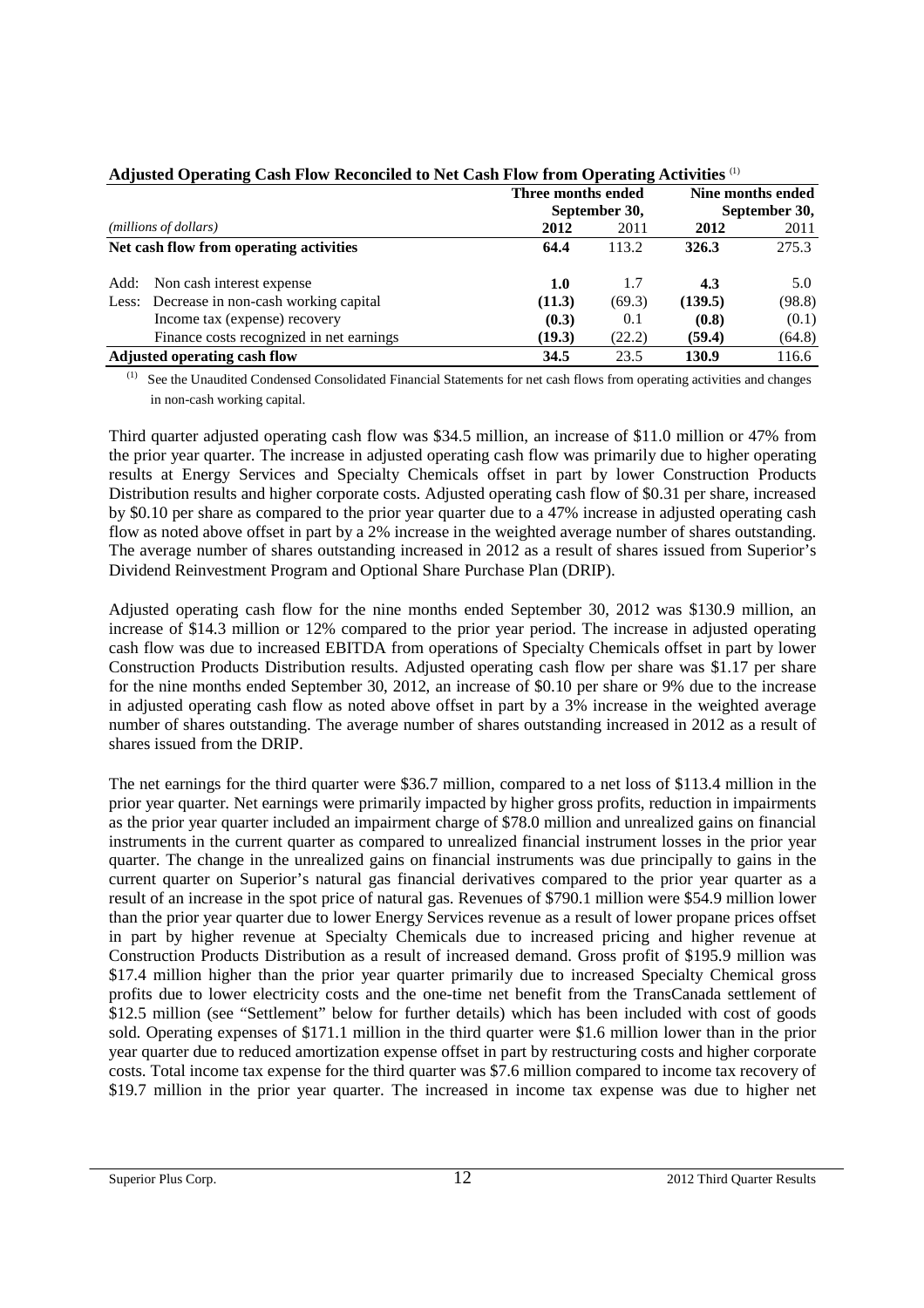earnings in the third quarter of 2012 as the prior year quarter included an impairment charge of \$78.0 million which resulted in an income tax recovery.

Net earnings for the nine months ended September 30, 2012 were \$78.9 million, compared to a net loss of \$71.2 million in the prior year period. Net earnings were impacted by \$46.2 million in unrealized gains on financial instruments in the current period, compared to unrealized losses of \$10.0 million in the prior year period. The change in the unrealized gains and losses on financial instruments was due principally to gains on Energy Services natural gas financial derivatives compared to the prior year as a result of an increase in the spot price for natural gas. Revenues of \$2,690.3 million were \$191.9 million lower than the prior year period principally due to reduced Energy Services revenue as a result of lower commodity prices and sales volumes offset in part by higher Specialty Chemicals and Construction Products Distribution revenues due to increased sales volumes and demand. Gross profit of \$618.1 million was \$25.2 million higher than the prior year period due to improved gross profit at Specialty Chemicals primarily due to the one-time net benefit from the TransCanada settlement of \$12.5 million (see "Settlement" below for further details) and higher revenues at Construction Products Distribution offset in by lower Energy Services gross profits due to lower sales volumes. Operating expenses of \$516.1 million were \$1.9 million lower than in the prior year period due to reduced amortization expense offset in part by restructuring costs and higher corporate costs. Total income tax expense for the nine months ended September 30, 2012 was \$9.9 million compared to an income tax recovery of \$6.7 million in the prior year period. The increased in income tax expense in 2012 was due higher net earnings in 2012 as the prior year period included an impairment charge of \$78.0 million which resulted in an income tax recovery.

# **Energy Services**

|  |  | Energy Services' condensed operating results for 2012 and 2011 are provided in the following table. |  |
|--|--|-----------------------------------------------------------------------------------------------------|--|
|--|--|-----------------------------------------------------------------------------------------------------|--|

|                                                              |         | Three months ended<br>September 30, | Nine months ended<br>September 30, |            |  |
|--------------------------------------------------------------|---------|-------------------------------------|------------------------------------|------------|--|
| (millions of dollars)                                        | 2012    | 2011                                | 2012                               | 2011       |  |
| $Revenue^{(1)}$                                              | 453.8   | 522.6                               | 1,699.4                            | 1,958.5    |  |
| Cost of sales <sup><math>(1)</math></sup>                    | (368.4) | (440.3)                             | (1,381.6)                          | (1, 633.1) |  |
| Gross profit                                                 | 85.4    | 82.3                                | 317.8                              | 325.4      |  |
| Less: Cash operating and administration costs <sup>(1)</sup> | (72.1)  | (74.2)                              | (229.7)                            | (238.3)    |  |
| <b>EBITDA</b> from operations                                | 13.3    | 8.1                                 | 88.1                               | 87.1       |  |

(1)In order to better reflect the results of its operations, Superior has reclassified certain amounts for purposes of this MD&A to present its results as if it had accounted for various transactions as accounting hedges. See "Reconciliation of Divisional Segmented Revenue and Cost of Sales to EBITDA" for detailed amounts.

Revenues for the third quarter of 2012 were \$453.8 million, a decrease of \$68.8 million from revenues of \$522.6 million in 2011. The decrease in revenues is primarily due to lower commodity prices and sales volumes as compared to the prior year quarter. Total gross profit for the third quarter of 2012 was \$85.4 million, an increase of \$3.1 million or 4% over the prior year quarter. The increase in gross profit is primarily due to higher gross margins within the Canadian propane segment and gross profits in the Supply portfolio management segment offset in part by lower fixed-price energy services gross profits. A summary and detailed review of gross profit is provided below.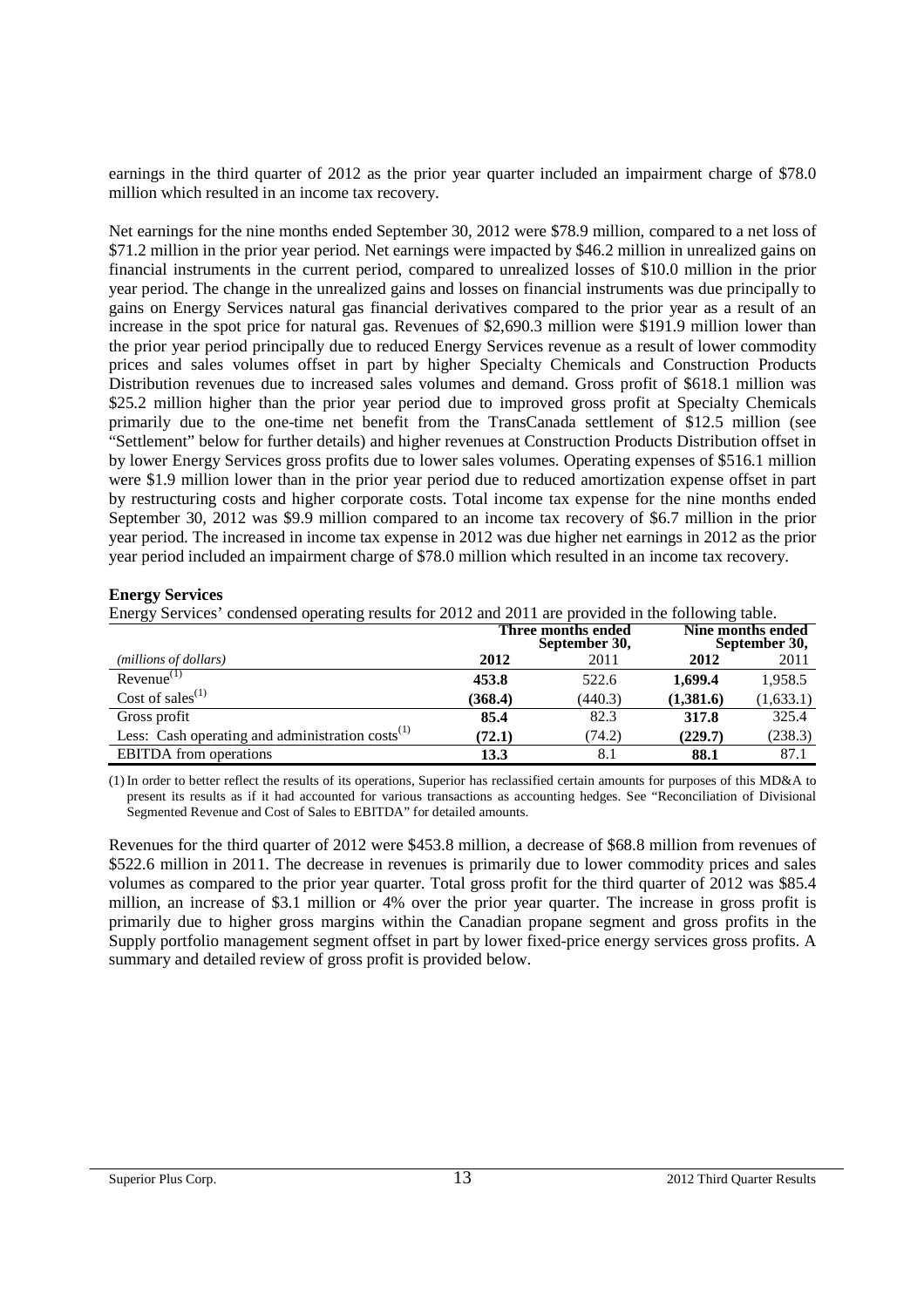#### **Gross Profit Detail**

|                                 | <b>Three months ended</b><br>September 30, | Nine months ended<br>September 30, |       |       |
|---------------------------------|--------------------------------------------|------------------------------------|-------|-------|
| (millions of dollars)           | 2012                                       | 2011                               | 2012  | 2011  |
| Canadian propane distribution   | 47.3                                       | 45.4                               | 167.6 | 160.7 |
| U.S. refined fuels distribution | 16.5                                       | 15.7                               | 85.8  | 99.8  |
| Other services                  | 9.7                                        | 9.8                                | 28.2  | 29.4  |
| Supply portfolio management     | 3.9                                        | 1.9                                | 11.8  | 8.7   |
| Fixed-price energy services     | 8.0                                        | 9.5                                | 24.4  | 26.8  |
| Total gross profit              | 85.4                                       | 82.3                               | 317.8 | 325.4 |

# *Canadian Propane Distribution*

Canadian propane distribution gross profit for the third quarter was \$47.3 million, an increase of \$1.9 million or 4% from 2011, due to higher gross margins and slightly higher sales volumes. Residential and commercial sales volumes decreased by 2 million litres or 4%, due to fewer active customers, warm weather and the ongoing impact of record or near record temperatures during the first quarter which has negatively impacted fill rates in the third quarter. Average weather across Canada for the third quarter, as measured by degree days, was 6% warmer than the prior year and 12% warmer than the five-year average. However, heating related volumes in the second and third quarters are generally not materially impacted by average weather due to the seasonality of Canadian propane distributions operations. Industrial volumes increased by 5 million litres or 3%, due to increased oilfield sales volumes as a result of continued strength in the energy sector offset in part by lower mining demand. Automotive propane volumes declined by 2 million litres or 8%, due to the continued structural decline in this end-use market although the decline was lower than expected due to favourable price spread between propane and gasoline.

Average propane sales margins for the third quarter increased to 19.7 cents per litre from 19.0 cents per litre in the prior year quarter. The increase in average margins compared to the prior year quarter is principally due to the implementation of price increases to industrial and commercial sales contracts during the first quarter of 2012 and improved pricing management offset in part by sales mix as the current quarter included a higher proportion of lower margin sales volumes.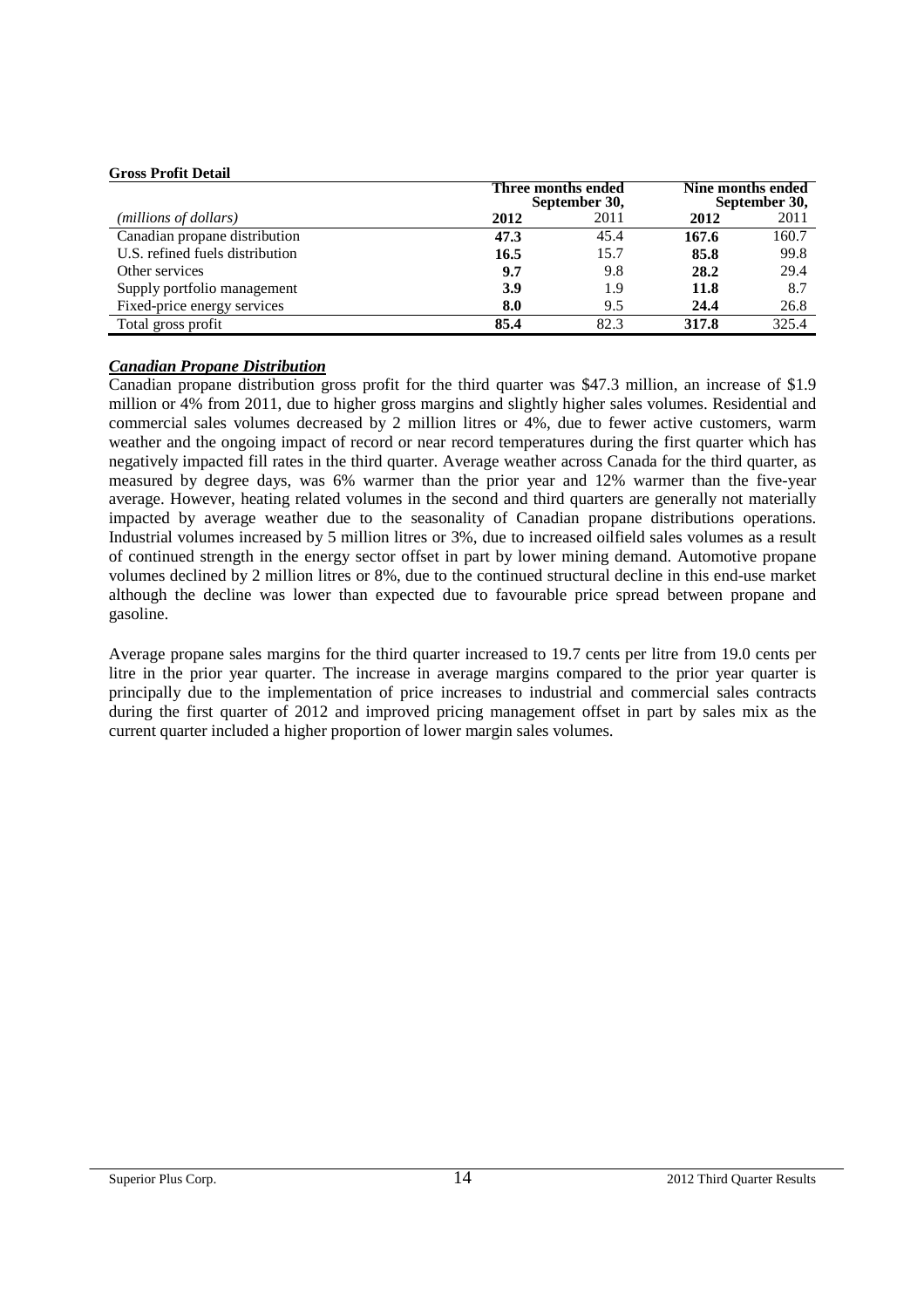| Volumes by End-Use Application $(1)$          |                                  |      | Volumes by Region <sup>(2)</sup> |                                  |      |
|-----------------------------------------------|----------------------------------|------|----------------------------------|----------------------------------|------|
|                                               | Three months ended September 30, |      |                                  | Three months ended September 30, |      |
| ( <i>millions of litres</i> )                 | 2012                             | 2011 | (millions of litres)             | 2012                             | 2011 |
| Residential                                   | 15                               | 16   | Western Canada                   | 138                              | 130  |
| Commercial                                    | 36                               | 37   | Eastern Canada                   | 83                               | 87   |
| Agricultural                                  | 7                                |      | Atlantic Canada                  | 19                               | 22   |
| Industrial                                    | 159                              | 154  |                                  |                                  |      |
| Automotive                                    | 23                               | 25   |                                  |                                  |      |
|                                               | 240                              | 239  |                                  | 240                              | 239  |
| Volumes by End-Use Application <sup>(1)</sup> |                                  |      | Volumes by Region <sup>(2)</sup> |                                  |      |
|                                               | Nine months ended September 30,  |      |                                  | Nine months ended September 30,  |      |
| ( <i>millions of litres</i> )                 | 2012                             | 2011 | (millions of litres)             | 2012                             | 2011 |
| Residential                                   | 79                               | 88   | Western Canada                   | 524                              | 520  |
| Commercial                                    | 176                              | 190  | Eastern Canada                   | 311                              | 337  |
| Agricultural                                  | 30                               | 36   | Atlantic Canada                  | 74                               | 80   |
| Industrial                                    | 566                              | 560  |                                  |                                  |      |
| Automotive                                    | 58                               | 63   |                                  |                                  |      |
|                                               |                                  | 937  |                                  | 909                              | 937  |

# **Canadian Propane Distribution Sales Volumes**

(1) **Regions**: Western Canada region consists of British Columbia, Alberta, Saskatchewan, Manitoba, Northwest Ontario, Yukon and Northwest Territories; Eastern Canada region consists of Ontario (except for Northwest Ontario) and Quebec; and Atlantic Canada consists of New Brunswick, Newfoundland & Labrador, Nova Scotia and Prince Edward Island.

# *U.S. Refined Fuels Distribution*

U.S. refined fuels distribution gross profit for the third quarter was \$16.5 million, an increase of \$0.8 million from the prior year quarter. The increase in gross profit is due to higher gross margins offset in part by lower sales volumes. Sales volumes of 335 million litres, decreased by 9 million litres or 3% as compared to the prior year quarter. The decrease in sales volumes was primarily due to higher in-tank customer volumes due to the unseasonably warm weather experienced in the first and second quarters of 2012 which has impacted the timing of residential customers first tank fill of the upcoming heating season, lower customer aggregation and lower demand from the drilling sector. Weather as measured by heating degree days for the third quarter was modestly warmer than the prior year quarter, however heating related volumes in the second and third quarters are generally not materially impacted by average weather due to the seasonality of U.S. refined fuels distributions operations. Average U.S. refined fuels sales margins of 4.9 cents per litre increased from 4.6 cents per litre in the prior year quarter. The increase in sales margins is primarily due to maintaining pricing levels during a decreasing supply cost environment, favourable sales mix and the impact of discontinuing lower margins sales contracts.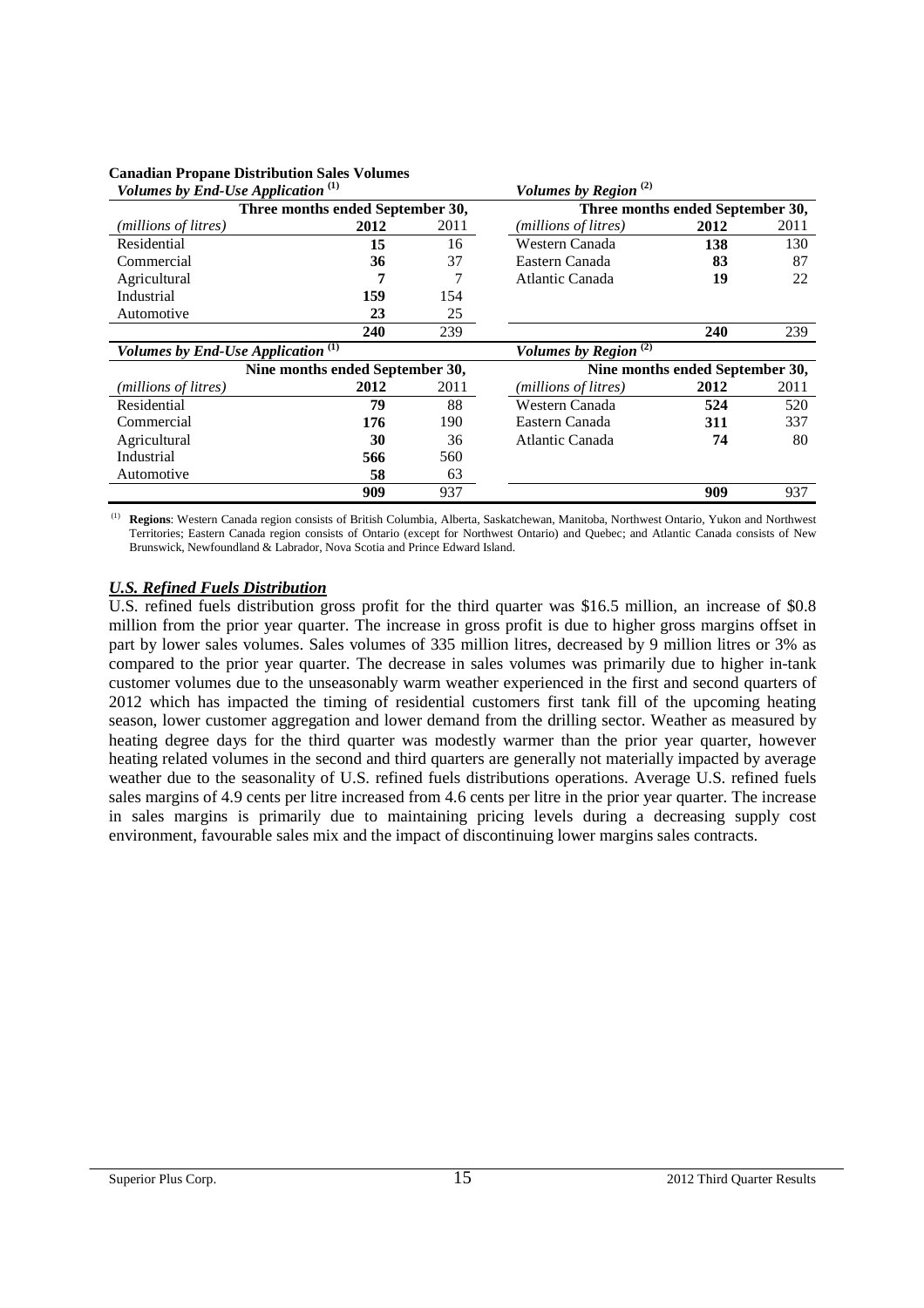| Volumes by End-Use Application $(1)$ |                                  |       | Volumes by Region $(2)$         |                                  |       |  |
|--------------------------------------|----------------------------------|-------|---------------------------------|----------------------------------|-------|--|
|                                      | Three months ended September 30, |       |                                 | Three months ended September 30, |       |  |
| (millions of litres)                 | 2012                             | 2011  | (millions of litres)            | 2012                             | 2011  |  |
| Residential                          | 23                               | 27    | Northeast United States         | 335                              | 344   |  |
| Commercial                           | 164                              | 183   |                                 |                                  |       |  |
| Automotive                           | 148                              | 134   |                                 |                                  |       |  |
|                                      | 335                              | 344   |                                 | 335                              | 344   |  |
| Volumes by End-Use Application $(1)$ |                                  |       | Volumes by Region $(2)$         |                                  |       |  |
|                                      | Nine months ended September 30,  |       | Nine months ended September 30, |                                  |       |  |
| ( <i>millions of litres</i> )        | 2012                             | 2011  | (millions of litres)            | 2012                             | 2011  |  |
| Residential                          | 186                              | 246   | Northeast United States         | 1.170                            | 1,300 |  |
| Commercial                           | 564                              | 662   |                                 |                                  |       |  |
| Automotive                           | 420                              | 393   |                                 |                                  |       |  |
|                                      | 1.170                            | 1.300 |                                 | 1.170                            | 1.300 |  |

#### **U.S. Refined Fuels Distribution Sales Volumes**

(1) **Volume**: Volume of heating oil, propane, diesel and gasoline sold (millions of litres).

(2) **Regions**: Northeast United States region consists of Pennsylvania, Connecticut, New York, and Rhode Island.

#### *Other Services*

Other services gross profit was \$9.7 million in the third quarter and consistent with the prior year quarter.

## *Supply Portfolio Management*

Supply portfolio management gross profits were \$3.9 million in the third quarter, an increase of \$2.0 million from the prior year quarter due to increased market opportunities and favourable settlements on fixed priced sales.

## *Fixed-Price Energy Services*

#### **Fixed-Price Energy Services Gross Profit**

|                                     |        | Three months ended September 30, 2012 |                        |        | Three months ended September 30, 2011 |                               |
|-------------------------------------|--------|---------------------------------------|------------------------|--------|---------------------------------------|-------------------------------|
| (millions of dollars except volume) | Gross  |                                       |                        | Gross  |                                       |                               |
| and per unit amounts)               | Profit | Volume                                | Per Unit               | Profit | Volume                                | Per Unit                      |
| Natural Gas $(1)$                   | 5.8    | 4.6 G.I                               | 126.1 $\mathcal{C}/GJ$ | 7.8    | 5.1 GJ                                | 152.9 $\mathcal{C}/\text{GJ}$ |
| Electricity <sup>(2)</sup>          | 2.2    | 244.9 KWh                             | 0.90 $\epsilon$ /KWh   | 1.7    | 176.5 KWh                             | $1.00 \ \text{\eKWh}$         |
| Total                               | 8.0    |                                       |                        | 9.5    |                                       |                               |
|                                     |        |                                       |                        |        |                                       |                               |

|                                         |        | Nine months ended September 30, 2012 |                                 |        | Nine months ended September 30, 2011 |                               |
|-----------------------------------------|--------|--------------------------------------|---------------------------------|--------|--------------------------------------|-------------------------------|
| (millions of dollars except volume)     | Gross  |                                      |                                 | Gross  |                                      |                               |
| and per unit amounts)                   | Profit | Volume                               | Per Unit                        | Profit | Volume                               | Per Unit                      |
| Natural Gas $(1)$                       | 17.6   | 14.0 G.I                             | 125.7 $\mathcal{C}/\mathbf{GJ}$ | 22.3   | $16.2 \text{ GJ}$                    | 137.7 $\mathcal{C}/\text{GL}$ |
| Electricity <sup><math>(2)</math></sup> | 6.8    | 616.8 KWh                            | 1.10 $\mathcal{C}/KWh$          | 4.5    | 439.7 KWh                            | 1.02 ¢/KWh                    |
| Total                                   | 24.4   |                                      |                                 | 26.8   |                                      |                               |

(1) Natural gas volumes and per unit amounts are expressed in millions of gigajoules (GJ).

 $^{(2)}$  Electricity volumes and per unit amounts are expressed in millions of kilowatt hours (KWh).

Fixed-price energy services gross profit was \$8.0 million in the third quarter, a decrease of \$1.5 million (16%) from \$9.5 million in the prior year quarter. Natural gas gross profit was \$5.8 million, a decrease of \$2.0 million from the prior year quarter due to lower gross margins and sales volumes. Gross profit per unit was 126.1 cents per gigajoule (GJ), a decrease of 26.8 cents per GJ (18%) from the prior year quarter. The decrease in natural gas gross margin was due to sales mix as the existing customer base contains a lower proportion of higher margin residential customers. Sales volumes of natural gas were 4.6 million GJ, 0.5 million GJ (10%) lower than the prior year quarter due to a continued decline in residential volumes and slower customer aggregation as a result of continued historically low system price for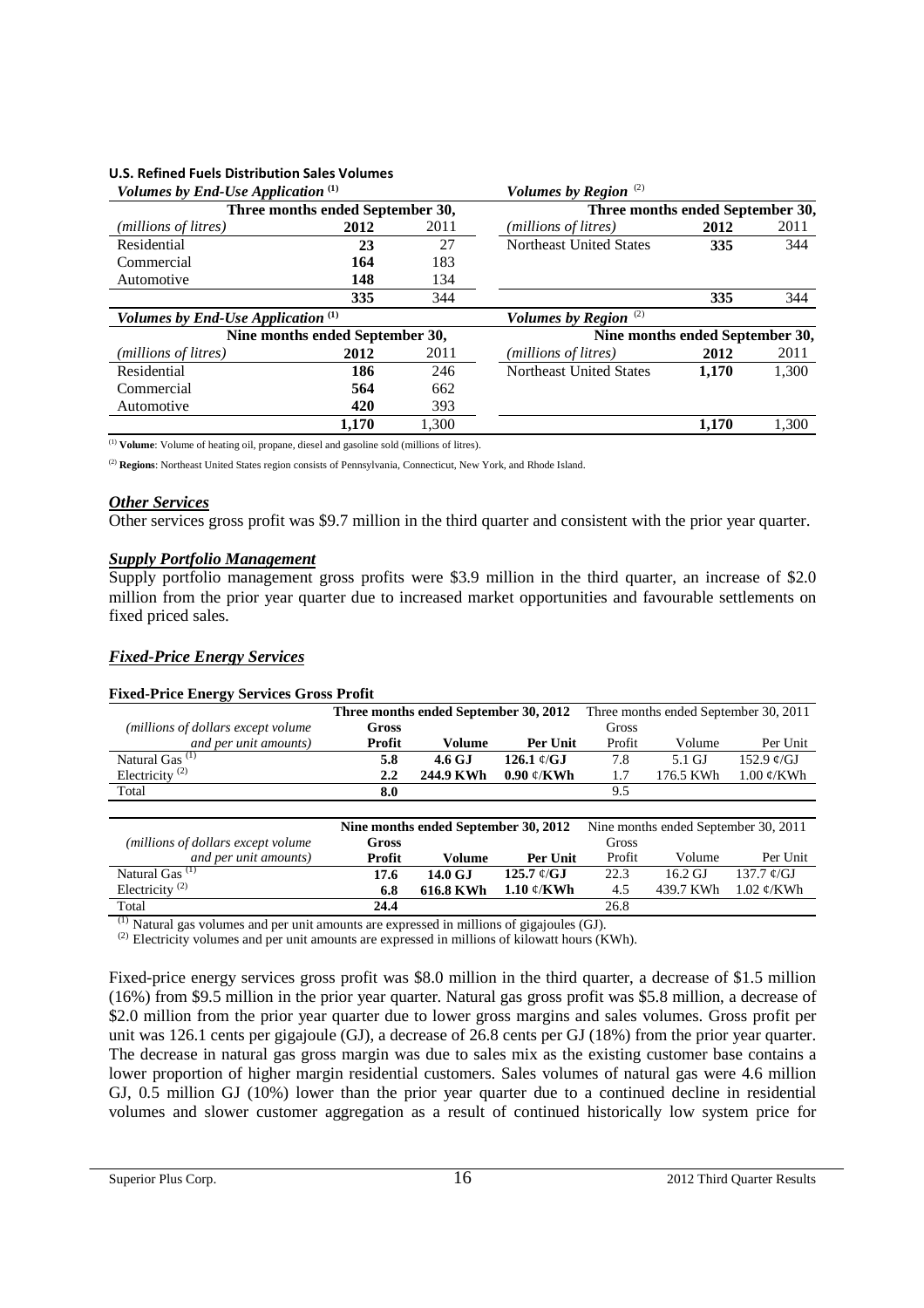natural gas. Electricity gross profit in the third quarter of 2012 was \$2.2 million, an increase of \$0.5 million or 29% from the prior year quarter due to the aggregation of additional commercial customers in the Ontario market, aggregation of additional residential customers in Pennsylvania and increased customer electricity usage.

# *Operating costs*

Cash operating and administrative costs were \$72.1 million in third quarter of 2012, a decrease of \$2.1 million or 3% from the prior year quarter. The decrease in expenses was primarily due to cost reduction programs at Canadian Propane Distribution and U.S. Refined Fuels.

# **Outlook**

Superior expects business conditions in 2013 and the last quarter of 2012 for its Energy Services segment to be similar to year-to-date 2012. EBITDA from operations is anticipated to be higher in 2013 than in 2012 due in part to the assumption that weather will be consistent with the 5-year average in 2013. Superior's 2012 results were negatively impacted by warm weather, as average weather in the first quarter of 2012, as measured by degree days, across Canada and the Northeastern U.S. was at record or near record levels. Additionally, Superior expects to realize ongoing improvements in its financial results as a result of the business initiative activities noted below.

Initiatives to improve results in the Energy Services business continued during the third quarter in conjunction with Superior's goal for each of its businesses to become best in class. Business improvement projects for 2012/2013 will be focused on: a) improving customer service levels, b) improving overall logistics and procurement functions, c) enhancing the management of margins through intelligent pricing, d) working capital management, and e) improving existing and implementing new technologies to facilitate improvements to the business.

In addition to the significant assumptions detailed above, refer to "Risk Factors to Superior" for a detailed review of significant business risks affecting the Energy Services' businesses.

# **Specialty Chemicals**

Specialty Chemicals' condensed operating results for 2012 and 2011 are provided in the following table.

| (millions of dollars except per metric tonne<br>$(MT)$ amounts) | Three months ended<br>September 30, |           |        |           | Nine months ended<br>September 30, |           |         |           |
|-----------------------------------------------------------------|-------------------------------------|-----------|--------|-----------|------------------------------------|-----------|---------|-----------|
|                                                                 | 2012                                |           | 2011   |           | 2012                               |           | 2011    |           |
|                                                                 |                                     | \$ per MT |        | \$ per MT |                                    | \$ per MT |         | \$ per MT |
| Chemical Revenue <sup>(1)</sup>                                 | 132.6                               | 686       | 134.2  | 681       | 403.1                              | 706       | 390.7   | 668       |
| Chemical Cost of Sales <sup>(1)</sup>                           | (59.8)                              | (309)     | (73.4) | (372)     | (207.8)                            | (364)     | (219.0) | (374)     |
| <b>Chemical Gross Profit</b>                                    | 72.8                                | 377       | 60.8   | 309       | 195.3                              | 342       | 171.7   | 294       |
| Less: Cash operating and administrative                         |                                     |           |        |           |                                    |           |         |           |
| $costs^{(1)}$                                                   | (31.3)                              | (162)     | (30.6) | (155)     | (96.9)                             | (170)     | (91.0)  | (156)     |
| <b>EBITDA</b> from operations                                   | 41.5                                | 215       | 30.2   | 154       | 98.4                               | 172       | 80.7    | 138       |
| Chemical volumes sold (thousands of MTs)                        | 193                                 |           |        | 197       | 571                                |           |         | 585       |

(1) In order to better reflect the results of its operations, Superior has reclassified certain amounts for purposes of this MD&A related to derivative financial instruments, non-cash amortization and foreign currency translation losses/gains related to U.S.-denominated working capital. See "Reconciliation of Divisional Segmented Revenue and Cost of Sales to EBITDA" for detailed amounts.

Chemical revenue for the third quarter of \$132.6 million was \$1.6 million or 1% lower than the prior year quarter primarily due to foreign exchange losses on the translation of U.S. denominated net working capital offset in part by slightly higher sales volumes for Chloralkali/potassium products. Third quarter gross profit of \$72.8 million was \$12.0 million higher than the prior year quarter due to increased sodium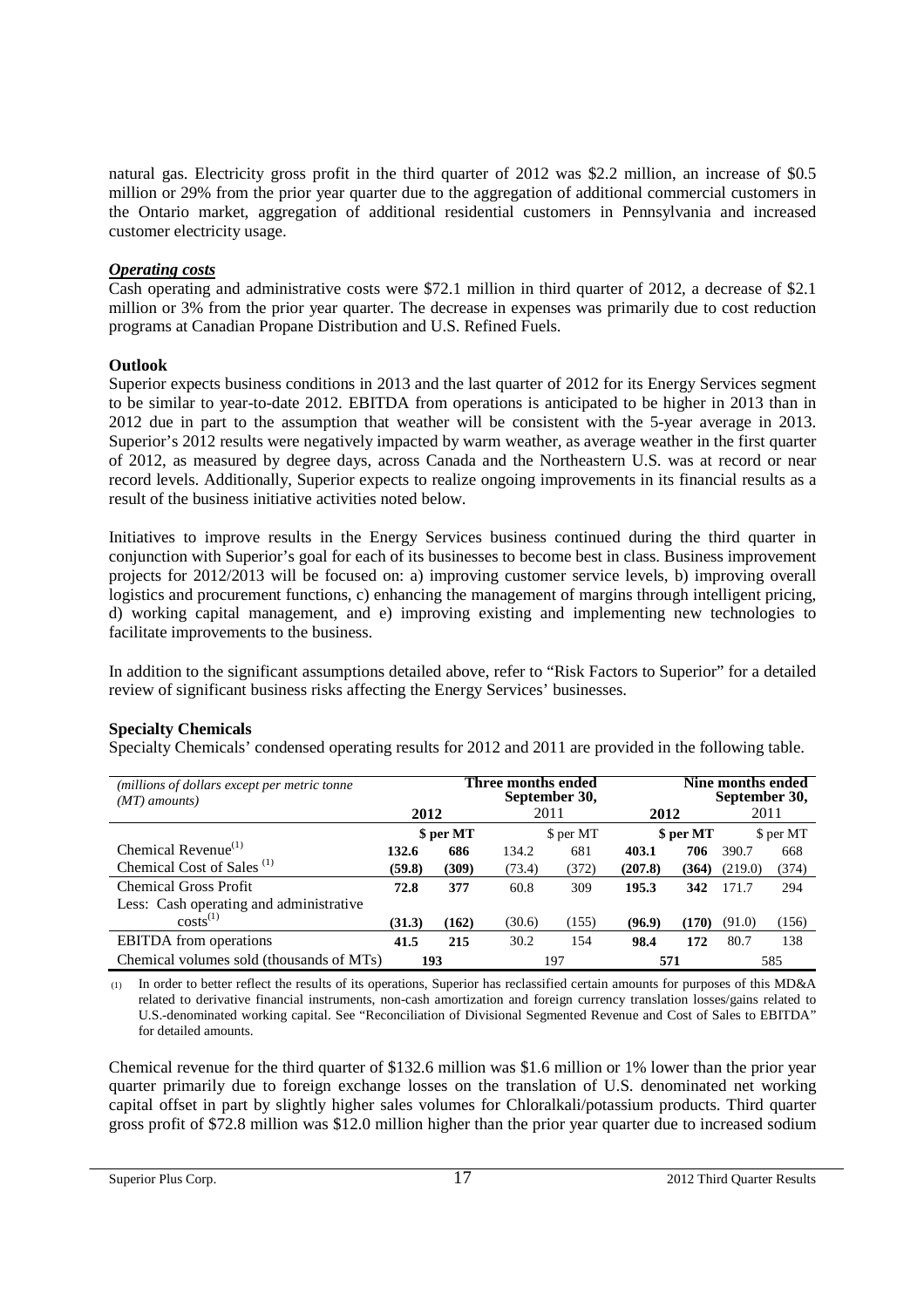chlorate gross profits and the one-time favourable net contribution from the settlement payment received from TransCanada during August of 2012 (see 'Settlement" below for further details). Sodium chlorate gross profits (excluding the Settlement) were higher than the prior year quarter due to increased realized pricing on contract renewals and lower electrical power costs at some production facilities offset in part by lower sales volumes. Sodium chlorate sales volumes decreased by 4,000 tonnes or 4% compared to the prior year quarter due to lower offshore customer demand. Chloralkali/potassium products gross profits were modestly lower than the prior year quarter as weaker average prices, particularly for chlorine, more than offset a slight increase in sales volumes.

Cash operating and administrative costs of \$31.3 million were \$0.7 million or 2% higher than the prior year quarter due to increased employee costs and general inflationary increases.

# **Settlement**

During August 2012, Specialty Chemicals received a payment of \$15.8 million from TransCanada Energy Ltd., a subsidiary of TransCanada, in connection with the arbitration ruling related to the Sundance Power Purchase Agreement (PPA) between TransAlta Corporation and TransCanada. The payment resulted from the Electrical Sales Agreement (ESA) between TransCanada and Superior whereby TransCanada supplies Superior with fixed-priced energy from the PPA. A one-time gain of \$12.5 million, representing the payment net of certain settlement costs, is recorded in cost of goods sold.

# **Major Capital Projects**

As previously announced in the first quarter of 2012, Superior has approved an \$18 million expansion of the hydrochloric acid production capacity of the Port Edwards, Wisconsin chloralkali facility. The existing capacity of 110,000 wet metric tonnes (WMT), or 36,000 dry metric tonnes, will increase to approximately 220,000 WMT upon completion of the expansion. The project will be completed through 2012 and 2013 with commercial production expected in the second quarter of 2014, a total of \$1.8 million has been spent on the expansion project. Upon completion of both projects, Superior will have total hydrochloric acid production capacity of 360,000 WMT. The expansion of the production capacity will allow Superior to optimize overall returns at both facilities by converting a larger portion of its chlorine into higher value hydrochloric acid.

Superior's Board of Directors has approved a \$25 million expansion of the hydrochloric acid production capacity at the Saskatoon, Saskatchewan chloralkali facility. The existing capacity of 70,000 wet metric tonnes (WMT), or 24,500 dry metric tonnes, will increase to approximately 140,000 WMT upon completion of the expansion. The project will be completed through 2013 and 2014 with commercial production expected in the fourth quarter of 2014.

# **Outlook**

Superior expects business conditions in 2013 and for the last quarter of 2012 for its Specialty Chemicals business will be similar to year-to-date 2012. EBITDA from operations, excluding the impact of the \$12.5 million one-time payment from TransCanada, is anticipated to be modestly higher in 2013 due to improved performance of the chloralkali product segment due to higher gross profits from hydrochloric acid and modestly higher selling prices for caustic soda, which will more than offset reduced pricing for chlorine. Superior continues to see a stable market for sodium chlorate as a result of the current market for pulp. Superior also expects a stable market for chloralkali sales volumes and pricing as North American supply demand fundamentals continue to be balanced. The market for chloralkali continues to be supported by low natural gas prices.

In addition to the significant assumptions detailed above, refer to "Risk Factors to Superior" for a detailed review of the significant business risks affecting Superior's Specialty Chemicals' segment.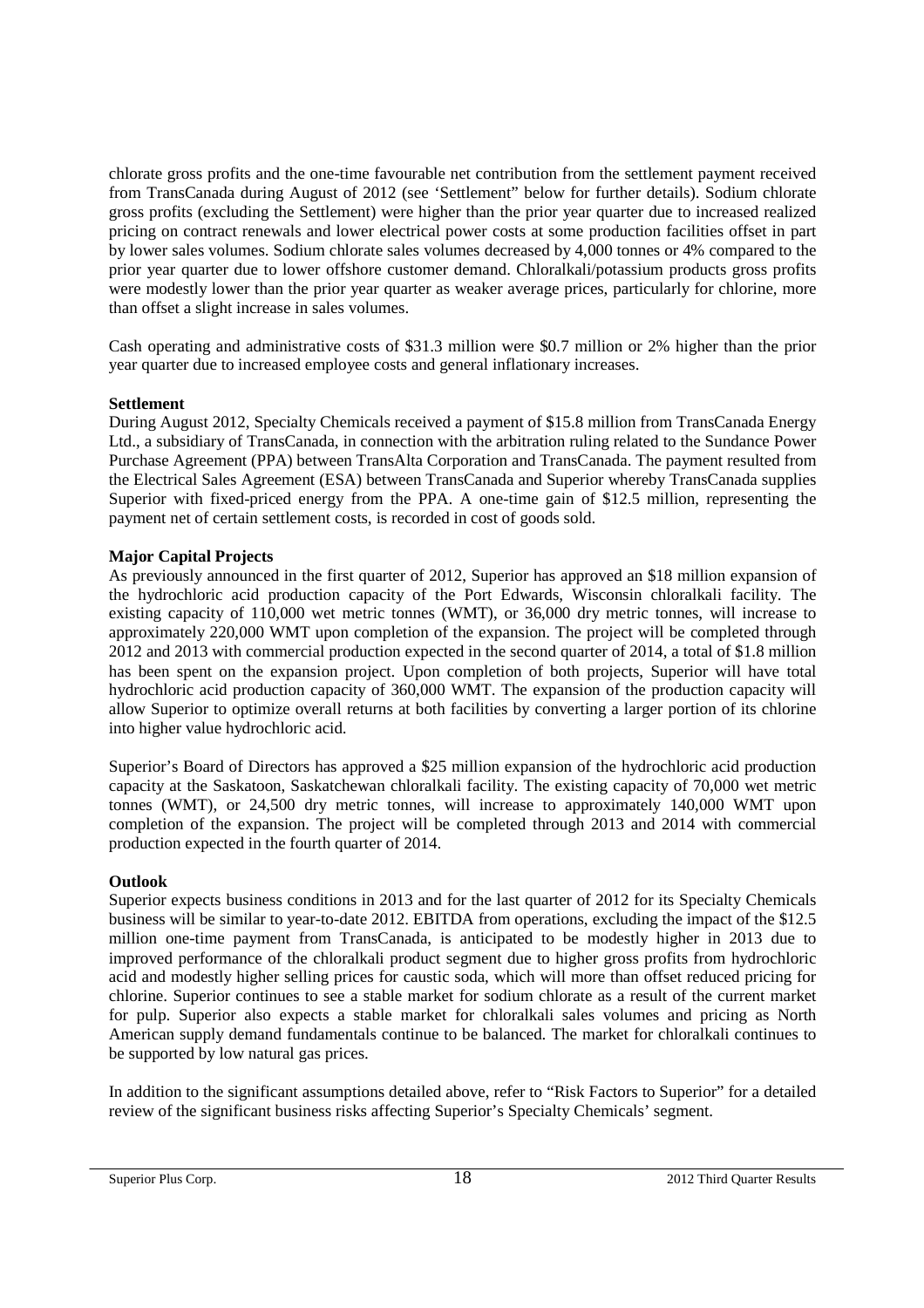## **Construction Products Distribution**

Construction Products Distribution's condensed operating results for 2012 and 2011 are provided in the following table.

|                                                    | Three months ended |               | Nine months ended |         |  |
|----------------------------------------------------|--------------------|---------------|-------------------|---------|--|
|                                                    |                    | September 30, | September 30,     |         |  |
| ( <i>millions of dollars</i> )                     | 2012               | 2011          | 2012              | 2011    |  |
| Revenue                                            |                    |               |                   |         |  |
| Gypsum Specialty Distribution (GSD) revenue        | 141.0              | 131.2         | 395.5             | 364.3   |  |
| Commercial and Industrial Insulation (C&I) revenue | 60.8               | 58.1          | 190.2             | 169.4   |  |
| Cost of sales                                      |                    |               |                   |         |  |
| GSD cost of sales                                  | (110.2)            | (101.4)       | (309.1)           | (282.5) |  |
| C&I cost of sales                                  | (44.9)             | (43.2)        | (140.3)           | (124.2) |  |
| Gross profit                                       | 46.7               | 44.7          | 136.3             | 127.0   |  |
| Less: Cash operating and administrative costs      | (43.1)             | (37.6)        | (123.3)           | (109.7) |  |
| <b>EBITDA</b> from operations                      | 3.6                | 7.1           | 13.0              | 17.3    |  |

In order to better reflect the results of its operations, Superior has reclassified certain amounts for purposes of this MD&A to present its results as if it had accounted for various transactions as accounting hedges. See "Reconciliation of Divisional Segmented Revenue and Cost of Sales to EBITDA" for detailed amounts.

GSD and C&I revenues of \$201.8 million for the third quarter of 2012 were \$12.5 million (7%) higher than the prior year quarter. GSD revenue increased due to higher demand and sales volumes in some Canadian and U.S. based regions and from the expansion of the GSD product line into existing U.S. based branches. C&I revenues increased slightly from the prior year quarter due to targeted sale efforts and higher demand offset in part by delays in Gulf Coast and international project activity.

Gross profits of \$46.7 million in the third quarter were \$2.0 million higher than the prior year quarter primarily due to the impact of higher revenues and higher C&I gross margins offset in part by lower GSD gross margins in Canada. The increase in revenue was due to sales volumes and price increases. C&I sales margins increased due to a more favourable sales mix. GSD gross margins decreased due to manufacturer price increases and difficulty passing those on to customers.

Cash operating and administration costs were \$43.1 million in the third quarter, an increase of \$5.5 million or 15% from the prior year quarter. The increase in operating costs was primarily due to higher costs associated with increased sales volumes, higher fuel costs and restructuring charges of \$2.7 million related to the closing of Ontario based branches and consolidation of several British Columbia based branches. These were partially offset by savings resulting from branches that were closed earlier in the year.

# **Outlook**

Superior expects business conditions in 2013 and for the remainder of 2012 for its Construction Products Distribution business to be similar to year-to-date 2012 with slightly improving conditions in the U.S. EBITDA from operations is anticipated to be higher in 2013 than 2012 due in part to the absence of restructuring costs incurred in 2012 and the benefit from the business initiative activities noted below. Superior continues to see difficult market conditions in both the residential and commercial segments in both Canada and the U.S. Superior does not anticipate significant improvements in the end-use markets in the near term.

The Construction Products Distribution business continues to review all aspects of operations to optimize its cost structure and improve gross margins. Superior anticipates that an additional \$2.5 to \$3.0 million in restructuring costs will be incurred in 2012 due to the ongoing reorganization or closure of additional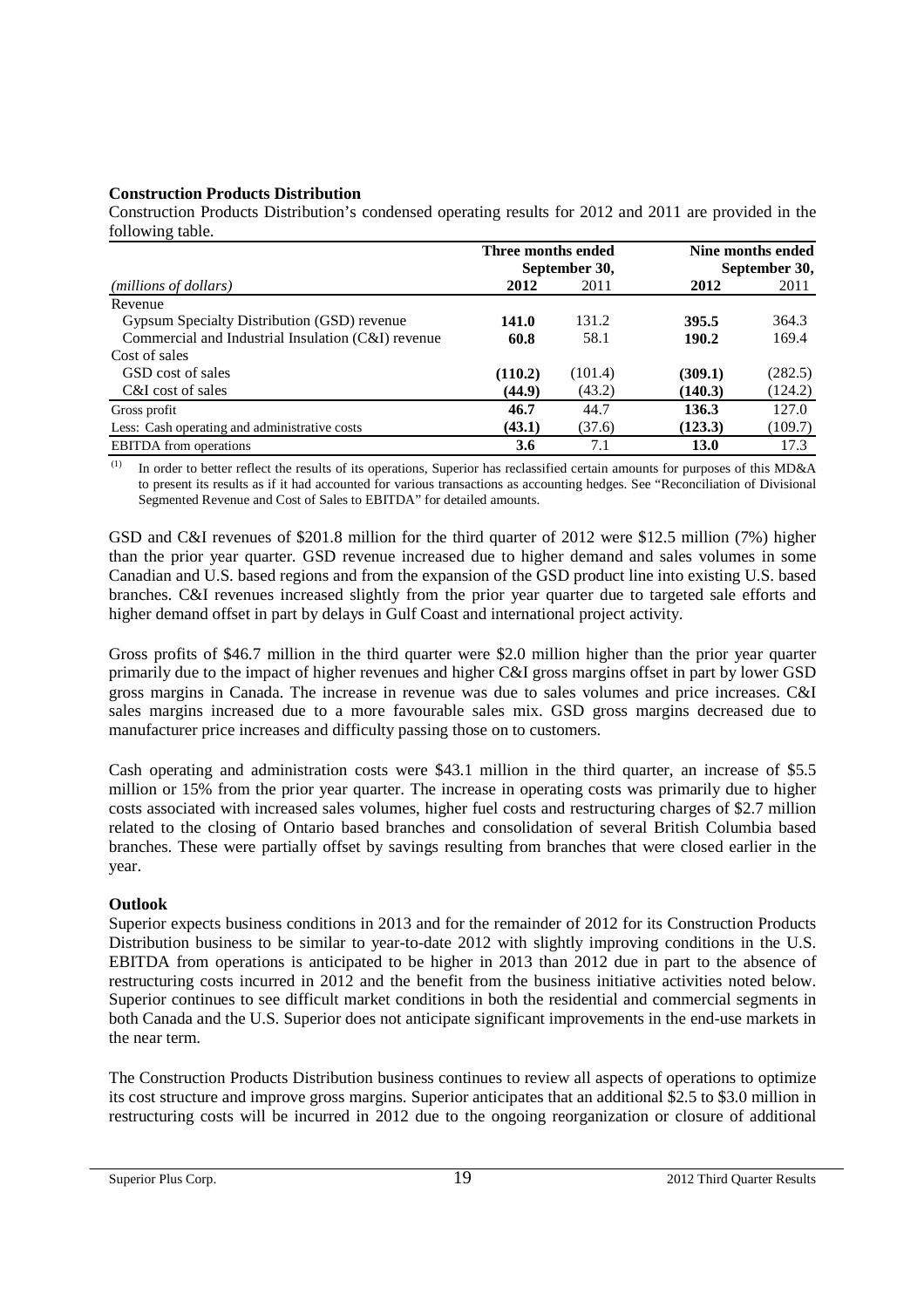branches. A total of 15 branches will have been closed or restructured during 2011 and 2012 in total at an anticipated cost of \$6.5 to \$7.0 million. Restructuring activities are being actively managed to minimize costs and the impact on customers.

Initiatives to improve results in the Construction Products Distribution business continued during the third quarter. Business improvement projects for 2012/2013 will be focused on: a) assessment of overall logistics and existing branch network, b) review of supply chain management including procurement and transportation, c) review of product pricing, and d) working capital management.

In addition to the Construction Products Distribution segment's significant assumptions detailed above, refer to "Risk Factors to Superior" for a detailed review of the significant business risks affecting Superior's Construction Products Distribution segment.

See press release "Superior Plus Corp. Provides Update on Review of Conversion Transaction and Settlement Related to Power Purchase Agreement with TransCanada" dated September 20, 2012, for additional details on this matter including the potential financial implications of a potential reassessment.

|                                                    |         | Three months ended | Nine months ended |               |
|----------------------------------------------------|---------|--------------------|-------------------|---------------|
|                                                    |         | September 30,      |                   | September 30, |
| (millions of dollars)                              | 2012    | 2011               | 2012              | 2011          |
| Efficiency, process improvement and growth related | 4.4     | 3.5                | 6.7               | 10.9          |
| Other capital                                      | 4.1     | 5.5                | 15.0              | 12.7          |
|                                                    | 8.5     | 9.0                | 21.7              | 23.6          |
| Other acquisitions                                 | 5.5     | 8.8                | 5.5               | 13.7          |
| Proceeds on disposition of capital                 | (0.4)   | (0.6)              | (4.1)             | (2.2)         |
| Total net capital expenditures                     | 13.6    | 17.2               | 23.1              | 35.1          |
| Investment in finance leases                       | $1.5\,$ | 3.9                | 5.3               | 8.1           |
| Total expenditures                                 | 15.1    | 21.1               | 28.4              | 43.2          |

# **Consolidated Capital Expenditure Summary**

Efficiency, process improvement and growth related expenditures were \$4.4 million in the third quarter compared to \$3.5 million in the prior year quarter. These were incurred primarily in relation to Energy Services' purchases of rental assets and truck related expenditures. Other capital expenditures were \$4.1 million in the third quarter compared to \$5.5 million in the prior year quarter, consisting primarily of required maintenance and general capital across all of Superior's segments. Proceeds on the disposal of capital were \$0.4 million in the third quarter and consisted of Superior's disposition of surplus tanks, cylinders and other assets. The Energy Services segment completed the acquisition of the assets of a small regional propane distribution business during July for \$5.5 million excluding \$1.0 million in net working capital. During the third quarter Superior entered into new leases with capital equivalent value of \$1.5 million primarily related to delivery vehicles for the Energy Services and Construction Products Distribution segments.

# **Corporate and Interest Costs**

Corporate costs for the third quarter were \$5.3 million, compared to \$1.5 million in the prior year quarter. The increase in corporate costs was primarily due to higher long term incentive costs as a result of an increase in Superior's share price and the year over year impact of the long term incentive cost recovery recorded in the prior year quarter and higher employee costs and professional fees.

Interest expense on borrowings and finance lease obligations for the third quarter was \$9.5 million compared to \$10.6 million in the prior year quarter. The decrease of \$1.1 million in interest expense was due to a lower average debt levels as a result of lower commodity prices which reduced the net working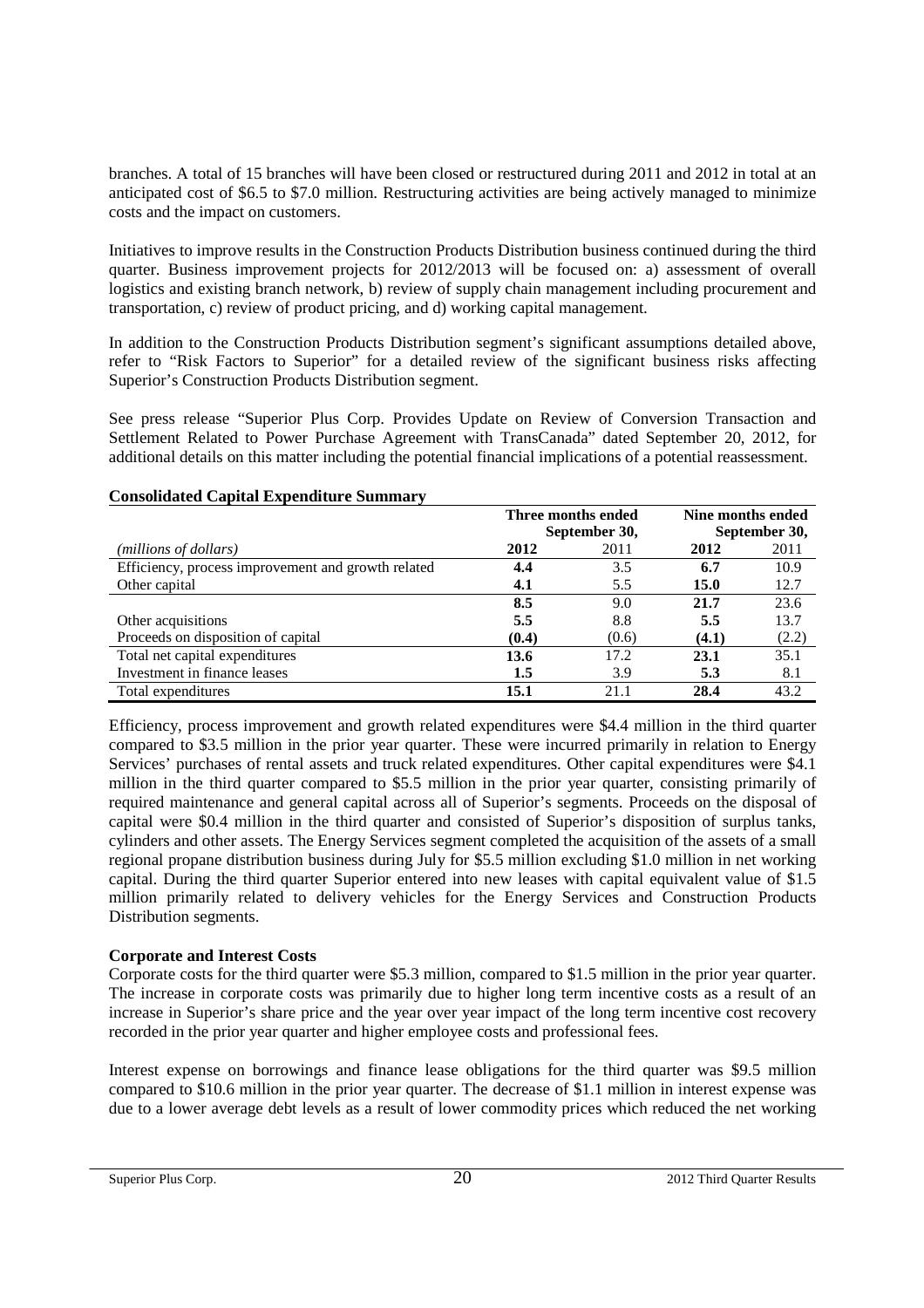capital requirements of the Energy Services segment and reduction in accounts receivable balances within the Canadian propane business. See "Liquidity and Capital Resources" discussion for further details on the change in average debt levels.

Interest on Superior's convertible unsecured subordinated debentures ("Debentures" which includes all series of convertible unsecured subordinated debentures) for the third quarter was \$8.8 million and lower than the prior year quarter of \$9.8 million. The decrease in debenture interest costs was due to the redemptions of Superior's 5.75% convertible subordinated debentures due December 31, 2012 on December 12, 2011 and August 1, 2012.

# **Taxation**

Total income tax expense for the third quarter was \$7.6 million and consists of \$0.3 million in cash income tax expense and \$7.3 million in deferred income tax expense, compared to a total income tax recovery of \$19.7 million in the prior year quarter, which consisted of \$0.1 million in cash income tax recovery and a \$19.6 million deferred income tax recovery.

Cash income tax expense for the third quarter was \$0.3 million and consisted of income tax expense in the U.S. of \$0.3 million (2011 Q3 - \$0.1 million of U.S. cash tax recovery). Deferred income tax expense for the third quarter was \$7.3 million (2011 Q3 - \$19.6 million deferred income tax recovery), resulting in a corresponding net deferred income tax asset of \$303.2 million as at September 30, 2012. Deferred income tax expense for the third quarter due to higher net earnings in the third quarter of 2012 as the prior year quarter included an impairment charge of \$78.0 million which resulted in an income tax recovery.

# **Update on Review of Conversion Transaction**

Since the beginning of 2010, the Canada Revenue Agency ("CRA") has requested information relating to Superior's conversion transaction which occurred on December 31, 2008 (the "Conversion") and Superior has responded to such requests and engaged in extensive discussions, including detailed settlement discussions, with representatives of the CRA. The CRA has now advised Superior that the CRA believes it does not have authority to settle the matter in this context. If the CRA does not change its current position, the CRA has advised Superior that it should expect that the matter will be directed back to the local tax office which is expected, in the normal course, to issue a proposal letter challenging the tax consequences of the Conversion. During the discussions, the CRA indicated that the general antiavoidance rule of the Income Tax Act (Canada) is available to the CRA as a basis upon which to challenge the tax consequences of the Conversion.

Based on these developments, unless the CRA subsequently determines it has the authority to settle this matter, Superior expects to receive a proposal letter and thereafter a notice of reassessment challenging the tax consequences of the Conversion. Superior remains confident in the appropriateness of its tax filing position and the expected tax consequences of the Conversion and intends to vigorously defend such position if and when a proposal letter or notice of reassessment is received from the CRA. Superior strongly believes that the general anti-avoidance rule does not apply to the Conversion and intends to file its future tax returns on a basis consistent with its view of the outcome of the Conversion.

If Superior receives such a reassessment, in order to appeal it, Superior will be required to make a payment of 50% of the taxes the CRA claims are owed for such years. Based on Superior's 2009, 2010 and 2011 taxation years, that 50% amount is approximately \$15 million. Superior would also be required to make a payment of 50% of the taxes the CRA claims are owed in any future tax year if the CRA issues a similar notice of reassessment for such years and Superior appeals it. If Superior is ultimately successful in defending its position, such payments plus applicable interest, will be refunded to Superior. If the CRA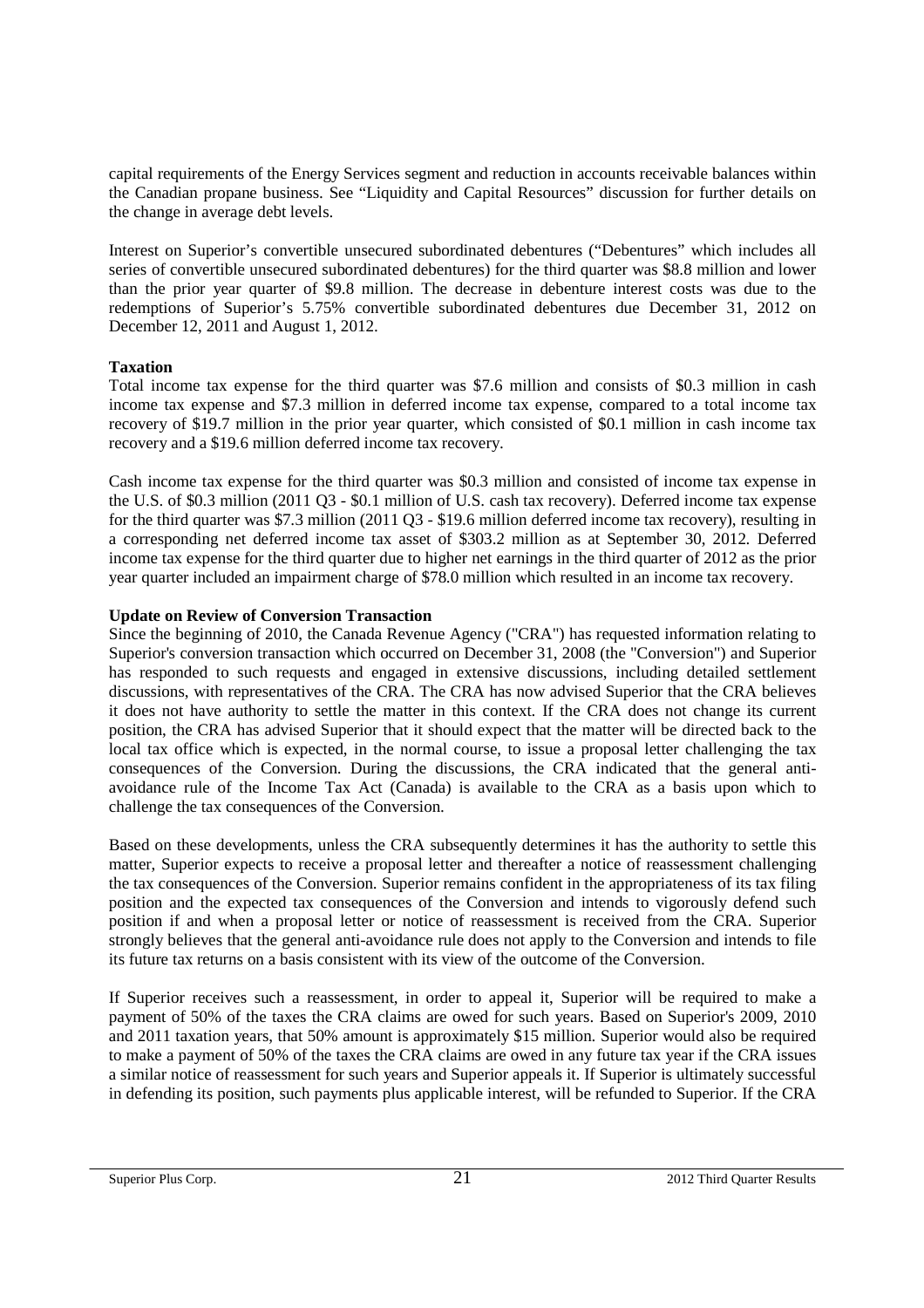is successful, Superior will be required to pay the balance of the taxes claimed plus applicable interest and penalties.

Superior's 2012 and 2013 financial outlooks as provided this MD&A does not include the impact of a potential reassessment as any interim tax payments made by Superior will be recorded to the balance sheet and will not impact either AOCF or net earnings.

If the tax pools from the Conversion were not available to Superior, the estimated impact would be an increase to cash income taxes of approximately \$0.14 per share in fiscal 2012. Based on the midpoint of Superior's current 2013 financial outlook of AOCF per share of \$1.80, if the tax pools from the Conversion were not available to Superior, the impact would be an increase to cash income taxes of approximately \$0.15 per share. As previously stated, Superior intends to file its future income tax returns on a basis consistent with the assumption that any Conversion related tax basis is fully deductible.

## **Financial Outlooks**

Superior's outlook for cash flow from operations for 2012 is expected to be between \$1.45 and \$1.80 per share, consistent with Superior's financial outlook as provided in the 2012 second quarter Management's Discussion and Analysis. Based on year-to-date results, Superior anticipates its 2012 results will be at the high end of this guidance range. Superior's outlook for cash flow from operations for 2013 is expected to be between \$1.65 and \$1.95 per share, previously Superior had not disclosed its expectations for 2013. Superior's consolidated adjusted operating cash flow outlook is dependent on the operating results of its three operating segments.

In addition to the operating results of Superior's three operating segments, significant assumptions underlying Superior's current 2012 and 2013 outlooks are:

- Current economic growth rates in Canada and the U.S. are expected to prevail for the remainder of 2012 and 2013;
- Superior is expected to continue to attract capital and obtain financing on acceptable terms;
- The foreign currency exchange rate between the Canadian and U.S. dollar is expected to average par for the remainder of 2012 and 2013 on all unhedged foreign currency transactions;
- Financial and physical counterparties are expected to continue fulfilling their obligations to Superior;
- Regulatory authorities are not expected to impose any new regulations impacting Superior;
- Superior's current average interest rates on floating-rate debt is expected to remain consistent for the remainder of 2012 and 2013; and
- Canadian and U.S. based cash taxes are expected to be minimal for the remainder of 2012 and 2013 based on existing statutory income tax rates.

# *Energy Services*

- Average temperatures across Canada and the Northeast U.S. are expected to be consistent with the recent five-year average for the remainder of 2012 and 2013;
- Total propane and U.S. refined fuels-related sales volumes for the remainder of 2012 are anticipated to increase due to marketing initiatives and colder weather as compared to the prior year quarter. Total annual sales volumes are expected to increase in 2013 due to the assumption that weather will be consistent with the 5-year average;
- Wholesale propane, and U.S. refined fuels-related prices are not anticipated to significantly impact demand for propane, refined fuels and related services;
- Supply portfolio management market opportunities are expected to remain strong for the remainder of 2012 although growth is expected to be moderate. Results in 2013 are expected to increase as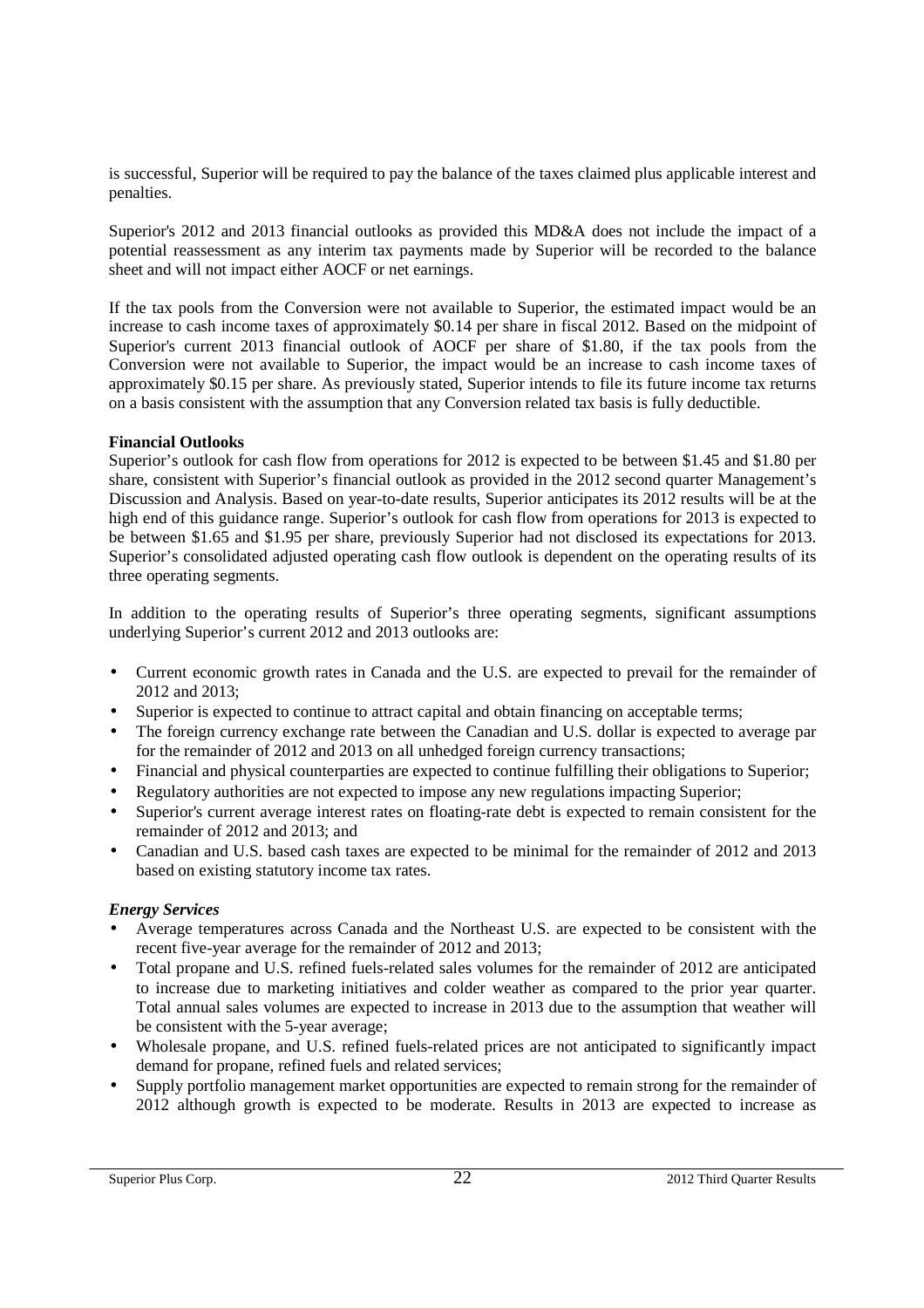compared to fiscal 2012 due to capital expenditures which will enable management to further leverage market opportunities and higher sales volumes; and

Fixed price energy services is expected to be able to access sales channel agents on acceptable contract terms and expects gross profit are expected to moderately decrease during the remainder of 2012 and 2013. The decrease in gross profit is primarily related to lower natural gas gross margins as transportation related gross profits and contribution from residential customer renewals continue to decrease. Total new customer aggregation volumes are expected to continue declining as the system price for natural gas remains low.

# *Specialty Chemicals*

- Supply and demand fundamentals for sodium chlorate are expected to remain balanced for the remainder of 2012. Pricing is expected to remain consistent or slightly improve due to contract renewals completed during the first half of 2012. Sales volumes, pricing and margins in 2013 are expected to be consistent with 2012; and
- Chloralkali revenues, gross profits and sales volumes for the remainder of 2012 are expected to decline as market conditions are expected to remain challenging for the remainder of the year. Sales volumes, pricing and margins are expected to increase in 2013 due to improved contribution from both hydrochloric acid and caustic soda.

# *Construction Products Distribution*

- GSD sales revenue from Canada is expected to increase during the remainder of 2012 and 2013 due to continued success from the introduction of new products and modest market improvements in some regions. GSD sales revenue from the United States is expected to increase during the remainder of 2012 and 2013 due to continued expansion of existing product lines into U.S. branches, emphasis on specific product opportunities, pricing initiatives and market improvements in some regions. C&I sales revenue is expected to increase in both the remainder of 2012 and 2013 due to emphasis on specific product opportunities, pricing initiatives and market improvements in some regions. C&I sales revenue is expected to increase in both the remainder of 2012 and 2013 due to emphasis on specific product opportunities, pricing initiatives and commencement of major Gulf Coast and international projects that have been delayed;
- Sales margins for both GSD and C&I are expected to decrease slightly during the remainder of 2012 due to sales mix, competitive pressures, market pricing dynamics and general market conditions. Sales margins for 2013 are expected to be comparable to 2012; and
- Construction Products Distribution has performed a detailed review of its existing operations and expects to reorganize 15 branches before the end of fiscal 2012 as part of its restructuring efforts. Benefits from these restructurings have already reduced operating costs and Superior expects to further benefit from the operational restructuring and business initiatives in 2013.

## **Debt Management Update**

Superior remains committed to reducing its total debt and its total debt leverage ratios. Superior anticipates its total debt to EBITDA ratio as at December 31, 2012 will be in the range of 4.2X to 4.4X, slightly lower than the range provided in Superior's second quarter MD&A.

Superior's anticipated total debt and total debt to EBITDA leverage ratio as at December 31, 2013, based on Superior's 2013 financial outlook and Superior's 2012 third quarter year-to-date results, is detailed in the chart below.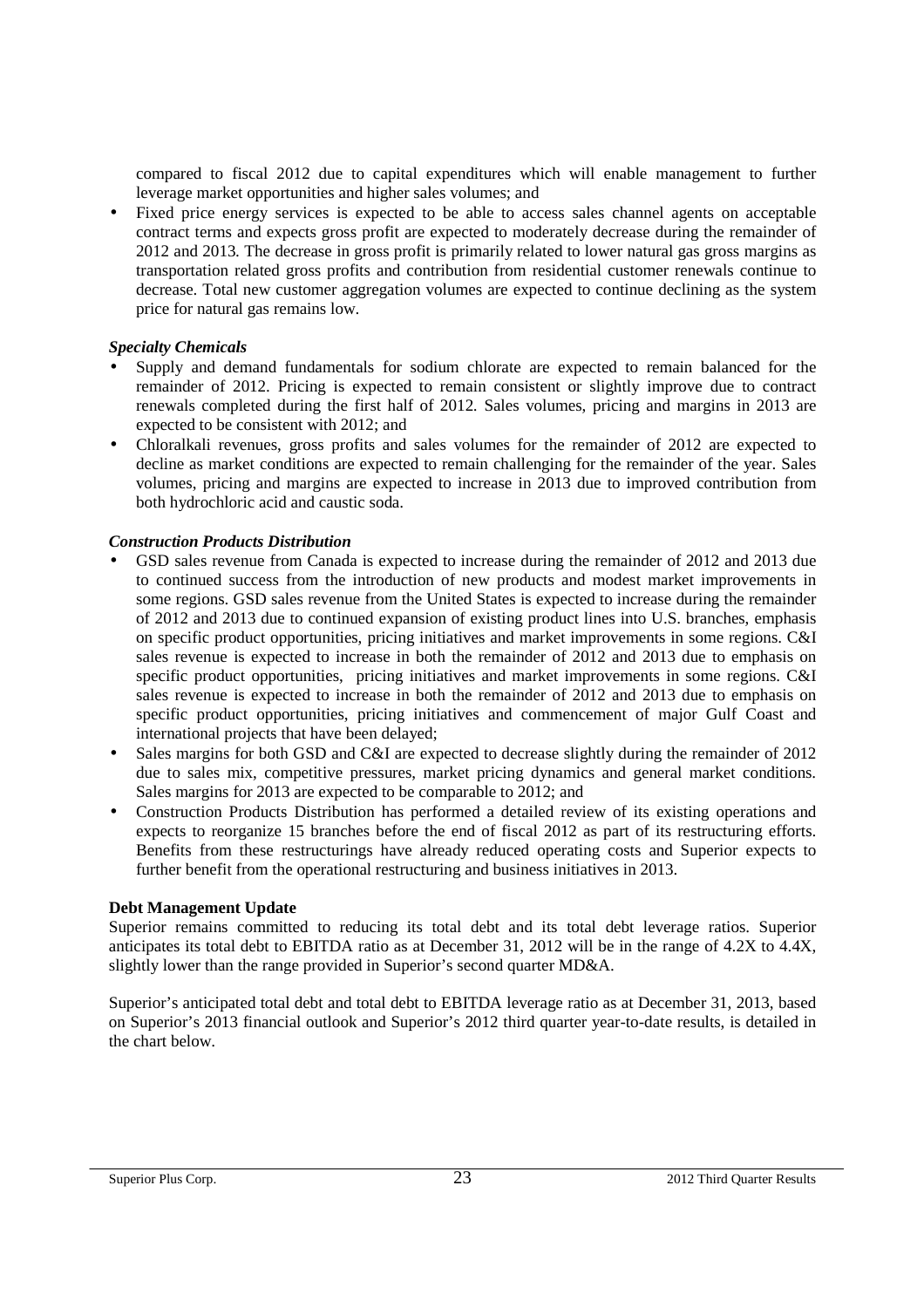#### **Debt Management Summary**

|                                                                  | (Per Share)   | (Millions of dollars) |
|------------------------------------------------------------------|---------------|-----------------------|
| 2013 financial outlook AOCF per share – mid-point <sup>(1)</sup> | \$1.80        | 204.1                 |
| Maintenance capital expenditures, net                            | (0.21)        | (24.0)                |
| Capital lease obligation repayments                              | (0.15)        | (16.6)                |
| Cash flow available for dividends and debt repayment             |               |                       |
| before growth capital                                            | \$1.44        | 163.5                 |
| Expansion of Port Edward's and Saskatoon facilities and          |               |                       |
| one-time environmental costs                                     | (0.30)        | (34.0)                |
| Other growth capital expenditures                                | (0.19)        | (21.0)                |
| Proceeds from dividend reinvestment program                      | 0.12          | 13.6                  |
| Estimated 2013 free cash flow available for dividend and         |               |                       |
| debt repayment                                                   | \$1.07        | 122.1                 |
| Dividends (annualized)                                           | \$(0.60)      | (68.1)                |
| Total estimated debt repayment (including year to date actual    | \$0.47        | 54.0                  |
| Estimated total debt to EBITDA as at December 31, 2013           | $3.8X - 4.0X$ | $3.8X - 4.0X$         |
|                                                                  |               |                       |
| Dividend per share (annualized)                                  | \$0.60        | 68.1                  |
| Calculated payout ratio after all capital expenditures           | 56%           | 56%                   |

(1) See "Financial Outlooks" for additional details including assumptions, definitions and risk factors.

In addition to Superior's significant assumptions detailed above, refer to the section "Risk Factors to Superior" for a detailed review of Superior's significant business risks.

## **Liquidity and Capital Resources**

Superior's revolving syndicated bank facility (Credit Facility), term loans and finance lease obligations (collectively "Borrowings") before deferred financing fees totaled \$590.3 million as at September 30, 2012, a decrease of \$171.8 million from December 31, 2011. The decrease in Borrowings was primarily due to lower net working capital funding requirements as a result of the seasonality of the Energy Services segment and proceeds from the DRIP offset in part by the \$49.9 million redemption of 5.75% convertible unsecured subordinated debentures, finance lease repayments, dividends payments and net capital expenditures.

On March 28, 2012, Superior completed an extension of its Credit Facility with eight lenders and reduced the size of the facility from \$615 million to \$570 million. The Credit Facility matures on June 27, 2015 and can be expanded up to \$750 million. The Credit Facility was reduced to reflect Superior's anticipated credit requirements as a result of Superior's ongoing debt reduction plan. Financial covenant ratios were unchanged with Consolidated Secured Debt to Consolidated EBITDA ratio and Consolidated Debt to Consolidated EBITDA ratio of 3.0x and 5.0x, respectively. See "Summary of Cash Flows" for details on Superior's sources and uses of cash.

As at September 30, 2012, Debentures (before deferred issue costs) issued by Superior totaled \$541.5 million which was \$49.9 million lower than the balance outstanding as at December 31, 2011 due to the redemption of the 5.75% convertible unsecured subordinated debentures during the third quarter, see Redemption below for further details. See Note 12 to the Unaudited Condensed Consolidated Financial Statements for additional details on Superior's Debentures.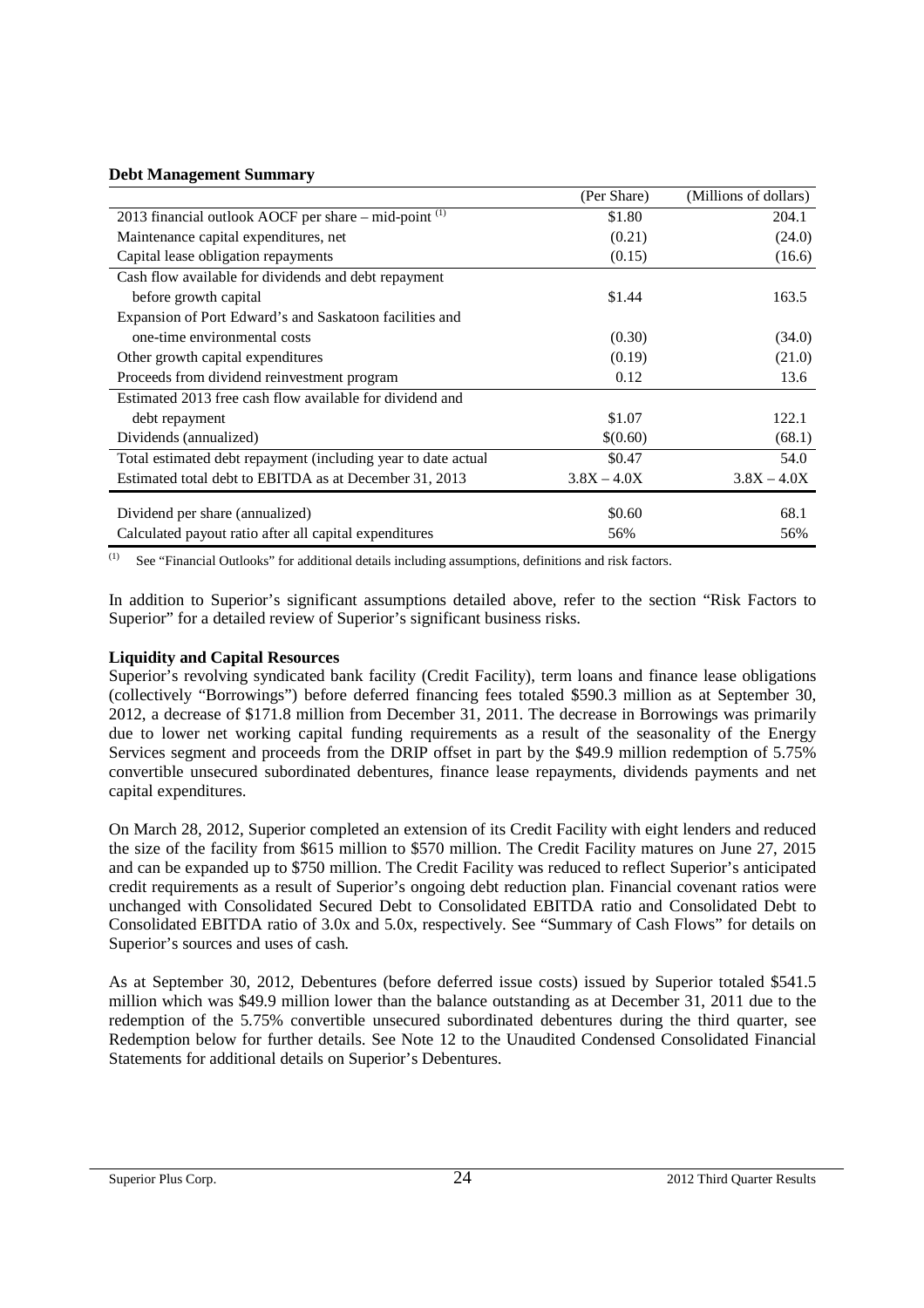## **Redemption**

On August 1, 2012, Superior completed the previously announced redemption of the remaining \$49.9 million principal amount of its previously issued 5.75% convertible subordinated debentures (2012 Debentures) due December 31, 2012. Superior used funds from its credit facility to fund the redemption of the 2012 Debentures. The 5.75% convertible subordinated debentures were, in accordance with their terms, redeemed at the redemption price of \$1,000 in cash per \$1,000 principal amount of 2012 Debentures plus accrued and unpaid interest thereon up to the redemption date of August 1, 2012, being \$1,005.0411 per \$1,000 principal amount of 2012 Debentures.

As at September 30, 2012, approximately \$287.7 million was available under the Credit Facility which Superior considers sufficient to meet its net working capital funding requirements, expected capital expenditures and refinancing requirements.

Consolidated net working capital was \$218.3 million as at September 30, 2012, a decrease of \$182.6 million from net working capital of \$400.9 million as at December 31, 2011. The decrease in net working capital was primarily due to increased cash collections of accounts receivable within the Canadian propane distribution segment and the impact of lower inventory levels and commodity prices on the Energy Services segment. Also contributing to the decrease in net working capital was higher accounts payable with the Construction Products Distribution segment due to payment term initiatives and higher accruals at corporate due to the timing of interest payments. Superior's net working capital requirements are financed from revolving term bank credit facilities.

Proceeds received from the DRIP were \$3.6 million for the three months ended September 30, 2012 (three months ended September 30, 2011 \$7.0 million), a decrease of \$3.4 million from the year prior quarter due to a reduction in Superior's dividend rate during 2011. Proceeds received from the DRIP were \$10.6 million for the nine months ended September 30, 2012 as compared to 23.4 million during the nine months ended September 30, 2011.

As at September 30, 2012, when calculated in accordance with the Credit Facility, the Consolidated Secured Debt to Compliance EBITDA ratio was 1.6 to 1.0 (December 31, 2011 – 2.3 to 1.0) and the Consolidated Debt to Compliance EBITDA ratio was 2.2 to 1.0 (December 31,  $2011 - 2.9$  to 1.0). For both of these covenants all outstanding Debentures are not included. These ratios are within the requirements contained in Superior's debt covenants. In accordance with the Credit Facility, Superior must maintain a Consolidated Secured Debt to Compliance EBITDA ratio of not more than 3.0 to 1.0 and not more than 3.5 to 1.0 as a result of acquisitions. In addition, Superior must maintain a Consolidated Debt to Compliance EBITDA ratio of not more than 5.0 to 1.0, excluding Debentures. Also, Superior is subject to several distribution tests and the most restrictive stipulates that Distributions (including Debenture holders and related payments) cannot exceed Compliance EBITDA less cash income taxes, plus \$35.0 million on a trailing twelve month rolling basis. On a twelve month rolling basis as at September 30, 2012, Superior's available distribution amount was \$65.0 million under the above noted distribution test.

On March 30, 2012, Standard and Poor's confirmed both Superior and Superior LP's long-term corporate credit rating as BB- and the secured debt rating to BB+. The outlook rating for both Superior and Superior LP remains stable and the credit rating on Superior's unsecured debt is unchanged at BB-. On September 12, 2011, DBRS lowered Superior LP's senior secured rating to BB (high) from BBB(low) and lowered Superior LP's senior unsecured rating to BB (low) from BB (high). The trend for both ratings has been changed to stable from negative.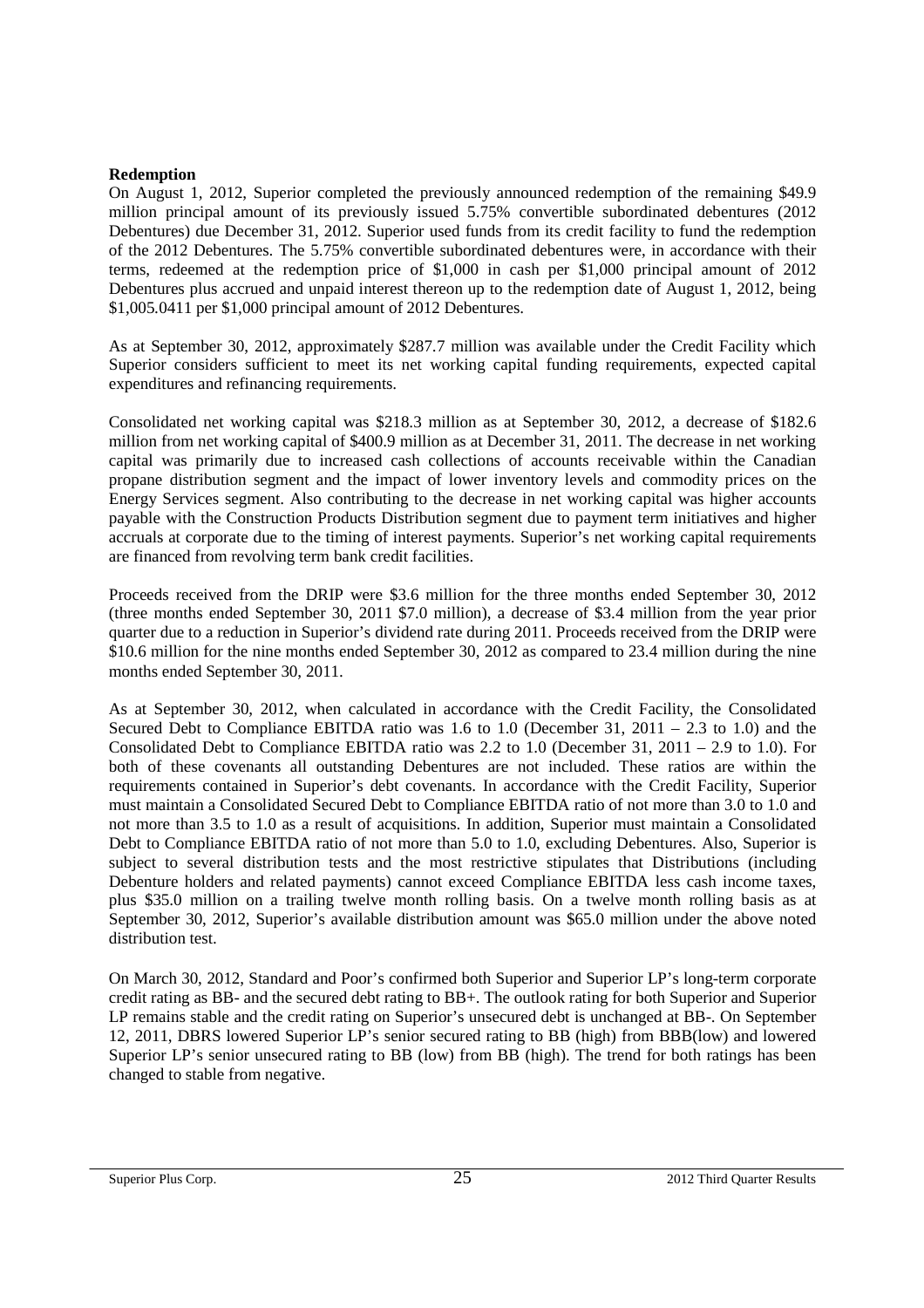As at September 30, 2012, Superior had an estimated defined benefit pension solvency deficiency of approximately \$38.7 million (December 31, 2011 - \$36.3 million) and a going concern solvency deficiency of approximately \$13.2 million (December 31, 2011 - \$16.6 million). Funding requirements required by applicable pension legislation are based upon going concern and solvency actuarial assumptions. These assumptions differ from the going concern actuarial assumptions used in Superior's financial statements. Superior has sufficient liquidity through existing revolving term bank credits and anticipated future operating cash flow to fund this deficiency over the prescribed funding period.

In the normal course of business, Superior is subject to lawsuits and claims. Superior believes the resolution of these matters will not have a material adverse effect, individually or in the aggregate, on Superior's liquidity, consolidated financial position or results of operations. Superior records costs as they are incurred or when they become determinable.

#### **Shareholders' Capital**

The weighted average number of shares outstanding during the third quarter was 112.2 million shares, an increase of 2.7 million shares compared to the prior year quarter due to the issuance of 2,453,345 common shares over the past twelve months and the resulting impact on weighted average number of shares outstanding. The following table provides a detailed breakdown of the common shares issued over the last twelve months:

|                                                 |                          |              | Issued        |
|-------------------------------------------------|--------------------------|--------------|---------------|
|                                                 |                          | Average      | Number of     |
|                                                 |                          | Issuance     | Common        |
|                                                 |                          | Price per    | <b>Shares</b> |
|                                                 | Closing Date             | <b>Share</b> | (Millions)    |
| As at September 30, 2011                        |                          |              | 109.9         |
| Issuance of common shares under Superior's DRIP | October 15, 2011 through |              |               |
|                                                 | September 15, 2012       | \$6.72       | 2.5           |
| As at September 30, 2012                        |                          |              | 112.4         |

As at November 1, 2012, September 30, 2012 and December 31, 2011, the following common shares and securities convertible into common shares were outstanding:

|                                 | Convertible       | <b>November 1, 2012</b><br><b>September 30, 2012</b><br>Convertible |                   |               |                   | December 31, 2011<br>Convertible |  |  |
|---------------------------------|-------------------|---------------------------------------------------------------------|-------------------|---------------|-------------------|----------------------------------|--|--|
| (millions)                      | <b>Securities</b> | <b>Shares</b>                                                       | <b>Securities</b> | <b>Shares</b> | <b>Securities</b> | <b>Shares</b>                    |  |  |
| Common shares outstanding $(1)$ |                   | 112.0                                                               |                   | 111.9         |                   | 110.8                            |  |  |
| 5.75% Debentures $(2)$          |                   |                                                                     |                   |               | \$49.9            | 1.4                              |  |  |
| 5.85% Debentures $(3)$          | \$75.0            | 2.4                                                                 | \$75.0            | 2.4           | \$75.0            | 2.4                              |  |  |
| 7.50% Debentures $(4)$          | \$69.0\$          | 5.3                                                                 | \$69.0\$          | 5.3           | \$69.0            | 5.3                              |  |  |
| 5.75% Debentures $(5)$          | \$172.5           | 9.1                                                                 | \$172.5           | 9.1           | \$172.5           | 9.1                              |  |  |
| $6.00\%$ Debentures $^{(6)}$    | \$150.0           | 9.9                                                                 | \$150.0           | 9.9           | \$150.0           | 9.9                              |  |  |
| 7.50% Debentures $(7)$          | \$75.0            | 6.6                                                                 | \$75.0            | 6.6           | \$75.0            | 6.6                              |  |  |
| Shares outstanding and issuable |                   | 146.7                                                               |                   | 146.6         |                   | 145.5                            |  |  |
| upon conversion of Debentures   |                   |                                                                     |                   |               |                   |                                  |  |  |

 $<sup>(1)</sup>$  Common shares outstanding as at November 1, 2012, includes 140,455 common shares issued under Superior's DRIP program</sup> during the month of October.

 $(2)$  Convertible at \$36.00 per share.

(3) Convertible at \$31.25 per share.

 $(4)$  Convertible at \$13.10 per share.

 $(5)$  Convertible at \$19.00 per share.

 $(6)$  Convertible at \$15.10 per share.

 $(7)$  Convertible at \$11.35 per share.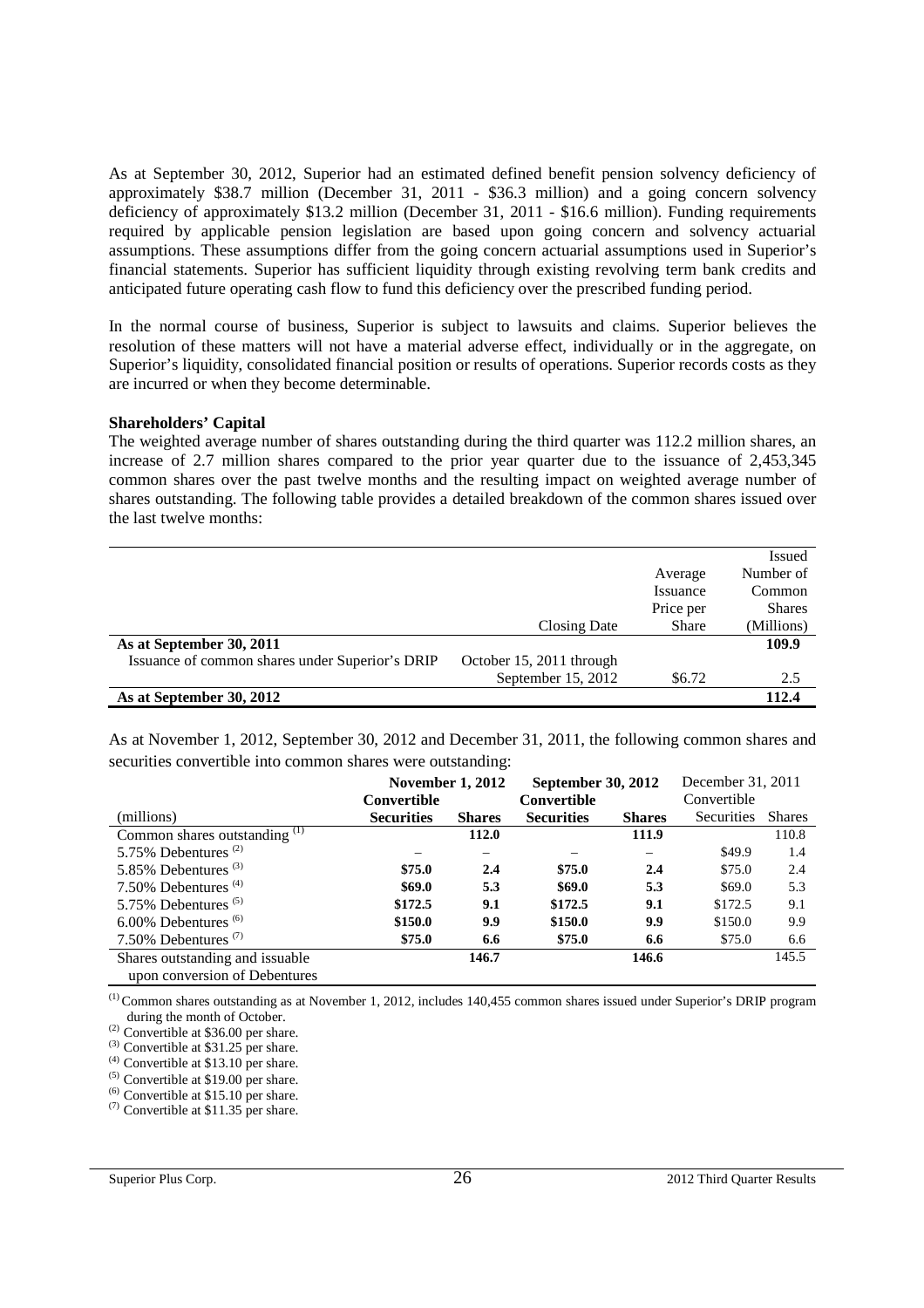#### **Dividends Paid to Shareholders**

Dividends paid to Superior's shareholders are dependent on its cash flow from operating activities with consideration for changes in working capital requirements, investing activities and financing activities of Superior. See "Summary of Adjusted Operating Cash Flow" and "Summary of Cash Flows" for additional details on the sources and uses of Superior's cash flow.

Dividends paid to shareholders in the third quarter were \$16.8 million (before DRIP proceeds of \$3.6 million) or \$0.15 per share, a decrease of \$16.0 million as compared to the third quarter of 2011 due to the revision of Superior's dividend rate to \$0.05 per share per month effective with the November 2011 dividend. On November 2, 2011, Superior announced that the monthly dividend has been reduced to \$0.05 per share or \$0.60 per share on an annualized basis which decreased from the prior level of \$0.10 per share per month or \$1.20 per share on an annualized basis. Superior has made the determination that it is prudent to accelerate its debt reduction plan by reducing its monthly dividend. See Superior's "Debt Management and Dividend Payout Ratio" section for further details. Dividends to shareholders are declared at the discretion of the board of directors of Superior.

Superior's primary sources and uses of cash are detailed below:

# **Summary of Cash Flows** (1)

|                                                          |        | Three months ended<br>September 30, |         | Nine months ended<br>September 30, |
|----------------------------------------------------------|--------|-------------------------------------|---------|------------------------------------|
| (millions of dollars)                                    | 2012   | 2011                                | 2012    | 2011                               |
| <b>Cash flows from operating activities</b>              | 43.8   | 109.2                               | 281.4   | 230.9                              |
| Investing activities:                                    |        |                                     |         |                                    |
| Purchase of property, plant and equipment <sup>(2)</sup> | (8.5)  | (9.0)                               | (21.7)  | (23.6)                             |
| Proceeds on disposal of property, plant and equipment    | 0.4    | 0.6                                 | 4.1     | 2.2                                |
| Other acquisitions                                       | (5.5)  | (8.8)                               | (5.5)   | (13.7)                             |
| Cash flows used in investing activities                  | (13.6) | (17.2)                              | (23.1)  | (35.1)                             |
| Financing activities:                                    |        |                                     |         |                                    |
| Net proceeds (repayment) of borrowings                   | 33.3   | (61.9)                              | (153.3) | 6.9                                |
| Repayment of finance lease obligation                    | (4.7)  | (2.9)                               | (12.3)  | (10.8)                             |
| Net proceeds (repayment) of accounts receivable          |        |                                     |         |                                    |
| securitization program                                   |        |                                     |         | (90.1)                             |
| Redemption of the 5.75% convertible debentures           | (49.9) |                                     | (49.9)  |                                    |
| Proceeds from the dividend reinvestment plan             | 3.6    | 7.0                                 | 10.6    | 23.4                               |
| Dividends paid to shareholders                           | (16.8) | (32.8)                              | (50.2)  | (109.1)                            |
| Cash flows used in financing activities                  | (34.5) | (90.6)                              | (255.1) | (179.7)                            |
| Net (decrease) increase in cash and cash equivalents     | (4.3)  | 1.4                                 | 3.2     | 16.1                               |
| Cash and cash equivalents, beginning of period           | 12.5   | 23.2                                | 5.2     | 8.9                                |
| Effect of translation of foreign denominated cash and    |        |                                     |         |                                    |
| cash equivalents                                         | (0.5)  | 1.4                                 | (0.7)   | 1.0                                |
| Cash and cash equivalents, end of period                 | 7.7    | 26.0                                | 7.7     | 26.0                               |

 $(1)$ (1) See the Consolidated Statement of Cash Flows for additional details.<br>(2) See Womenlinkted Casital France dings for approximately detailed

See "Consolidated Capital Expenditure Summary" for additional details.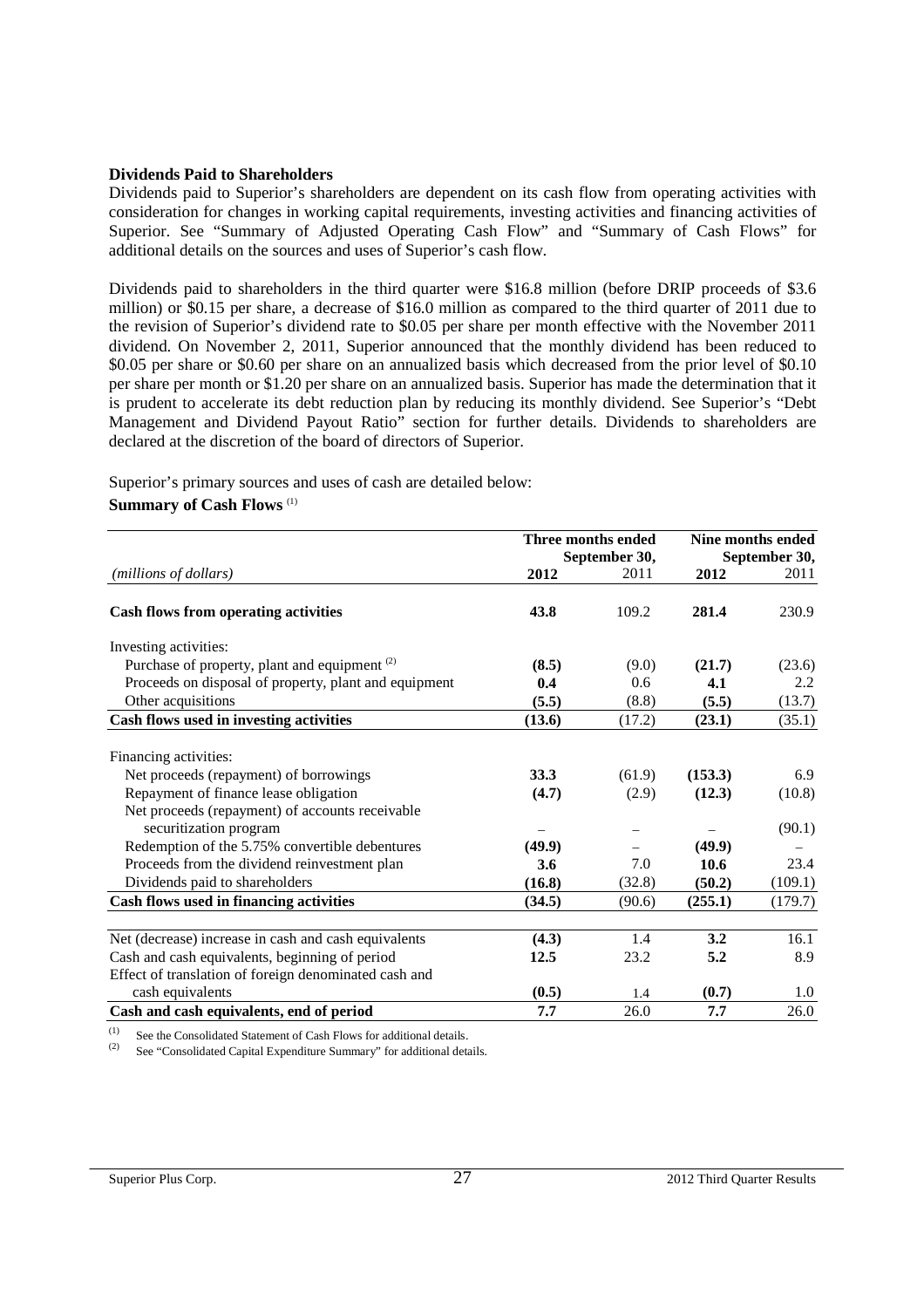## **Financial Instruments – Risk Management**

Derivative and non-financial derivatives are used by Superior to manage its exposure to fluctuations in foreign currency exchange rates, interest rates and commodity prices. Superior assesses the inherent risks of these instruments by grouping derivative and non-financial derivatives related to the exposures these instruments mitigate. Superior's policy is not to use derivative or non-financial derivative instruments for speculative purposes. Superior does not formally designate its derivatives as hedges and, as a result, Superior does not apply hedge accounting and is required to designate its derivatives and non-financial derivatives as held for trading. Refer to Superior's 2011 Annual MD&A for further details on financial instrument risk management.

Overall Superior has hedged approximately 100% of its estimated US dollar exposure for the remainder of 2012 and approximately 90% for 2013. The estimated sensitivity on adjusted operating cash flow for Superior, including divisional US exposures and the impact on US-denominated debt with respect to a \$0.01 change in the Canadian to United States exchange rate for 2012 is \$nil million and 2013 is \$0.2 million after giving effect to United States forward contracts for 2012 and 2013, as shown in the table below. Superior's sensitivities and guidance are based on an anticipated average Canadian to US dollar foreign currency exchange rate for 2012 and 2013 at par with the US dollar.

|                                                   |        |        |        |                          |                          | 2017 and                 |              |
|---------------------------------------------------|--------|--------|--------|--------------------------|--------------------------|--------------------------|--------------|
| (US\$ millions except exchange rates)             | 2012   | 2013   | 2014   | 2015                     | 2016                     | <b>Thereafter</b>        | <b>Total</b> |
| Energy Services - US\$ forward sales              | 15.4   | 44.0   | 26.0   | 26.0                     |                          |                          | 111.4        |
| Construction Products Distribution – US\$ forward |        |        |        |                          |                          |                          |              |
| sales                                             | 6.0    | 24.0   | 12.0   | 12.0                     | $\overline{\phantom{0}}$ | $\overline{\phantom{0}}$ | 54.0         |
| Specialty Chemicals – US\$ forward sales          | 47.0   | 150.0  | 118.0  | 106.0                    | 56.4                     |                          | 477.4        |
| Corporate – US\$ forward purchases                | (36.7) | (39.0) | (27.0) | $\qquad \qquad -$        | -                        | -                        | (102.7)      |
| Net US \$ forward sales                           | 31.7   | 179.0  | 129.0  | 144.0                    | 56.4                     |                          | 540.1        |
|                                                   |        |        |        |                          |                          |                          |              |
| Energy Services – Average US\$ forward sales rate | 1.05   | 1.06   | 1.01   | 1.01                     |                          |                          | 1.03         |
| Construction Products Distribution – Average US\$ |        |        |        |                          |                          |                          |              |
| forward sales rate                                | 1.06   | 1.07   | 1.00   | 1.00                     |                          | -                        | 1.04         |
| Specialty Chemicals – US\$ forward sales rate     | 1.03   | 1.04   | 1.03   | 1.00                     | 1.04                     | -                        | 1.03         |
| Corporate – US\$ forward purchases                | 1.01   | 1.01   | 1.01   | $\overline{\phantom{0}}$ | -                        | $\overline{\phantom{0}}$ | 1.01         |
| Net average external US\$/Cdn\$ exchange rate     | 1.04   | 1.05   | 1.03   | 1.00                     | 1.04                     |                          | 1.03         |

For additional details on Superior's financial instruments, including the amount and classification of gains and losses recorded in Superior's first quarter Condensed Consolidated Financial Statements, summary of fair values, notional balances, effective rates and terms, and significant assumptions used in the calculation of the fair value of Superior's financial instruments, see Note 13 to the Unaudited Condensed Consolidated Financial Statements.

# **Disclosure Controls and Procedures and Internal Controls Over Financial Reporting**

No changes have been made in Superior's internal control over financial reporting that have materially affected, or are reasonably likely to materially affect, Superior's internal control over financial reporting in the quarter ended September 30, 2012.

# **Critical Accounting Policies and Estimates**

Superior's Unaudited Condensed Consolidated Financial Statements have been prepared in accordance with IFRS. The significant accounting policies are described in the unaudited Condensed Consolidated Financial Statements for the period ended September 30, 2012. Certain of these accounting policies, as well as estimates made by management in applying such policies, are recognized as critical because they require management to make subjective or complex judgments about matters that are inherently uncertain. Our critical accounting estimates relate to the allowance for doubtful accounts, employee future benefits,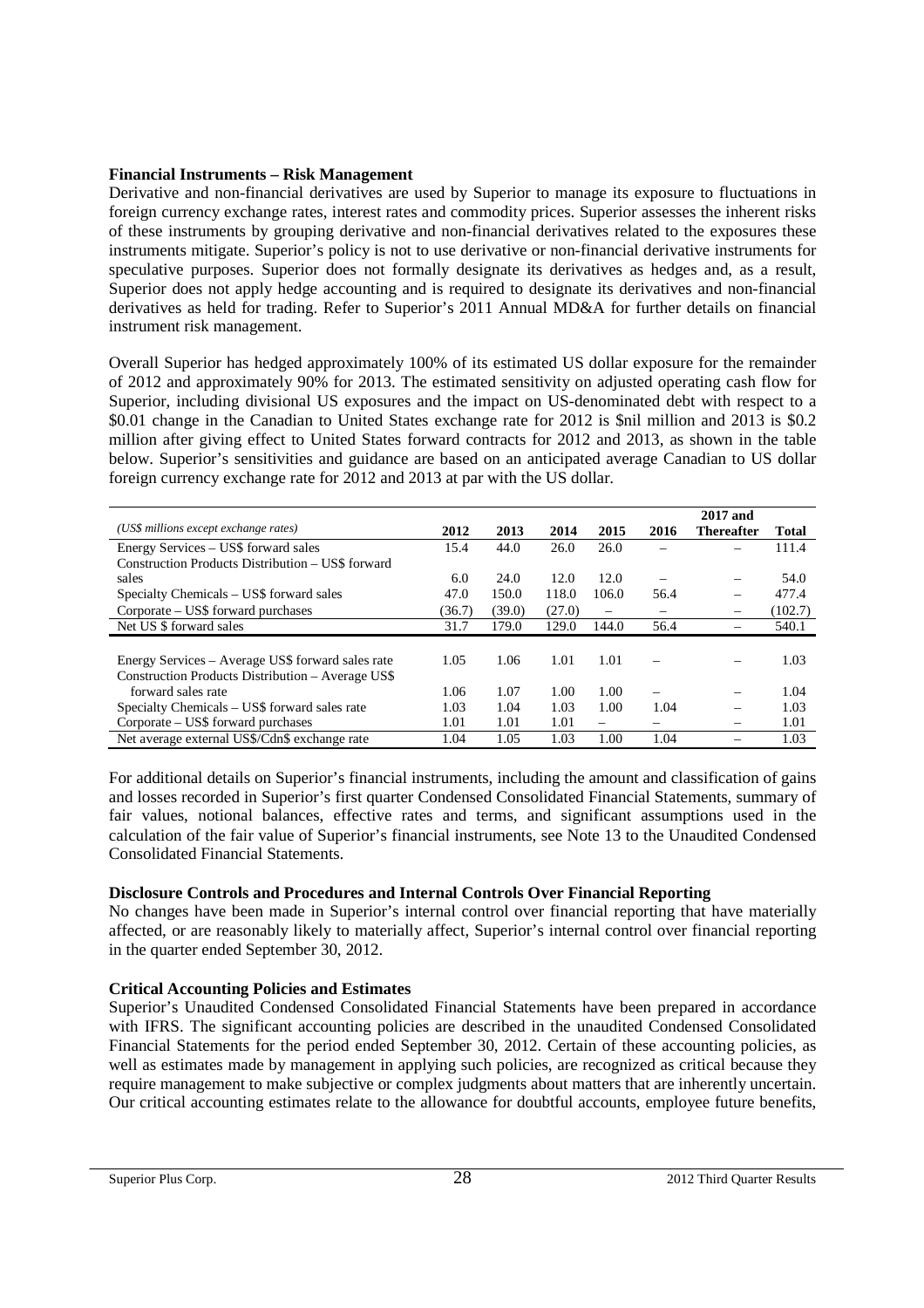future income tax assets and liabilities, the valuation of derivatives and non-financial derivatives and asset impairments and the assessment of potential asset retirement obligations.

| Quarterry Financial and Operating Information                                                                                                                                                                                  |        |                 |         |            |          |                 |         | 2010       |
|--------------------------------------------------------------------------------------------------------------------------------------------------------------------------------------------------------------------------------|--------|-----------------|---------|------------|----------|-----------------|---------|------------|
|                                                                                                                                                                                                                                | 2012   |                 |         |            | 2011     |                 |         |            |
| (millions of dollars except per share)                                                                                                                                                                                         |        | <b>Ouarters</b> |         |            |          | <b>Ouarters</b> |         | Quarters   |
| amounts)                                                                                                                                                                                                                       | Third  | Second          | First   | Fourth     | Third    | Second          | First   | Fourth     |
| Canadian propane sales volumes                                                                                                                                                                                                 |        |                 |         |            |          |                 |         |            |
| (millions of litres)                                                                                                                                                                                                           | 240    | 255             | 413     | 368        | 239      | 260             | 439     | 372        |
| U.S. refined fuels sales volumes                                                                                                                                                                                               |        |                 |         |            |          |                 |         |            |
| (millions of litres)                                                                                                                                                                                                           | 335    | 363             | 473     | 440        | 344      | 405             | 552     | 499        |
| Natural gas sales volumes (millions of                                                                                                                                                                                         |        |                 |         |            |          |                 |         |            |
| GJs)                                                                                                                                                                                                                           | 5      | 5               | 5       | 5          | 5        | 6               | 6       | 6          |
| Electricity sales volumes (millions of                                                                                                                                                                                         |        |                 |         |            |          |                 |         |            |
| KwH                                                                                                                                                                                                                            | 245    | 187             | 185     | 167        | 176      | 146             | 117     | 133        |
| Chemical sales volumes (thousands of                                                                                                                                                                                           |        |                 |         |            |          |                 |         |            |
| metric tonnes)                                                                                                                                                                                                                 | 193    | 190             | 188     | 187        | 197      | 192             | 196     | 193        |
| Revenues                                                                                                                                                                                                                       | 790.1  | 834.3           | 1,065.9 | 1,043.4    | 845.0    | 898.4           | 1,138.8 | 1,011.2    |
| Gross profit                                                                                                                                                                                                                   | 195.9  | 184.8           | 238.1   | 234.6      | 178.5    | 176.0           | 238.4   | 224.7      |
| Net earnings (loss)                                                                                                                                                                                                            | 36.7   | 13.5            | 28.7    | (231.4)    | (113.4)  | 1.1             | 41.1    | (56.0)     |
| Per share, basic                                                                                                                                                                                                               | \$0.33 | \$0.12          | \$0.26  | $(\$2.10)$ | (\$1.04) | \$0.01          | \$0.38  | $(\$0.53)$ |
| Per share, diluted                                                                                                                                                                                                             | \$0.31 | \$0.12          | \$0.24  | (\$2.10)   | (\$1.04) | \$0.01          | \$0.34  | $(\$0.53)$ |
| Adjusted operating cash flow                                                                                                                                                                                                   | 34.5   | 29.0            | 67.4    | 63.8       | 23.5     | 19.8            | 73.3    | 62.5       |
| Per share, basic and diluted                                                                                                                                                                                                   | \$0.31 | \$0.26          | \$0.61  | \$0.58     | \$0.21   | \$0.18          | \$0.68  | \$0.58     |
| Net working capital $(1)$ (millions of                                                                                                                                                                                         |        |                 |         |            |          |                 |         |            |
| dollars)                                                                                                                                                                                                                       | 218.3  | 234.4           | 325.3   | 377.3      | 295.0    | 365.3           | 416.1   | 400.9      |
| and the module and the deal of the contract of the motion of and individual of accounts included by the land and advantaged to the first order of the first order of the first order of the model of the model of the model of |        |                 |         |            |          |                 |         |            |

|  |  | <b>Quarterly Financial and Operating Information</b> |
|--|--|------------------------------------------------------|
|  |  |                                                      |

ects amounts as at the quarter-end and is comprised of accounts receivable and inventories, less trade and other payables and deferred revenue.

#### **Non-IFRS Financial Measures**  *Adjusted Operating Cash Flow*

Adjusted operating cash flow is equal to cash flow from operating activities as defined by IFRS, adjusted for changes in non-cash working capital, other expenses, non-cash interest expense, current income taxes and finance costs. Superior may deduct or include additional items to its calculation of adjusted operating cash flow; these items would generally, but not necessarily, be items of a non-recurring nature. Adjusted operating cash flow is the main performance measure used by management and investors to evaluate the performance of Superior. Readers are cautioned that adjusted operating cash flow is not a defined performance measure under IFRS and that adjusted operating cash flow cannot be assured. Superior's calculation of adjusted operating cash flow may differ from similar calculations used by comparable entities. Adjusted operating cash flow represents cash flow generated by Superior that is available for, but not necessarily limited to, changes in working capital requirements, investing activities and financing activities of Superior.

The seasonality of Superior's individual quarterly results must be assessed in the context of annualized adjusted operating cash flow. Adjustments recorded by Superior as part of its calculation of adjusted operating cash flow include, but are not limited to, the impact of the seasonality of Superior's businesses, principally the Energy Services segment, by adjusting for non-cash working capital items, thereby eliminating the impact of the timing between the recognition and collection/payment of Superior's revenues and expense, which can differ significantly from quarter to quarter. Adjustments are also made to reclassify the cash flows related to natural gas and electricity customer contract related costs in a manner consistent with the income statement recognition of these costs. Adjusted operating cash flow is reconciled to cash flow from operating activities on page 13.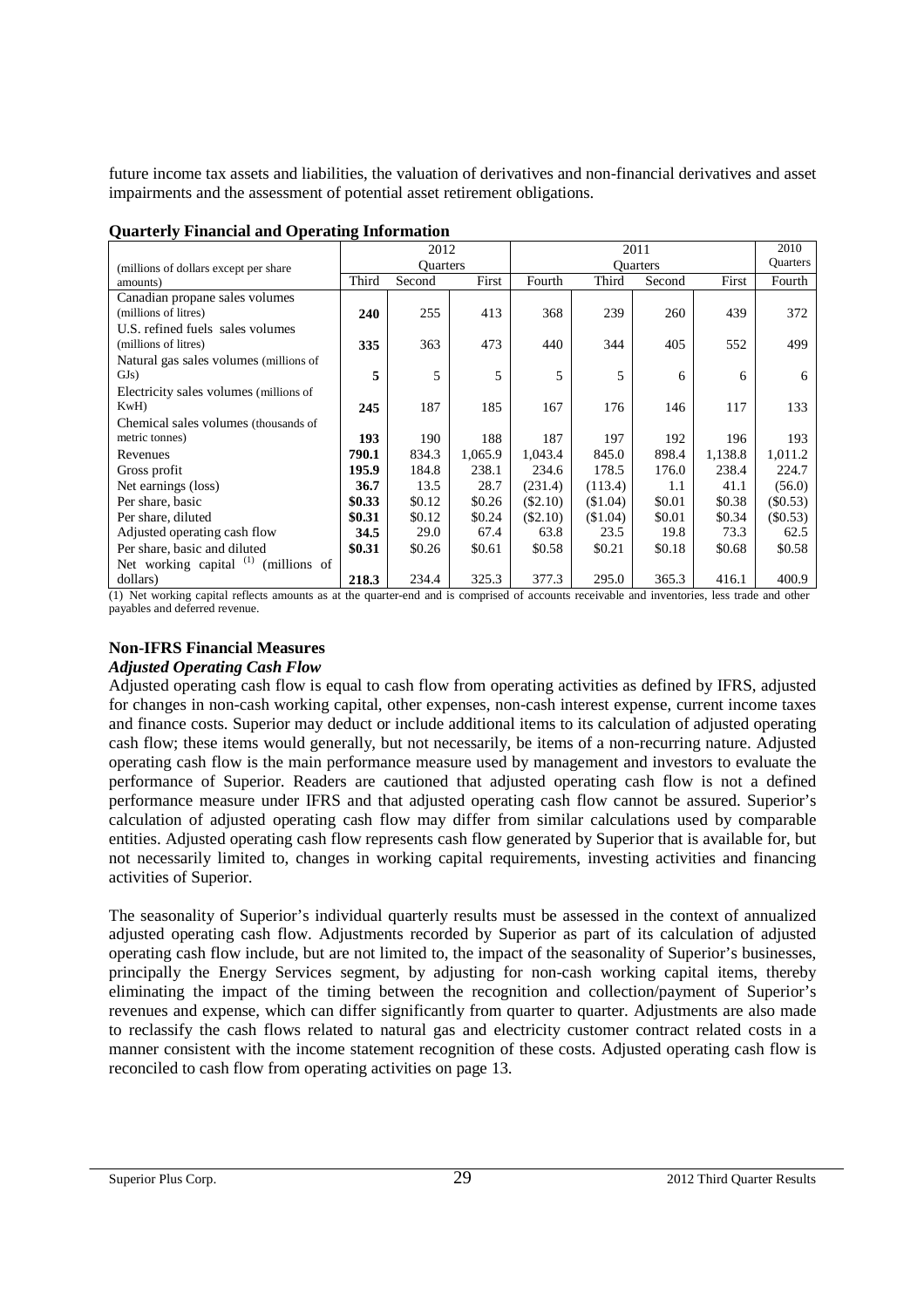# *EBITDA*

EBITDA represents earnings before taxes, depreciation, amortization, finance expense and other non-cash expenses, and is used by Superior to assess its consolidated results and the results of its operating segments. EBITDA is not a defined performance measure under IFRS. Superior's calculation of EBITDA may differ from similar calculations used by comparable entities. EBITDA of Superior's operating segments may be referred to as EBITDA from operations. Net earnings are reconciled to EBITDA from operations on page 32.

## *Compliance EBITDA*

Compliance EBITDA represents earnings before interest, taxes, depreciation, amortization and other noncash expenses calculated on a 12 month trailing basis giving pro forma effect to acquisitions and divestitures and is used by Superior to calculate its debt covenants and other credit information. Compliance EBITDA is not a defined performance measure under IFRS. Superior's calculation of Compliance EBITDA may differ from similar calculations used by comparable entities. See Note 15 to the Unaudited Condensed Consolidated Financial Statements for a reconciliation of net earnings (loss) to Compliance EBITDA.

#### *Payout Ratio*

Payout ratio represents dividends as a percentage of adjusted operating cash flow less other capital expenditures and is used by Superior to assess its financial results and leverage. Payout ratio is not a defined performance measure under IFRS. Superior's calculation of Payout ratio may differ from similar calculations used by comparable entities.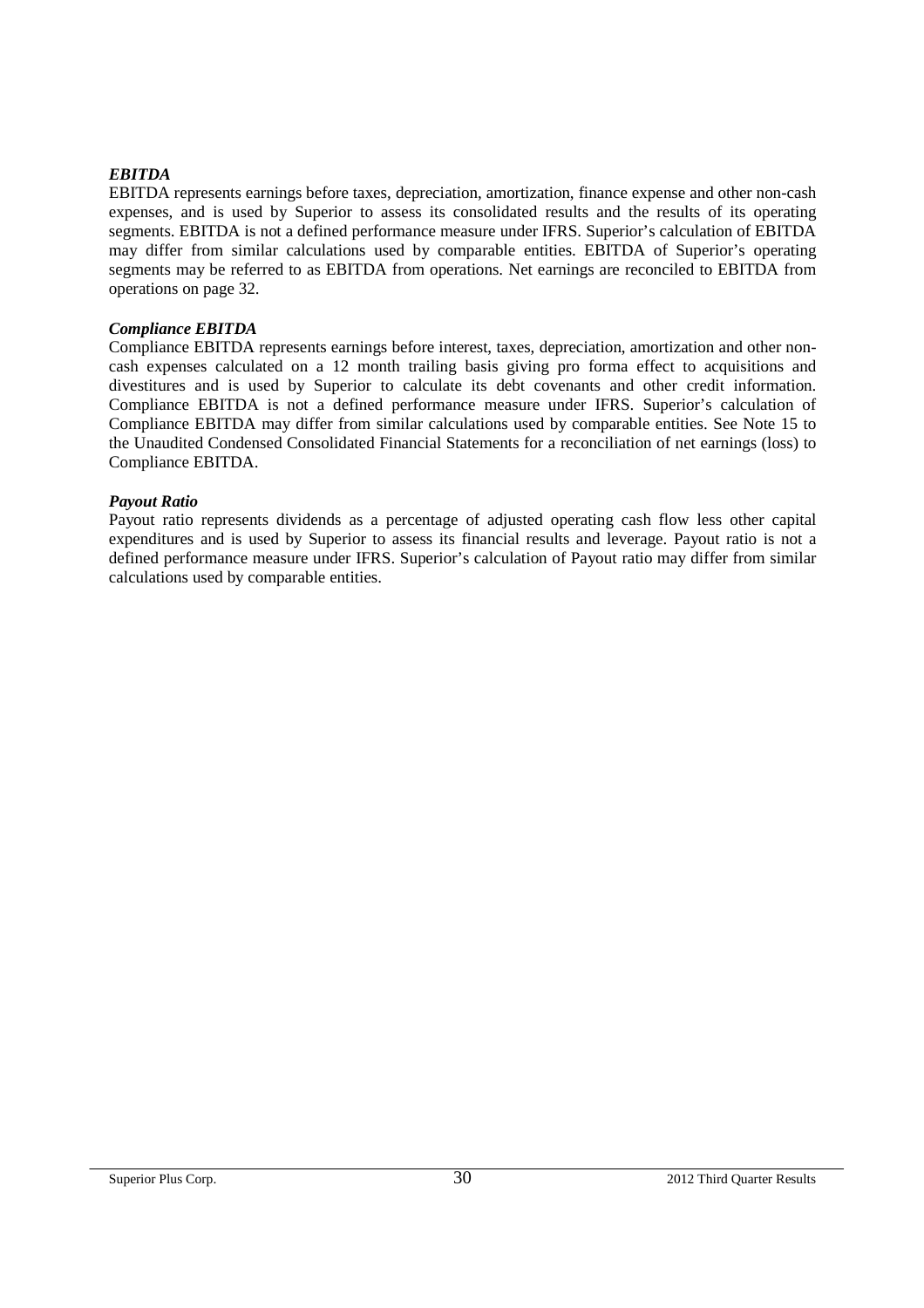| For the three months ended September 30, 2012                            | <b>Energy</b> | <b>Specialty</b>         | <b>Construction</b><br><b>Products</b><br><b>Services Chemicals Distribution</b> |
|--------------------------------------------------------------------------|---------------|--------------------------|----------------------------------------------------------------------------------|
| Net earnings                                                             | 25.8          | 28.8                     | 1.7                                                                              |
| Add: Amortization of property, plant and equipment and intangible assets | 13.1          | 1.7                      | 1.7                                                                              |
| Amortization included in cost of sales                                   |               | 10.9                     |                                                                                  |
| Losses on the disposition of property, plant and equipment               | 0.3           |                          |                                                                                  |
| Amortization of customer contract costs                                  | 0.9           |                          |                                                                                  |
| Customer contract related costs                                          | (0.3)         |                          |                                                                                  |
| Finance costs                                                            | 1.3           | 0.1                      | 0.2                                                                              |
| Unrealized gains on derivative financial instruments                     | (27.8)        |                          |                                                                                  |
| <b>EBITDA</b> from operations                                            | 13.3          | 41.5                     | 3.6                                                                              |
|                                                                          |               |                          | Construction                                                                     |
|                                                                          | <b>Energy</b> | <b>Specialty</b>         | <b>Products</b>                                                                  |
| For the three months ended September 30, 2011                            |               |                          | <b>Services Chemicals Distribution</b>                                           |
| Net earnings (loss)                                                      | (3.1)         | 17.3                     | (73.5)                                                                           |
| Add: Amortization of property, plant and equipment and intangible assets | 19.1          | 1.6                      | 2.2                                                                              |
| Amortization included in cost of sales                                   |               | 11.2                     |                                                                                  |
| Losses on the disposition of property, plant and equipment               | 0.1           |                          |                                                                                  |
| Amortization of customer contract costs                                  | 1.3           |                          |                                                                                  |
| Customer contract related costs                                          | (0.8)         |                          |                                                                                  |
| Impairment of property, plant and equipment                              | 3.4           |                          |                                                                                  |
| Impairment of intangible assets and goodwill                             |               |                          | 78.0                                                                             |
| Finance costs                                                            | 0.9           | 0.1                      | 0.4                                                                              |
| Unrealized gains on derivative financial instruments                     | (12.8)        | $\overline{\phantom{0}}$ | $\overline{\phantom{0}}$                                                         |
| <b>EBITDA</b> from operations                                            | 8.1           | 30.2                     | 7.1                                                                              |

# **Reconciliation of Net Earnings (Loss) to EBITDA from Operations** (1) (2)

| For the nine months ended September 30, 2012                                        | Energy | <b>Specialty</b> | <b>Construction</b><br><b>Products</b><br><b>Services Chemicals Distribution</b> |
|-------------------------------------------------------------------------------------|--------|------------------|----------------------------------------------------------------------------------|
| Net earnings                                                                        | 85.3   | 59.8             | 7.7                                                                              |
| Add: Amortization of property, plant and equipment, intangible assets and accretion | 40.7   | 5.0              | 4.7                                                                              |
| Amortization included in cost of sales                                              | -      | 33.4             |                                                                                  |
| (Gains) losses on the disposition of property, plant and equipment                  | (0.8)  |                  | 0.1                                                                              |
| Amortization of customer contract costs                                             | 2.6    |                  |                                                                                  |
| Customer contract related costs                                                     | (0.9)  |                  |                                                                                  |
| Finance costs                                                                       | 3.3    | 0.2              | 0.5                                                                              |
| Unrealized gains on derivative financial instruments                                | (42.1) |                  |                                                                                  |
| <b>EBITDA</b> from operations                                                       | 88.1   | 98.4             | 13.0                                                                             |

|                                                                                     |                          |                           | <b>Construction</b> |
|-------------------------------------------------------------------------------------|--------------------------|---------------------------|---------------------|
|                                                                                     | <b>Energy</b>            | <b>Specialty</b>          | <b>Products</b>     |
| For the nine months ended September 30, 2011                                        |                          | <b>Services Chemicals</b> | <b>Distribution</b> |
| Net earnings (loss)                                                                 | 63.7                     | 36.7                      | (68.5)              |
| Add: Amortization of property, plant and equipment, intangible assets and accretion | 49.5                     | 4.9                       | 7.0                 |
| Amortization included in cost of sales                                              |                          | 33.5                      |                     |
| Losses (gains) on the disposition of property, plant and equipment                  | 1.5                      |                           | (0.1)               |
| Amortization of customer contract costs                                             | 3.7                      |                           |                     |
| Customer contract related costs                                                     | (1.8)                    |                           |                     |
| Impairment of property, plant and equipment                                         | 3.4                      |                           |                     |
| Impairment of intangible assets and goodwill                                        | $\overline{\phantom{0}}$ |                           | 78.0                |
| Finance costs                                                                       | 2.9                      | 0.2                       | 0.9                 |
| Unrealized (gains) losses on derivative financial instruments                       | (35.8)                   | 5.4                       |                     |
| <b>EBITDA</b> from operations                                                       | 87.1                     | 80.7                      | 17.3                |

(1) See the Unaudited Condensed Consolidated Financial Statements for net earnings (loss), amortization of property, plant and equipment, intangible assets and accretion of convertible debenture issue costs, amortization included in cost of sales, amortization of customer contract costs, customer contract related costs and unrealized (gains) losses on derivative financial instruments.

(2) See "Non-IFRS Financial Measures" for additional details.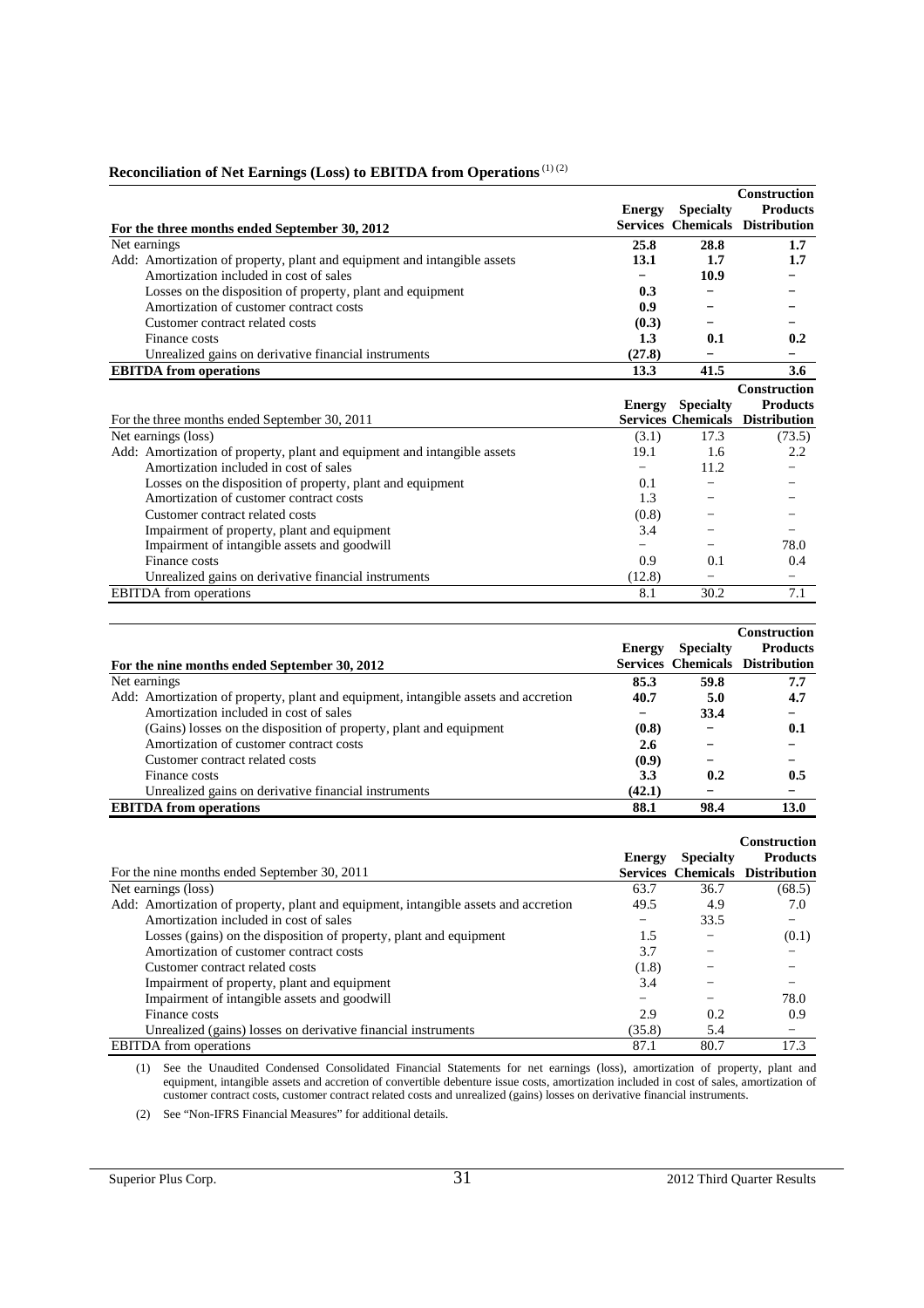|                                                                                           |                 |                  | For the three months ended<br>September 30, 2012 | For the three months ended<br>September 30, 2011 |           |              |  |
|-------------------------------------------------------------------------------------------|-----------------|------------------|--------------------------------------------------|--------------------------------------------------|-----------|--------------|--|
|                                                                                           |                 |                  | <b>Construction</b>                              |                                                  |           | Construction |  |
|                                                                                           | <b>Energy</b>   | <b>Specialty</b> | <b>Products</b>                                  | Energy                                           | Specialty | Products     |  |
|                                                                                           | <b>Services</b> | <b>Chemicals</b> | <b>Distribution</b>                              | Services                                         | Chemicals | Distribution |  |
| <b>Revenue per Financial Statements</b>                                                   | 453.8           | 134.5            | 201.8                                            | 522.6                                            | 133.1     | 189.3        |  |
| Foreign currency gains (losses)                                                           |                 |                  |                                                  |                                                  |           |              |  |
| related to working capital                                                                |                 | 0.2              |                                                  |                                                  | 1.1       |              |  |
| Revenue per the MD&A                                                                      | 453.8           | 134.7            | 201.8                                            | $\overline{5}$ 22.6                              | 134.2     | 189.3        |  |
| Cost of products sold per<br><b>Financial Statements</b><br>Risk reserve recovery         | (368.4)         | (70.7)           | (155.1)                                          | (437.3)                                          | (84.6)    | (144.6)      |  |
| reclassification                                                                          |                 |                  |                                                  | (3.0)                                            |           |              |  |
| Non-cash amortization                                                                     |                 | 10.9             |                                                  |                                                  | 11.2      |              |  |
| Cost of products sold per the                                                             |                 |                  |                                                  |                                                  |           |              |  |
| MD&A                                                                                      | (368.4)         | (59.8)           | (155.1)                                          | (440.3)                                          | (73.4)    | (144.6)      |  |
| <b>Gross profit</b>                                                                       | 85.4            | 74.9             | 46.7                                             | 82.3                                             | 60.8      | 44.7         |  |
| <b>Cash operating and</b><br>administrative costs per                                     |                 |                  |                                                  |                                                  |           |              |  |
| <b>Financial Statements</b><br>Amortization and depreciation                              | (86.1)          | (34.9)           | (44.8)                                           | (100.3)                                          | (31.1)    | (39.8)       |  |
| expenses                                                                                  | 13.1            | 1.7              | 1.7                                              | 19.1                                             | 1.6       | 2.2          |  |
| Losses on the disposition of<br>property, plant and equipment<br>Amortization of customer | 0.3             |                  |                                                  | 0.1                                              |           |              |  |
| contract related costs                                                                    | 0.9             |                  |                                                  | 1.3                                              |           |              |  |
| Customer contract related costs                                                           | (0.3)           |                  |                                                  | (0.8)                                            |           |              |  |
| Impairment of property, plant and<br>equipment, intangible assets                         |                 |                  |                                                  | 3.4                                              |           |              |  |
| and goodwill<br>Risk reserve recovery                                                     |                 |                  |                                                  |                                                  |           |              |  |
| reclassification                                                                          |                 |                  |                                                  | 3.0                                              |           |              |  |
| Reclassification of foreign                                                               |                 |                  |                                                  |                                                  |           |              |  |
| currency (gains) and losses                                                               |                 |                  |                                                  |                                                  |           |              |  |
| related to working capital                                                                |                 | (0.2)            |                                                  |                                                  | (1.1)     |              |  |
| <b>Cash operating and</b>                                                                 |                 |                  |                                                  |                                                  |           |              |  |
| administrative costs per the                                                              |                 |                  |                                                  |                                                  |           |              |  |
| MD&A                                                                                      | (72.1)          | (33.4)           | (43.1)                                           | (74.2)                                           | (30.6)    | (37.6)       |  |

#### **Reconciliation of Segmented Revenue, Cost of Sales and cash operating and administrative costs included in this MD&A**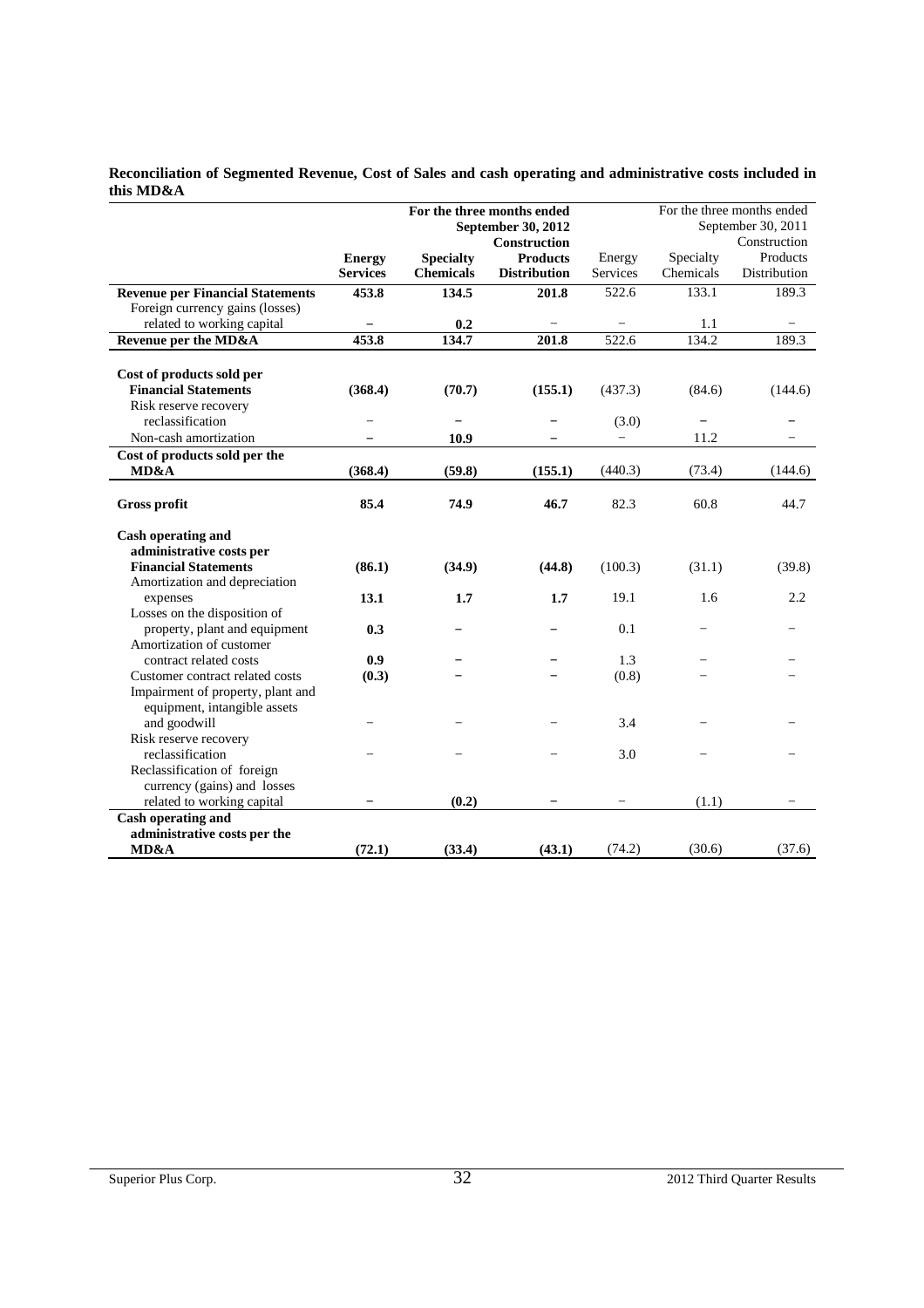|                                                                                                                       | For the nine months ended<br>September 30, 2012<br>Construction |                  |                     | For the nine months ended<br>September 30, 2011<br>Construction |              |              |  |
|-----------------------------------------------------------------------------------------------------------------------|-----------------------------------------------------------------|------------------|---------------------|-----------------------------------------------------------------|--------------|--------------|--|
|                                                                                                                       | <b>Energy</b>                                                   | <b>Specialty</b> | <b>Products</b>     | Energy                                                          | Specialty    | Products     |  |
|                                                                                                                       | <b>Services</b>                                                 | <b>Chemicals</b> | <b>Distribution</b> | Services                                                        | Chemicals    | Distribution |  |
| <b>Revenue per Financial Statements</b><br>Foreign currency gains (losses)                                            | 1.699.4                                                         | 405.2            | 585.7               | 1,958.5                                                         | 390.0<br>0.7 | 533.7        |  |
| related to working capital                                                                                            |                                                                 |                  |                     | 1,958.5                                                         | 390.7        | 533.7        |  |
| Revenue per the MD&A                                                                                                  | 1,699.4                                                         | 405.2            | 585.7               |                                                                 |              |              |  |
| Cost of products sold per                                                                                             |                                                                 |                  |                     |                                                                 |              |              |  |
| <b>Financial Statements</b>                                                                                           | (1,381.6)                                                       | (241.2)          | (449.4)             | (1,630.1)                                                       | (252.5)      | (406.7)      |  |
| Risk reserve recovery                                                                                                 |                                                                 |                  |                     |                                                                 |              |              |  |
| reclassification                                                                                                      |                                                                 |                  |                     | (3.0)                                                           |              |              |  |
| Non-cash amortization                                                                                                 |                                                                 | 33.4             |                     |                                                                 | 33.5         |              |  |
| Cost of products sold per the                                                                                         |                                                                 |                  |                     |                                                                 |              |              |  |
| MD&A                                                                                                                  | (1,381.6)                                                       | (207.8)          | (449.4)             | (1,633.1)                                                       | (219.0)      | (406.7)      |  |
|                                                                                                                       |                                                                 |                  |                     |                                                                 |              |              |  |
| <b>Gross profit</b>                                                                                                   | 317.8                                                           | 197.4            | 136.3               | 325.4                                                           | 171.7        | 127.0        |  |
| <b>Cash operating and</b><br>administrative costs per<br><b>Financial Statements</b><br>Amortization and depreciation | (271.3)                                                         | (104.0)          | (128.1)             | (297.6)                                                         | (95.2)       | (116.6)      |  |
| expenses                                                                                                              | 40.7                                                            | 5.0              | 4.7                 | 49.5                                                            | 4.9          | 7.0          |  |
| (Gains) losses on disposition of                                                                                      |                                                                 |                  |                     |                                                                 |              |              |  |
| property, plant and equipment                                                                                         | (0.8)                                                           |                  | 0.1                 | 1.5                                                             |              | (0.1)        |  |
| Amortization of customer                                                                                              |                                                                 |                  |                     |                                                                 |              |              |  |
| contract related costs                                                                                                | 2.6                                                             |                  |                     | 3.7                                                             |              |              |  |
| Customer contract related costs                                                                                       | (0.9)                                                           |                  |                     | (1.8)                                                           |              |              |  |
| Impairment of property, plant and<br>equipment, intangible assets<br>and goodwill                                     |                                                                 |                  |                     | 3.4                                                             |              |              |  |
| Risk reserve recovery                                                                                                 |                                                                 |                  |                     |                                                                 |              |              |  |
| reclassification                                                                                                      |                                                                 |                  |                     | 3.0                                                             |              |              |  |
| Reclassification of foreign                                                                                           |                                                                 |                  |                     |                                                                 |              |              |  |
| currency (gains) and losses                                                                                           |                                                                 |                  |                     |                                                                 |              |              |  |
| related to working capital                                                                                            |                                                                 |                  |                     |                                                                 | (0.7)        |              |  |
| <b>Cash operating and</b>                                                                                             |                                                                 |                  |                     |                                                                 |              |              |  |
| administrative costs per the                                                                                          |                                                                 |                  |                     |                                                                 |              |              |  |
| MD&A                                                                                                                  | (229.7)                                                         | (99.0)           | (123.3)             | (238.3)                                                         | (91.0)       | (109.7)      |  |

## **Risk Factors to Superior**

The risks factors and uncertainties detailed below are a summary of Superior's assessment of its material risk factors as identified in Superior's 2011 Annual Information Form under the heading "Risk Factors". For a detailed discussion of these risks, see Superior's 2011 Annual Information Form filed on the Canadian Securities Administrator's website, www.sedar.com and Superior's website, www.superiorplus.com.

## **Risks to Superior**

Superior is entirely dependent upon the operations and assets of Superior LP. Superior's ability to make dividend payments to shareholders is dependent upon the ability of Superior LP to make distributions on its outstanding limited partnership units as well as the operations and business of Superior LP.

There is no assurance regarding the amounts of cash to be distributed by Superior LP or generated by Superior LP and therefore funds available for dividends to shareholders. The actual amount distributed in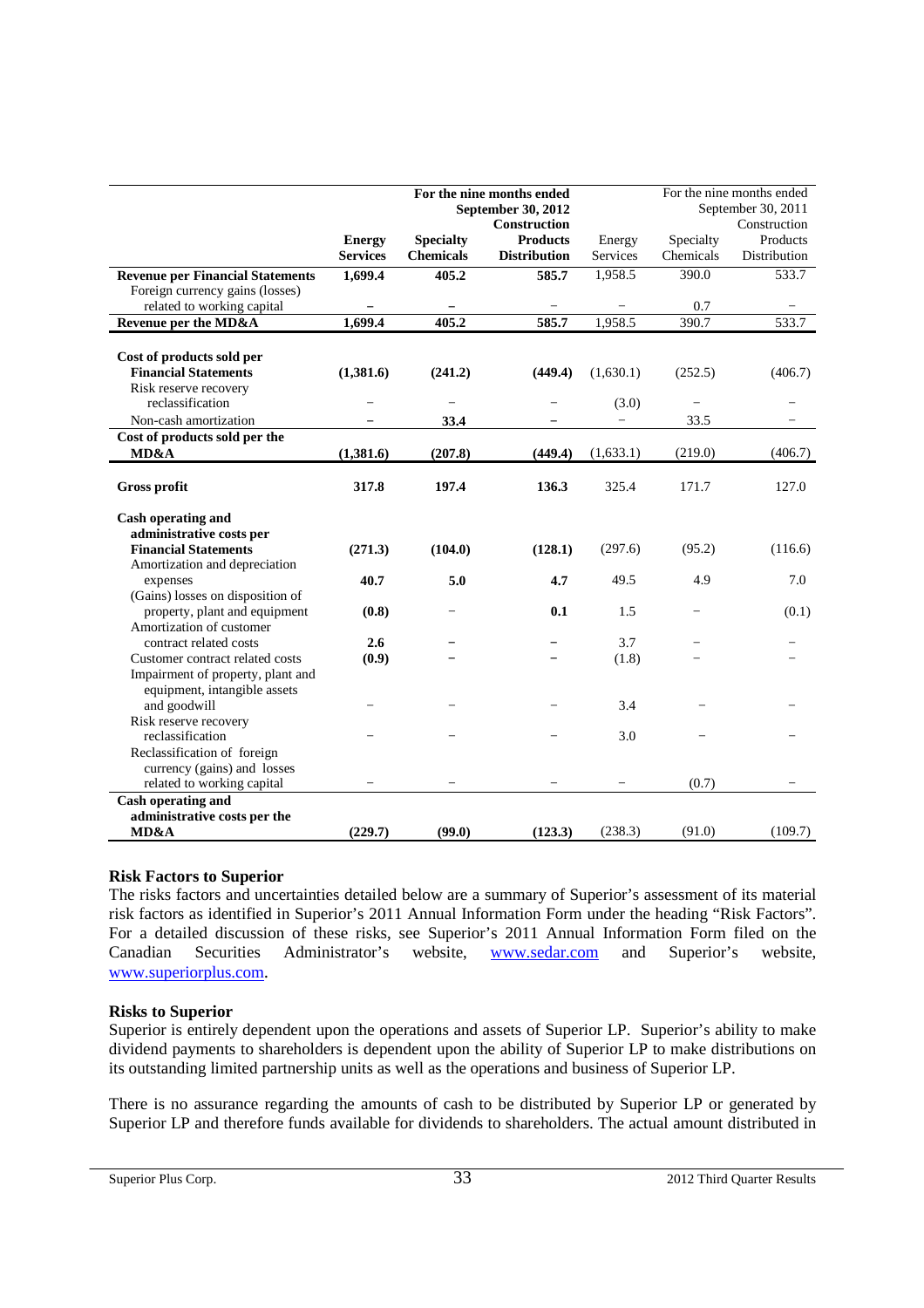respect of the limited partnership units will depend on a variety of factors including, without limitation, the performance of Superior LP's operating businesses, the effect of acquisitions or dispositions on Superior LP, and other factors that may be beyond the control of Superior LP or Superior. In the event significant sustaining capital expenditures are required by Superior LP or the profitability of Superior LP declines, there would be a decrease in the amount of cash available for dividends to shareholders and such decrease could be material.

Superior's dividend policy and the distribution policy of Superior LP are subject to change at the discretion of the board of directors of Superior or the board of directors of Superior General Partner Inc., as applicable. Superior's dividend policy and the distribution policy of Superior LP are also limited by contractual agreements including agreements with lenders to Superior and its affiliates and by restrictions under corporate law.

The credit facilities and U.S. Notes of Superior LP contain covenants that require Superior LP to meet certain financial tests and that restrict, among other things, the ability of Superior LP to incur additional debt, dispose of assets or pay dividends/distributions in certain circumstances. These restrictions may preclude Superior LP from returning capital or making distributions on the limited partnership units.

The payout by Superior LP of approximately half of its available cash flow means that significant capital expenditures to fund growth opportunities can only be made in the event that other sources of financing are available. Lack of access to such additional financing could limit the future growth of the business of Superior LP and, over time, have a material adverse effect on the amount of cash available for dividends to Shareholders.

To the extent that external sources of capital, including public and private markets, become limited or unavailable, Superior's and Superior LP's ability to make the necessary capital investments to maintain or expand the current business, to make necessary principal payments and debenture redemptions under its term credit facilities may be impaired.

Superior maintains a substantial floating interest rate exposure through a combination of floating interest rate borrowings and the use of derivative instruments. Demand levels for approximately half of Energy Services' sales and substantially all of Specialty Chemicals' and Construction Products Distribution's sales are affected by general economic trends. Generally speaking, when the economy is strong, interest rates increase as does sales demand from Superior's customers, thereby increasing Superior's ability to pay higher interest costs and vice versa. In this way, there is a common relationship between economic activity levels, interest rates and Superior's ability to pay higher or lower rates. However, increased interest rates can affect Superior's borrowing costs, which may have an adverse effect on Superior.

A portion of Superior's net cash flows is denominated in US dollars. Accordingly, fluctuations in the Canadian/US dollar exchange rate can impact profitability. Superior attempts to mitigate this risk by hedging.

The timing and amount of capital expenditures incurred by Superior LP or by its subsidiaries will directly affect the amount of cash available to Superior for dividends to shareholders. Dividends may be reduced, or even eliminated, at times when significant capital expenditures are incurred or other unusual expenditures are made.

If the board of directors of Superior decides to issue additional common shares, preferred shares or securities convertible into common shares, existing shareholders may suffer significant dilution.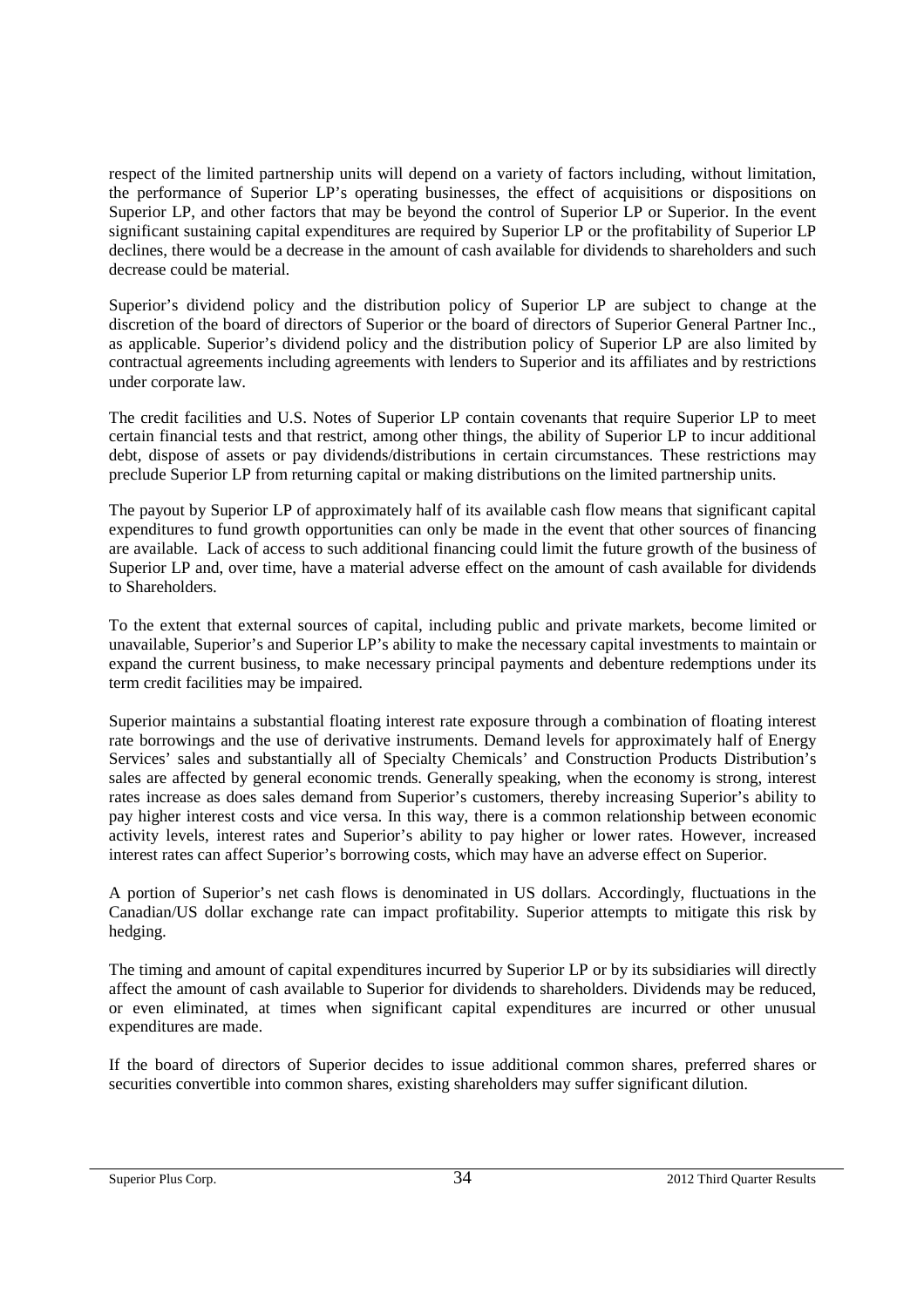There can be no assurances that income tax laws in the numerous jurisdictions in which Superior operates will not be changed, interpreted or administered in a manner which adversely affects Superior and its shareholders. In addition, there can be no assurance that the Canada Revenue Agency (or provincial tax agency), U.S. Internal Revenue Service (or a state or local tax agency), or the Chilean Internal Revenue Service (collectively the "Tax Agencies") will agree with how Superior calculates its income for tax purposes or that the various Tax Agencies will not change their administrative practices to the detriment of Superior or its Shareholders.

Without limiting the generality of the foregoing, since the beginning of 2010, the Canada Revenue Agency has requested and reviewed information from Superior relating to the plan of arrangement (Arrangement) involving the Fund and Ballard Power Systems Inc. and the conversion of the Fund to a corporation (Conversion). As disclosed by Superior on September 20, 2012, Superior has received indications from the Canada Revenue Agency that the Canada Revenue Agency will be reassessing Superior's corporate conversion transaction. As of November 1, 2012, Superior has not received a proposal letter from the Canada Revenue Agency challenging the tax consequences of Superior's corporate conversion transaction which occurred on December 31, 2008. Superior remains confident in the appropriateness of its tax filing position and the expected tax consequences of the Conversion and intends to vigorously defend such position if and when a proposal letter or notice of reassessment is received from the Canada Revenue Agency. Superior strongly believes that the general anti-avoidance rule does not apply to the Conversion and intends to file its future tax returns on a basis consistent with its view of the outcome of the Conversion.

# **Risks to Superior's segments Energy Services**

# *Canadian Propane Distribution and U.S. Refined Fuels*

Propane is sold in competition with other energy sources such as fuel oil, electricity and natural gas, some of which are less costly on an energy equivalent basis. While propane is usually more cost effective than electricity, electricity is a major competitor in most areas. Fuel oil is also used as a residential, commercial and industrial source of heat and, in general, is less costly on an equivalent energy basis, although operating efficiencies, environmental and air quality factors help make propane competitive with fuel oil. Except for certain industrial and commercial applications, propane is generally not competitive with natural gas in areas where natural gas already exists. Other alternative energy sources such as compressed natural gas, methanol and ethanol are available or could be further developed and could have an impact on the propane industry and Superior Propane in the future. The trend towards increased conservation measures and technological advances in energy efficiency may have a detrimental effect on propane demand and Superior Propane's sales. Demand for automotive uses is presently declining at a rate of approximately 10% to 15% per year due to the development of more fuel efficient and complicated engines which increase the cost of converting engines to propane and reduce the savings per kilometre driven. Propane commodity prices are affected by crude oil and natural gas commodity prices.

Competition in the U.S. Refined Fuels business markets generally occurs on a local basis between large full service, multi-state marketers and smaller local independent marketers. Although the industry has seen a continued trend of consolidation over the past several years, the top ten multi-state marketers still generate only one-third of total retail sales in the United States. Marketers primarily compete based upon price and service and tend to operate in close proximity to customers, typically within a 35-mile marketing radius from a central depot, to lower delivery costs and provide prompt service.

Weather and general economic conditions affect propane and refined fuels market volumes. Weather influences the demand for propane and heating oil used primarily for space heating uses and also for agricultural applications.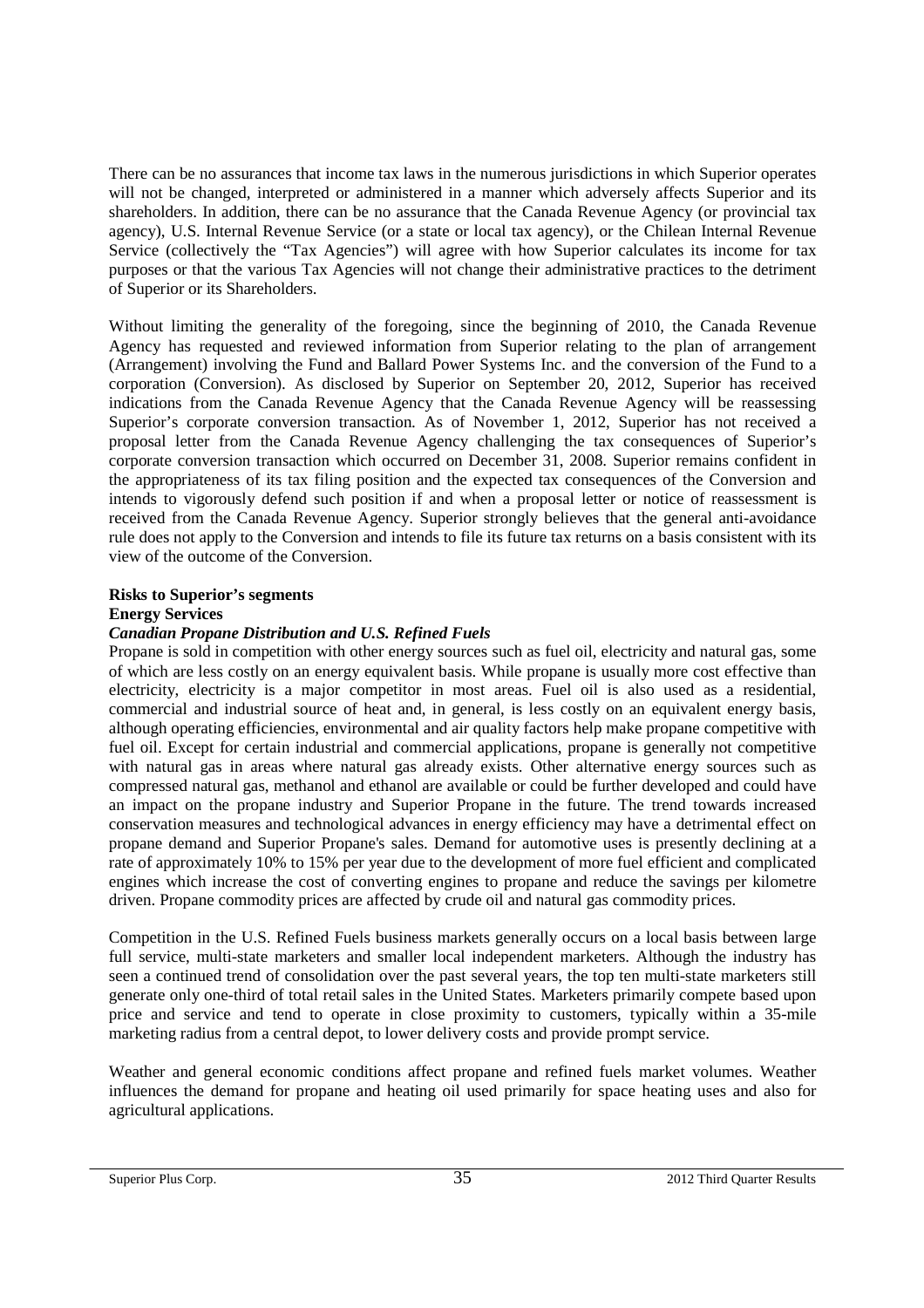The trend towards increased conservation measures and technological advances in energy efficiency may have a detrimental effect on propane and heating oil demand and Superior's sales. Further, increases in the cost of propane encourage customers to conserve fuel and to invest in more energy-efficient equipment, reducing demand. Changes in propane supply costs are normally passed through to customers, but timing lags (the time between when Superior purchases the propane and when the customer purchases the propane) may result in positive or negative gross margin fluctuations.

Superior offers its customers various fixed-price propane and heating oil programs. In order to mitigate the price risk from offering these services, Superior uses its physical inventory position, supplemented by forward commodity transactions with various third parties having terms and volumes substantially the same as its customers' contracts. In periods of high propane price volatility the fixed price programs create exposure to over or under supply positions as the demand from customers may significantly exceed or fall short of supply procured. In addition, if propane prices decline significantly subsequent to customers signing up for a fixed price program there is a risk that customers will default on their commitments.

Superior's operations are subject to the risks associated with handling, storing and transporting propane in bulk. Slight quantities of propane may also be released during transfer operations. To mitigate risks, Superior has established a comprehensive program directed at environmental, health and safety protection. This program consists of an environmental policy, codes of practice, periodic self-audits, employee training, quarterly and annual reporting and emergency prevention and response.

The U.S. refined fuels business, through a centralized safety and environment management system, ensures that safety practices and regulatory compliance are an important part of its business. The storage and delivery of refined fuels poses the potential for spills which impact the soils and water of storage facilities and customer properties.

Superior's fuel distribution businesses are based and operate in Canada and the United States, and, as a result, such operations could be affected by changes to laws, rules or policies which may either be more favourable to competing energy sources or increase costs or otherwise negatively affect the operations of Energy Services in comparison to such competing energy sources. Any such changes could have an adverse effect on the operations of Energy Services.

Approximately 12% of Superior's Canadian propane distribution and U.S. refined fuels distribution businesses employees are unionized. Collective bargaining agreements are renegotiated in the normal course of business. While labour disruptions are not expected, there is always risk associated with the renegotiation process that could have an adverse impact to Superior.

# *Fixed-price energy services business*

New entrants in the energy retailing business may enter the market and compete directly for the customer base that Superior targets, slowing or reducing its market share.

SEM purchases natural gas to meet its estimated commitments to its customers based upon the historical consumption of gas of its customers. Depending on a number of factors, including weather, customer attrition and poor economic conditions affecting commercial customers' production levels, customer natural gas consumption may vary from the volume purchased. This variance must be reconciled and settled at least annually and may require SEM to purchase or sell natural gas at market prices which may have an adverse impact on the results of this business. To mitigate potential balancing risk, SEM closely monitors its balancing position and takes measures such as adjusting gas deliveries and transferring gas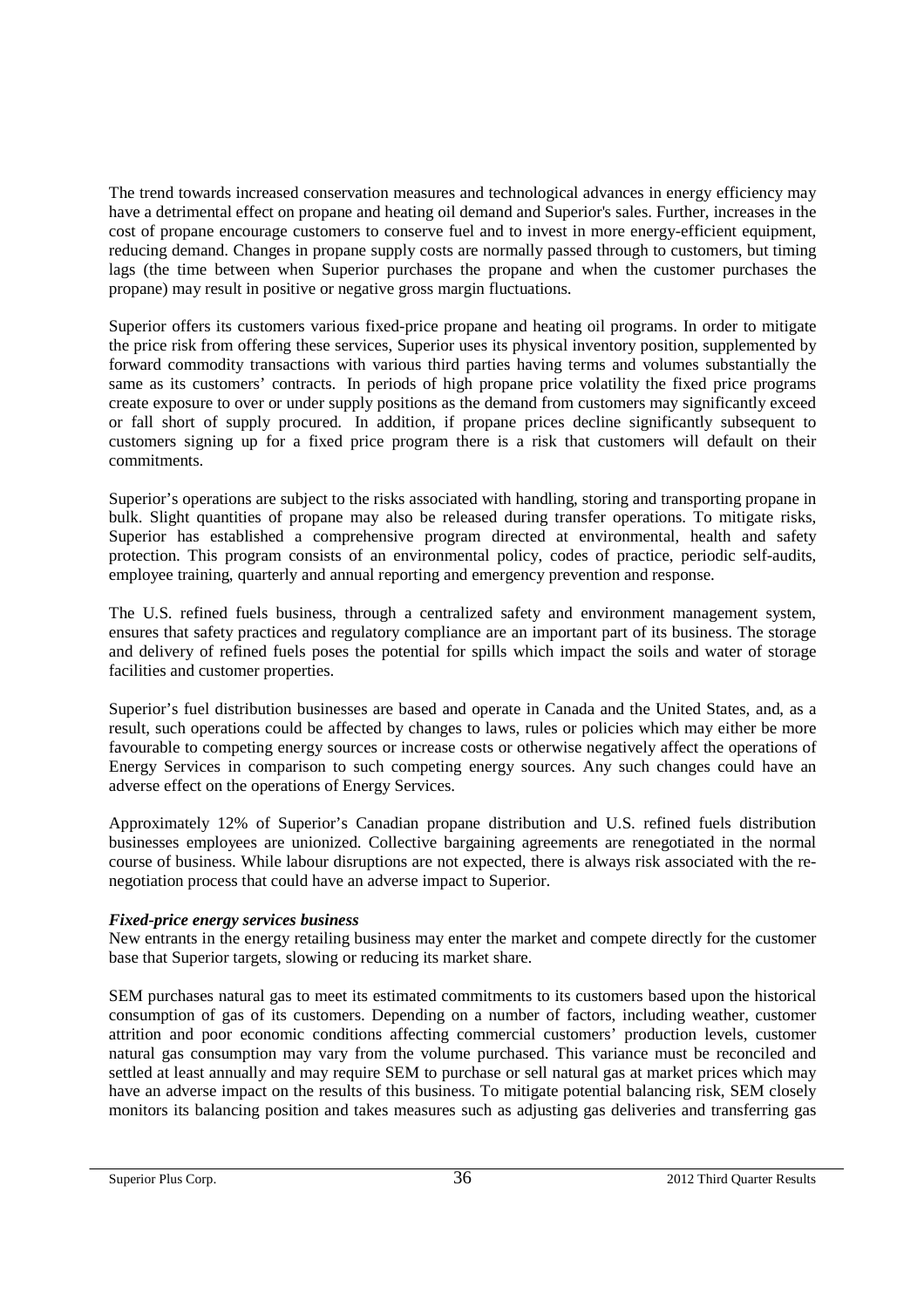between pools of customers, so that imbalances are minimized. The reserve is reviewed on a monthly basis to ensure that it is sufficient to absorb any losses that might arise from balancing.

SEM matches its customers estimated electricity requirements by entering into electricity swaps in advance of acquiring customers. Depending on several factors, including weather, customer's energy consumption may vary from the volumes purchased by SEM. SEM is able to invoice existing commercial electricity customers for balancing charges when the amount of energy used is greater than or less than the tolerance levels set initially. In certain circumstances, there can be balancing issues for which SEM is responsible when customer aggregation forecasts are not realized.

Fixed-price energy services resources its fixed-price term natural gas sales commitments by entering into various physical natural gas and US dollar foreign exchange purchase contracts for similar terms and volumes to create an effective Canadian dollar fixed-price cost of supply. Superior transacts with eight financial and physical natural gas counterparties. There can be no assurance that any of these counterparties will not default on any of their obligations to Superior. However, the financial condition of each counterparty is evaluated and credit limits are established to minimize Superior's exposure to this risk. There is also a risk that supply commitments and foreign exchange positions may become unmatched; however, this is monitored daily in compliance with Superior's risk management policy.

Fixed-price energy services must retain qualified sales agents in order to properly execute its business strategy. The continued growth of fixed-price energy services is reliant on the services of agents to sign up new customers. There can be no assurance that competitive conditions will allow these agents to achieve these customer additions. Lack of success in the marketing programs of fixed-price energy services would limit future growth of cash flow.

Fixed-price energy services operates in the highly regulated energy industry in Ontario, Quebec, British Columbia and the Northeastern U.S. Changes to existing legislation could impact this business' operations. As part of the current regulatory framework, local delivery companies are mandated to perform certain services on behalf of fixed-price energy services, including invoicing, collection, assuming specific bad debt risks and storage and distribution of natural gas. Any elimination or changes to these rules could have a significant adverse effect on the results of this business.

The Ontario Energy Board issued an update to the revised Codes of Conduct supporting the Energy Consumer Protection Act. Although the industry had anticipated automatic renewal of natural gas accounts on a month-to-month basis, the OEB has confirmed that the automatic renewal of natural gas contracts will be allowed for a period of one year capped at the customer's existing rate. Only one automatic renewal will be allowed emphasizing the need to positively convert automatic renewals to other products before the customer is returned to the utility at the end of the renewal term. Renewal notifications will require a standard disclosure form and a price comparison between fixed-price energy service's renewal price and the utility default rate.

## **Specialty Chemicals**

Specialty Chemicals competes with sodium chlorate, chloralkali and potassium producers on a worldwide basis. Key competitive factors include price, product quality, logistics capability, reliability of supply, technical capability and service. The end-use markets for products are correlated to the general economic environment and the competitiveness of customers, all of which are outside of its control along with market pricing for pulp. Also, market participants such as China are a significant purchaser of pulp and impact market pricing.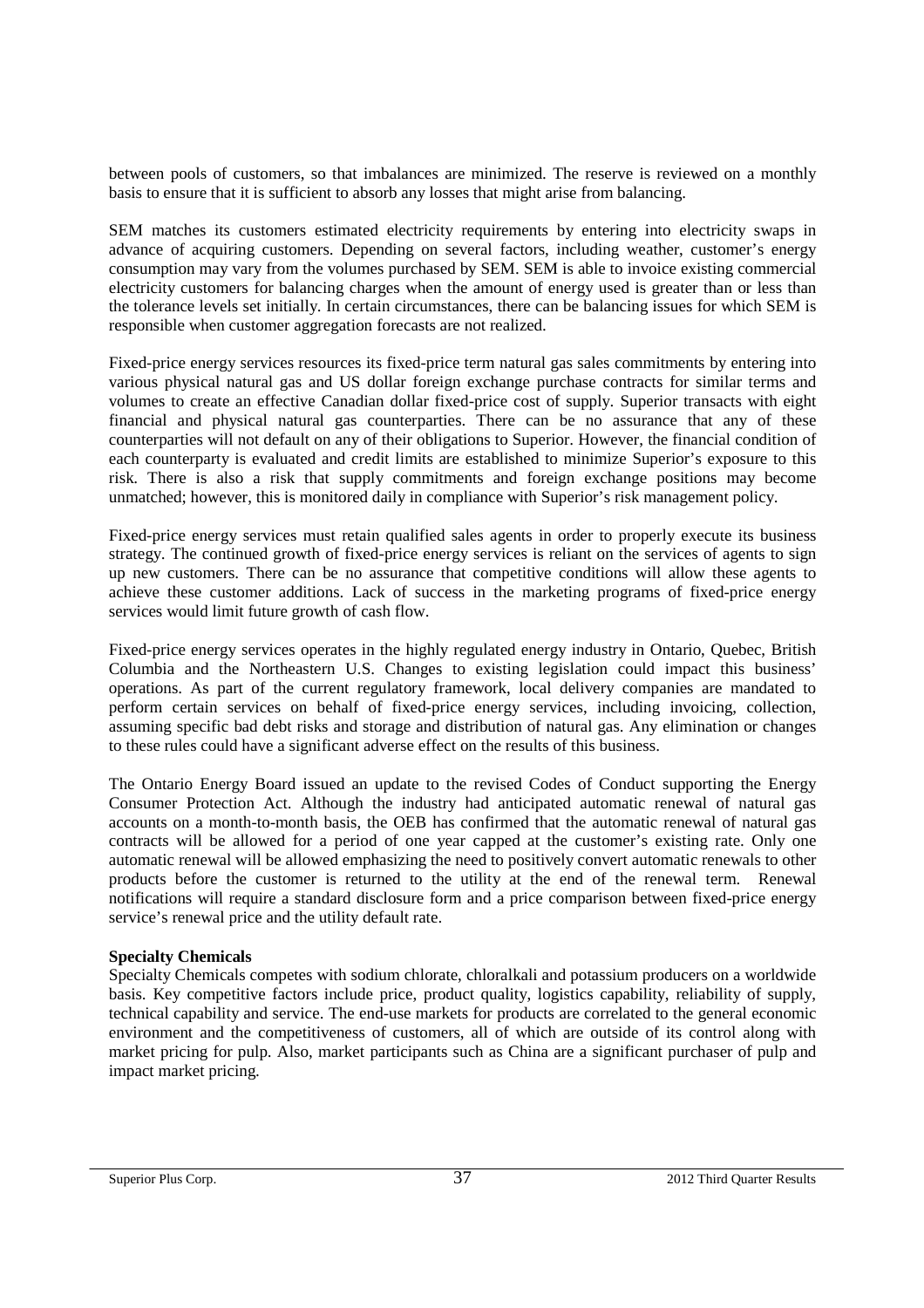Specialty Chemicals has long-term electricity contracts or electricity contracts that renew automatically with power producers in each of the jurisdictions where its plants are located. There is no assurance that Specialty Chemicals will continue to be able to secure adequate supplies of electricity at reasonable prices or on acceptable terms.

Potassium chloride (KCL) is a major raw material used in the production of potassium hydroxide at the Port Edwards, Wisconsin facility. Substantially all of Specialty Chemicals KCL is received from Potash Corporation of Saskatchewan (Potash). Specialty Chemicals currently has a limited ability to source KCL from additional suppliers.

Specialty Chemicals is exposed to fluctuations in the US dollar and the euro versus the Canadian dollar. Specialty Chemicals manages its exposure to fluctuations between the United States and Canadian dollar by entering into hedge contracts with external third parties and internally with other Superior businesses.

Specialty Chemicals' operations involve the handling, production, transportation, treatment and disposal of materials that are classified as hazardous and are regulated by environmental and health and safety laws, regulations and requirements. The potential exists for the release of highly toxic and lethal substances, including chlorine. Equipment failure could result in damage to facilities, death or injury and liabilities to third parties. If at any time the appropriate regulatory authorities deem any of the facilities unsafe, they may order that such facilities be shut down.

Specialty Chemicals' operations and activities in various jurisdictions require regulatory approvals for the handling, production, transportation and disposal of chemical products and waste substances. The failure to obtain or comply fully with such applicable regulatory approvals may materially adversely affect Specialty Chemicals.

Specialty Chemicals' production facilities maintain complex process and electrical equipment. The facilities have existed for many years and undergone upgrades and improvements over time. Routine maintenance is regularly completed to ensure equipment is operated within appropriate engineering and technical requirements. Notwithstanding Specialty Chemicals' operating standards and history of limited downtime, breakdown of electrical transformer or rectifier equipment would temporarily reduce production capacity at the affected facility. Although insurance coverage exists to mitigate substantial loss due to equipment outage, Specialty Chemicals' reputation and its ability to meet customer requirements could be negatively affected due to a major electrical equipment failure.

Approximately 23% of Specialty Chemicals' employees are unionized. Collective bargaining agreements are renegotiated in the normal course of business. While labour disruptions are not expected, there is always risk associated with the re-negotiation process that could have an adverse impact to Superior.

# **Construction Products Distribution**

Activity in the Construction Products Distribution segment is subject to changes in the level of general economic activity and in particular to the level of activity in residential and non-residential construction subsectors. New construction in residential markets is subject to such factors as household income, employment levels, customer confidence, interest rates, population changes and the supply of residential units in any local area. Residential renovation is not as sensitive to these factors and can provide some balance in the demand for residential construction product distribution. Non-residential activity can be subdivided into commercial, industrial and institutional. New construction activity in these sectors is subject to many of the same general economic factors as for residential activity. In the industrial and institutional subsectors, government and regulatory programs can also have a significant impact on the outlook for product distribution, particularly as related to our insulation businesses. As a result, changes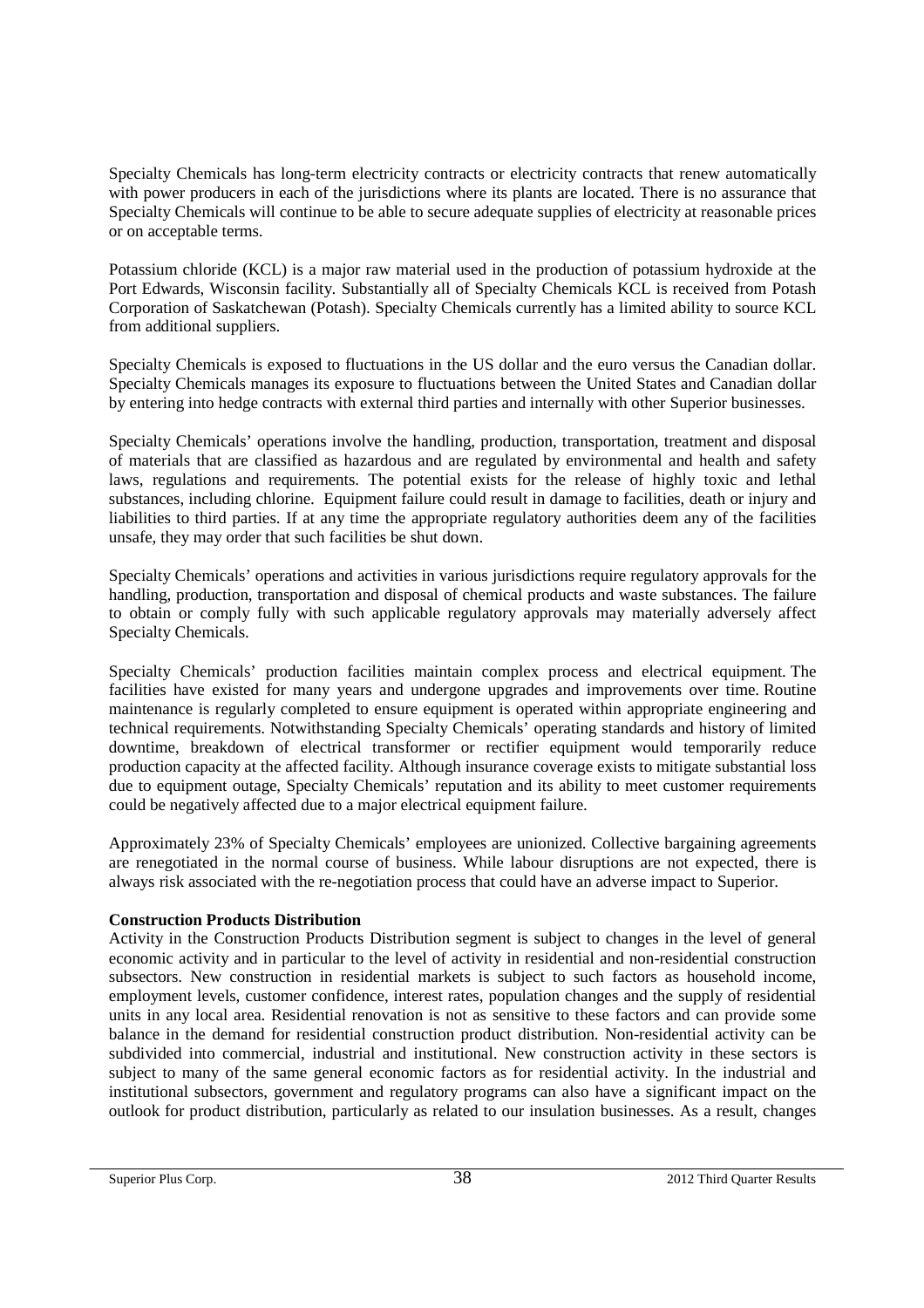to the level of general economic activity or any of the above mentioned factors that affect the amount of construction or renovations in residential and non-residential markets can have an adverse affect on the CPD business and Superior.

Construction Products Distribution competes with other specialty construction distributors servicing the builder/contractor market, in addition to big-box home centres and independent lumber yards. The ability to remain competitive depends on its ability to provide reliable service at competitive prices.

The gypsum specialty distributor (GSD) market is driven largely by residential and non-residential construction. Demand for wall and ceiling building materials is affected by changes in general and local economic factors including demographic trends, employment levels, interest rates, consumer confidence and overall economic growth. These factors in turn impact the level of existing housing sales, new home construction, new non-residential construction, and office/commercial space turnover, all of which are significant factors in the determination of demand for products and services.

The commercial  $\&$  industrial (C&I) market is driven largely by C&I construction spending and economic growth. Sectors within the C&I market that are particularly influential to demand include: commercial construction and renovation, the construction, maintenance and expansion of industrial process facilities (i.e. oil refineries and petrochemical plants, power generation facilities) and institutional facilities (i.e. government, healthcare and education).

The distribution of walls and ceilings and C&I products involves risks, including the failure or substandard performance of equipment, human error, natural disasters, suspension of operations and new governmental statutes, regulations, guidelines and policies. Operations are also subject to various hazards incidental to the handling, processing, storage and transportation of certain hazardous materials, including industrial chemicals. These hazards can result in personal injury including fatalities, damage to and destruction of property and equipment and environmental damage. There can be no assurance that as a result of past or future operations, there will not be claims of injury by employees or members of the public due to exposure, or alleged exposure, to these materials. There can be no assurance as to the actual amount of these liabilities or the timing of them, if any. The business maintains safe working practices through proper procedures and direction and utilization of equipment such as forklifts, boom trucks, fabrication equipment and carts/dollies. The business handles and stores a variety of construction materials and maintains appropriate material handling compliance programs in accordance with local, state/provincial and federal regulations.

Approximately 4% of Construction Products Distribution's employees are unionized. Collective bargaining agreements are renegotiated in the normal course of business. While labour disruptions are not expected, there is always risk associated with the re-negotiation process that could have an adverse impact to Superior.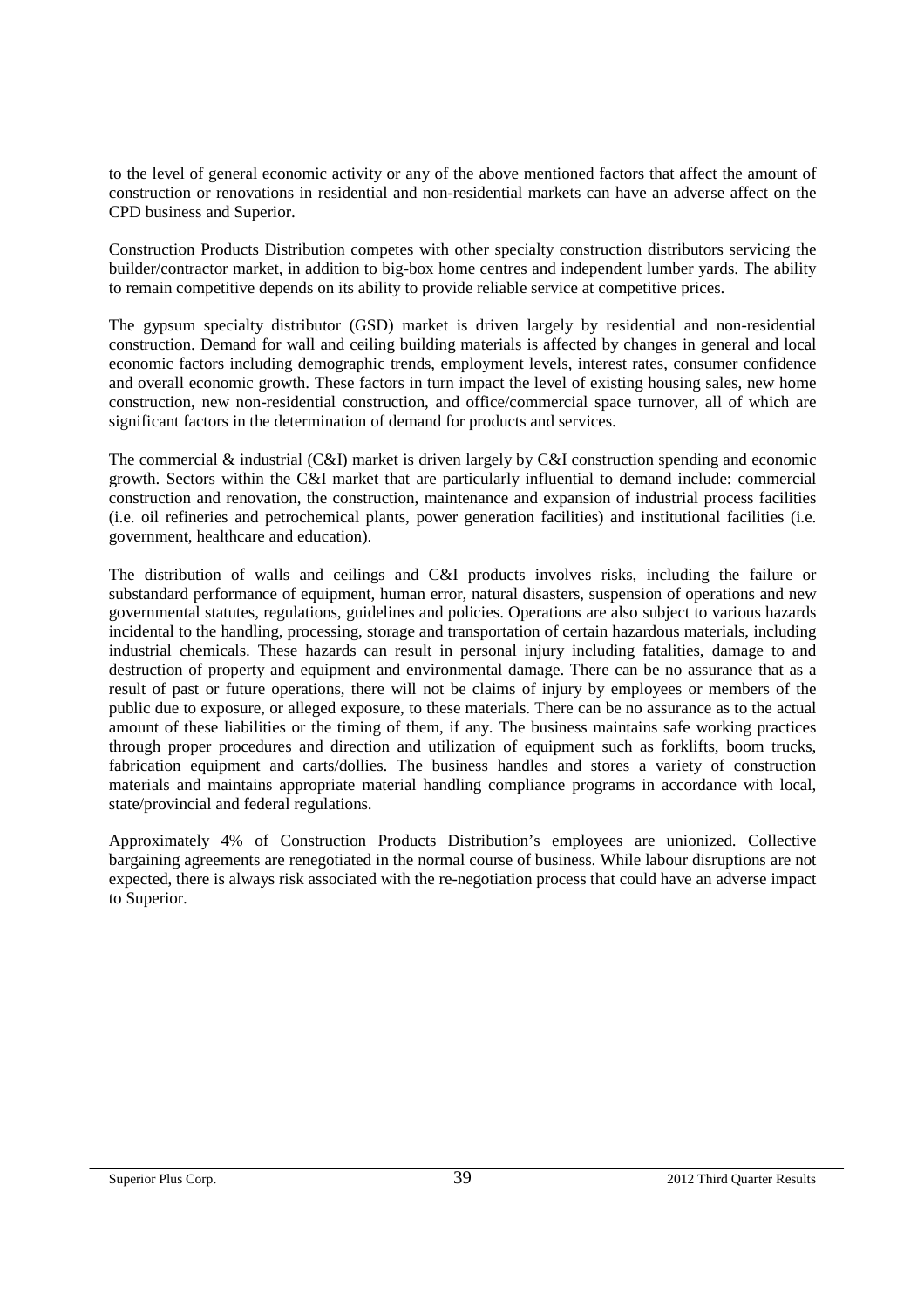# **SUPERIOR PLUS CORP.**

# **Condensed Consolidated Balance Sheets**

|                                                       |                 | September 30,            | December 31, |
|-------------------------------------------------------|-----------------|--------------------------|--------------|
| (unaudited, millions of Canadian dollars)             | <b>Notes</b>    | 2012                     | 2011         |
| <b>Assets</b>                                         |                 |                          |              |
| <b>Current Assets</b>                                 |                 |                          |              |
| Cash and cash equivalents                             |                 | 7.7                      | 5.2          |
| Trade and other receivables                           | 5 & 13          | 347.3                    | 472.9        |
| Prepaid expenses                                      |                 | 15.4                     | 20.7         |
| Inventories                                           |                 | 193.3                    | 203.1        |
| Unrealized gains on derivative financial instruments  | 13              | 21.7                     | 13.3         |
| Total current assets                                  |                 | 585.4                    | 715.2        |
|                                                       |                 |                          |              |
| <b>Non-Current Assets</b>                             |                 |                          |              |
| Property, plant and equipment                         | 7               | 831.8                    | 885.0        |
| Intangible assets                                     |                 | 43.6                     | 65.6         |
| Goodwill                                              |                 | 189.1                    | 186.1        |
| Notes and finance lease receivables                   |                 | 9.9                      | 10.0         |
| Deferred tax                                          | 14              | 304.8                    | 315.5        |
| Unrealized gains on derivative financial instruments  | 13              | 17.0                     | 16.0         |
| Total non-current assets                              |                 | 1,396.2                  | 1,478.2      |
|                                                       |                 |                          |              |
| <b>Total assets</b>                                   |                 | 1,981.6                  | 2,193.4      |
|                                                       |                 |                          |              |
| <b>Liabilities and Equity</b>                         |                 |                          |              |
| <b>Current Liabilities</b>                            |                 |                          |              |
| Trade and other payables                              | 9               | 299.7                    | 297.6        |
| Deferred revenue                                      | 10              | 22.1                     | 14.2         |
| <b>Borrowings</b>                                     | 11              | 47.4                     | 54.3         |
| Convertible unsecured subordinated debentures         | 12              | $\overline{\phantom{0}}$ | 49.3         |
| Dividends and interest payable                        |                 | 15.9                     | 7.6          |
| Unrealized losses on derivative financial instruments | 13              | 39.7                     | 61.7         |
| Total current liabilities                             |                 | 424.8                    | 484.7        |
|                                                       |                 |                          |              |
| <b>Non-Current Liabilities</b>                        |                 |                          |              |
| <b>Borrowings</b>                                     | 11              | 537.2                    | 701.4        |
| Convertible unsecured subordinated debentures         | 12              | 524.3                    | 521.7        |
| Other liabilities                                     |                 | 0.6                      | $-$          |
| Provisions                                            | 8               | 18.3                     | 17.2         |
| Employee future benefits                              |                 | 70.8                     | 65.3         |
| Deferred tax                                          | 14              | 1.6                      | 5.9          |
| Unrealized losses on derivative financial instruments | 13              | 36.9                     | 47.6         |
| Total non-current liabilities                         |                 | 1,189.7                  | 1,359.1      |
| <b>Total liabilities</b>                              |                 | 1,614.5                  | 1,843.8      |
|                                                       |                 |                          |              |
| <b>Equity</b>                                         |                 |                          |              |
| Capital                                               |                 | 1,642.9                  | 1,633.1      |
| Deficit                                               |                 | (1,199.6)                | (1,228.2)    |
| Accumulated other comprehensive loss                  |                 | (76.2)                   | (55.3)       |
| <b>Total equity</b>                                   | $\overline{15}$ | 367.1                    | 349.6        |
| <b>Total liabilities and equity</b>                   |                 | 1,981.6                  | 2,193.4      |

(See Notes to the Condensed Consolidated Financial Statements)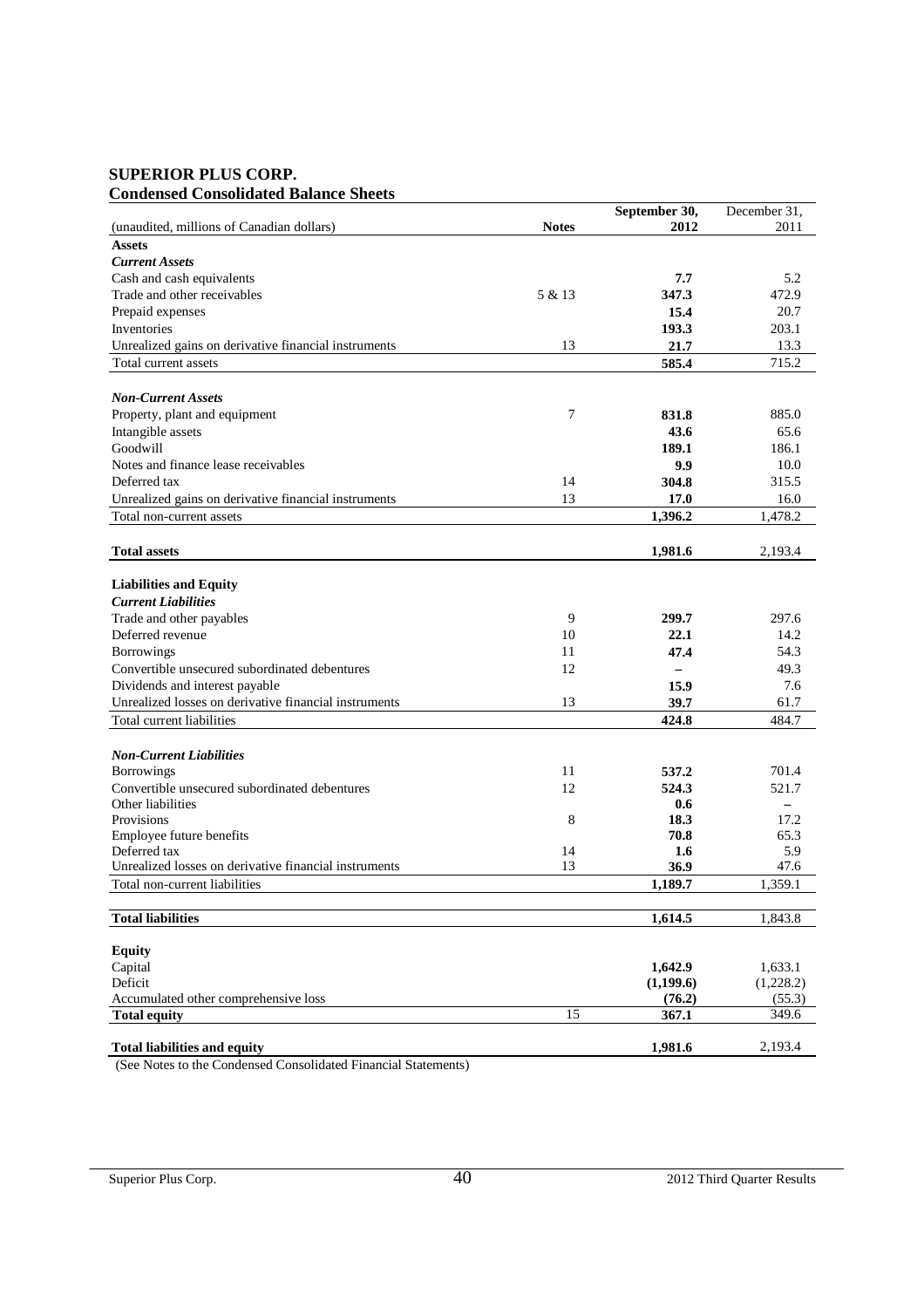# **SUPERIOR PLUS CORP. Condensed Consolidated Statement of Changes in Equity**

|                                            |         |                                |                          |                | <b>Accumulated</b>       |              |
|--------------------------------------------|---------|--------------------------------|--------------------------|----------------|--------------------------|--------------|
|                                            | Share   | Contributed                    | Total                    |                | other<br>comprehensive   |              |
| (unaudited millions of Canadian dollars)   | Capital | Surplus <sup>(1)</sup> Capital |                          | <b>Deficit</b> | loss                     | <b>Total</b> |
| <b>January 1, 2011</b>                     | 1,600.9 | 5.5                            | 1,606.4                  | (797.9)        | (54.1)                   | 754.4        |
| Net loss                                   |         |                                |                          | (71.2)         |                          | (71.2)       |
| Share issued under Dividend Reinvestment   |         |                                |                          |                |                          |              |
| Plan                                       | 23.4    |                                | 23.4                     |                | -                        | 23.4         |
| Dividends declared to shareholders         |         |                                |                          | (105.6)        |                          | (105.6)      |
| Unrealized foreign currency gains on       |         |                                |                          |                |                          |              |
| translation of foreign operations          |         |                                |                          |                | 24.6                     | 24.6         |
| Actuarial defined benefit losses           |         |                                |                          |                | (20.1)                   | (20.1)       |
| Reclassification of derivative losses      |         |                                |                          |                |                          |              |
| previously deferred                        |         |                                |                          |                | 5.3                      | 5.3          |
| Income tax on other comprehensive loss     |         |                                |                          |                | 3.5                      | 3.5          |
| <b>September 30, 2011</b>                  | 1,624.3 | 5.5                            | 1,629.8                  | (974.7)        | (40.8)                   | 614.3        |
| Net loss                                   |         | $\overline{\phantom{0}}$       |                          | (231.4)        | $\overline{\phantom{0}}$ | (231.4)      |
| Option value associated with redemption of |         |                                |                          |                |                          |              |
| convertible debentures                     |         | (2.2)                          | (2.2)                    |                |                          | (2.2)        |
| Shares issued under Dividend Reinvestment  |         |                                |                          |                |                          |              |
| Plan                                       | 5.5     | $\overline{\phantom{0}}$       | 5.5                      |                |                          | 5.5          |
| Dividends declared to shareholders         |         |                                | $\overline{\phantom{0}}$ | (22.1)         |                          | (22.1)       |
| Unrealized foreign currency losses on      |         |                                |                          |                |                          |              |
| translation of foreign operations          |         |                                |                          |                | (11.0)                   | (11.0)       |
| Actuarial defined benefit losses           |         |                                |                          |                | (5.4)                    | (5.4)        |
| Reclassification of derivative losses      |         |                                |                          |                |                          |              |
| previously deferred                        |         |                                |                          |                | 0.6                      | 0.6          |
| Income tax on other comprehensive loss     |         |                                |                          |                | 1.3                      | 1.3          |
| <b>December 31, 2011</b>                   | 1,629.8 | 3.3                            | 1,633.1                  | (1,228.2)      | (55.3)                   | 349.6        |
| Net earnings                               |         | $\overline{\phantom{0}}$       |                          | 78.9           | $\overline{\phantom{0}}$ | 78.9         |
| Option value associated with redemption of |         |                                |                          |                |                          |              |
| convertible debentures                     |         | (0.8)                          | (0.8)                    |                |                          | (0.8)        |
| Shares issued under Dividend Reinvestment  |         |                                |                          |                |                          |              |
| Plan                                       | 10.6    | L,                             | 10.6                     |                |                          | 10.6         |
| Dividends declared to shareholders         |         |                                |                          | (50.3)         |                          | (50.3)       |
| Unrealized foreign currency losses on      |         |                                |                          |                |                          |              |
| translation of foreign operations          |         |                                |                          |                | (13.5)                   | (13.5)       |
| Actuarial defined benefit losses           |         |                                |                          |                | (10.1)                   | (10.1)       |
| Income tax on other comprehensive loss     |         |                                |                          |                | 2.7                      | 2.7          |
| <b>September 30, 2012</b>                  | 1,640.4 | 2.5                            | 1,642.9                  | (1,199.6)      | (76.2)                   | 367.1        |

(See Notes to the Condensed Consolidated Financial Statements)

(1) Contributed surplus represents Superior's equity reserve for the option value associated with the issuance of convertible unsecured subordinated debentures and warrants.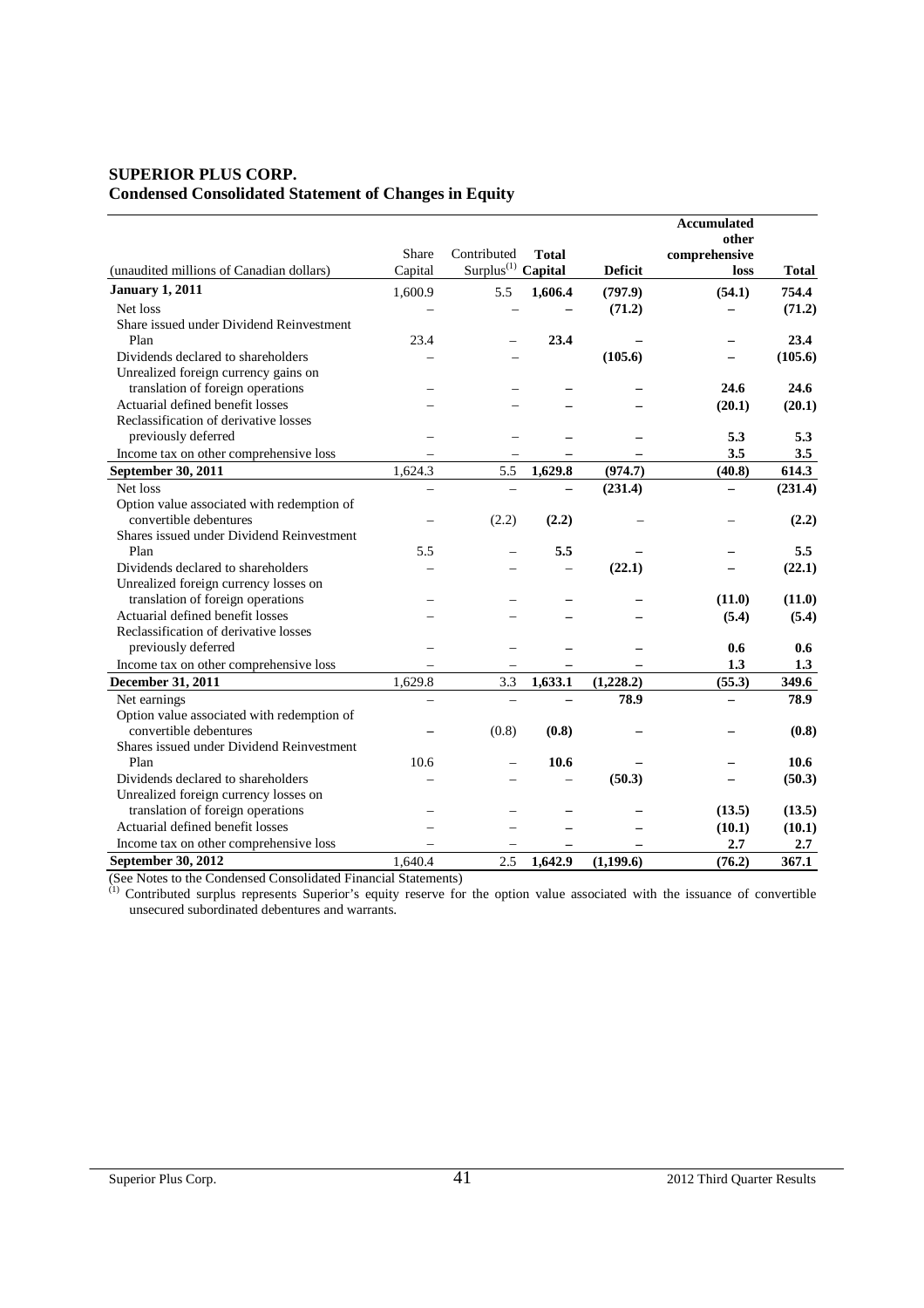# **SUPERIOR PLUS CORP.**

## **Condensed Consolidated Statement of Net Earnings (Loss) and Total Comprehensive Income (Loss)**

|                                                                            |              |         | Three months ended<br>September 30, |           | <b>Nine Months Ended</b><br>September 30, |  |  |
|----------------------------------------------------------------------------|--------------|---------|-------------------------------------|-----------|-------------------------------------------|--|--|
| (unaudited, millions of Canadian dollars except per share<br>amounts)      | <b>Notes</b> | 2012    | 2011                                | 2012      | 2011                                      |  |  |
| <b>REVENUES</b>                                                            | 18           | 790.1   | 845.0                               | 2,690.3   | 2,882.2                                   |  |  |
| Cost of sales (includes products & services)                               | 18           | (594.2) | (666.5)                             | (2,072.2) | (2,289.3)                                 |  |  |
| Gross profit                                                               |              | 195.9   | 178.5                               | 618.1     | 592.9                                     |  |  |
| <b>EXPENSES</b>                                                            |              |         |                                     |           |                                           |  |  |
| Selling, distribution and administrative costs                             | 18           | 171.1   | 172.7                               | 516.1     | 518.0                                     |  |  |
| Finance expense                                                            | 18           | 19.3    | 22.2                                | 59.4      | 64.8                                      |  |  |
| Impairment of intangible assets and goodwill                               |              |         | 78.0                                |           | 78.0                                      |  |  |
| Unrealized (gains) losses on derivative financial                          |              |         |                                     |           |                                           |  |  |
| instruments                                                                | 13           | (38.8)  | 38.7                                | (46.2)    | 10.0                                      |  |  |
|                                                                            |              | 151.6   | 311.6                               | 529.3     | 670.8                                     |  |  |
|                                                                            |              |         |                                     |           |                                           |  |  |
| Net earnings (loss) before income taxes                                    |              | 44.3    | (133.1)                             | 88.8      | (77.9)                                    |  |  |
| Income tax (expense) recovery                                              | 14           | (7.6)   | 19.7                                | (9.9)     | 6.7                                       |  |  |
| Net earnings (loss)                                                        |              | 36.7    | (113.4)                             | 78.9      | (71.2)                                    |  |  |
| Net earnings (loss)                                                        |              | 36.7    | (113.4)                             | 78.9      | (71.2)                                    |  |  |
| Other comprehensive income:                                                |              |         |                                     |           |                                           |  |  |
| Unrealized foreign currency (losses) gains on                              |              |         |                                     |           |                                           |  |  |
| translation of foreign operations                                          |              | (15.1)  | 43.0                                | (13.5)    | 24.6                                      |  |  |
| Actuarial defined benefit losses                                           |              | (4.9)   | (14.5)                              | (10.1)    | (20.1)                                    |  |  |
| Reclassification of derivative losses previously                           |              |         |                                     |           |                                           |  |  |
| deferred                                                                   |              |         | 1.8                                 |           | 5.3                                       |  |  |
| Income tax expense on other comprehensive loss                             |              | 1.3     | 3.1                                 | 2.7       | 3.5                                       |  |  |
| Total comprehensive income (loss) for the period                           |              | 18.0    | (80.0)                              | 58.0      | (57.9)                                    |  |  |
| <b>Net Earnings (loss) per Share</b>                                       |              |         |                                     |           |                                           |  |  |
| From operations:                                                           |              |         |                                     |           |                                           |  |  |
| <b>Basic</b>                                                               | 16           | \$0.33  | \$(1.04)                            | \$0.71    | \$(0.65)                                  |  |  |
| Diluted<br>1.77<br>$\sim$<br>1.1<br>$\cdot$ $\cdot$ $\sim$<br>$\mathbf{X}$ | 16           | \$0.31  | \$(1.04)                            | \$0.70    | \$(0.65)                                  |  |  |

(See Notes to the Condensed Consolidated Financial Statements)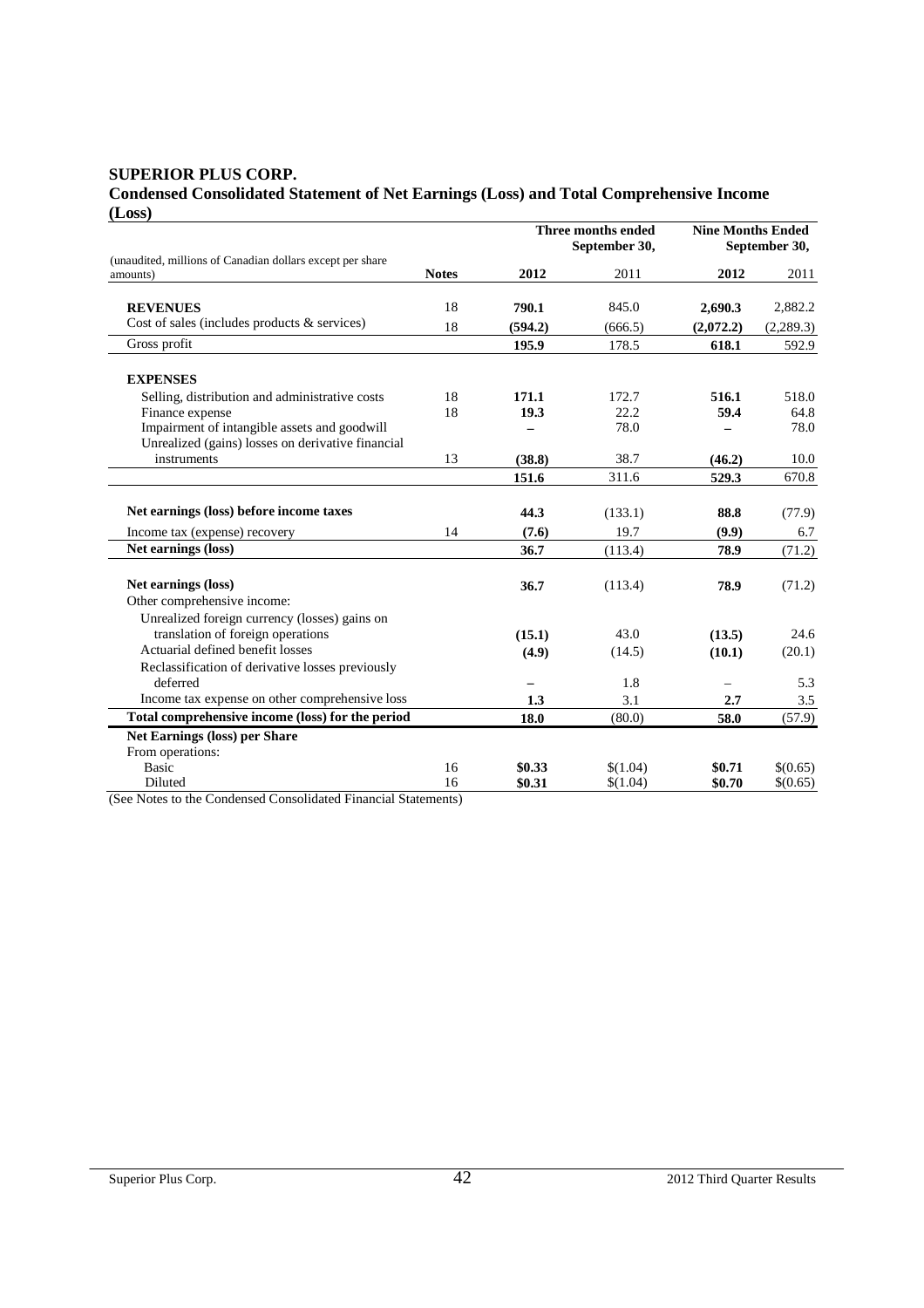# **SUPERIOR PLUS CORP.**

#### **Condensed Consolidated Statement of Cash Flows**

|                                                   |              | Three months ended |                          | <b>Nine Months Ended</b> |               |  |
|---------------------------------------------------|--------------|--------------------|--------------------------|--------------------------|---------------|--|
|                                                   |              |                    | September 30,            |                          | September 30, |  |
| (unaudited, millions of Canadian dollars)         | <b>Notes</b> | 2012               | 2011                     | 2012                     | 2011          |  |
| <b>OPERATING ACTIVITIES</b>                       |              |                    |                          |                          |               |  |
| Net earnings (loss) for the period                |              | 36.7               | (113.4)                  | 78.9                     | (71.2)        |  |
| Adjustments for:                                  |              |                    |                          |                          |               |  |
| Depreciation included in selling, distribution    |              |                    |                          |                          |               |  |
| and administrative costs                          | 7            | 10.5               | 9.5                      | 31.7                     | 32.7          |  |
| Amortization of intangible assets                 |              | 6.0                | 16.8                     | 18.7                     | 32.1          |  |
| Depreciation included in cost of sales            | 7            | 10.9               | 11.2                     | 33.4                     | 33.5          |  |
| Amortization of customer related costs            |              | 0.9                | 1.3                      | 2.6                      | 3.7           |  |
| Losses (gains) on disposal of assets              |              | 0.3                | 0.1                      | (0.7)                    | 1.4           |  |
| Impairment of intangible assets and goodwill      |              | ÷                  | 78.0                     |                          | 78.0          |  |
| Unrealized (gains) losses on derivative           |              |                    |                          |                          |               |  |
| financial instruments                             | 13           | (38.8)             | 38.7                     | (46.2)                   | 10.0          |  |
| Customer contract related costs                   |              | (0.3)              | (0.8)                    | (0.9)                    | (1.8)         |  |
| Finance costs recognized in net earnings (loss)   |              | 19.3               | 22.2                     | 59.4                     | 64.8          |  |
| Income tax expense (recovery) recognized in       |              |                    |                          |                          |               |  |
| net earnings                                      |              | 7.6                | (19.7)                   | 9.9                      | (6.7)         |  |
| Decrease in non-cash operating working capital    |              |                    |                          |                          |               |  |
| items                                             | 17           | 11.3               | 69.3                     | 139.5                    | 98.8          |  |
| Net cash flows from operating activities          |              | 64.4               | 113.2                    | 326.3                    | 275.3         |  |
| Income taxes received (paid)                      |              |                    |                          | 0.4                      | (0.4)         |  |
| Interest paid                                     |              | (20.6)             | (4.0)                    | (45.3)                   | (44.0)        |  |
| Cash flows from operating activities              |              | 43.8               | 109.2                    | 281.4                    | 230.9         |  |
|                                                   |              |                    |                          |                          |               |  |
| <b>INVESTING ACTIVITIES</b>                       |              |                    |                          |                          |               |  |
| Purchase of property, plant and equipment         |              | (8.5)              | (9.0)                    | (21.7)                   | (23.6)        |  |
| Proceeds from disposal of property, plant and     |              |                    |                          |                          |               |  |
| equipment                                         |              | 0.4                | 0.6                      | 4.1                      | 2.2           |  |
| <b>Acquisitions</b>                               | 4            | (5.5)              | (8.8)                    | (5.5)                    | (13.7)        |  |
| Cash flows used in investing activities           |              | (13.6)             | (17.2)                   | (23.1)                   | (35.1)        |  |
|                                                   |              |                    |                          |                          |               |  |
| <b>FINANCING ACTIVITIES</b>                       |              |                    |                          |                          |               |  |
| Net proceeds (repayment) of borrowings and        |              |                    |                          |                          |               |  |
| loans                                             |              | 33.3               | (61.9)                   | (153.3)                  | 6.9           |  |
| Repayment of finance lease obligations            |              | (4.7)              | (2.9)                    | (12.3)                   | (10.8)        |  |
| Net repayment of the accounts receivable          |              |                    |                          |                          |               |  |
| sales program                                     |              |                    |                          |                          | (90.1)        |  |
| Redemption of 5.75% convertible debentures        |              | (49.9)             | $\overline{\phantom{0}}$ | (49.9)                   |               |  |
| Proceeds from the dividend reinvestment program   |              | 3.6                | 7.0                      | 10.6                     | 23.4          |  |
| Dividends paid to shareholders                    |              | (16.8)             | (32.8)                   | (50.2)                   | (109.1)       |  |
| Cash flows used in from financing activities      |              | (34.5)             | (90.6)                   | (255.1)                  | (179.7)       |  |
|                                                   |              |                    |                          |                          |               |  |
| Net (decrease) increase in cash and cash          |              |                    |                          |                          |               |  |
| equivalents                                       |              | (4.3)              | 1.4                      | 3.2                      | 16.1          |  |
| Cash and cash equivalents, beginning of period    |              | 12.5               | 23.2                     | 5.2                      | 8.9           |  |
| Effect of translation of foreign denominated cash |              |                    |                          |                          |               |  |
| and cash equivalents                              |              | (0.5)              | 1.4                      | (0.7)                    | 1.0           |  |
| Cash and cash equivalents, end of period          |              | 7.7                | 26.0                     | 7.7                      | 26.0          |  |

(See Notes to the Condensed Consolidated Financial Statements)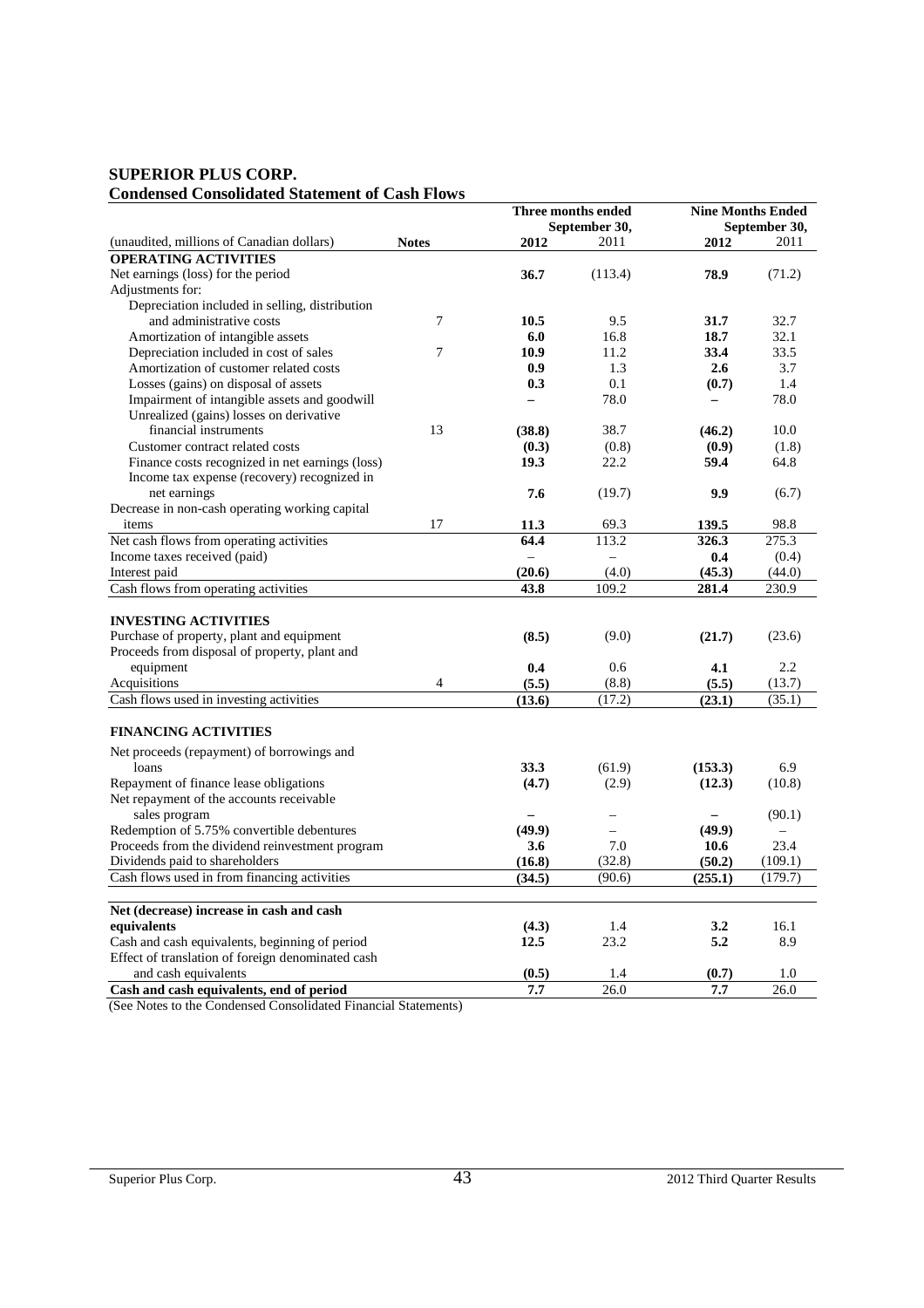# **Notes to the Unaudited Condensed Consolidated Financial Statements**

(unaudited, Tabular amounts in millions of Canadian dollars, unless noted otherwise, except per share amounts.)

#### **1. Organization**

Superior Plus Corp. (Superior) is a diversified business corporation, incorporated under the Canada Business Corporations Act. The address of the registered office is  $840 - 7<sup>th</sup>$  Avenue SW, Calgary, Alberta. Superior holds 100% of Superior Plus LP (Superior LP), a limited partnership formed between Superior General Partner Inc., as general partner and Superior as limited partner. Superior holds 100% of the interest of Superior General Partner Inc. Superior does not conduct active business operations but rather distributes to shareholders the income it receives from Superior Plus LP in the form of partnership allocations, net of expenses and interest payable on the convertible unsecured subordinated debentures (the debentures). Superior's investments in Superior Plus LP are financed by share capital and debentures. Superior is a publicly traded company with its common shares trading on the Toronto Stock Exchange ("TSX") under the exchange symbol SPB.

The accompanying Unaudited Condensed Consolidated Financial Statements (Consolidated Financial Statements) of Superior as at September 30, 2012 and the three and nine months ended September 30, 2012 and 2011 were authorized for issue by the Board of Directors on November 1, 2012.

#### **Reportable Operating Segments**

Superior operates three distinct reportable operating segments: Energy Services, Specialty Chemicals and Construction Products Distribution. Superior's Energy Services operating segment provides distribution, wholesale procurement and related services in relation to propane, heating oil and other refined fuels. Energy Services also provides fixed-price natural gas and electricity supply services. Superior's Specialty Chemicals operating segment is a leading supplier of sodium chlorate and technology to the pulp and paper industries and a regional supplier of potassium and chloralkali products to the U.S. Midwest. Superior's Construction Products Distribution operating segment is one of the largest distributors of commercial and industrial insulation in North America and the largest distributor of specialty construction products to the walls and ceilings industry in Canada (See Note 20).

#### **2. Basis of Presentation**

The accompanying Consolidated Financial Statements have been prepared in accordance and comply with International Accounting Standards 34 *Interim Financial Reporting* (IAS 34) as issued by the International Accounting Standard Board (IASB) using the accounting policies Superior adopted in its annual consolidated financial statements as at and for the year ended December 31, 2011. Those accounting policies are based on the International Financial Reporting Standards (IFRS) and International Financial Reporting Interpretations Committee (IFRIC) interpretations that were applicable at that time. These accounting policies have been applied consistently to all periods presented in these consolidated financial statements, and have been applied consistently throughout the consolidated entities.

These Consolidated Financial Statements are presented in Canadian dollars, which is Superior's functional and presentation currency. All financial information presented in Canadian dollars has been rounded to the nearest hundred thousand. These Consolidated Financial Statements should be read in conjunction with Superior's 2011 annual consolidated financial statements.

The Consolidated Financial Statements have been prepared on the historical cost basis except for certain financial instruments that are measured at fair value as explained in Superior's 2011 annual consolidated financial statements and incorporate the accounts of Superior and its wholly-owned subsidiaries. Subsidiaries are all entities over which Superior has the power to govern the financial and operating policies generally accompanying a shareholding of more than one half of the voting rights. The results of subsidiaries are included in Superior's income statement from date of acquisition, or in the case of disposals, up to the date of disposal. All transactions and balances between Superior and Superior's subsidiaries have been eliminated on consolidation. Superior's subsidiaries are all wholly owned directly or indirectly by Superior Plus Corp.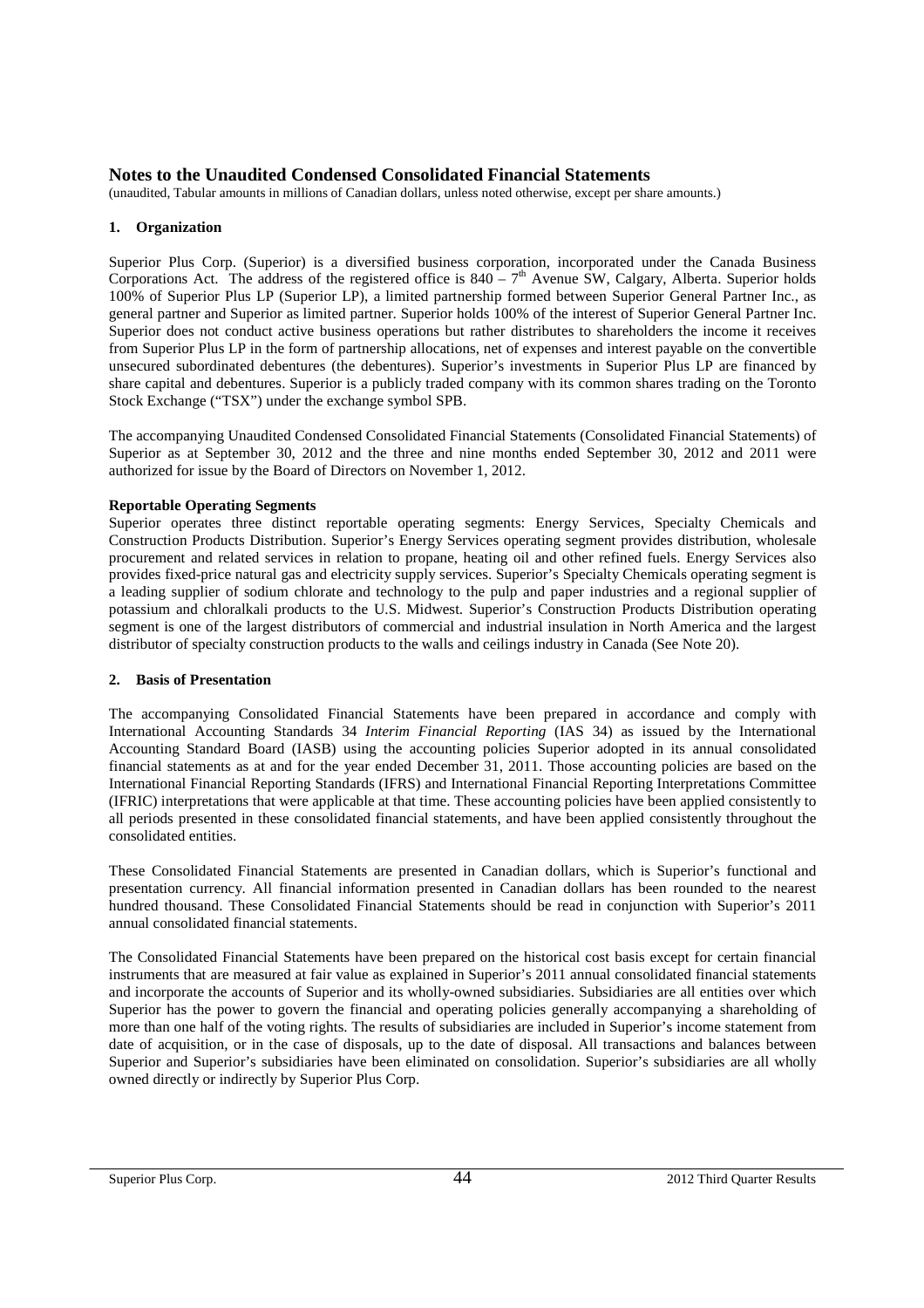#### **Significant Accounting Policies**

#### **(a) Significant Accounting Judgments, Estimates and Assumptions**

The preparation of Superior's Consolidated Financial Statements in accordance with IFRS requires management to make judgments, estimates and assumptions that affect the reported amounts of assets, liabilities, net earnings (loss) and related disclosures. The estimates and associated assumptions are based on historical experience and various other factors that are deemed to be reasonable under the circumstances, the results of which form the basis of making the judgments about carrying values of assets and liabilities that are not readily apparent from other sources. Actual results may differ from these estimates. The areas involving a higher degree of judgment or complexity, or areas where assumptions and estimates are significant to the financial statements are consistent with those disclosed in Superior's 2011 annual consolidated financial statements.

#### **(b) Recent Accounting Pronouncements**

Certain new standards, interpretations, amendments and improvements to existing standards were issued by the IASB or International Financial Reporting Interpretations Committee ("IFRIC") that are mandatory for accounting periods beginning January 1, 2012 or later periods. The standards are consistent with those disclosed in Superior's 2011 annual consolidated financial statements.

Superior adopted the following standard on January 1, 2012:

#### IAS 12 – *Income Taxes, amendments regarding Deferred Tax: Recovery of Underlying Assets;*

IAS 12, *Income Taxes,* was amended in December 2010 to remove subjectivity in determining on which basis an entity measures the deferred tax relating to an asset. The amendment introduces a presumption that an entity will assess whether the carrying amount of an asset will be recovered through the sale of the asset. The amendment to IAS 12 is effective for reporting periods beginning on or after January 1, 2012. The adoption of IAS 12 did not impact Superior's financial results and financial position.

#### **3. Seasonality of Operations**

#### **Energy Services**

Energy Services sales typically peak in the first quarter when approximately one-third of annual propane and other refined fuels sales volumes and gross profits are generated due to the demand from heating end-use customers. They then decline through the second and third quarters rising seasonally again in the fourth quarter with heating demand. Similarly, net working capital levels are typically at seasonally high levels during the first and fourth quarters, and normally decline to seasonally low levels in the second and third quarters. Net working capital levels are also significantly influenced by wholesale propane prices and other refined fuels.

#### **Construction Products Distribution**

Construction Products Distribution sales typically peak during the second and third quarters with the seasonal increase in building and remodeling activities. They then decline through the first and fourth quarters. Similarly, net working capital levels are typically at seasonally high levels during the second and third quarters, and normally decline to seasonally low levels in the first and fourth quarters.

## **4. Acquisitions**

On July 17, 2012, Superior completed the acquisition of certain assets which constitute a propane distribution business for an aggregate purchase price of \$5.5 million including adjustments for net working capital. The primary purposes of the acquisition is to expand Energy Services business in British Columbia and benefit from synergies. The below noted fair values have been prepared on a provisional basis pending finalization of net working capital adjustments.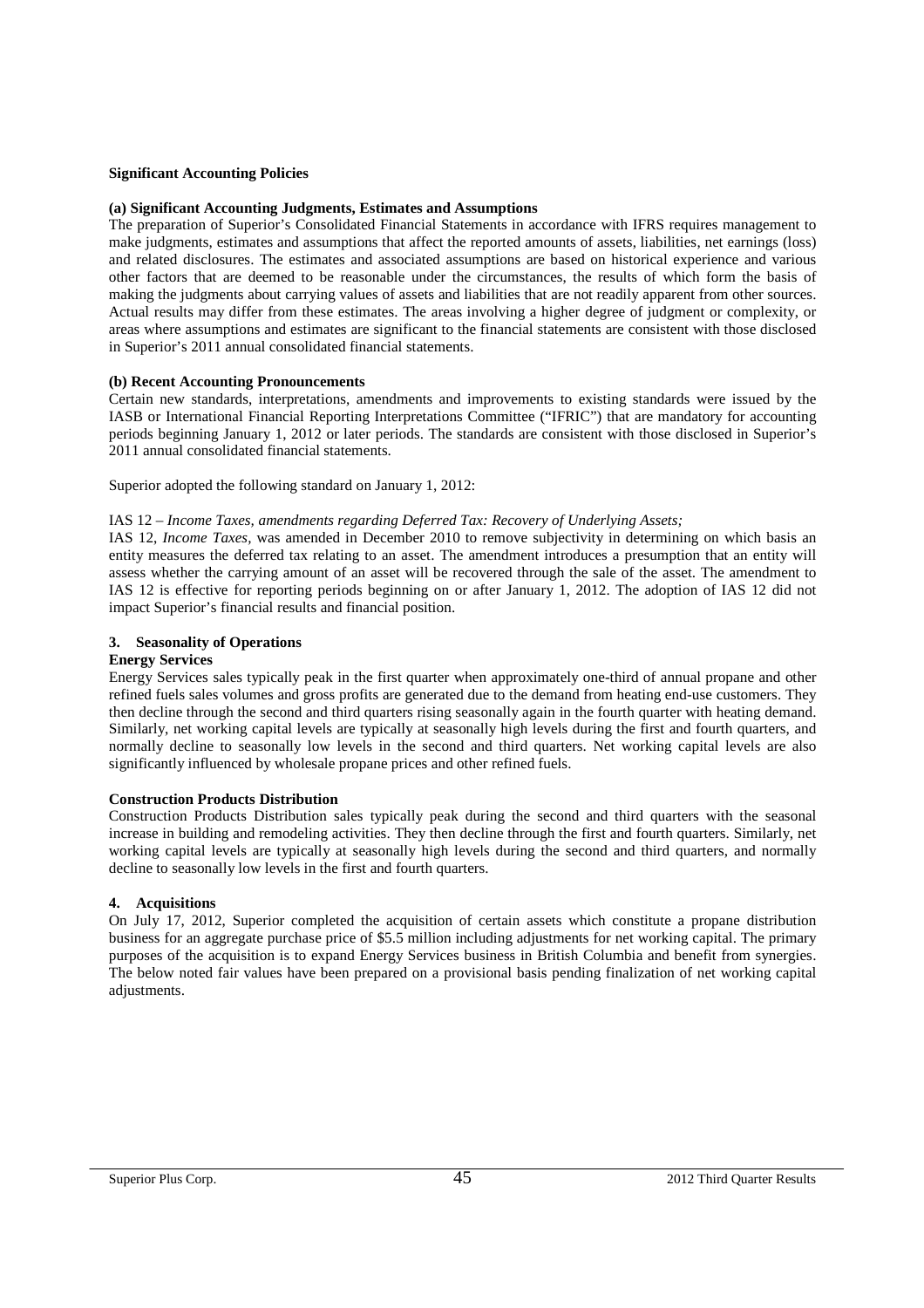| <b>Propane Acquisition</b>              | Fair Value Recognized on Acquisition |
|-----------------------------------------|--------------------------------------|
| Trade and other receivables $(1)$       | 0.9                                  |
| Inventories                             | 0.1                                  |
| Property, plant and equipment           | 1.9                                  |
|                                         | 2.9                                  |
| Net identifiable assets and liabilities | 2.9                                  |
| Goodwill arising on acquisition         | 2.6                                  |
| <b>Total consideration</b>              | 5.5                                  |

The components of the purchase consideration are as follows:

| Cash<br>(paid on $\lambda$ | 2012<br>August           |  |                             |                 | ິ∙∙  |
|----------------------------|--------------------------|--|-----------------------------|-----------------|------|
| Total                      | l purchase consideration |  |                             |                 | سوسه |
| $T_{\rm T}$<br>. .         |                          |  | <br>$\triangle$ $\triangle$ | $\cdot$ $\cdot$ |      |

(1) The gross amount of trade and other receivables is \$0.9 million, of which \$nil is expected to be uncollectible.

Revenue and net earnings for the nine months ended September 30, 2012 would have been \$5.3 million and \$1.0 million, respectively, if the acquisition had occurred on January 1, 2012. Subsequent to the acquisition date of July 17, 2012, the acquisition contributed revenue and net earnings of \$1.4 million and \$0.6 million to Energy Services, respectively for the nine months ended September 30, 2012.

#### **5. Trade and Other Receivables**

A summary of trade and other receivables are as follows:

|                                      | <b>Notes</b> | <b>September 30, 2012</b> | December 31, 2011 |
|--------------------------------------|--------------|---------------------------|-------------------|
| Trade receivables, net of allowances |              | 322.7                     | 427.1             |
| Accounts receivable – other          |              | 23.8                      | 45.1              |
| Finance lease receivable             |              | 0.8                       | 0.7               |
| Trade and other receivables          |              | 347.3                     | 472.9             |

#### **6. Inventories**

The cost of inventories recognized as an expense during the three and nine months ended September 30, 2012 was \$541.7 million (September 30, 2011 - \$584.3 million) and \$1,879.9 million (September 30, 2011 - \$2,026.7 million). Superior recorded an inventory write down during the three and nine months ended September 30, 2012 of \$3.6 million (September 30, 2011 - \$nil million) and \$2.9 million (September 30, 2011 - \$nil million), respectively. Superior recorded no reversals of inventory write downs during the three and nine months ended September 30, 2012 and 2011.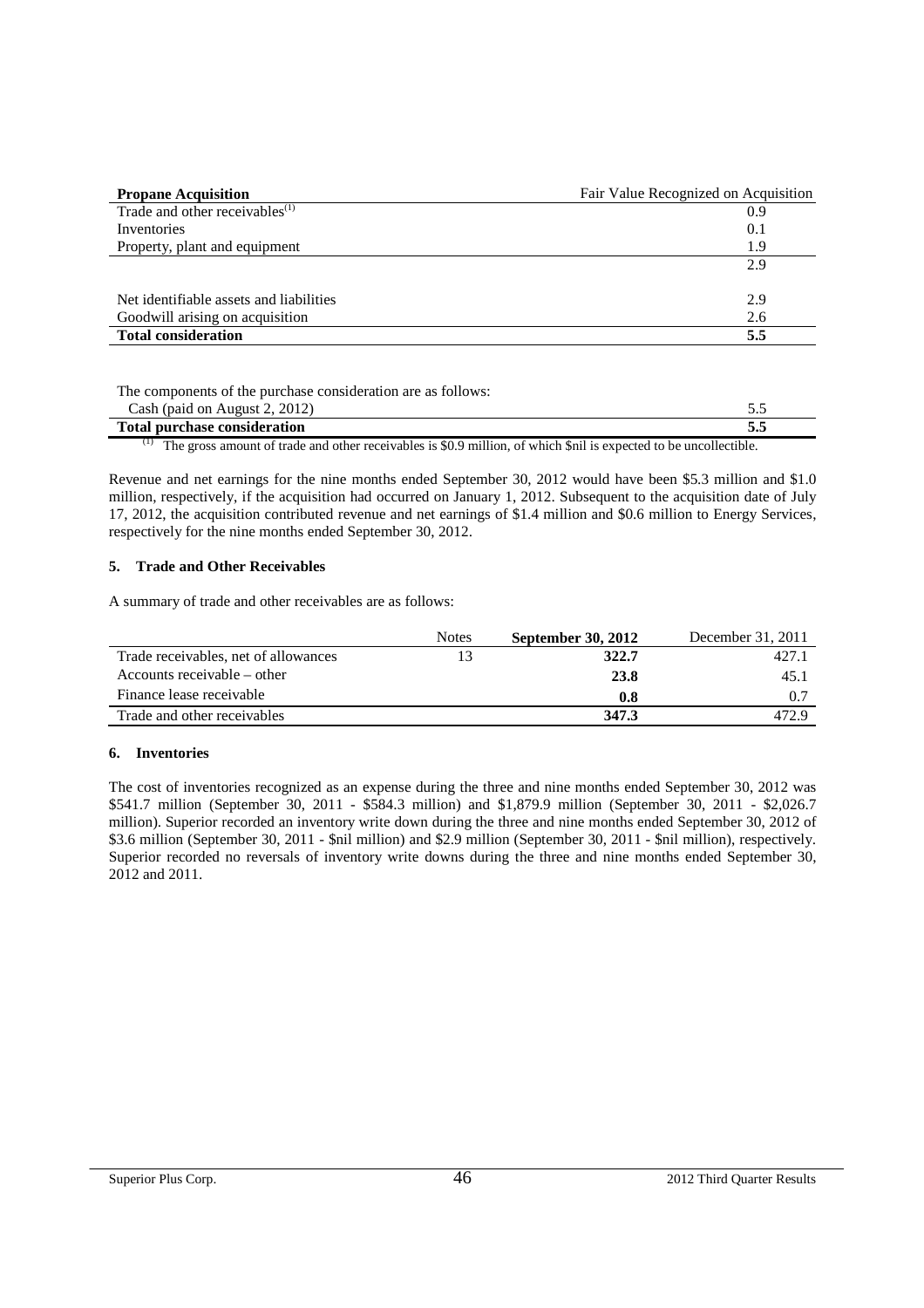#### **7. Property, Plant and Equipment**

|                                                                                   | Land | <b>Buildings</b> | <b>Specialty</b><br><b>Chemicals</b><br>Plant &<br>Equipment | <b>Energy</b><br><b>Services</b><br><b>Retailing</b><br>Equipment | Construction<br><b>Products</b><br><b>Distribution</b><br>Equipment | Leasehold<br><b>Improvements</b> | Total   |
|-----------------------------------------------------------------------------------|------|------------------|--------------------------------------------------------------|-------------------------------------------------------------------|---------------------------------------------------------------------|----------------------------------|---------|
| Cost                                                                              |      |                  |                                                              |                                                                   |                                                                     |                                  |         |
| Balance at December 31,                                                           |      |                  |                                                              |                                                                   |                                                                     |                                  |         |
| 2011                                                                              | 29.7 | 147.3            | 728.4                                                        | 591.5                                                             | 41.2                                                                | 9.6                              | 1,547.7 |
| <b>Balance at September</b>                                                       |      |                  |                                                              |                                                                   |                                                                     |                                  |         |
| 30, 2012                                                                          | 29.6 | 145.6            | 730.0                                                        | 585.1                                                             | 42.2                                                                | <b>10.0</b>                      | 1,542.5 |
| <b>Accumulated Depreciation and Impairment</b><br>Balance at December 31,<br>2011 |      | 38.8             | 308.2                                                        | 285.8                                                             | 22.4                                                                | 7.5                              | 662.7   |
| <b>Balance at September</b><br>30, 2012                                           |      | 41.8             | 336.3                                                        | 300.8                                                             | 24.5                                                                | 7.3                              | 710.7   |
| <b>Carrying Amount</b>                                                            |      |                  |                                                              |                                                                   |                                                                     |                                  |         |
| Balance at December 31,<br>2011                                                   | 29.7 | 108.5            | 420.2                                                        | 305.7                                                             | 18.8                                                                | 2.1                              | 885.0   |
| <b>Balance at September</b><br>30, 2012                                           | 29.6 | 103.8            | 393.7                                                        | 284.3                                                             | 17.7                                                                | 2.7                              | 831.8   |

Depreciation per cost category:

|                                                |      | Three months ended | <b>Nine Months Ended</b> |      |  |
|------------------------------------------------|------|--------------------|--------------------------|------|--|
|                                                |      | September 30,      | September 30,            |      |  |
|                                                | 2012 | 2011               | 2012                     | 2011 |  |
| Cost of sales                                  | 10.9 | 11.2               | 33.4                     | 33.5 |  |
| Selling, distribution and administrative costs | 10.5 | 9.5                | 31.7                     | 32.7 |  |
| Total                                          | 21.4 | 20.7               | 65.1                     | 66.2 |  |

The carrying amount of Superior's property, plant, and equipment includes \$69.7 million as at September 30, 2012 (December 31, 2011 – \$74.2 million) of leased assets.

#### **8. Provisions**

|                                      | <b>Decommissioning</b> | <b>Environmental</b> |       |
|--------------------------------------|------------------------|----------------------|-------|
|                                      | Costs                  | <b>Expenditures</b>  | Total |
| Balance at December 31, 2011         | 15.5                   |                      | 17.2  |
| Additions                            | 0.6                    |                      | 0.6   |
| Utilization                          |                        | (0.2)                | (0.2) |
| Unwinding of discount                | 0.2                    |                      | 0.2   |
| Impact of change in discount rate    | 0.5                    |                      | 0.5   |
| <b>Balance at September 30, 2012</b> | 16.8                   |                      | 18.3  |

*Decommissioning costs* 

*Specialty Chemicals* 

Superior makes full provision for the future cost of decommissioning Specialty Chemicals' chemical facilities. The provision for decommissioning costs is on a discounted basis and is based on existing technologies at current prices or long-term price assumptions, depending on the expected timing of the activity. As at September 30, 2012, the discount rate used in Superior's calculation was 2.3% (December 31, 2011 – 2.5%). Superior estimates the total undiscounted amount of expenditures required to settle its decommissioning liabilities is approximately \$20.0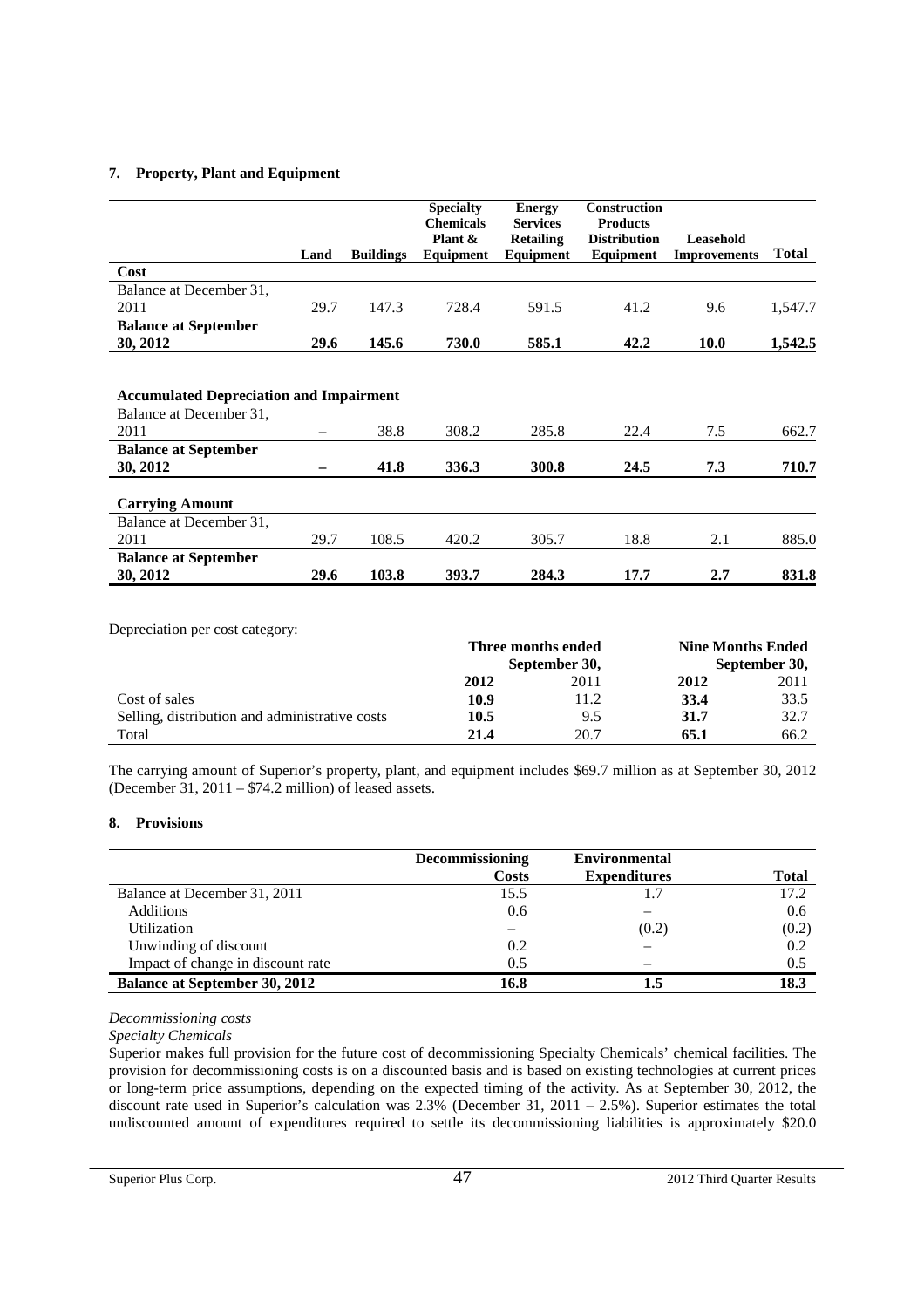million (December 31, 2011 - \$20.3 million) which will be paid out over the next twenty to twenty eight years. While Superior's provision for decommissioning costs is based on the best estimate of future costs and the economic lives of the chemical facilities, there is uncertainty regarding both the amount and timing of incurring these costs.

#### *Energy Services*

Superior makes full provision for the future costs of decommissioning certain assets associated with Superior's Energy Services operating segment. Superior estimates the total undiscounted amount of expenditures required to settle its decommissioning liabilities is approximately \$8.8 million (December 31, 2011 – \$9.2 million) which will be paid out over the next twenty to twenty five years. The risk-free rate of  $2.3\%$  (December 31, 2011 – 2.5%) was used to calculate the present value of the estimated cash flows.

#### *Environmental Expenditures*

Provisions for environmental remediation are made when a clean-up is probable and the amount of the obligation can be reliably estimated. Generally, this coincides with commitment to a formal plan of action or, if earlier, on divestment or on closure of inactive sites. The provision for environmental liabilities has been estimated using existing technology, at current prices and discounted using a risk-free discount rate of 2.3% (December 31, 2011 – 2.5%). The majority of these costs are expected to be incurred over the next 2 years. The extent and cost of future remediation programs are inherently difficult to estimate. They depend on the scale of any possible contamination, the timing and extent of corrective actions, and also Superior's share of the liability.

#### **9. Trade and Other Payables**

A summary of trade and other payables is as follows:

|                                                       | September 30, | December 31, |
|-------------------------------------------------------|---------------|--------------|
|                                                       | 2012          | 2011         |
| Trade payables                                        | 230.3         | 243.9        |
| Other payables                                        | 56.1          | 47.8         |
| Amounts due to customers under construction contracts | 1.9           | 2.2          |
| Share based payments                                  | 11.4          | 3.7          |
| Trade and other payables                              | 299.7         | 297.6        |

#### **10. Deferred Revenue**

|                                    | September 30, | December 31, |
|------------------------------------|---------------|--------------|
|                                    | 2012          | 2011         |
| Balance at beginning of the period | 14.2          | 6.8          |
| Deferred during the period         | 24.7          | 21.4         |
| Released to net earnings           | (16.4)        | (14.5)       |
| Foreign exchange impact            | (0.4)         | 0.5          |
| Balance at end of period           | 22.1          | 14.2         |

The deferred revenue relates to Energy Services unearned service revenue and deferred sales to a customer within the Specialty Chemicals segment.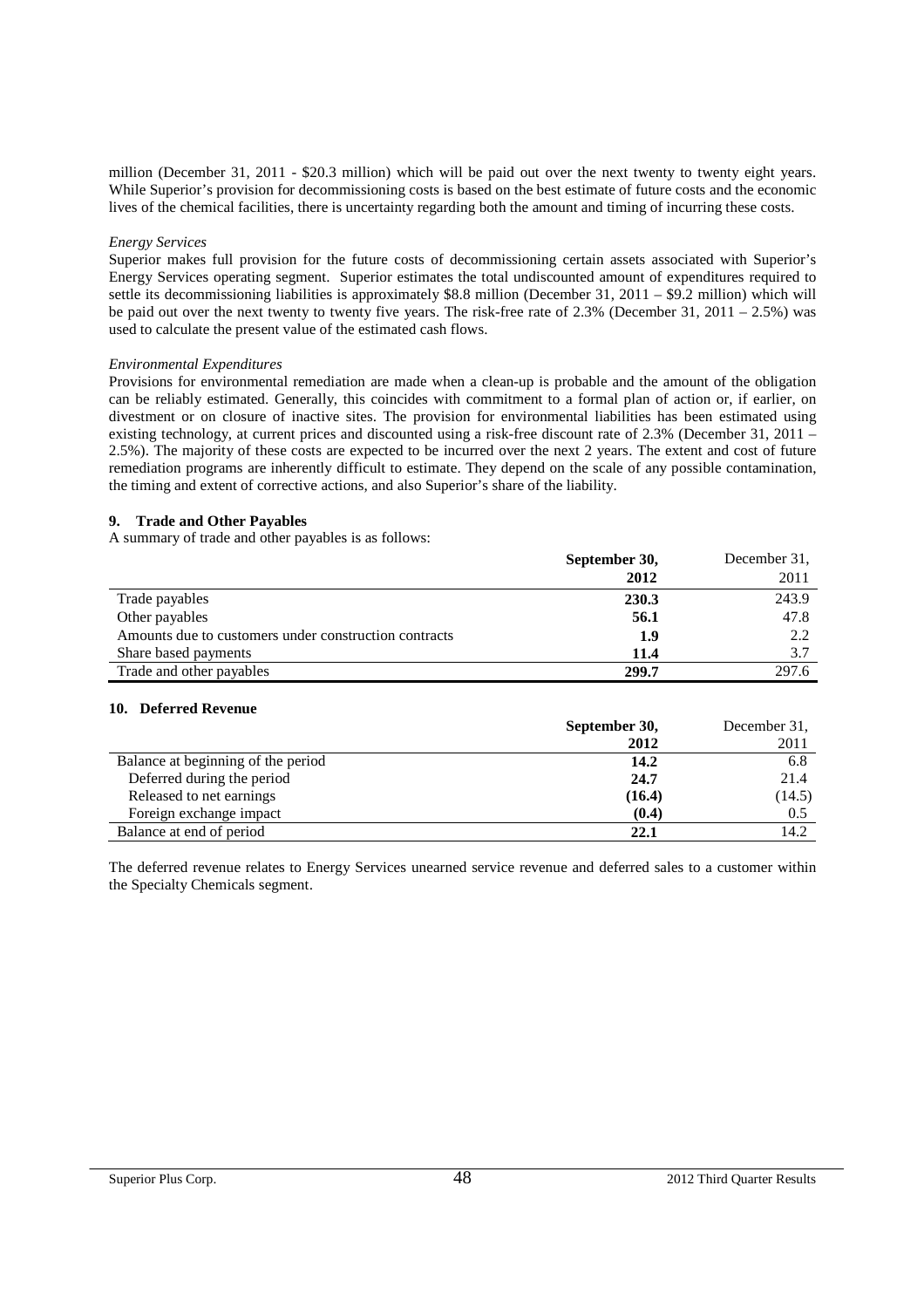#### **11. Borrowings**

|                                                 | Year of  |                                                   | September 30, December 31, |        |
|-------------------------------------------------|----------|---------------------------------------------------|----------------------------|--------|
|                                                 | Maturity | <b>Effective Interest Rate</b>                    | 2012                       | 2011   |
| Revolving term bank credits <sup>(1)</sup>      |          |                                                   |                            |        |
| Bankers Acceptances (BA)                        | 2015     | Floating BA rate plus<br>applicable credit spread | 159.7                      | 219.5  |
| Canadian Prime Rate Loan                        | 2015     | Prime rate plus credit<br>spread                  | 8.0                        | 19.8   |
| <b>LIBOR Loans</b>                              |          | Floating LIBOR rate plus                          |                            |        |
| (US\$71.4 million; 2011– US\$138.9 million)     | 2015     | applicable credit spread                          | 70.2                       | 141.3  |
| <b>US Base Rate Loan</b>                        | 2015     | US Prime rate plus credit<br>spread               | 13.8                       | 29.7   |
| (US\$14.0 million; 2011– US\$29.2 million)      |          |                                                   |                            |        |
|                                                 |          |                                                   | 251.7                      | 410.3  |
| <b>Other Debt</b>                               |          |                                                   |                            |        |
|                                                 | 2012-    |                                                   |                            |        |
| Deferred consideration                          | 2016     | Non-interest bearing                              | 2.9                        | 4.0    |
|                                                 |          |                                                   | 2.9                        | 4.0    |
| Senior Secured Notes <sup>(2)</sup>             |          |                                                   |                            |        |
| Senior secured notes subject to fixed interest  |          |                                                   |                            |        |
| rates (US\$124.0 million; 2011 - US\$124.0      | 2012-    |                                                   |                            |        |
| million)                                        | 2015     | 7.65%                                             | 122.0                      | 126.1  |
| <b>Senior Unsecured Debentures</b>              |          |                                                   |                            |        |
| Senior unsecured debentures                     | 2016     | 8.25%                                             | 150.0                      | 150.0  |
| <b>Finance Lease Obligations</b>                |          |                                                   |                            |        |
| Finance lease obligations                       |          |                                                   | 63.7                       | 71.7   |
|                                                 |          |                                                   |                            |        |
| Total Borrowings before deferred financing fees |          |                                                   | 590.3                      | 762.1  |
| Deferred financing fees                         |          |                                                   | (5.7)                      | (6.4)  |
| <b>Borrowings</b>                               |          |                                                   | 584.6                      | 755.7  |
| Current maturities                              |          |                                                   | (47.4)                     | (54.3) |
| <b>Borrowings</b>                               |          |                                                   | 537.2                      | 701.4  |
|                                                 |          |                                                   |                            |        |

(1) Superior and its wholly-owned subsidiaries, Superior Plus Financing Inc. and Commercial E Industrial (Chile) Limitada, reduced the revolving term bank credit borrowing capacity to \$570 million from \$615 million on March 28, 2012. The credit facilities mature on June 27, 2015 and are secured by a general charge over the assets of Superior and certain of its subsidiaries. As at September 30, 2012, Superior had \$30.5 million of outstanding letters of credit (December 31, 2011 – \$34.8 million) and approximately \$106.0 million of outstanding financial guarantees (December 31, 2011 – \$84.2 million). The fair value of Superior's revolving term bank credits, other debt, letters of credit, and financial guarantees approximates their carrying value as a result of the market based interest rates, the short-term nature of the underlying debt instruments and other related factors.

<sup>(2)</sup> Senior secured notes (the Notes) totaling US\$124.0 million and US\$124.0 million (respectively, Cdn\$122.0 million at September 30, 2012 and Cdn\$126.1 million at December 31, 2011) secured by a general charge over the assets of Superior and certain of its subsidiaries. Principal repayments began in the fourth quarter of 2009. Management has estimated the fair value of the Notes based on comparisons to treasury instruments with similar maturities, interest rates and credit risk profiles. The estimated fair value of the Notes as at September 30, 2012 was Cdn\$130.8 million (December 31, 2011 – Cdn\$121.1 million).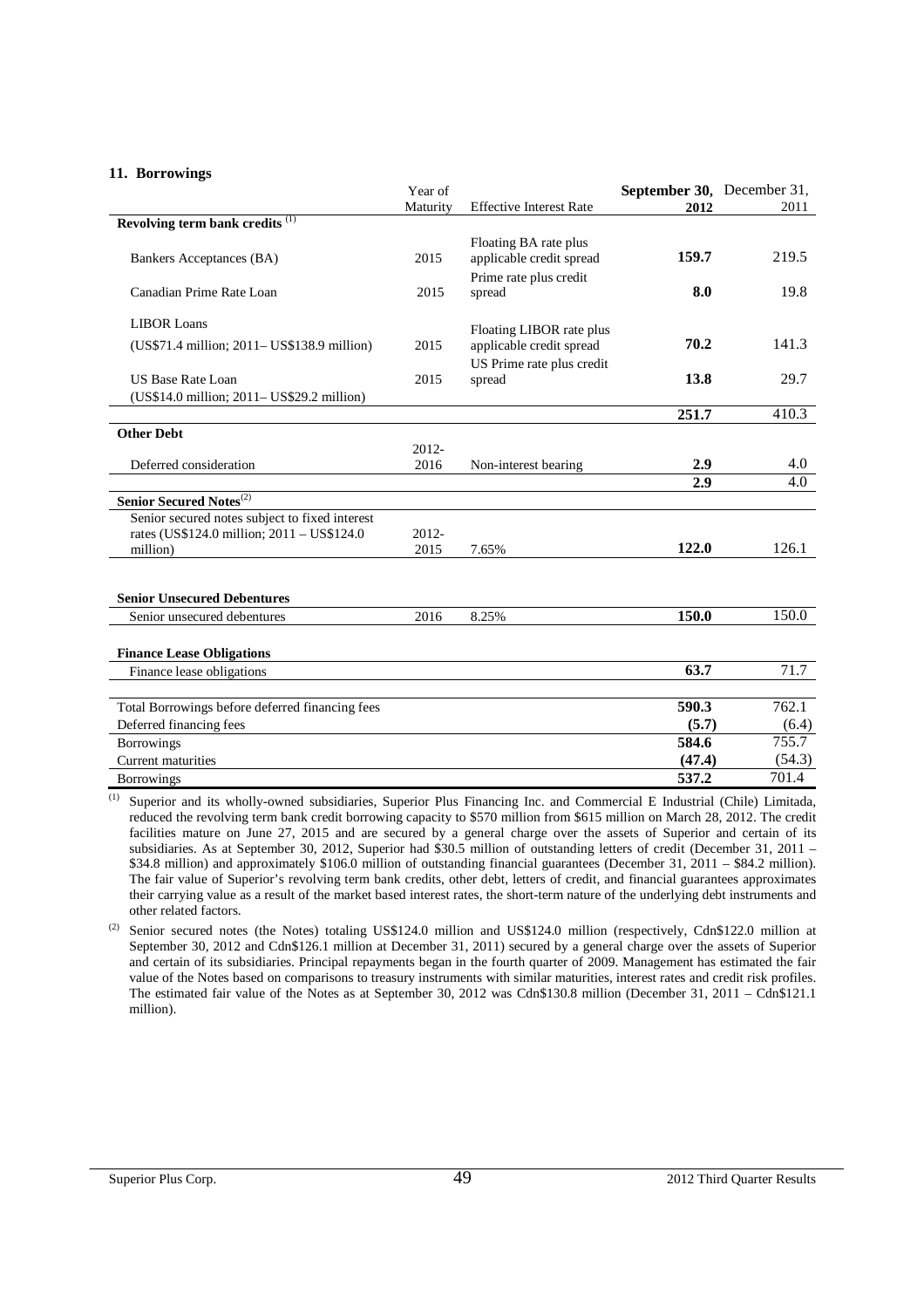| Repayment requirements of Borrowings before deferred financing costs are as follows: |       |
|--------------------------------------------------------------------------------------|-------|
| Current maturities                                                                   | 47.5  |
| Due in $2013$                                                                        | 49.9  |
| Due in $2014$                                                                        | 45.2  |
| Due in $2015$                                                                        | 289.7 |
| Due in $2016$                                                                        | 154.8 |
| Due in $2017$                                                                        | 3.2   |
| Subsequent to 2017                                                                   |       |
| Total                                                                                | 590.3 |

## **12. Convertible Unsecured Subordinated Debentures**

Superior's debentures are as follows:

|                                                                                             | December | October | December | June    | June    | October      |              |
|---------------------------------------------------------------------------------------------|----------|---------|----------|---------|---------|--------------|--------------|
| Maturity                                                                                    | 2012     | 2015    | 2014     | 2017    | 2018    | $2016^{(1)}$ | <b>Total</b> |
| Interest rate                                                                               | 5.75%    | 5.85%   | 7.50%    | 5.75%   | 6.0%    | 7.5%         | Carrying     |
| Conversion price per share                                                                  | \$36.00  | \$31.25 | \$13.10  | \$19.00 | \$15.10 | \$11.35      | <b>Value</b> |
| Debentures outstanding as at<br>September 30, 2012<br>Debentures outstanding as at December |          | 74.1    | 67.2     | 167.3   | 143.7   | 72.0         | 524.3        |
| 31, 2011                                                                                    | 49.3     | 73.9    | 66.6     | 166.6   | 143.1   | 71.5         | 571.0        |
| <b>Ouoted market value as at</b>                                                            |          |         |          |         |         |              |              |
| September 30, 2012                                                                          |          | 75.9    | 70.0     | 163.9   | 143.3   | 80.4         | 533.5        |
| Quoted market value as at December                                                          |          |         |          |         |         |              |              |
| 31, 2011                                                                                    | 50.0     | 63.0    | 65.2     | 122.5   | 105.6   | 62.3         | 468.6        |

(1) Superior issued \$75.0 million in 7.5% convertible unsecured subordinated debentures during the fourth quarter of 2011.

<sup>(2)</sup> Superior redeemed \$49.9 million being the outstanding amount on the 5.75% December 2012 convertible unsecured subordinated debentures, on August 2, 2012.

The debentures may be converted into shares at the option of the holder at any time prior to maturity and may be redeemed by Superior in certain circumstances. Superior may elect to pay interest and principal upon maturity or redemption by issuing shares to a trustee in the case of interest payments, and to the debenture holders in the case of payment of principal. The number of any shares issued will be determined based on market prices for the shares at the time of issuance. Also Superior has a cash conversion put option which allows Superior to settle any conversion of debentures in cash, in lieu of delivering common shares to the debenture holders of the June 2018 and October 2016 convertible debentures. The cash conversion put option has been classified as an embedded derivative and measured at fair value through net earnings (loss) (FVTNL) (see Note 13 for further details).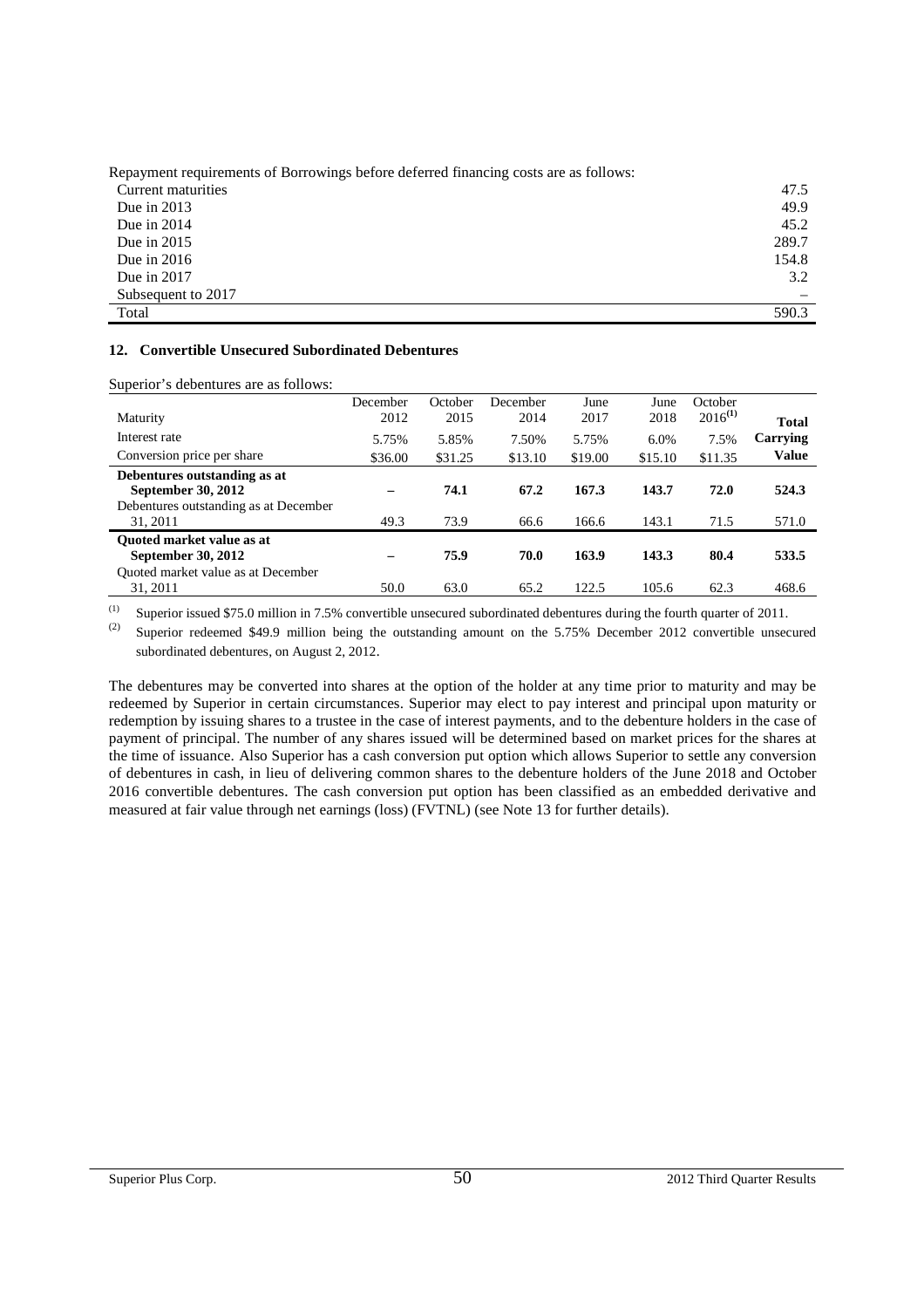#### **13. Financial Instruments**

IFRS requires disclosure around fair value and specifies a hierarchy of valuation techniques based on whether the inputs to those valuation techniques are observable or unobservable. Observable inputs reflect market data obtained from independent sources, while unobservable inputs reflect Superior's market assumptions. These two types of inputs create the following fair value hierarchy:

- *Level 1* quoted prices in active markets for identical instruments.
- *Level 2* quoted prices for similar instruments in active markets; quoted prices for identical or similar instruments in markets that are not active; and model-derived valuations in which all significant inputs and significant value drivers are observable in active markets.
- *Level 3* valuations derived from valuation techniques in which one or more significant inputs or significant value drivers are unobservable.

The fair value of a financial instrument is the amount of consideration that would be estimated to be agreed upon in an arm's-length transaction between knowledgeable, willing parties who are under no compulsion to act. Fair values are determined by reference to quoted bid or asking prices, as appropriate, in the most advantageous active market for that instrument to which Superior has immediate access. Where bid and ask prices are unavailable, Superior uses the closing price of the most recent transaction of the instrument. In the absence of an active market, Superior estimates fair values based on prevailing market rates (bid and ask prices, as appropriate) for instruments with similar characteristics and risk profiles or internal or external valuation models, such as discounted cash flow analysis using, to the extent possible, observable market-based inputs.

Fair values determined using valuation models require the use of assumptions concerning the amount and timing of estimated future cash flows and discount rates. In determining those assumptions, Superior looks primarily to available readily observable external market inputs including factors such as forecast commodity price curves, interest rate yield curves, currency rates, and price and rate volatilities as applicable.

During August 2012, Specialty Chemicals received a payment of \$15.8 million from TransCanada Energy Ltd., a subsidiary of TransCanada Corporation, in connection with the arbitration ruling related to the Sundance Power Purchase Agreement (PPA) between TransAlta Corporation and TransCanada Corporation. The payment resulted from the Electrical Sales Agreement (ESA) between TransCanada Corporation and Superior whereby TransCanada Corporation supplies Superior with fixed-priced energy from the PPA. A one-time gain of \$12.5 million, representing the payment, net of certain settlement costs, is recorded in cost of goods sold. This settlement relates to Specialty Chemicals fixed-price electricity purchase agreement which expires in 2017.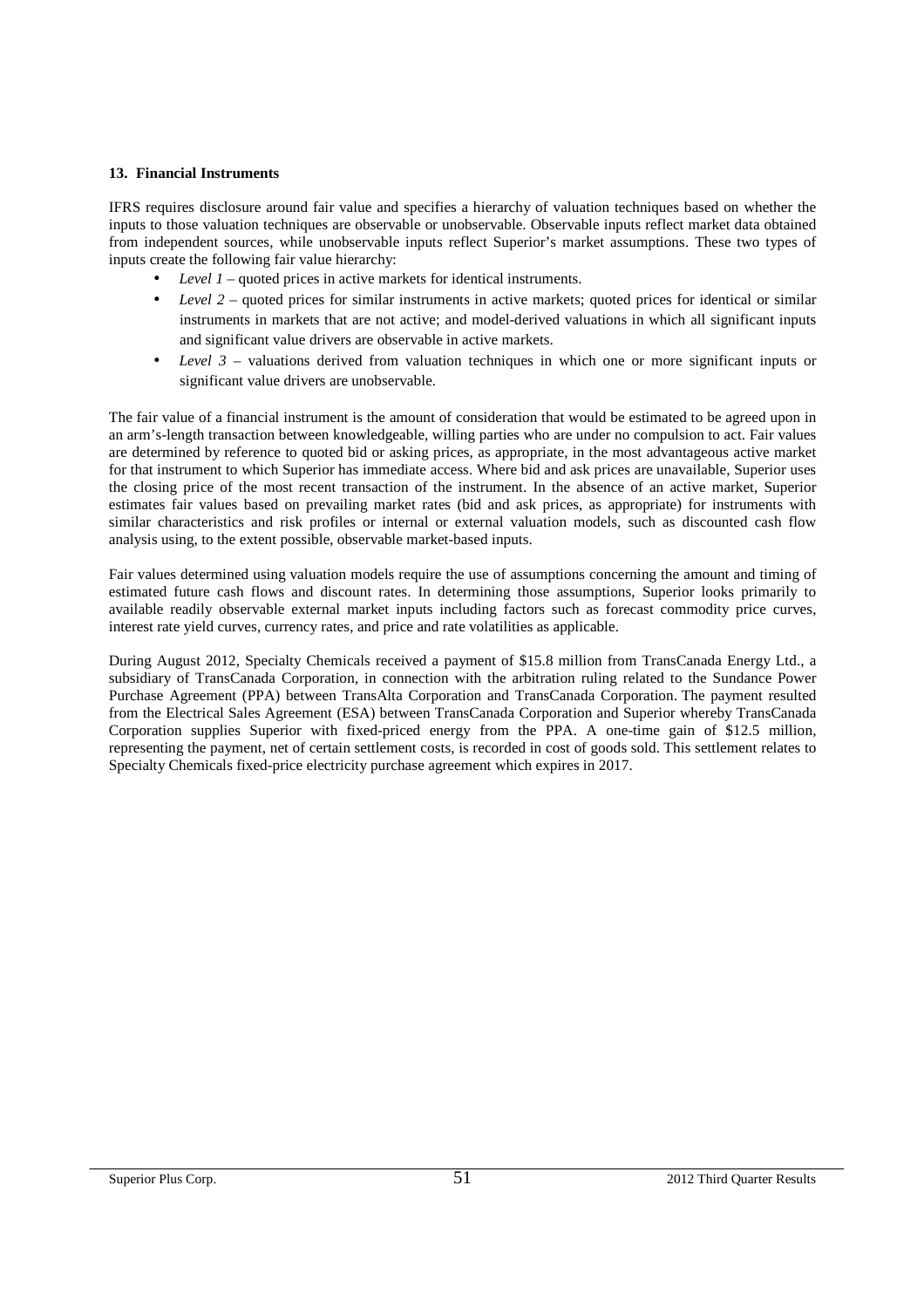|                                                                            |                                 |                  |                                    |                               | <b>Asset (Liability)</b> |              |  |  |
|----------------------------------------------------------------------------|---------------------------------|------------------|------------------------------------|-------------------------------|--------------------------|--------------|--|--|
|                                                                            |                                 |                  | <b>Effective</b>                   | Fair<br><b>Value</b><br>Input | <b>September</b>         | December 31. |  |  |
| <b>Description</b>                                                         | Notional <sup>(1)</sup>         | <b>Term</b>      | Rate                               | Level                         | 30, 2012                 | 2011         |  |  |
| Natural gas financial swaps-AECO                                           | 26.91 $GI^{(2)}$                | 2012-<br>2017    | CDN\$4.11/<br>GJ                   | Level 1                       | (43.5)                   | (78.9)       |  |  |
| Foreign currency forward contracts, net sale                               | $US$631.0^{(3)}$                | 2012-<br>2015    | 1.03                               | Level 1                       | 19.7                     | 5.7          |  |  |
| Foreign currency forward contracts, balance<br>sheet related               | <b>US\$91.0</b>                 | 2012-<br>2014    | 1.01                               | Level 1                       | (1.3)                    |              |  |  |
| Interest rate swaps - CDN\$                                                | \$150.0                         | 2012-<br>2017    | Six month<br>BA rate plus<br>2.65% | Level 2                       | 11.0                     | 10.9         |  |  |
| Debenture embedded derivative                                              | \$255.0                         | $2012 -$<br>2018 |                                    | Level 3                       | (13.4)                   | (0.6)        |  |  |
| Energy Services Propane wholesale purchase<br>and sale contracts, net sale | $7.61$ $\mathrm{USG}^{(4)}$     | 2012-<br>2013    | \$0.93/USG                         | Level 2                       | 0.5                      | (0.6)        |  |  |
| Energy Services Butane wholesale purchase<br>and sale contracts, net sale  | $1.48$ USG <sup>(4)</sup>       | 2012-<br>2013    | \$1.48/USG                         | Level 2                       | 0.7                      | 0.2          |  |  |
| Energy Services Diesel wholesale purchase<br>and sale contracts, net sale  | 4.12 US $G^{(4)}$               | 2012             | \$4.12/USG                         | Level 2                       | 0.1                      |              |  |  |
| Energy Services electricity swaps                                          | $0.85MWh^{(5)}$                 | 2012-<br>2016    | \$39.65/MWh                        | Level 2                       | (11.7)                   | (16.0)       |  |  |
| Energy Services swaps and option purchase<br>and sale contracts            | 19.74<br>Gallons <sup>(4)</sup> | 2012             | \$2.88<br>US/Gallon                | Level 2                       |                          | (0.7)        |  |  |

<sup>(1)</sup> Notional values as at September 30, 2012<sup>(2)</sup> Millions of gigajoules purchased <sup>(3)</sup> Millions of dollars purchased  $<sup>(4)</sup>$  Millions of United States gallons purchased  $<sup>(5)</sup>$  Millions of mega watt hours (MWh)</sup></sup>

All financial and non-financial derivatives are designated as fair value through net earnings or loss upon their initial recognition.

|                                                               | Current       | Long-term     | Current            | Long-term          |
|---------------------------------------------------------------|---------------|---------------|--------------------|--------------------|
| <b>Description</b>                                            | <b>Assets</b> | <b>Assets</b> | <b>Liabilities</b> | <b>Liabilities</b> |
| Natural gas financial swaps - NYMEX and AECO                  | 0.1           | 0.1           | 27.7               | 16.0               |
| Energy Services electricity swaps                             |               |               | 6.4                | 5.3                |
| Foreign currency forward contracts, net sale                  | 13.1          | 8.4           | 0.2                | 1.6                |
| Foreign currency forward contracts, balance sheet related     |               | 0.1           | 0.8                | 0.6                |
| Interest rate swaps                                           | 2.6           | 8.4           |                    |                    |
| Debenture embedded derivative                                 |               |               |                    | 13.4               |
| Energy Services propane wholesale purchase and sale contracts | 4.2           |               | 3.7                |                    |
| Energy Services butane wholesale purchase and sale contracts  | 0.7           |               |                    |                    |
| Energy Services heating oil purchase and sale contracts       | 0.9           |               | 0.9                |                    |
| Energy Services diesel purchase and sale contracts            | 0.1           |               |                    |                    |
| As at September 30, 2012                                      | 21.7          | 17.0          | 39.7               | 36.9               |
| As at December 31, 2011                                       | 13.3          | 16.0          | 61.7               | 47.6               |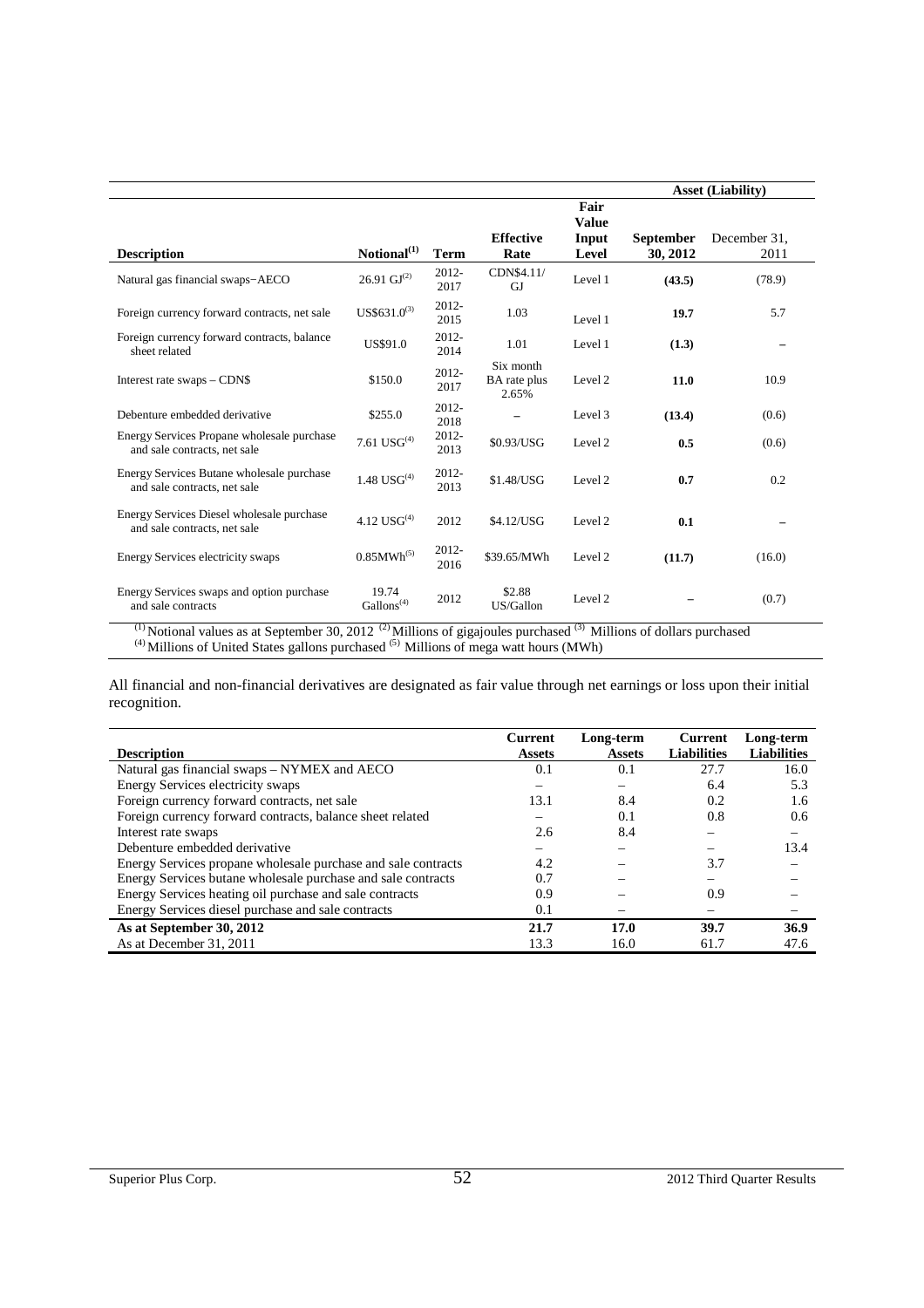|                                                                                            | For the three months ended |                           |                    | For the three months ended |  |  |  |
|--------------------------------------------------------------------------------------------|----------------------------|---------------------------|--------------------|----------------------------|--|--|--|
|                                                                                            |                            | <b>September 30, 2012</b> | September 30, 2011 |                            |  |  |  |
|                                                                                            | <b>Realized</b>            | <b>Unrealized</b>         | Realized           | Unrealized                 |  |  |  |
| <b>Description</b>                                                                         | gain (loss)                | gain (loss)               | gain (loss)        | gain (loss)                |  |  |  |
| Natural gas financial swaps – NYMEX and AECO                                               | (13.9)                     | 20.0                      | (14.9)             | 9.8                        |  |  |  |
| Energy Services electricity swaps                                                          | (2.2)                      | 5.7                       | (1.9)              | 0.6                        |  |  |  |
| Foreign currency forward contracts, net sale                                               | 4.1                        | 19.9                      | 3.6                | (46.2)                     |  |  |  |
| Foreign currency forward contracts, balance sheet related                                  |                            | (2.4)                     | 1.2                | 8.1                        |  |  |  |
| Interest rate swaps                                                                        |                            | 1.6                       |                    | (4.4)                      |  |  |  |
| Energy Services propane wholesale purchase and sale<br>contracts                           |                            | (0.5)                     |                    | (1.9)                      |  |  |  |
| Energy Services butane wholesale purchase and sale<br>contracts                            |                            | 0.9                       |                    | 2.9                        |  |  |  |
| Energy Services heating oil purchase and sale contracts                                    | (6.1)                      | 1.6                       | (0.6)              | 1.3                        |  |  |  |
| Energy Services diesel purchase and sale contracts                                         |                            | 0.1                       |                    |                            |  |  |  |
| Specialty Chemicals fixed-price power purchase<br>agreements                               | (0.4)                      |                           | (1.3)              |                            |  |  |  |
| Total realized and unrealized (losses) gains on financial<br>and non-financial derivatives | (18.5)                     | 46.9                      | (13.9)             | (29.8)                     |  |  |  |
| Foreign currency translation of senior secured notes                                       |                            | 4.4                       |                    | (11.6)                     |  |  |  |
| Change in fair value of debenture embedded derivative                                      |                            | (12.5)                    |                    | 2.7                        |  |  |  |
| Total realized and unrealized (losses) gains                                               | (18.5)                     | 38.8                      | (13.9)             | (38.7)                     |  |  |  |

|                                                                                            | For the nine months ended | September 30, 2012 | For the nine months ended<br>September 30, 2011 |             |  |  |
|--------------------------------------------------------------------------------------------|---------------------------|--------------------|-------------------------------------------------|-------------|--|--|
|                                                                                            | <b>Realized</b>           | <b>Unrealized</b>  | Realized                                        | Unrealized  |  |  |
| <b>Description</b>                                                                         | gain (loss)               | gain (loss)        | gain (loss)                                     | gain (loss) |  |  |
| Natural gas financial swaps – NYMEX and AECO                                               | (44.3)                    | 35.4               | (50.3)                                          | 32.4        |  |  |
| Energy Services electricity swaps                                                          | (9.3)                     | 4.3                | (4.9)                                           | 1.1         |  |  |
| Foreign currency forward contracts, net sale                                               | 6.7                       | <b>14.0</b>        | 15.2                                            | (46.2)      |  |  |
| Foreign currency forward contracts, balance sheet related                                  |                           | (1.3)              | 1.2                                             | 9.3         |  |  |
| Interest rate swaps                                                                        | 1.2                       | 0.1                |                                                 | 1.6         |  |  |
| Energy Services propane wholesale purchase and sale<br>contracts                           |                           | 1.1                |                                                 |             |  |  |
| Energy Services butane wholesale purchase and sale<br>contracts                            |                           | 0.5                |                                                 | 3.1         |  |  |
| Energy Services heating oil purchase and sale contracts                                    | (5.6)                     | 0.7                | (1.1)                                           | (0.8)       |  |  |
| Energy Services diesel purchase and sale contracts                                         |                           | 0.1                |                                                 |             |  |  |
| Specialty Chemicals fixed-price power purchase<br>agreements                               | (1.8)                     |                    | (2.5)                                           | (5.4)       |  |  |
| Total realized and unrealized (losses) gains on financial<br>and non-financial derivatives | (53.1)                    | 54.9               | (42.4)                                          | (4.9)       |  |  |
| Foreign currency translation of senior secured notes                                       |                           | 4.1                |                                                 | (6.9)       |  |  |
| Change in fair value of debenture embedded derivative                                      |                           | (12.8)             |                                                 | 1.8         |  |  |
| Total realized and unrealized (losses) gains                                               | (53.1)                    | 46.2               | (42.4)                                          | (10.0)      |  |  |

Realized gains (losses) on financial and non-financial derivatives and foreign currency translation gains (losses) on the revaluation of Canadian domiciled US-denominated working capital have been classified on the statement of net earnings (loss) based on the underlying nature of the financial statement line item and/or the economic exposure being managed.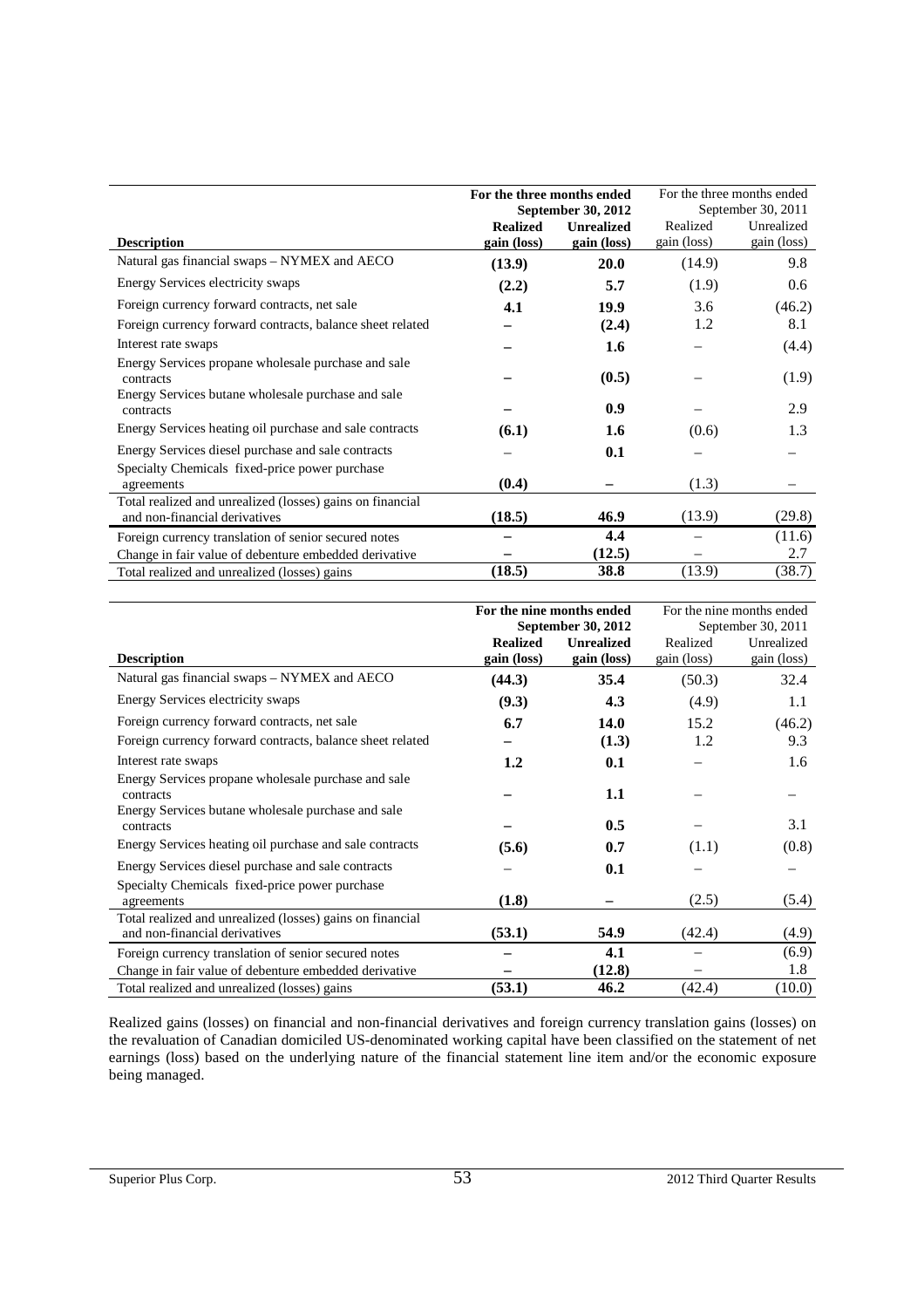|  |  |  |  | The following summarizes Superior's classification and measurement of financial assets and liabilities: |  |  |
|--|--|--|--|---------------------------------------------------------------------------------------------------------|--|--|
|  |  |  |  |                                                                                                         |  |  |

|                                                              | <b>Classification</b> | <b>Measurement</b> |
|--------------------------------------------------------------|-----------------------|--------------------|
| <b>Financial Assets</b>                                      |                       |                    |
| Cash and cash equivalents                                    | Loans and receivables | Amortized cost     |
| Trade and other receivables                                  | Loans and receivables | Amortized cost     |
| Derivative assets                                            | <b>FVTNL</b>          | Fair Value         |
| Notes and finance lease receivables                          | Loans and receivables | Amortized cost     |
| <b>Financial liabilities</b>                                 |                       |                    |
| Trade and other payables                                     | Other liabilities     | Amortized cost     |
| Dividends and interest payable                               | Other liabilities     | Amortized cost     |
| <b>Borrowings</b>                                            | Other liabilities     | Amortized cost     |
| Convertible unsecured subordinated debentures <sup>(1)</sup> | Other liabilities     | Amortized cost     |
| Derivative liabilities                                       | <b>FVTNL</b>          | Fair Value         |

<sup>(1)</sup> Except for derivatives embedded in the related financial instruments that are classified as FVTNL and measured at fair value.

#### **Non-Derivative Financial Instruments**

The fair value of Superior's cash and cash equivalents, trade and other receivables, notes and finance lease receivables, trade and other payables, and dividends and interest payable approximates their carrying value due to the short-term nature of these amounts. The carrying value and the fair value of Superior's borrowings and debentures, are provided in Notes 11 and 12.

#### **Financial Instruments – Risk Management**

#### *Market Risk*

Financial derivatives and non-financial derivatives are used by Superior to manage its exposure to fluctuations in foreign currency exchange rates, interest rates and commodity prices. Superior assesses the inherent risks of these instruments by grouping derivative and non-financial derivatives related to the exposures these instruments mitigate. Superior's policy is not to use financial derivative or non-financial derivative instruments for speculative purposes. Superior does not formally designate its derivatives as hedges; as a result, Superior does not apply hedge accounting and is required to designate its financial derivatives and non-financial derivatives as fair value through net earnings or loss. Details on Superior's market risk policies are consistent with those disclosed in Superior's 2011 annual consolidated financial statements.

#### *Credit Risk*

Superior utilizes a variety of counterparties in relation to its derivative and non-financial derivative instruments in order to mitigate its counterparty risk. Superior assesses the credit worthiness of its significant counterparties at the inception and throughout the term of a contract. Superior is also exposed to customer credit risk. Energy Services deals with a large number of small customers, thereby reducing this risk. Specialty Chemicals, due to the nature of its operations, sells its products to a relatively small number of customers. Specialty Chemicals mitigates its customer credit risk by actively monitoring the overall credit worthiness of its customers. Energy Services has minimal exposure to customer credit risk as local natural gas and electricity distribution utilities have been mandated, for a nominal fee, to provide Energy Services with invoicing, collection and the assumption of bad debts risk for residential customers. Energy Services actively monitors the credit worthiness of its commercial customers. Overall, Superior's credit quality is enhanced by its portfolio of customers which is diversified across both geographic (primarily Canada and North America) and end-use (primarily commercial, residential and industrial) markets.

Allowance for doubtful accounts and past due receivables are reviewed by Superior at each reporting date. Superior updates its estimate of the allowance for doubtful accounts based on the evaluation of the recoverability of trade receivable balances of each customer taking into account historic collection trends of past due accounts and current economic conditions. Trade receivables are written-off once it is determined they are not collectable.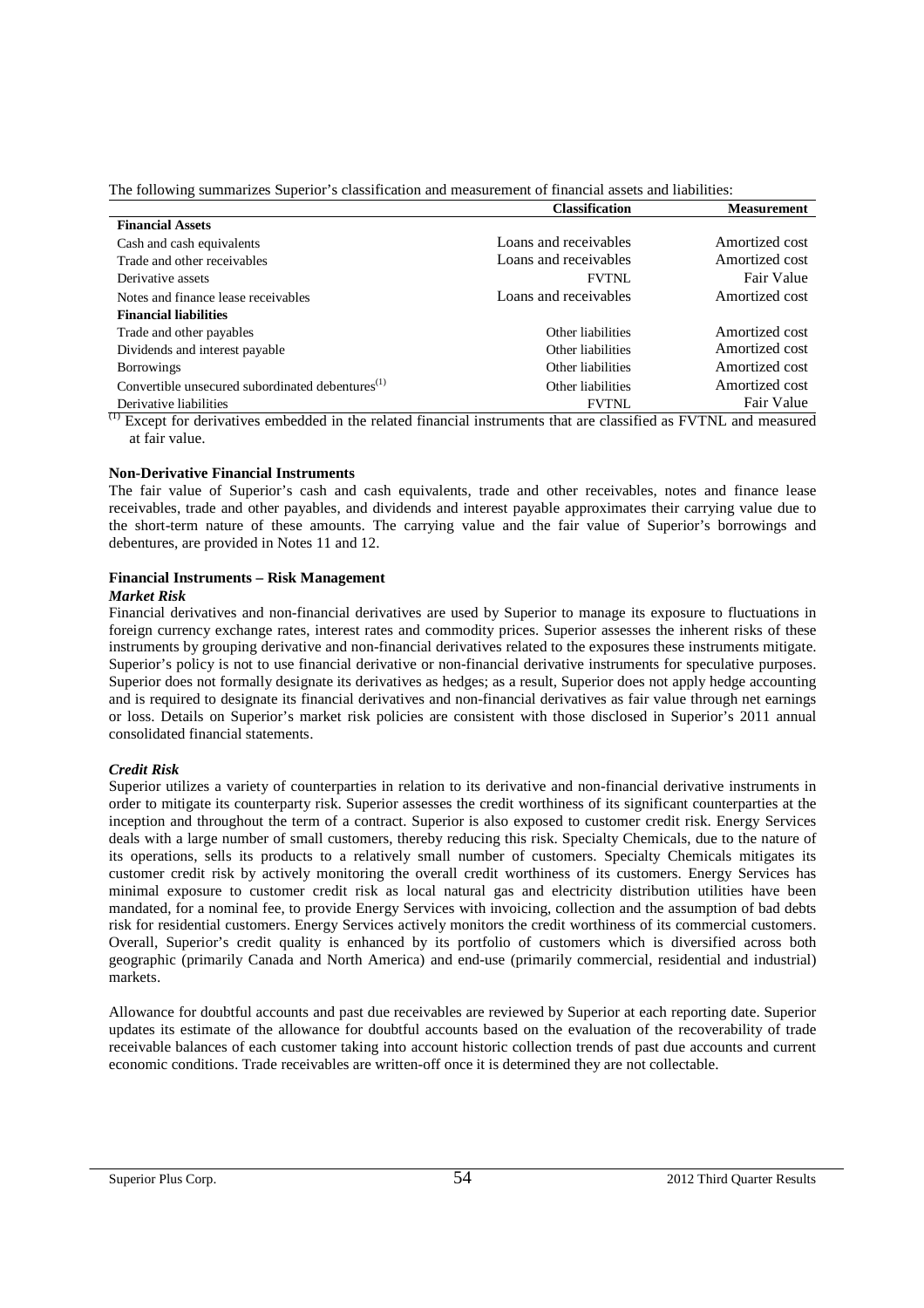Pursuant to their respective terms, trade receivables, before deducting an allowance for doubtful accounts, are aged as follows:

|                            | September 30, | December 31. |
|----------------------------|---------------|--------------|
|                            | 2012          | 2011         |
| Current                    | 229.3         | 280.3        |
| Past due less than 90 days | 88.0          | 128.1        |
| Past due over 90 days      | 16.7          | 39.5         |
| Trade Receivable           | 334.0         | 447.9        |

The current portion of Superior's trade receivable is neither impaired nor past due and there are no indications as of the reporting date that the debtors will not meet their obligations to pay.

Superior's trade receivables are stated after deducting a provision of \$11.3 million as at September 30, 2012 (December 31, 2011 − \$20.8 million). The movement in the provision for doubtful accounts was as follows:

|                                             | September 30, | December 31, |
|---------------------------------------------|---------------|--------------|
|                                             | 2012          | 2011         |
| Allowance for doubtful accounts, opening    | (20.8)        | (14.0)       |
| Opening adjustment due to acquisitions      |               | 0.3          |
| Impairment losses recognized on receivables | (3.3)         | (10.8)       |
| Amounts recovered                           | 0.3           | 3.7          |
| Amounts written off during the period as    |               |              |
| uncollectible                               | 12.5          |              |
| Allowance for doubtful accounts, ending     | (11.3)        | (20.8)       |

#### *Liquidity Risk*

Liquidity risk is the risk that Superior cannot meet a demand for cash or fund an obligation as it comes due. Liquidity risk also includes the risk of not being able to liquidate assets in a timely manner at a reasonable price.

To ensure Superior is able to react to contingencies and investment opportunities quickly, Superior maintains sources of liquidity at the corporate and subsidiary level. The primary source of liquidity consists of cash and other financial assets, undrawn committed revolving term bank credit facility, equity markets and debenture markets.

Superior is subject to the risks associated with debt financing, including the ability to refinance indebtedness at maturity. Superior believes these risks are mitigated through the use of long-term debt secured by high quality assets, maintaining debt levels that in management's opinion are appropriate, and by diversifying maturities over an extended period of time. Superior also seeks to include in its agreements terms that protect it from liquidity issues of counterparties that might otherwise impact liquidity.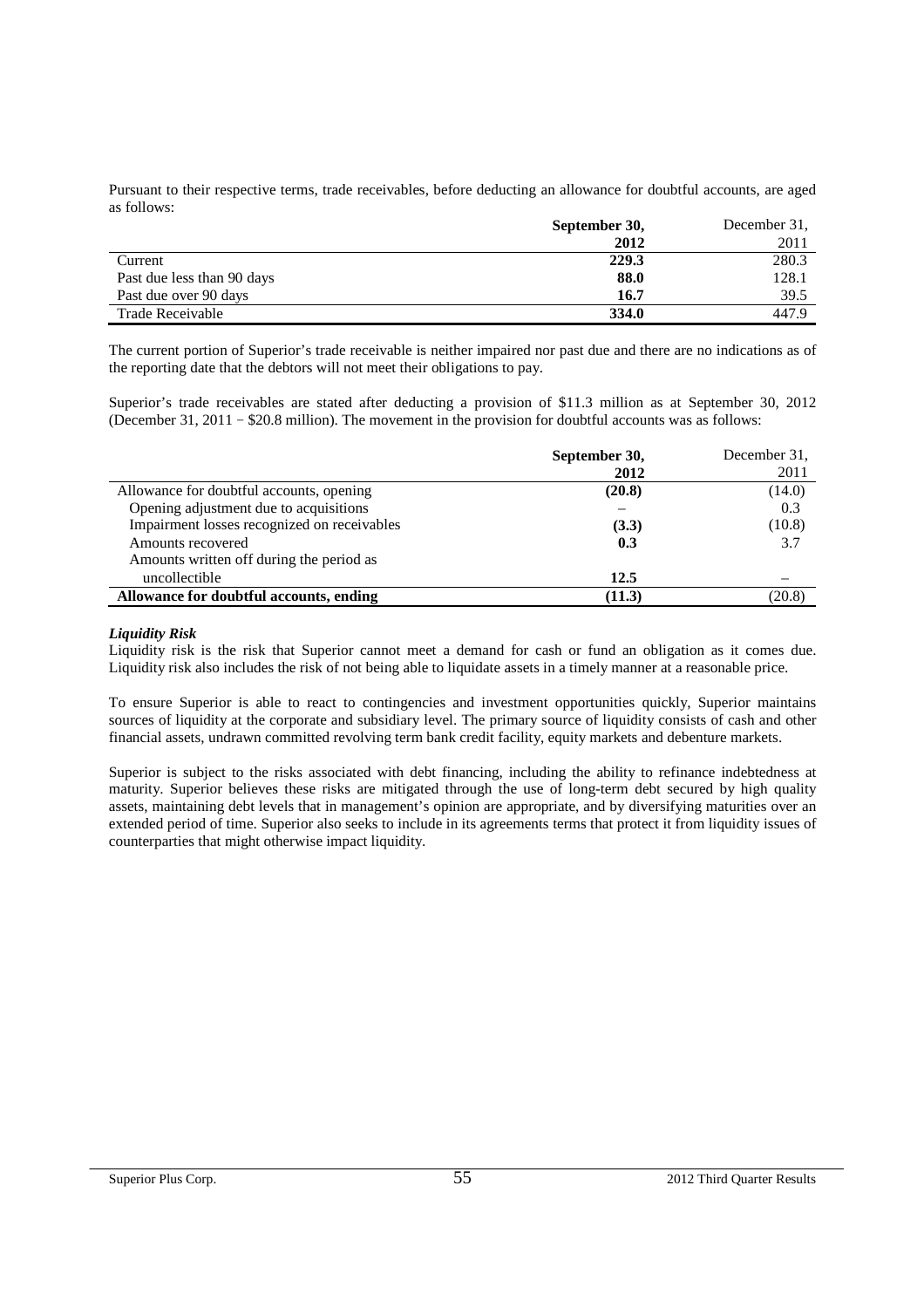|                                            |        |        |                          |       |                          | 2017 and   |              |
|--------------------------------------------|--------|--------|--------------------------|-------|--------------------------|------------|--------------|
|                                            | 2012   | 2013   | 2014                     | 2015  | 2016                     | Thereafter | <b>Total</b> |
| Revolving term bank credits and term loans | 47.5   | 49.9   | 45.2                     | 289.7 | 154.8                    | 3.2        | 590.3        |
| Convertible unsecured subordinated         |        |        |                          |       |                          |            |              |
| debentures                                 |        |        | 69.0                     | 75.0  | 75.0                     | 322.5      | 541.5        |
| US\$ foreign currency forward sales        |        |        |                          |       |                          |            |              |
| contracts (US\$)                           | 68.4   | 218.0  | 156.0                    | 144.0 | 56.4                     |            | 642.8        |
| US\$ foreign currency forward purchases    |        |        |                          |       |                          |            |              |
| contracts (US\$)                           | (36.7) | (39.0) | (27.0)                   |       |                          |            | (102.7)      |
| CDN\$ natural gas purchases                | 6.7    | 11.7   | 2.9                      | 0.5   | 0.4                      | 0.3        | 22.5         |
| CDN\$ butane purchases                     | 0.4    | 0.1    | $\overline{\phantom{0}}$ |       |                          |            | 0.5          |
| CDN\$ propane purchases (CDN\$)            | 4.3    | 4.3    | 0.1                      | 0.1   | $\overline{\phantom{0}}$ |            | 8.8          |
| US\$ propane purchases (US\$)              | 1.5    | 1.1    |                          |       |                          |            | 2.6          |
| CDN\$ diesel purchases (CDN\$)             | 0.1    |        |                          |       |                          |            | 0.1          |

Superior's contractual obligations associated with its financial liabilities are as follows:

Superior's contractual obligations are considered to be normal course operating commitments and do not include the impact of mark-to-market fair values on financial and non-financial derivatives. Superior expects to fund these obligations through a combination of cash flow from operations, proceeds on revolving term bank credits and proceeds on the issuance of share capital. Superior's financial instruments' sensitivities as at September 30, 2012 are consistent with those disclosed in Superior's 2011 annual consolidated financial statements.

#### **14. Income Taxes**

Consistent with prior periods, Superior recognizes a provision for income taxes for its subsidiaries that are subject to current and deferred income taxes, including United States income tax and Chilean income tax.

Total income tax (expense) recovery, comprised of current taxes and deferred taxes for the three and nine months ended September 30, 2012 was \$(7.6) million and \$(9.9) million, respectively, compared to \$19.7 million and \$6.7 million in the comparative periods. Income taxes were impacted by higher net earnings and the prior year period was impacted by the impairment charge of \$78.0 million. For the three and nine months ended September 30, 2012, deferred income tax expense from operations in Canada, the United States and Chile was \$7.3 million and \$9.1 million, respectively, which resulted in a corresponding total net deferred income tax asset of \$303.2 million. The deferred income tax recovery for the three and nine months ended September 30, 2011 was a \$19.6 million and \$6.8 million, respectively.

## **15. Total Equity**

Superior is authorized to issue an unlimited number of common shares and an unlimited number of preferred shares. The holders of common shares are entitled to dividends if, as and when, declared by the Board of Directors: to one vote per share at meetings of the holders of common shares; and upon liquidation, dissolution or winding up of Superior to receive pro rata the remaining property and assets of Superior, subject to the rights of any shares having priority over the common shares, of which none are outstanding.

Preferred shares are issuable in series with each class of preferred share having such rights as the Board of Directors may determine. Holders of preferred shares are entitled, in priority to holders of common shares, to be paid ratably with holders of each other series of preferred shares the amount of accumulated dividends, if any, specified to be payable preferentially to the holders of such series upon liquidation, dissolution or winding up of Superior. Superior does not have any preferred shares outstanding.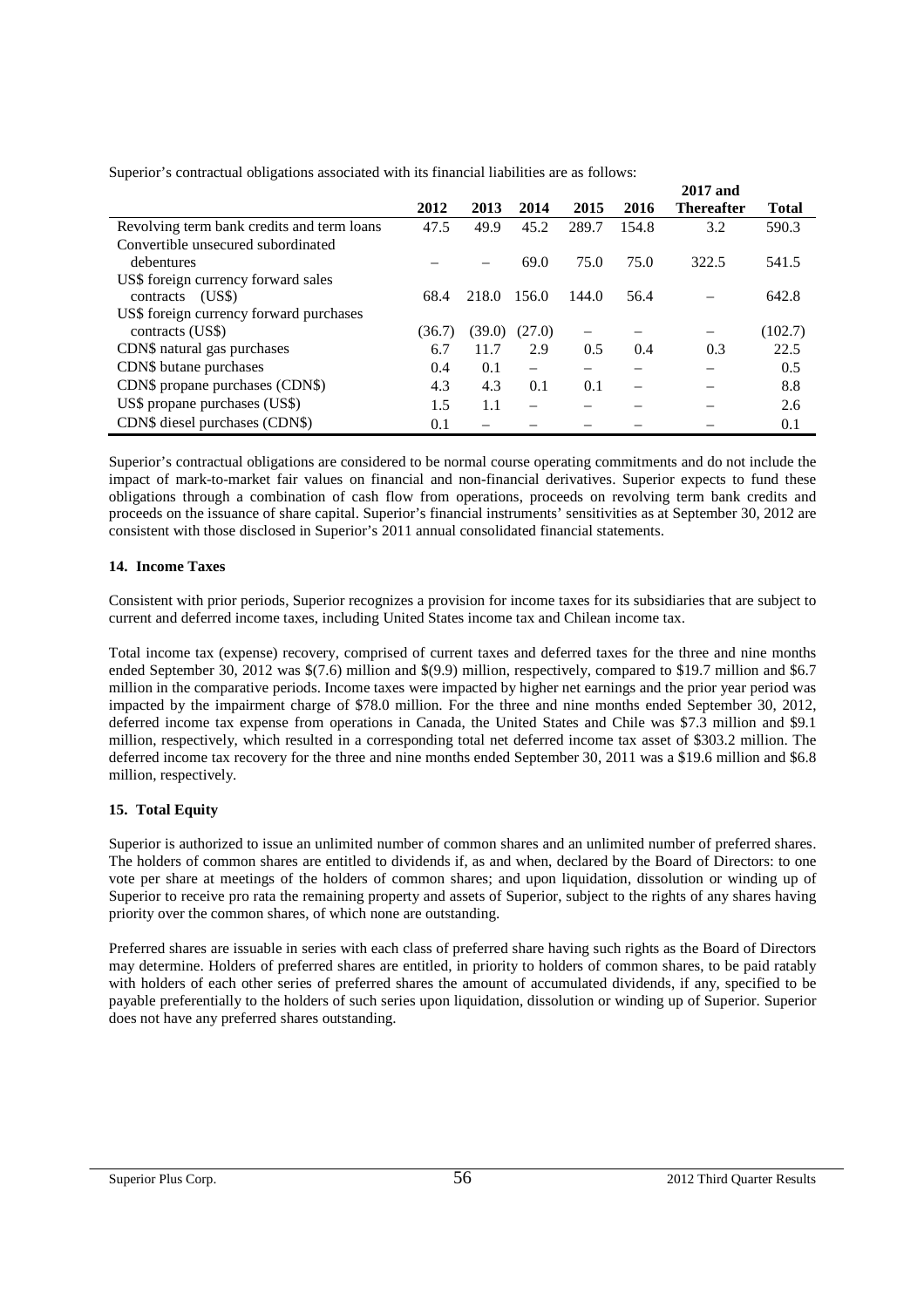|                                                              | Issued Number of     |        |
|--------------------------------------------------------------|----------------------|--------|
|                                                              | <b>Common Shares</b> | Total  |
|                                                              | (Millions)           | Equity |
| Total equity, December 31, 2011                              | 110.8                | 349.6  |
| Net earnings for the period                                  |                      | 78.9   |
| Option value associated with the issuance of the convertible |                      |        |
| debentures                                                   |                      | (0.8)  |
| Other comprehensive loss                                     |                      | (20.9) |
| Issuance of common shares for the dividend reinvestment plan | 1.6                  | 10.6   |
| Dividends declared to shareholders <sup>(1)</sup>            |                      | (50.3) |
| Total equity, September 30, 2012                             | 112.4                | 367.1  |

(1) Dividends to shareholders are declared at the discretion of Superior. During the nine months ended September 30, 2012, Superior paid dividends of \$50.2 million or \$0.45 per share (September 30, 2011 – \$109.1 million or \$0.96 per share).

#### **Other Capital Disclosures**

#### **Additional Capital Disclosures**

Superior's objectives when managing capital are: (i) to maintain a flexible capital structure to preserve its ability to meet its financial obligations, including potential obligations from acquisitions; and (ii) to safeguard Superior's assets while at the same time maximizing the growth of its businesses and returns to its shareholders.

In the management of capital, Superior includes shareholders' equity (excluding accumulated other comprehensive loss) (AOCL), current and long-term debt, convertible debentures, securitized accounts receivable and cash and cash equivalents.

Superior manages its capital structure and makes adjustments in light of changes in economic conditions and nature of the underlying assets. In order to maintain or adjust the capital structure, Superior may adjust the amount of dividends to Shareholders, issue additional share capital, issue new debt or convertible debentures, issue new debt or convertible debentures with different characteristics and/or increase or decrease the amount of securitized accounts receivable.

Superior monitors its capital based on the ratio of senior debt outstanding to net earnings before interest, taxes, depreciation, amortization and other non-cash expenses (EBITDA), as defined by its revolving term credit facility, and the ratio of total debt outstanding to EBITDA. Superior's reference to EBITDA as defined by its revolving term credit facility may be referred to as compliance EBITDA in other public reports of Superior.

Superior is subject to various financial covenants in its credit facility agreements, including senior debt and total debt to EBITDA ratios, which are measured on a quarterly basis. As at September 30, 2012 and December 31, 2011 Superior was in compliance with all of its financial covenants.

Superior's financial objectives and strategy related to managing its capital as described above have remained unchanged from the prior fiscal year. Superior believes that its debt to EBITDA ratios are within reasonable limits, in light of Superior's size, the nature of its businesses and its capital management objectives.

#### **Financial Measures utilized for bank covenant purposes**

#### *Compliance EBITDA*

Compliance EBITDA represents earnings before interest, taxes, depreciation, amortization and other non-cash expenses calculated on a 12 month trailing basis giving pro forma effect to acquisitions and divestitures and is used by Superior to calculate its debt covenants and other credit information. Compliance EBITDA is not a defined performance measure under IFRS. Superior's calculation of compliance EBITDA may differ from similar calculations used by comparable entities.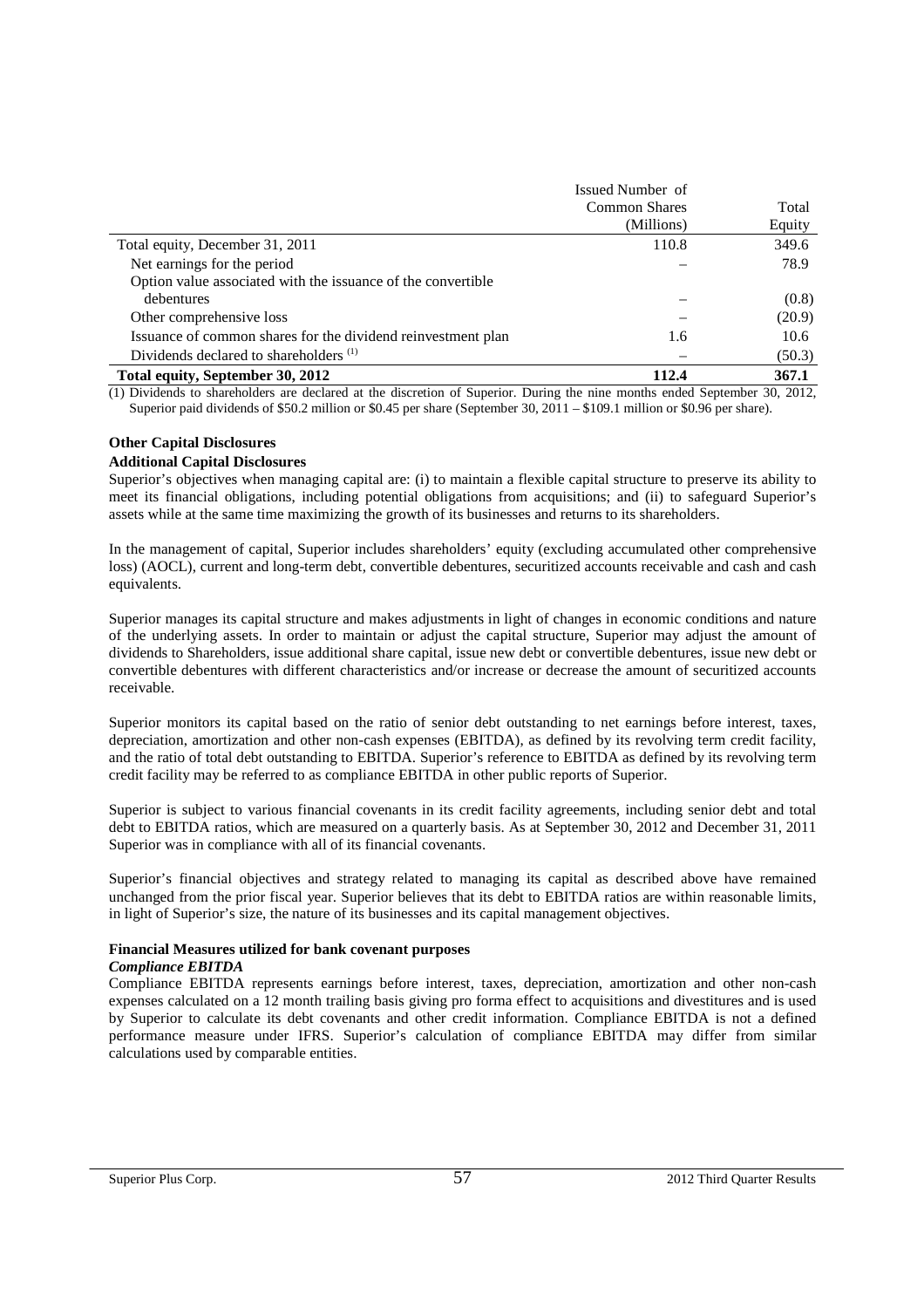| As at                                                                           | September 30, 2012 | December 31, 2011 |
|---------------------------------------------------------------------------------|--------------------|-------------------|
| Total shareholders' equity                                                      | 367.1              | 349.6             |
| Exclude accumulated other comprehensive loss                                    | 76.2               | 55.3              |
| Shareholders' equity (excluding AOCL)                                           | 443.3              | 404.9             |
| Current borrowings <sup>(1)</sup>                                               | 47.4               | 54.3              |
| Borrowings <sup>(1)</sup>                                                       | 542.9              | 707.8             |
| Less: Senior unsecured notes                                                    | (150.0)            | (150.0)           |
| Consolidated secured debt                                                       | 440.3              | 612.1             |
| Add: Senior unsecured notes                                                     | <b>150.0</b>       | 150.0             |
| Consolidated debt                                                               | 590.3              | 762.1             |
| Current portion of convertible unsecured subordinated debentures <sup>(1)</sup> |                    | 49.9              |
| Convertible unsecured subordinated debentures <sup>(1)</sup>                    | 541.5              | 539.3             |
| Total debt                                                                      | 1,131.8            | 1,351.3           |
| Total capital                                                                   | 1,575.1            | 1.756.2           |

The capital structure of Superior and the calculation of its key capital ratios are as follows:

<sup>(1)</sup> Borrowings and convertible unsecured subordinated debentures are before deferred issue costs and option value.

| <b>Twelve months ended</b>                                     | September 30, 2012 | December 31, 2011 |
|----------------------------------------------------------------|--------------------|-------------------|
| Net loss                                                       | (152.5)            | (302.6)           |
| Adjusted for:                                                  |                    |                   |
| Finance expense                                                | 80.1               | 85.5              |
| Realized gains on derivative financial instruments included in |                    |                   |
| finance expense                                                | $2.2\,$            | 2.3               |
| Depreciation of property, plant and equipment                  | 46.9               | 47.9              |
| Depreciation and amortization included in cost of sales        | 44.8               | 44.9              |
| Amortization of intangible assets                              | 28.5               | 41.9              |
| (Gains) losses on disposal of assets                           | (1.6)              | 0.5               |
| Impairment of intangible assets and goodwill                   | 300.6              | 378.6             |
| Impairment of property, plant and equipment                    | 3.4                | 3.4               |
| Income tax recovery                                            | (33.8)             | (50.4)            |
| Unrealized (gains) losses on derivative financial instruments  | (46.5)             | 9.7               |
| Proforma impact of acquisitions                                | 1.2                | 1.5               |
| Compliance EBITDA <sup>(1)</sup>                               | 273.3              | 263.2             |

(1) EBITDA, as defined by Superior's revolving term credit facility, is calculated on a trailing 12-month basis taking into consideration the pro forma impact of acquisitions and dispositions in accordance with the requirements of Superior's credit facility. Superior's calculation of EBITDA and debt to EBITDA ratios may differ from those of similar entities.

|                                                | <b>September 30, 2012</b> | December 31, 2011 |
|------------------------------------------------|---------------------------|-------------------|
| Consolidated secured debt to Compliance EBITDA | 1.6:1                     | 2.3:1             |
| Consolidated debt to Compliance EBITDA         | 2.2:1                     | 2.9:1             |
| Total debt to Compliance EBITDA                | 4.1:1                     | 5.1:1             |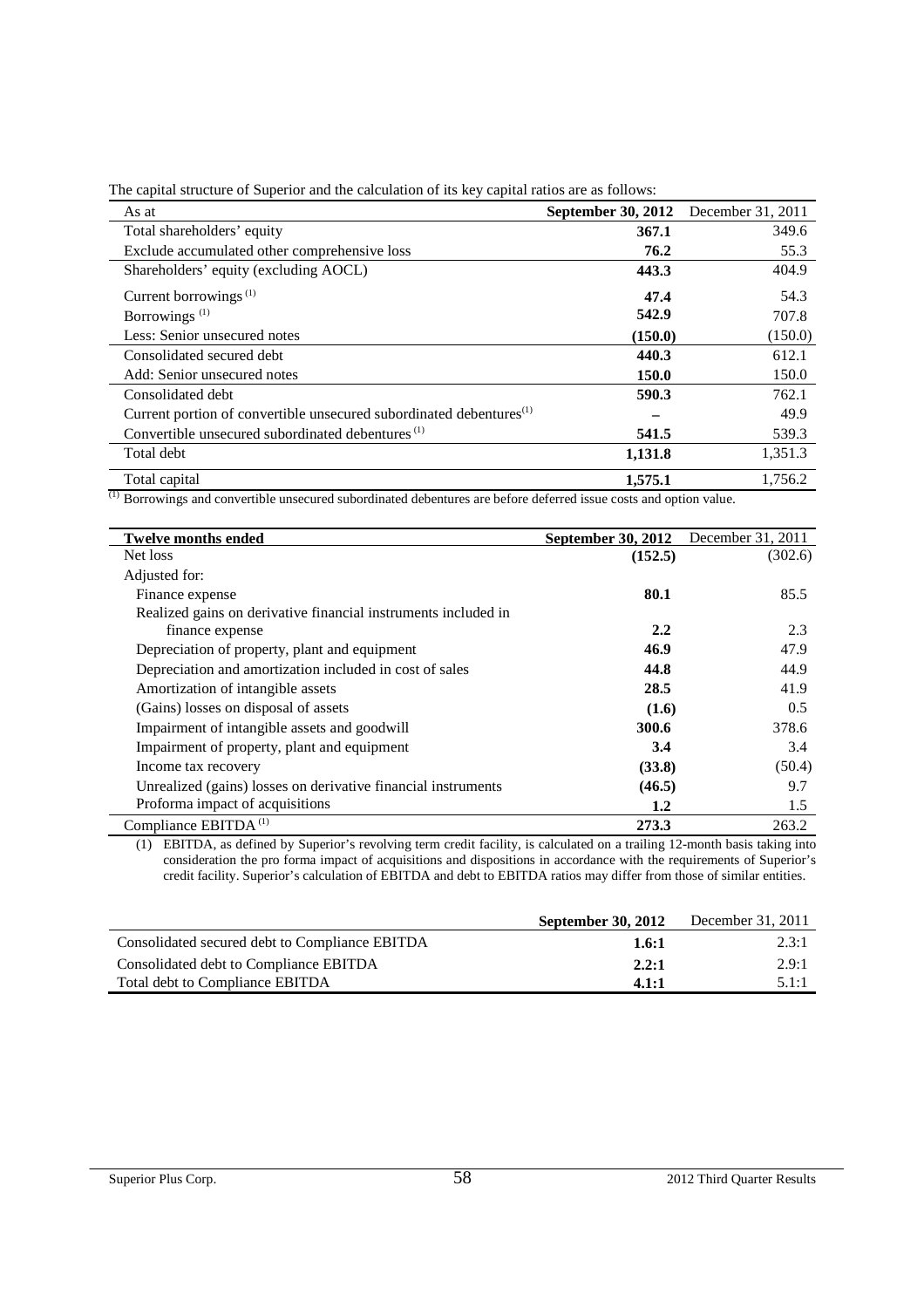### **16. Net Earnings (Loss) per Share**

|                                                          | Three months ended |                    | Nine months ended |               |
|----------------------------------------------------------|--------------------|--------------------|-------------------|---------------|
|                                                          | September 30,      | September 30,      |                   |               |
|                                                          | 2012               | 2011               | 2012              | 2011          |
| Net earnings (loss) per share computation, basic         |                    |                    |                   |               |
| Net earnings (loss) for the period                       | 36.7               | (113.4)            | 78.9              | (71.2)        |
| Weighted average shares outstanding                      | 112.2              | 109.5              | 111.6             | 108.8         |
| Net earnings (loss) per share, basic                     | \$0.33             | \$(1.04)           | \$0.71            | \$(0.65)      |
|                                                          |                    |                    |                   |               |
|                                                          |                    | Three months ended | Nine months ended |               |
|                                                          |                    | September 30,      |                   | September 30, |
|                                                          | 2012               | 2011               | 2012              | 2011          |
| Net earnings (loss) per share computation, diluted $(1)$ |                    |                    |                   |               |
| Diluted Net earnings (loss) for the period               | 39.8               | (113.4)            | 88.0              | (71.2)        |
| Diluted Weighted average shares outstanding              | 126.5              | 109.5              | 126.0             | 108.8         |

 $<sup>(1)</sup>$  The following convertible debentures have been excluded from this calculation as they were anti-dilutive; 5.85%</sup> convertible debentures, 6.00% convertible debentures, and the 7.5% convertible debentures.

# **17. Supplemental Disclosure of Non-Cash Operating Working Capital Changes**

|                                     |         | Three months ended<br>September 30, |              | Nine months ended<br>September 30, |
|-------------------------------------|---------|-------------------------------------|--------------|------------------------------------|
|                                     | 2012    | 2011                                | 2012         | 2011                               |
| Changes in non-cash working capital |         |                                     |              |                                    |
| Trade receivable and other          | (3.7)   | 48.8                                | <b>131.0</b> | 136.8                              |
| Inventories                         | (32.0)  | (40.7)                              | 9.8          | (29.7)                             |
| Trade and other payables            | 55.0    | 45.7                                | 7.6          | (12.4)                             |
| Purchased working capital           | $1.1\,$ | (0.5)                               | 1.1          | 39.5                               |
| Other                               | (9.1)   | 15.5                                | (10.0)       | 4.1                                |
|                                     | 11.3    | 69.3                                | 139.5        | 98.8                               |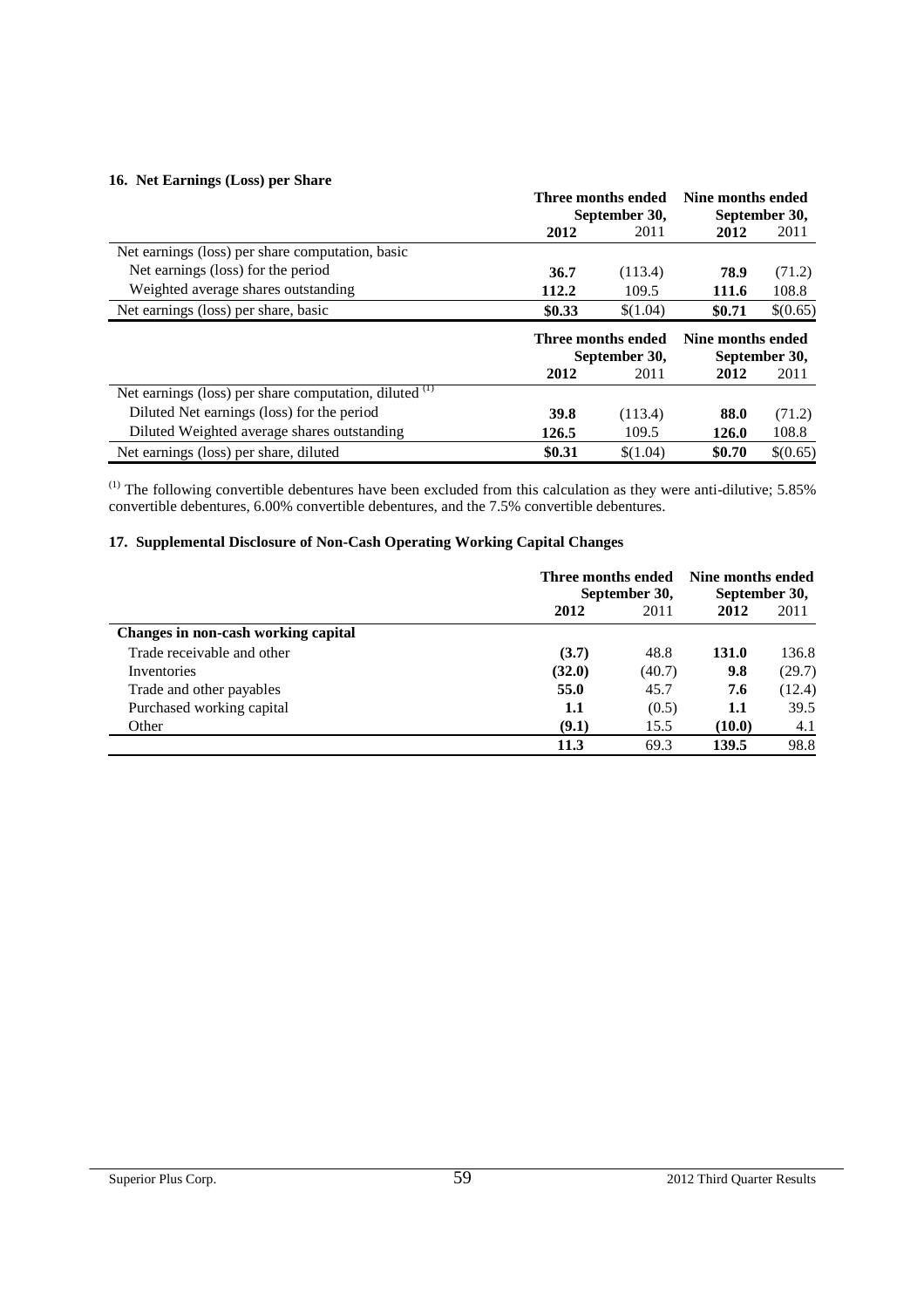|                                                                                            | Three months ended<br>September 30, |                   | Nine months ended | September 30, |  |
|--------------------------------------------------------------------------------------------|-------------------------------------|-------------------|-------------------|---------------|--|
|                                                                                            | 2012                                | 2011              | 2012              | 2011          |  |
| <b>Revenues</b>                                                                            |                                     |                   |                   |               |  |
| Revenue from products                                                                      | 767.2                               | 817.3             | 2,620.3           | 2,801.9       |  |
| Revenue from the rendering of services                                                     | 13.4                                | 16.0              | 40.9              | 44.8          |  |
| Rental revenue                                                                             | 7.1                                 | 7.1               | 18.4              | 21.5          |  |
| Construction contract revenue                                                              | 0.1                                 | (0.1)             | 5.4               | 0.2           |  |
| Realized gains on derivative financial instruments                                         | 2.3                                 | 4.7               | 5.3               | 13.8          |  |
|                                                                                            | 790.1                               | 845.0             | 2,690.3           | 2,882.2       |  |
| Cost of sales (includes products and services)                                             |                                     |                   |                   |               |  |
| Cost of products and services                                                              | (562.5)                             | (636.7)           | (1,979.3)         | (2,198.4)     |  |
| Depreciation of property, plant and equipment                                              | (10.9)                              | (11.2)            | (33.4)            | (33.5)        |  |
| Realized losses on derivative financial instruments                                        | (20.8)                              | (18.6)            | (59.5)            | (57.4)        |  |
|                                                                                            | (594.2)                             | (666.5)           | (2,072.2)         | (2, 289.3)    |  |
| Selling, distribution and administrative costs                                             |                                     |                   |                   |               |  |
| Other selling, distribution and administrative costs                                       | 85.7                                | 85.3              | 252.8             | 242.6         |  |
| Employee costs                                                                             | 66.1                                | 61.3              | 209.5             | 207.1         |  |
| Employee future benefit expense                                                            | 0.7<br>11.5                         | 0.8<br>9.5        | 2.2               | 2.3<br>32.7   |  |
| Depreciation of property, plant and equipment<br>Amortization of intangible assets         | 6.0                                 | 16.8              | 31.7<br>18.7      | 32.1          |  |
|                                                                                            |                                     |                   |                   |               |  |
| (Gains) losses on disposal of assets<br>Realized (gains) losses on the translation of U.S. | (0.7)                               | 0.1               | (0.7)             | 1.4           |  |
| denominated net working capital                                                            | 1.8                                 | (1.1)             | 1.9               | (0.2)         |  |
|                                                                                            | 171.1                               | 172.7             | $\frac{1}{516.1}$ | 518.0         |  |
|                                                                                            |                                     |                   |                   |               |  |
| <b>Finance expense</b>                                                                     |                                     |                   |                   |               |  |
| Interest on borrowings                                                                     | 8.0                                 | 9.4               | 25.2              | 28.2          |  |
| Interest on convertible unsecured subordinated debentures                                  | 8.8                                 | 9.8               | 27.3              | 29.0          |  |
| Interest on obligations under finance leases                                               | 1.5                                 | 1.3               | 3.7               | 3.8           |  |
| Gain on debenture redemption                                                               | (0.8)                               |                   | (0.8)             |               |  |
| Unwind of discount on debentures, borrowing and                                            |                                     |                   |                   |               |  |
| decommissioning liabilities                                                                | 1.8                                 | 1.7               | 5.1               | 5.0           |  |
| Realized gains on derivative financial instruments                                         |                                     |                   | (1.1)             | (1.2)         |  |
|                                                                                            | 19.3                                | $\overline{22.2}$ | 59.4              | 64.8          |  |

## **18. Supplemental Disclosure of Condensed Consolidated Statement of Comprehensive Income**

## **19. Related Party Transactions**

Transactions between Superior and its subsidiaries, which are related parties, have been eliminated on consolidation and are not disclosed in this note.

For the three and nine months ended September 30, 2012, Superior incurred \$0.2 million (September 30, 2011 - \$0.2 million) and \$0.6 million (September 30, 2011- \$1.3 million), respectively in legal fees respectively with Norton Rose Canada LLP. Norton Rose Canada LLP is a related party with Superior as a board member is a Partner at the law firm.

## **20. Reportable Segment Information**

Superior has adopted IFRS 8 *Operating Segments*, which requires operating segments to be identified on the basis of internal reports about components of the Company that are regularly reviewed by the chief operating decision maker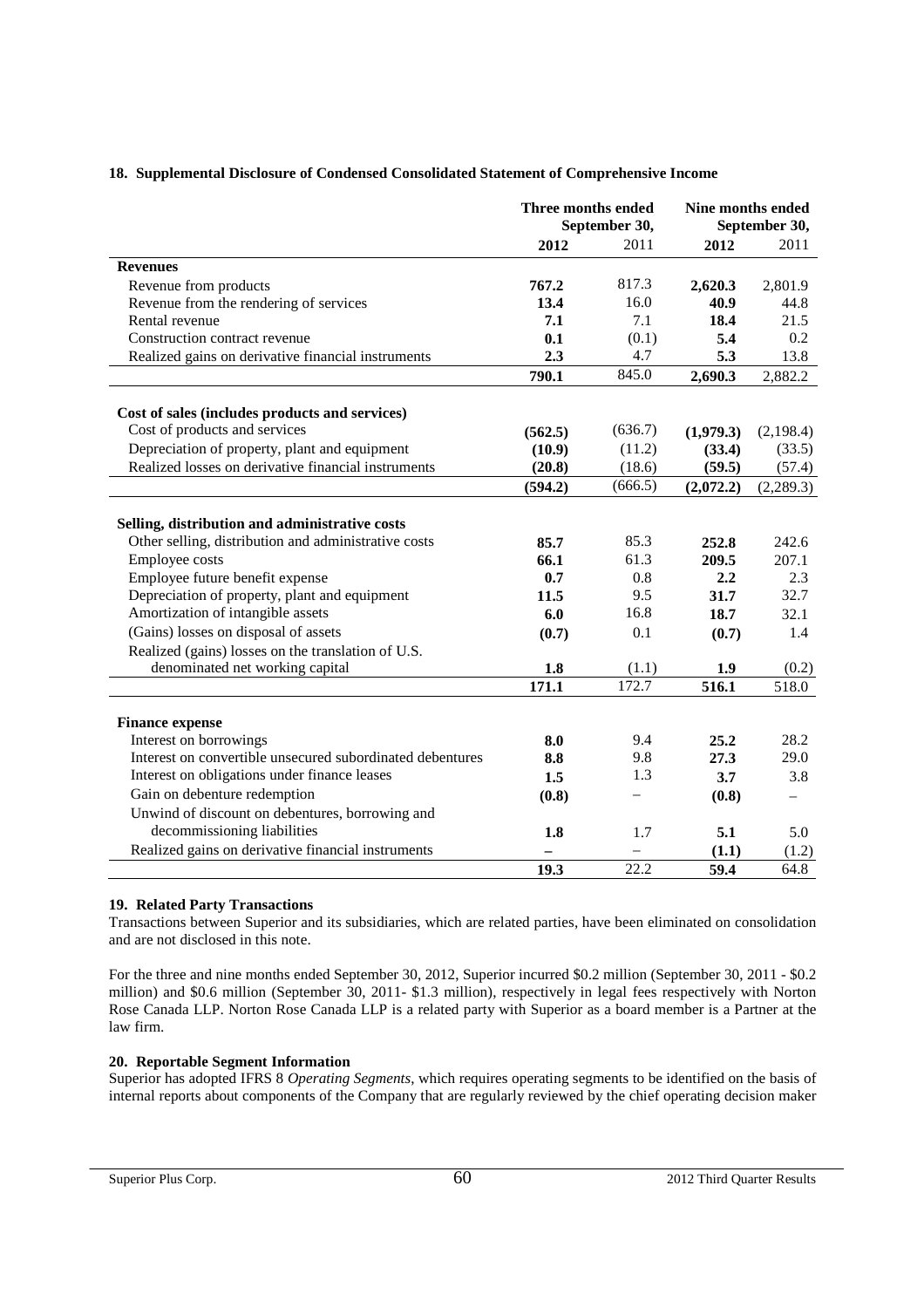in order to allocate resources to the segments and to assess their performance. Segment revenues reported below represents revenues generated from external customers.

| For the three months ended September 30, 2012        | <b>Energy</b><br><b>Services</b> | <b>Specialty</b><br><b>Chemicals</b> | <b>Construction</b><br><b>Products</b><br><b>Distribution</b> | Corporate | Total<br><b>Consolidated</b> |
|------------------------------------------------------|----------------------------------|--------------------------------------|---------------------------------------------------------------|-----------|------------------------------|
| <b>Revenues</b>                                      | 453.8                            | 134.5                                | 201.8                                                         |           | 790.1                        |
| Cost of sales (includes product $\&$ services)       | (368.4)                          | (70.7)                               | (155.1)                                                       |           | (594.2)                      |
| <b>Gross Profit</b>                                  | 85.4                             | 63.8                                 | 46.7                                                          |           | 195.9                        |
| <b>Expenses</b>                                      |                                  |                                      |                                                               |           |                              |
| Selling, distribution and administrative costs       | 86.1                             | 34.9                                 | 44.8                                                          | 5.3       | 171.1                        |
| Finance expense                                      | 1.3                              | 0.1                                  | 0.2                                                           | 17.7      | 19.3                         |
| Unrealized gains on derivative financial instruments | (27.8)                           | $\overline{\phantom{m}}$             | —                                                             | (11.0)    | (38.8)                       |
|                                                      | 59.6                             | 35.0                                 | 45.0                                                          | 12.0      | 151.6                        |
| Net earnings (loss) before income taxes              | 25.8                             | 28.8                                 | 1.7                                                           | (12.0)    | 44.3                         |
| Income tax expense                                   |                                  |                                      |                                                               | (7.6)     | (7.6)                        |
| Net earnings (loss)                                  | 25.8                             | 28.8                                 | 1.7                                                           | (19.6)    | 36.7                         |

|                                                   | <b>Construction</b> |                          |                     |           |                     |
|---------------------------------------------------|---------------------|--------------------------|---------------------|-----------|---------------------|
|                                                   | <b>Energy</b>       | <b>Specialty</b>         | <b>Products</b>     |           | <b>Total</b>        |
| For the three months ended September 30, 2011     | <b>Services</b>     | <b>Chemicals</b>         | <b>Distribution</b> | Corporate | <b>Consolidated</b> |
| <b>Revenues</b>                                   | 522.6               | 133.1                    | 189.3               |           | 845.0               |
| Cost of sales (includes product $\&$ services)    | (437.3)             | (84.6)                   | (144.6)             |           | (666.5)             |
| <b>Gross Profit</b>                               | 85.3                | 48.5                     | 44.7                |           | 178.5               |
| <b>Expenses</b>                                   |                     |                          |                     |           |                     |
| Selling, distribution and administrative costs    | 100.3               | 31.1                     | 39.8                | 1.5       | 172.7               |
| Finance expense                                   | 0.9                 | 0.1                      | 0.4                 | 20.8      | 22.2                |
| Impairment of intangible assets and goodwill      |                     |                          | 78.0                |           | 78.0                |
| Unrealized (gains) losses on derivative financial |                     |                          |                     |           |                     |
| instruments                                       | (12.8)              | $\overline{\phantom{m}}$ |                     | 51.5      | 38.7                |
|                                                   | 88.4                | 31.2                     | 118.2               | 73.8      | 311.6               |
| Net earnings (loss) before income taxes           | (3.1)               | 17.3                     | (73.5)              | (73.8)    | (133.1)             |
| Income tax recovery                               |                     | $\overline{\phantom{m}}$ |                     | 19.7      | 19.7                |
| Net earnings (loss)                               | (3.1)               | 17.3                     | (73.5)              | (54.1)    | (113.4)             |

|                                                      | <b>Energy</b>   | <b>Specialty</b> | <b>Products</b>     |           | <b>Total</b>        |
|------------------------------------------------------|-----------------|------------------|---------------------|-----------|---------------------|
| For the nine months ended September 30, 2012         | <b>Services</b> | <b>Chemicals</b> | <b>Distribution</b> | Corporate | <b>Consolidated</b> |
| <b>Revenues</b>                                      | 1.699.4         | 405.2            | 585.7               |           | 2,690.3             |
| Cost of sales (includes product $\&$ services)       | (1,381.6)       | (241.2)          | (449.4)             |           | (2,072.2)           |
| <b>Gross Profit</b>                                  | 317.8           | 164.0            | 136.3               |           | 618.1               |
| <b>Expenses</b>                                      |                 |                  |                     |           |                     |
| Selling, distribution and administrative costs       | 271.3           | 104.0            | 128.1               | 12.7      | 516.1               |
| Finance expense                                      | 3.3             | 0.2              | 0.5                 | 55.4      | 59.4                |
| Unrealized gains on derivative financial instruments | (42.1)          |                  |                     | (4.1)     | (46.2)              |
|                                                      | 232.5           | 104.2            | 128.6               | 64.0      | 529.3               |
| Net earnings (loss) before income taxes              | 85.3            | 59.8             | 7.7                 | (64.0)    | 88.8                |
| Income tax expense                                   |                 |                  |                     | (9.9)     | (9.9)               |
| Net earnings (loss)                                  | 85.3            | 59.8             | 7.7                 | (73.9)    | 78.9                |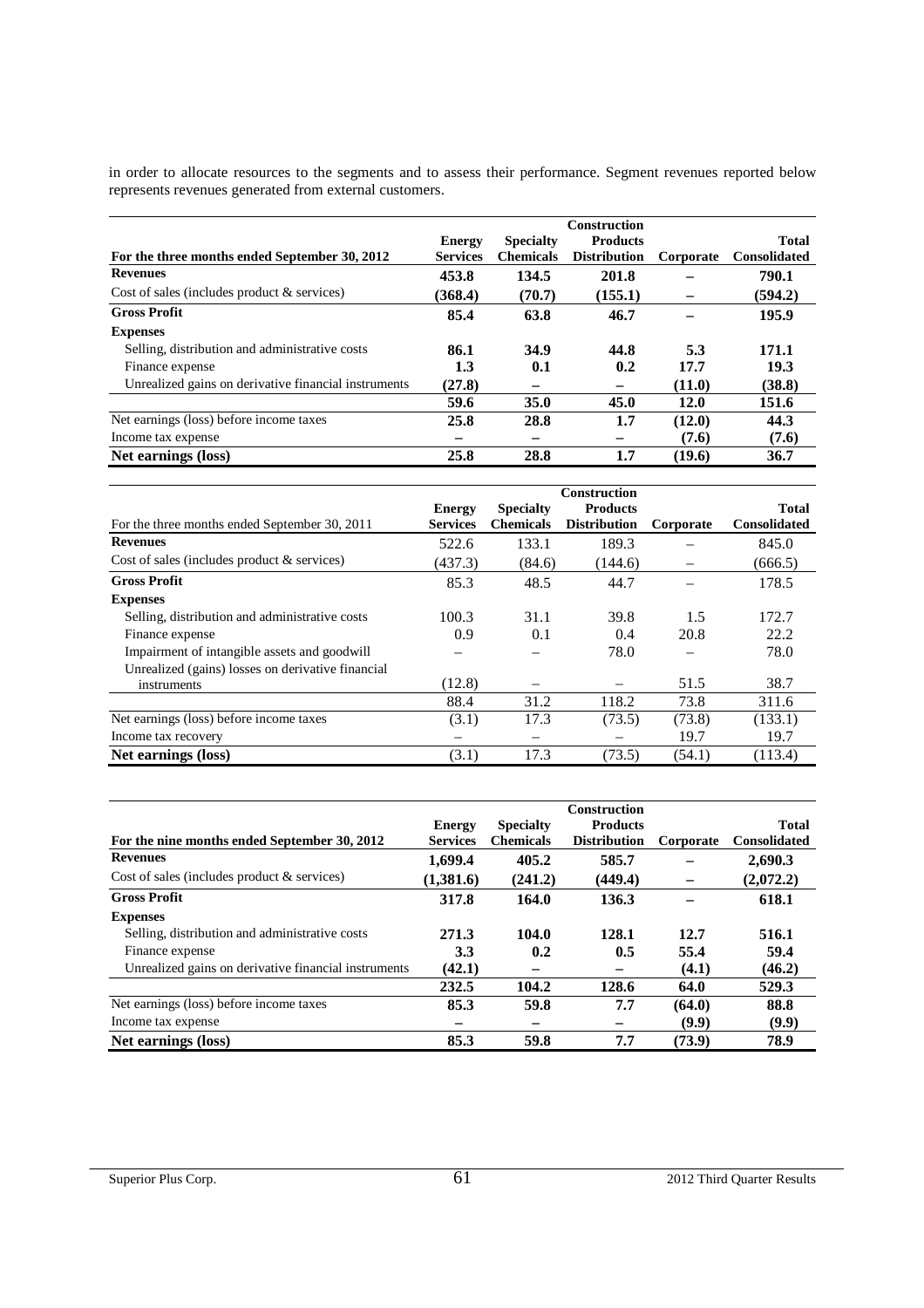|                                                   |                 |                          | <b>Construction</b> |           |                     |
|---------------------------------------------------|-----------------|--------------------------|---------------------|-----------|---------------------|
|                                                   | <b>Energy</b>   | <b>Specialty</b>         | <b>Products</b>     |           | Total               |
| For the nine months ended September 30, 2011      | <b>Services</b> | <b>Chemicals</b>         | <b>Distribution</b> | Corporate | <b>Consolidated</b> |
| <b>Revenues</b>                                   | 1,958.5         | 390.0                    | 533.7               |           | 2,882.2             |
| Cost of sales (includes product $\&$ services)    | (1,630.1)       | (252.5)                  | (406.7)             |           | (2, 289.3)          |
| <b>Gross Profit</b>                               | 328.4           | 137.5                    | 127.0               |           | 592.9               |
| <b>Expenses</b>                                   |                 |                          |                     |           |                     |
| Selling, distribution and administrative costs    | 297.6           | 95.2                     | 116.6               | 8.6       | 518.0               |
| Finance expense                                   | 2.9             | 0.2                      | 0.9                 | 60.8      | 64.8                |
| Impairment of intangible assets and goodwill      |                 |                          | 78.0                |           | 78.0                |
| Unrealized losses (gains) on derivative financial |                 |                          |                     |           |                     |
| instruments                                       | (35.8)          | 5.4                      |                     | 40.4      | 10.0                |
|                                                   | 264.7           | 100.8                    | 195.5               | 109.8     | 670.8               |
| Net earnings (loss) before income taxes           | 63.7            | 36.7                     | (68.5)              | (109.8)   | (77.9)              |
| Income tax expense                                |                 | $\overline{\phantom{0}}$ |                     | 6.7       | 6.7                 |
| Net earnings (loss)                               | 63.7            | 36.7                     | (68.5)              | (103.1)   | (71.2)              |

## **Net working capital, Total assets, Total liabilities, Acquisitions and Purchase of property, plant and equipment**

|                                               | <b>Energy</b>   | <b>Specialty</b> | <b>Products</b>     |           | <b>Total</b>        |
|-----------------------------------------------|-----------------|------------------|---------------------|-----------|---------------------|
|                                               | <b>Services</b> | <b>Chemicals</b> | <b>Distribution</b> | Corporate | <b>Consolidated</b> |
| As at September 30, 2012                      |                 |                  |                     |           |                     |
| Net working capital $(1)$                     | 126.5           | 15.2             | 113.4               | (36.8)    | 218.3               |
| Total assets                                  | 653.0           | 583.5            | 214.4               | 530.7     | 1,981.6             |
| <b>Total liabilities</b>                      | 294.7           | 180.1            | 88.3                | 1,051.4   | 1,614.5             |
| As at December 31, 2011                       |                 |                  |                     |           |                     |
| Net working capital <sup>(1)</sup>            | 239.8           | 25.7             | 129.8               | (18.0)    | 377.3               |
| <b>Total</b> assets                           | 1,008.3         | 618.8            | 218.8               | 347.5     | 2,193.4             |
| <b>Total liabilities</b>                      | 369.2           | 208.3            | 68.8                | 1,197.5   | 1,843.8             |
| For the three months ended September 30, 2012 |                 |                  |                     |           |                     |
| Acquisitions                                  | 4.5             |                  |                     |           | 4.5                 |
| Purchase of property, plant and equipment     | 4.5             | 3.5              | 0.5                 |           | 8.5                 |
| For the three months ended September 30, 2011 |                 |                  |                     |           |                     |
| Acquisitions                                  | 9.3             |                  |                     |           | 9.3                 |
| Purchase of property, plant and equipment     | 4.3             | 4.3              | 0.4                 |           | 9.0                 |
| For the nine months ended September 30, 2012  |                 |                  |                     |           |                     |
| Acquisitions                                  | 4.5             |                  |                     |           | 4.5                 |
| Purchase of property, plant and equipment     | 9.8             | 10.7             | 1.2                 |           | 21.7                |
| For the nine months ended September 30, 2011  |                 |                  |                     |           |                     |
| Acquisitions                                  | 13.1            |                  |                     |           | 13.1                |
| Purchase of property, plant and equipment     | 11.7            | 10.4             | 1.5                 |           | 23.6                |

<sup>(1)</sup> Net working capital reflects amounts as at the quarter end and is comprised of trade and other receivables, prepaid expenses and inventories, less trade and other payables, deferred revenue and dividends and interest payable.